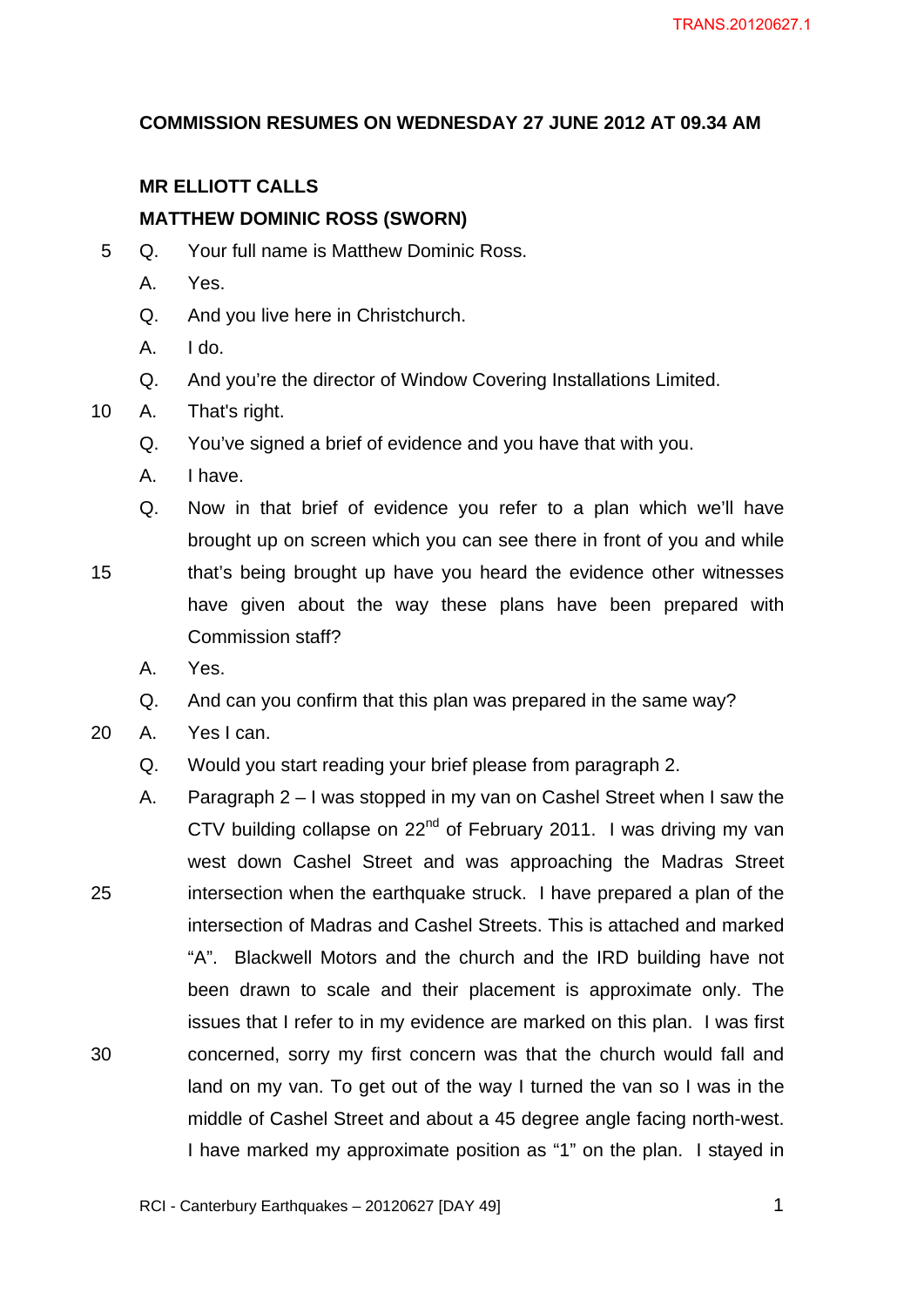the van and held on to the steering wheel. I was focused on the church because I was concerned it was going to collapse and land on me. After about 10 seconds of shaking I turned to my right to see if there were any other dangers. It was then that I saw the CTV building.

- 5 Q. Just stop there please. Firstly, I see on the plan that you've got 60 metres written in there.
	- A. Yes.

20

25

- Q. Did you actually measure that or is that an approximation as well?
- A. That's approximate.
- 10 Q. We're now going to bring up a model of the building just to get a perspective of what you may have seen.

#### **WITNESS REFERRED TO MODEL OF CTV BUILDING**

- Q. Is that an accurate depiction of what you saw from that position?
- A. Yes that was my angle.
- 15 Q. Go ahead from paragraph 7 please.
	- A. I could see the east side of the building and part of the south side. The first thing I noticed was that the top of the building was bending towards Madras Street. I knew it was going to fall down. The shaking was long and vigorous and there was a firm jolt and then the building started to collapse.
	- Q. I want you to stop there again please. Can you be a bit more specific about your description of the shaking?
	- A. Sure, um, the initial shaking was vigorous and bumpy but that jolt that I described was something bigger again. It almost felt like my van lifted off the road itself. So that's the firm jolt that I felt like I felt.
	- Q. So, firstly, when you talked about shaking can you describe, by reference to the building the direction of the shaking?
	- A. Sure, it was a side to side and all sides were shaking of the building. Like it wasn't a side to side it was a side to side back and forth as well.
- 30 Q. Is that side to side east-west or north-south or both?
	- A. The best way I could describe it would be the building was turning either way.
	- Q. And was it turning clockwise or anti-clockwise primarily or both?
	- RCI Canterbury Earthquakes 20120627 [DAY 49]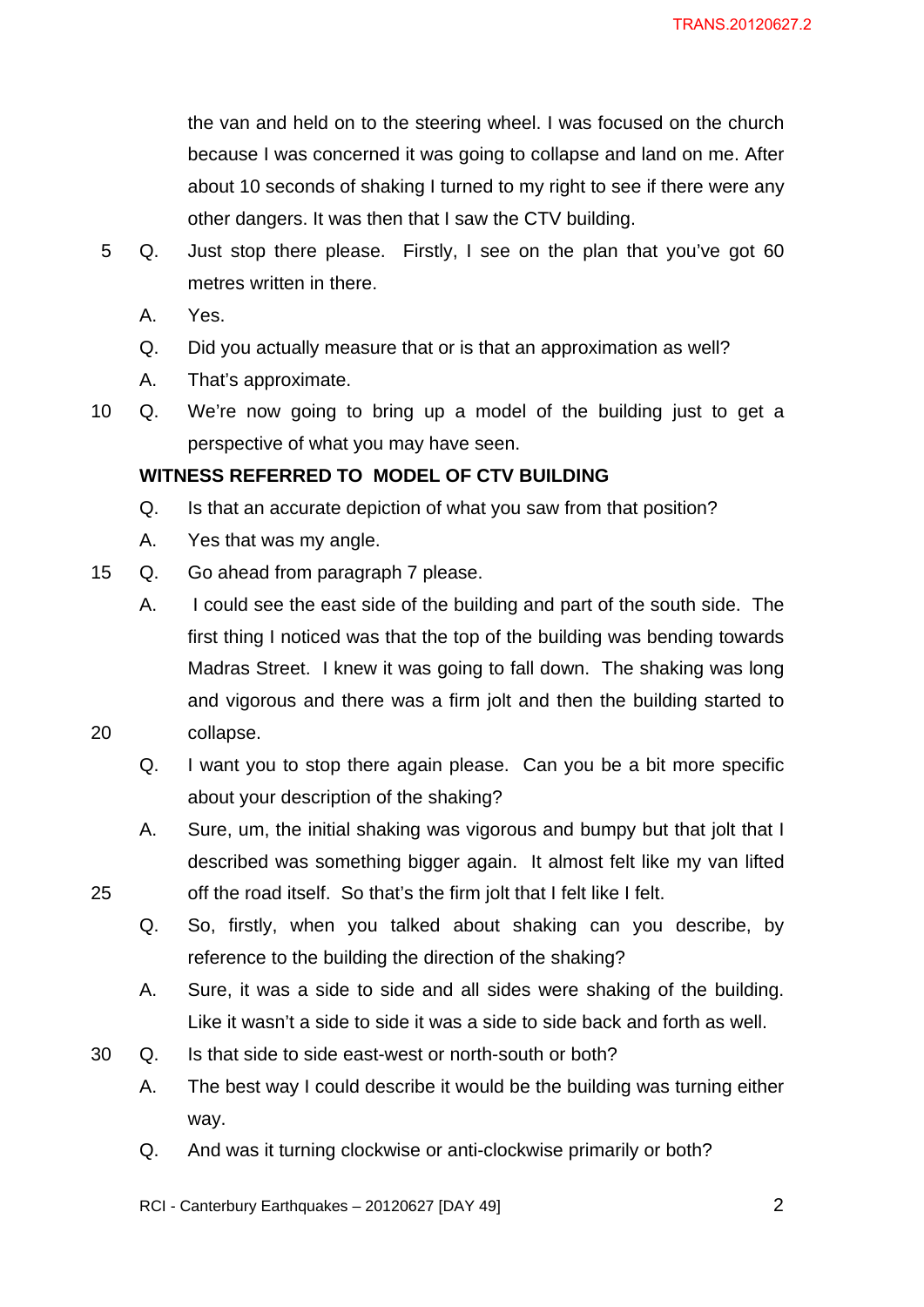- A. Both. It was sort of swivelling if you like, almost like a roundish turn.
- Q. Thank you and then you've referred to a really firm jolt.
- A. Yes.
- Q. And by that you mean a vertical motion do you?
- 5 A. Yes that's what it felt like.
	- Q. What effect did that have on your van?
	- A. Well I held on pretty tightly again but it almost felt like the van did slightly lift off the road, it was that sort of jolt.
	- Q. And was that sense of lifting just once or more than once?
- 10 A. Once it was one big, one big lift, one big jolt.
	- Q. And did that happen before or after the shaking that you've just described?
	- A. It happened, like I said I'm describing when it's first started shaking. It was like a, the shaking was strong but it was just that one particular jolt
- 15 that I felt, made me turn towards the CTV building and at that point it started to disappear with that big jolt.
	- Q. We're now going to bring up a photograph of the southern side of the building just to help with your description of what you saw.

## **WITNESS REFERRED TO BUI.MAD249.0082.13**

- 20 Q. That's a photograph of the southern side of the building so I appreciate that it doesn't quite depict the angle that you've described but that will help us to some extent. So you're up to paragraph 9. Just read that out please and I'll have some more questions for you.
- 25 A. I thought the building was going to collapse over Madras Street so was surprised when it seemed to drop straight down. Dust began rising up from the ground as the top of the building began to drop. I think one of the bottom levels of the building must have collapsed first. I could see the top floors were intact as they disappeared into the dust.
	- Q. Just pause there again, in fact you say in your next paragraph, well you should read your next paragraph please first.
	- A. I did not see any columns break.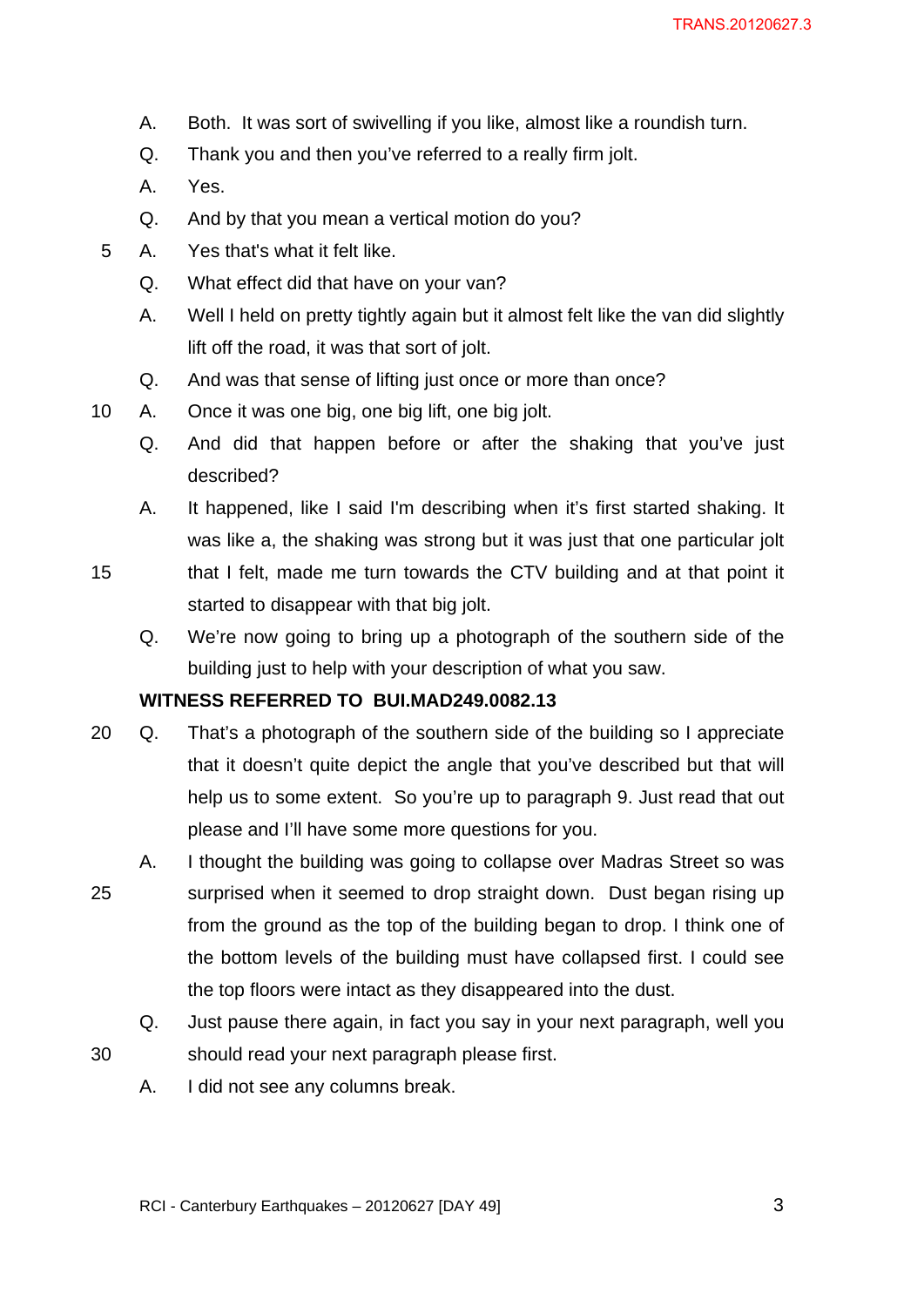TRANS.20120627.4

- Q. Right that might have answered the question but just by reference to that photograph there can you give us a more specific description of what it was you saw the building do as it began to drop?
- 5 A. I didn't really have a good view of the bottom two floors, I just remember looking at the top of it because of that movement of the building and then it just collapsed and as it collapsed immediately dust rose from the bottom and it was hard to see but the building, each floor looked like it was dropping into the floor below it so second would drop into first, third would drop into second and it just disappeared into the dust.
- 10 Q. So you say you didn't see any columns breaking but did you see any particular part of the building breaking?
	- A. Not really, not really, not that I can remember or tell you.
	- Q. Thank you paragraph 12 please.
- 15 20 A. Approximately 15-20 seconds later the earthquake stopped. I got out of my van and checked for injuries at the church. A minute later I moved towards the CTV building to do the same. I could see people walking off the top of the rubble. There was a large aftershock approximately two minutes after the main earthquake. A policeman wanted everyone to leave the site and told us to head to Latimer Square. I remained at the site for another five minutes before I got in my van and left. I did not see any smoke or fire.

0944

25

30

- Q. And finally just in terms of the descriptions you've given us of what you saw of the building. Was your view of the building obscured in anyway by any car or tree or dust or anything?
- A. It was obscured by the Blackwell Motors, the car yard there, certainly the bottom of it was obscured.
- Q. Is that as depicted in the model that you've been shown?
- A. In the model yes, and also probably the right side of the CTV building too, obviously you can see on my diagram I'm looking around the Blackwell Motors building so I'd say a good few metres of the CTV would have been obscured facing Madras Street.
	- Q. So again the model describes that.

RCI - Canterbury Earthquakes – 20120627 [DAY 49]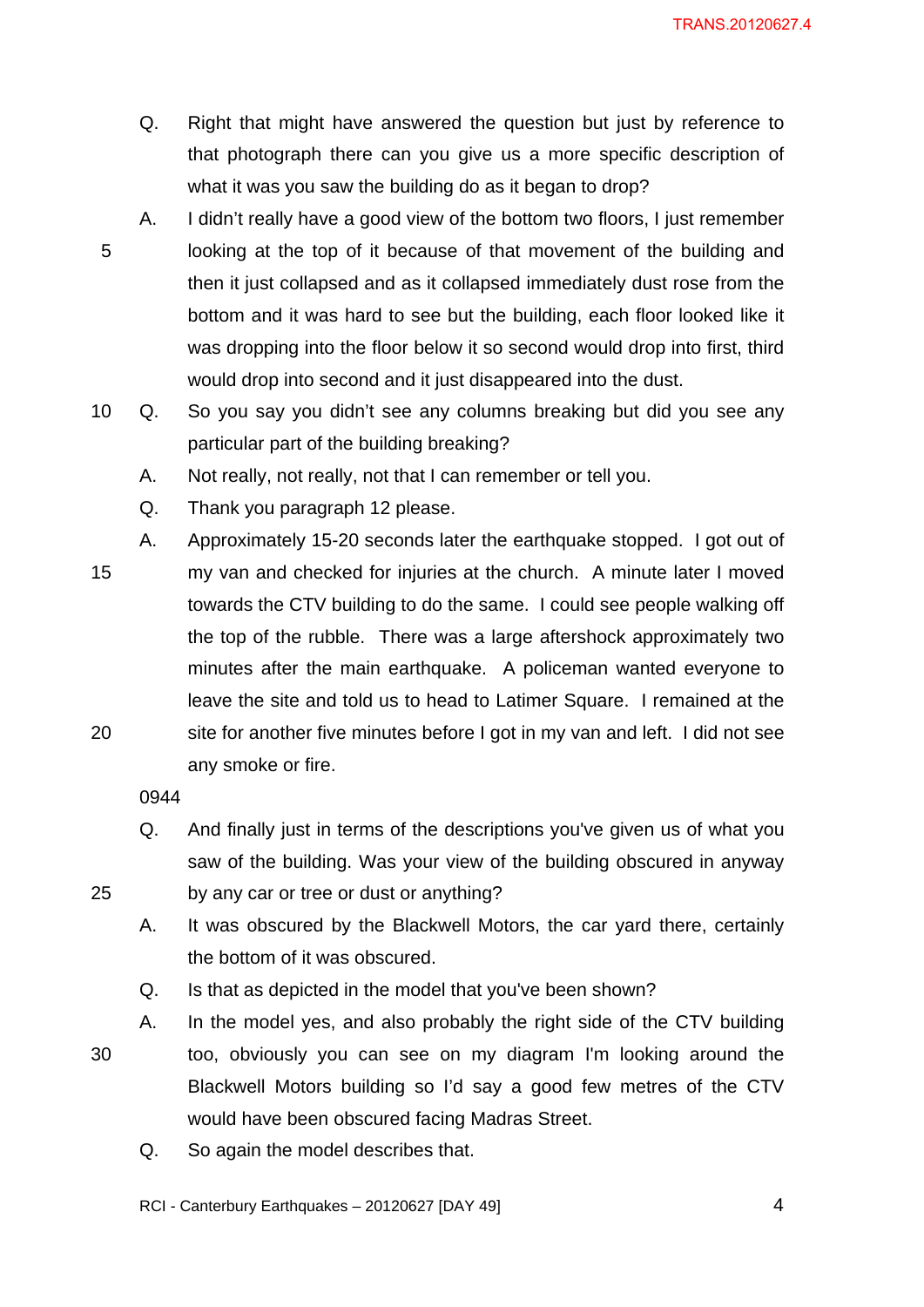A. That's a very accurate, yeah, picture of what I saw.

## **JUSTICE COOPER:**

- Q. The model is better than the plan in that respect?
- 5 A. It is yes.

#### **EXAMINATION CONTINUES: MR ELLIOTT**

- Q. What about dust, did dust obscure your view of any of these things you described?
- 10 A. Dust obscured when the building was coming down, immediately dust rose and it was difficult to see what the building looked like. When I got to the building, I was amazed that it was in the state it was. It was completely rubbled, completely rubbled.

#### **CROSS-EXAMINATION: ALL COUNSEL – NIL**

#### **QUESTIONS FROM COMMISSIONER FENWICK:**

- 15 Q. Yes, believed that the bottom floors failed first or the top floors failed first.
	- A. The bottom floors must have failed first because as it was going down the top floors were still intact.

#### **QUESTIONS FROM COMMISSIONER CARTER - NIL**

20 **QUESTIONS FROM JUSTICE COOPER - NIL** 

#### **WITNESS EXCUSED**

#### **MR MILLS:**

25 Thank Your Honour, I've just been given a number for that plan drawing that came up the other day that Your Honour brought up so I asked what was the number for that in case I wanted to use it and I've just been given it. I don't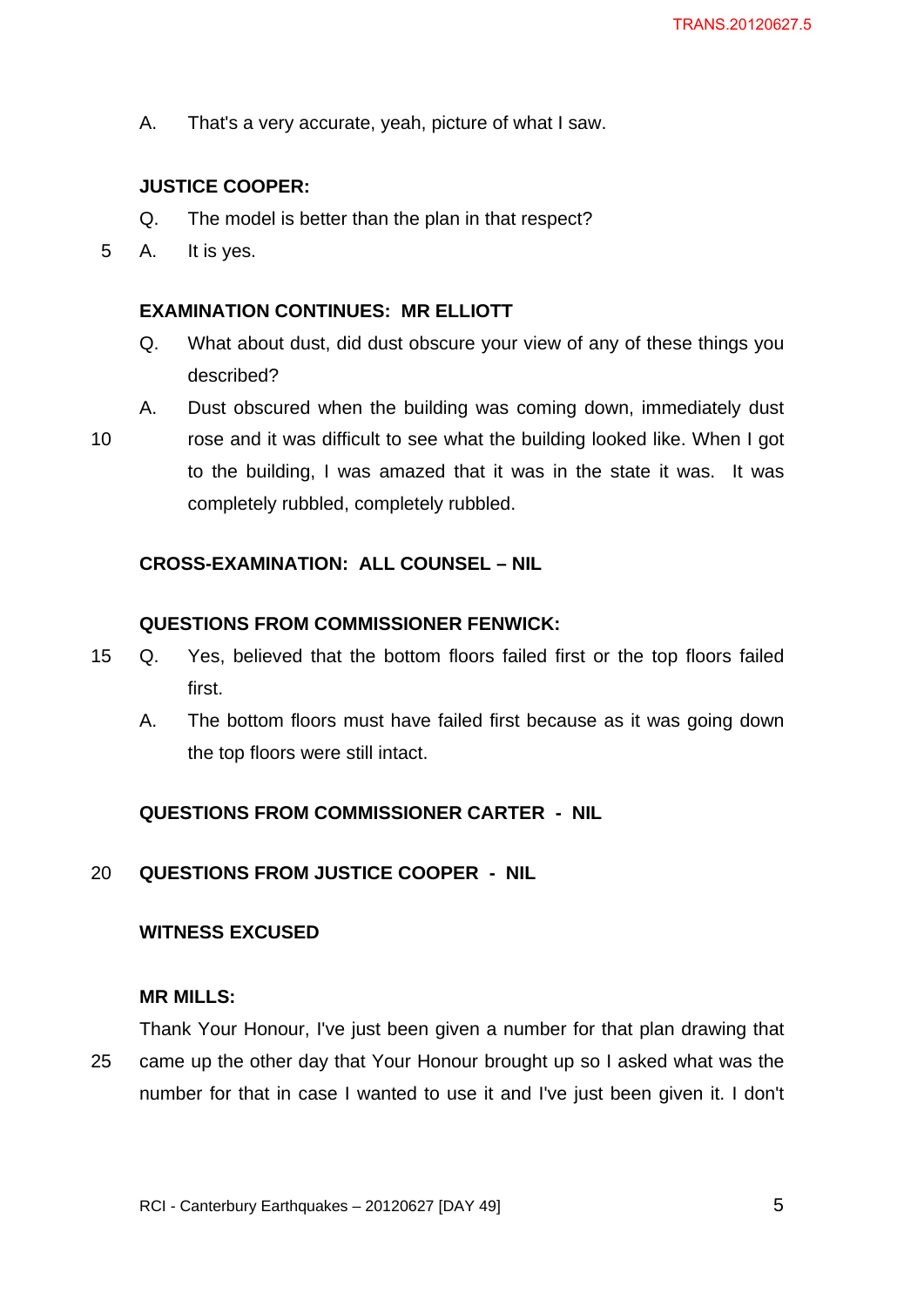know whether you've got a number on it or not. Do you know the one I'm talking about, that one that I think David Hutt drew, the (overtalking 09:47:07).

## **JUSTICE COOPER:**

5 Oh yes, the one I suggested be a general release.

## **MR MILLS:**

The number for it is BUI.MAD249.0486.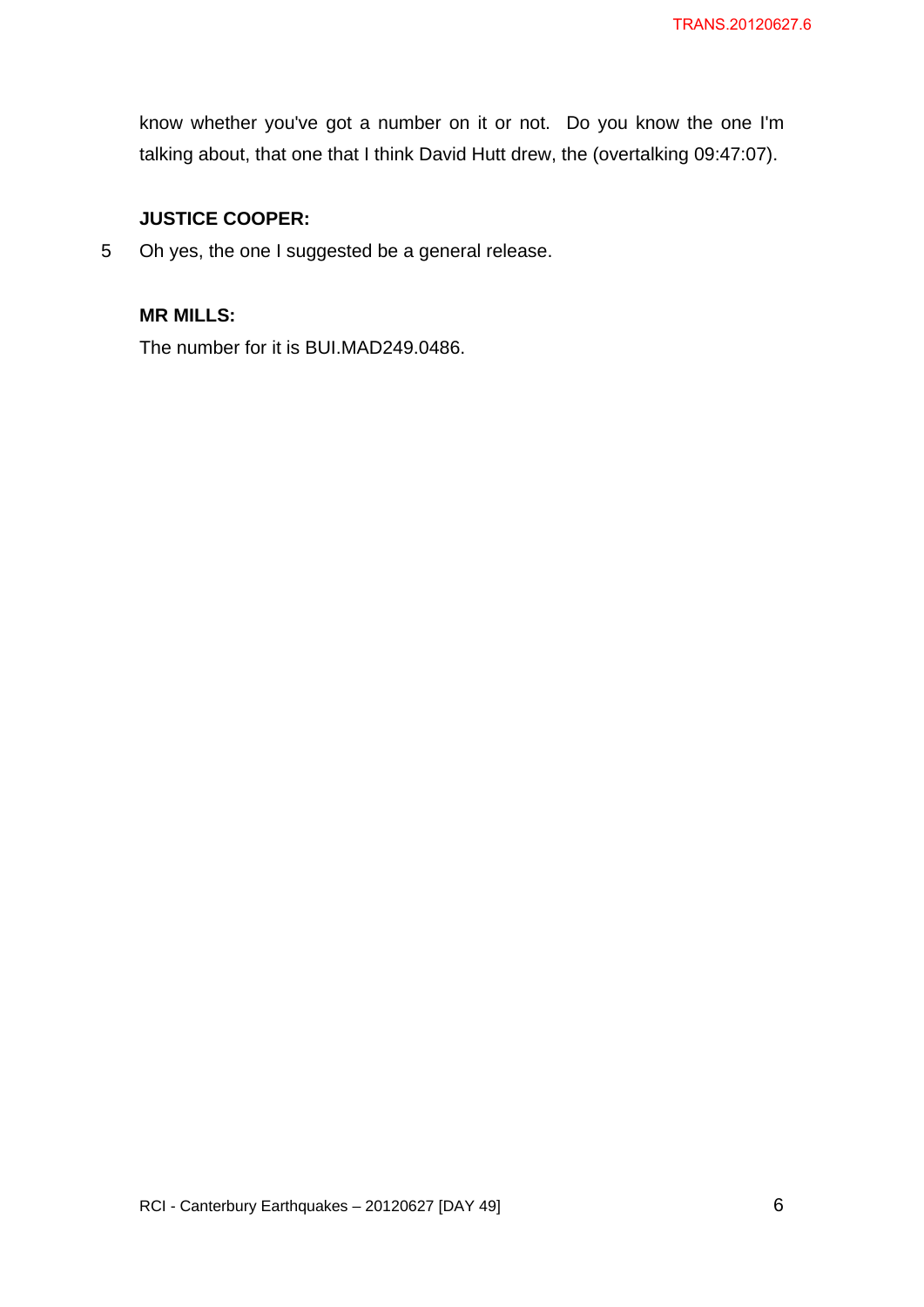## **MR MILLS CALLS**

## **GRAHAM EDWARD FROST (SWORN)**

- Q. Your full name is Graham Edward Frost?
- A. Correct.
- 5 Q. You live in Auckland and you're the chief engineer at Fletcher Construction Company?
	- A. Yes.
	- Q. And at the time of the 22 February earthquake you were a USAR support engineer for the New Zealand Fire Service?
- 10 A. Yes.
	- Q. And since November 2011 you've been the nominated seconded person for Fletcher Construction in the contract they have with the Fire Service, and you are in effect a contract USAR engineer?
	- A. Correct.
- 15 Q. Now you have prepared a written statement of your evidence and you have that with you?
	- A. Yes.
	- Q. And that's been signed?
	- A. Yes.
- 25 20 Q. Before I ask you to start reading it at the beginning with paragraph 2, just a couple of comments. I think it's likely that as we go through this I will have some points that which I'll invite you to make further explanation for some of the comments that you've made. I'm also likely to have some questions for you at the end of your brief but I think it'll make more sense if you just read it through first, and then in particular there's some handwritten notes which you made contemporaneously as I understand it which are attached to your brief and I'll come back to that at the end of your written brief of evidence and ask you to make some further comments on that.
- 30 A. Fine.
	- Q. So if you could then just start reading at paragraph 2.
	- A. I graduated from the University of Canterbury in 1980 with a Bachelor of Engineering Civil degree and I have worked as a construction/structural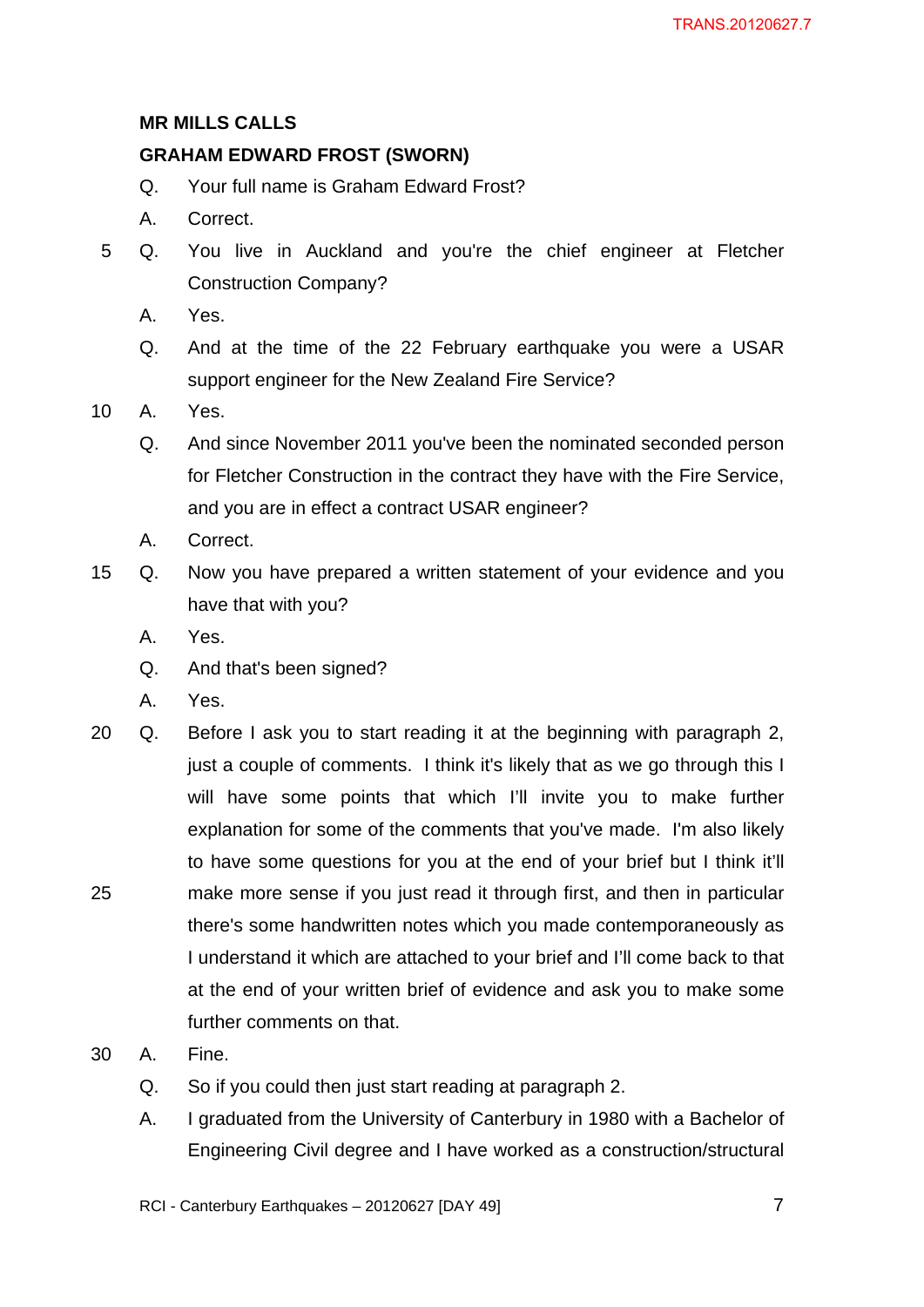TRANS.20120627.8

engineer since 1977 in New Zealand, Malaysia and the USA. While studying at Canterbury I learned about the design and performance of reinforced and pre-stressed concrete structures from world renowned I hold professional memberships with the Institute of academics. Professional Engineers of New Zealand, or IPENZ. The American Society of Civil Engineers in America as well. I am a founding member of the Washington Chapter of the Structural Engineers Institute of ASCE. I was elected a Fellow of IPENZ in 2008. In 2011 I along with many other New Zealand engineers was awarded the IPENZ Fulton Downer gold medal, the President's award. I am a mentor for younger engineers and am a practice area assessor for IPENZ. Early in my engineering career I worked on the redesign of the falsework and the construction sequence for New Zealand's highest concrete rail viaduct, the South Rangitikei Bridge at Mangaweka. It had collapsed during I also did most of the design of the construction early in the 1970s. temporary works for New Zealand's longest concrete rail viaduct, the new Hapuawhenua viaduct on the slopes of Mt Ruapehu. I also advised on and supervised the upgrading measures to the temporary works for the iconic LUTH building in Kuala Lumpur which had also suffered Understanding the collapse problems prior to my involvement. performance of concrete structures was also a critical part of my role as project engineer on both the Mangere Bridge project in the early 1980s and the first Tauranga Harbour Bridge in the mid 80s, and then the one kilometre long Alsea Bay Bridge project on the Oregon Coast Highway n the late 1980s. On this last project I was involved in convincing the designers of that bridge that the high concrete stresses we identified in our construction sequence were inherent in any construction sequence, that they hadn't identified these high stresses themselves because they hadn't taken into account the staged construction steps.

30

25

5

10

15

20

My experience in the design and construction of reinforced and prestressed concrete structures also includes

RCI - Canterbury Earthquakes - 20120627 [DAY 49]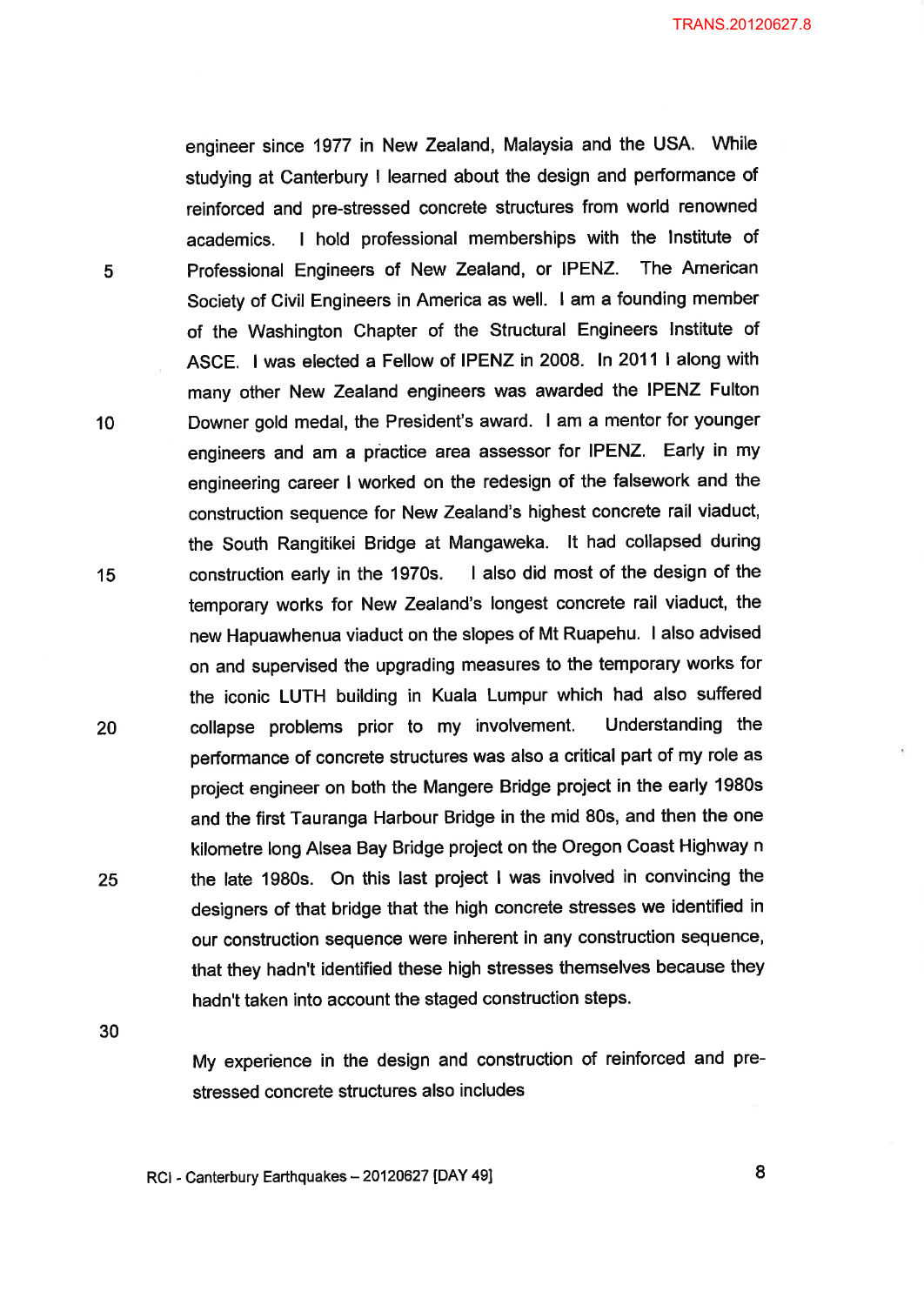TRANS.20120627.9

(a) construction supervision on the new Christchurch Hangar complex for Air New Zealand,

(b) structural analysis design in detailing of all structural elements for the three level Waikato Valley Authority office building in Hamilton in the late 1970s. This building has an irregular plan with both reinforced concrete and masonry shear walls, plus reinforced concrete beams and columns, (c) building structure analysis and redesign detailing and construction supervision of the shear walls of the six level Ambassador Motor Inn building in Hamilton in the late 1970s.

10

15

5

I have read and agree to comply with the Code of Conduct for expert witnesses.

My evidence will address the following topics

(a) my role at the CTV building site,

(b) my general observations of the building in its collapsed state,

(c) my observations of parts of the building which will provide some insight into the failure of the building. I confirm that all these matters are within my

20 0954

areas of expertise.

25 30 My Role at the CTV Building Site. After the February 2011 earthquake I spent five days in Christchurch as a USAR support engineer assisting with the search and rescue and recovery efforts at the building site. I arrived at the CTV building site on the evening of the  $23<sup>rd</sup>$  of February 2011, about 30 hours after it had collapsed. The New Zealand USAR teams typically changed shifts around 6.00am and 6.00pm. The Australia teams who were also assisting on that building typically changed shifts at midnight and noon. I think at the time I arrived we may not have settled into that direct changeover time.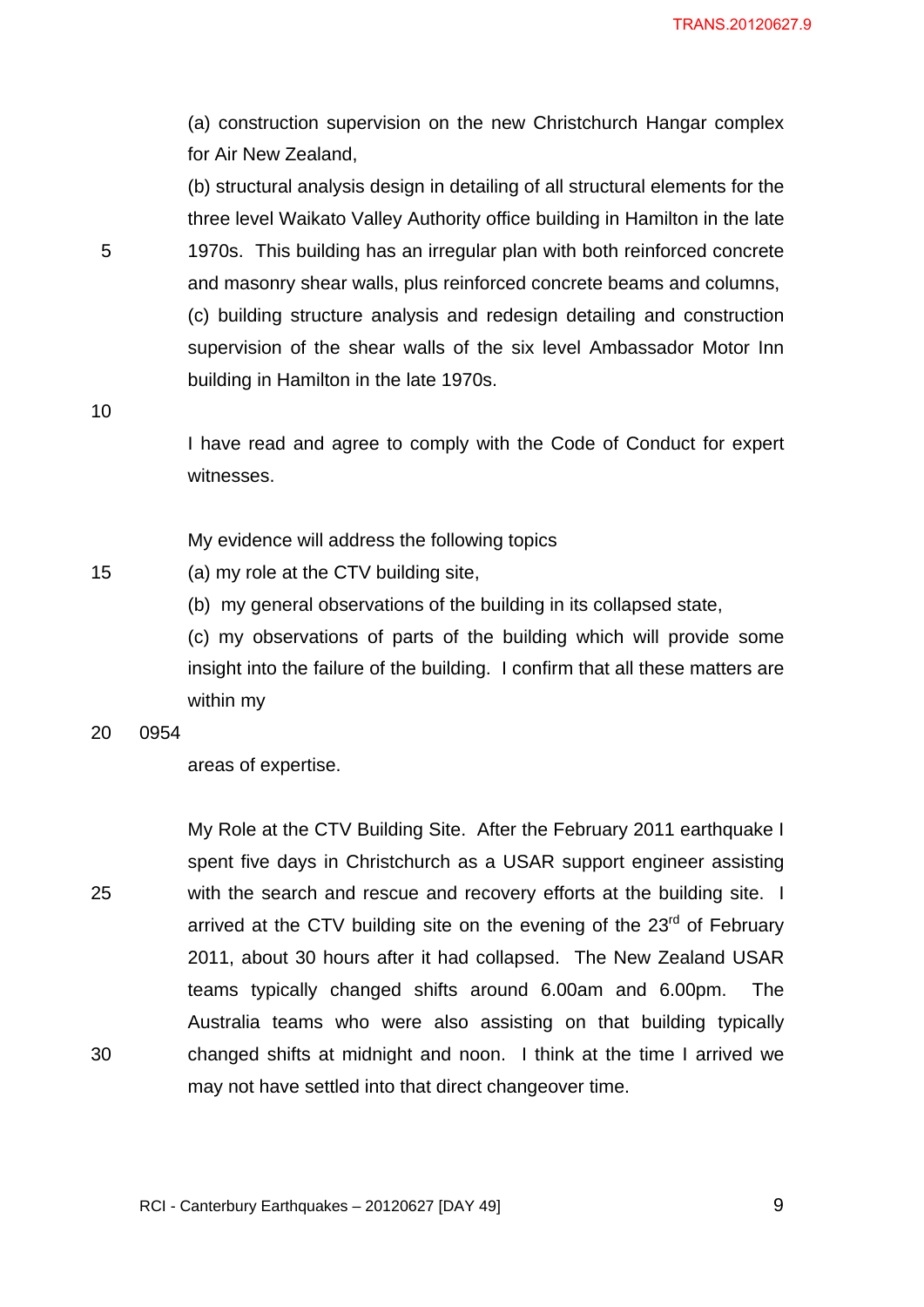My primary role in the days after the collapse was to assist in recognising and minimising the risk to USAR and police teams while performing their work. Given the period of time I spent assisting USAR at the building and with my role involving the examination of collapsed building elements to assess safe removal for USAR and recovery assistance I made a number of observations about the arrangement and condition of the debris from the building collapse. I will discuss this in detail shortly. No drawings of the CTV building were available to me at that time. I understand the drawings were all in a condemned building that nobody had access to. The only building details made available to me at handover on 23 February were sketched floor plans drawn by tenants of CTV for levels 1 and 2, The Clinic for level 5 and Relationship Services at level 6. I also had a copy of a rough sketch John Trowsdale, one of the other USAR engineers there before me, did of his inferred understanding of the structural elements of the building and this is the sketch. It's on the screen at the moment.

5

10

15

20 25 I took several photographs throughout my time at the building site. The purpose of taking photographs at the site was to capture details of the recovery process, building details, connections and collapsed conditions that would be of interest to anyone investing in the building collapse at a future date. I thought there were many lessons to learn about how some elements of the building had performed and I felt I had an obligation as a professional engineer to try to capture details of this building's performance so the evidence would be available for other engineers. This would help the New Zealand engineering community in making informed decisions about future code revisions that may be deemed necessary after this earthquake.

30 As we were perusing the collapse site and going through the process of removing building elements to gain access to spaces where victims may be located it became more and more clear to me that the building had failed in a very non-ductile fashion. I was concerned that the multiple

RCI - Canterbury Earthquakes – 20120627 [DAY 49]

 $\sim$  10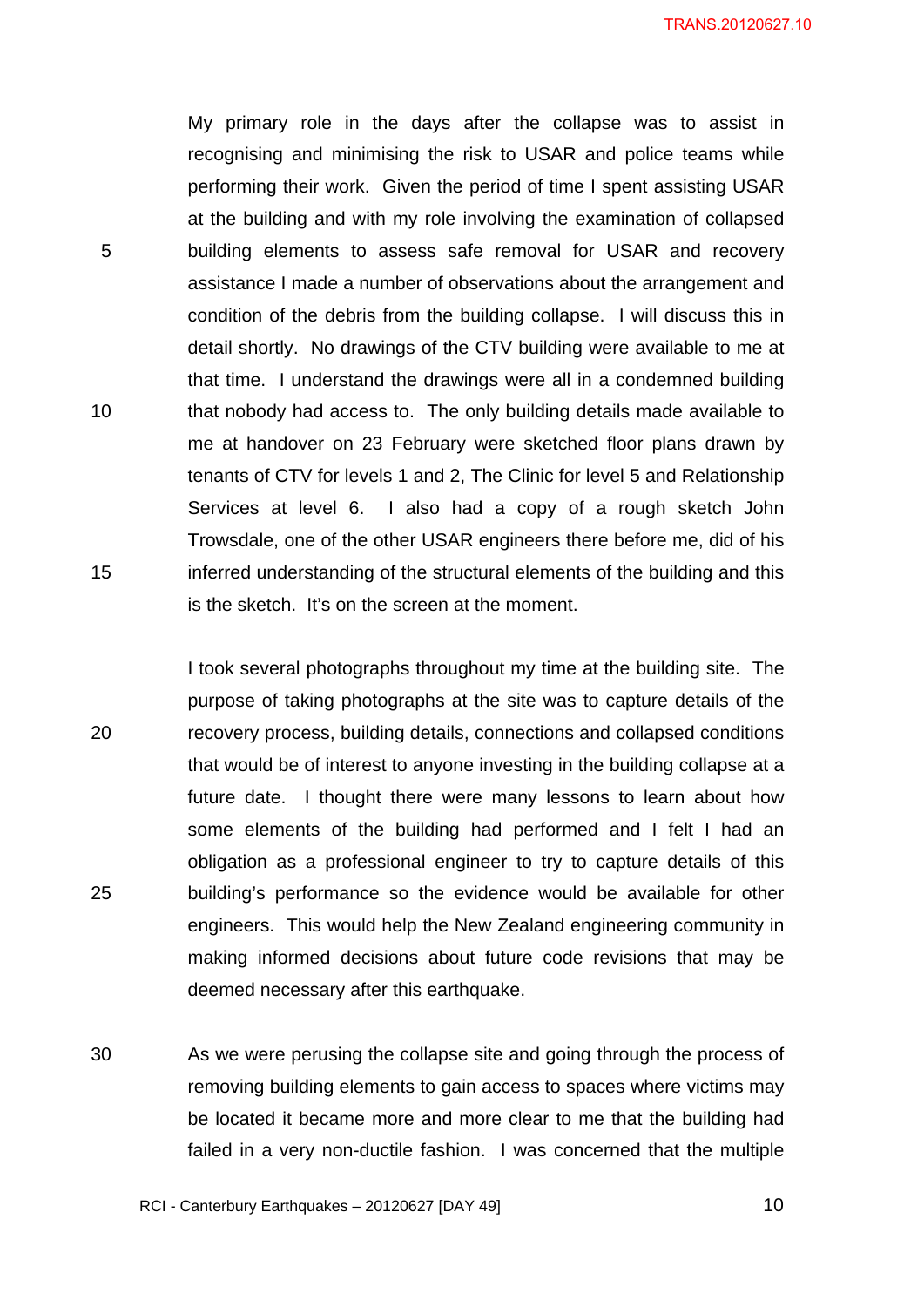5 10 15 20 handling of building elements using chains and crane hooks and digger buckets, concrete demolition jaws et cetera during the deconstruction and removal from site process would increase the damage to those elements. I was also concerned that the critical evidence would be destroyed or lost through this multiple handling and disposal process. It was not until I had been on the site for several hours that I started to take photos, initially with just my phone camera. On my second and subsequent shifts I used the digital camera to record the building elements I thought would be of interest to anyone else investigating the collapse. Rob Heywood from Queensland Search and Rescue assisted me with the photographic recording. Counsel assisting this Royal Commission have shown me Robert Heywood's photographs and I have referred to these photographs in this brief of evidence. Believing there would be an investigation into the building collapse I arranged for approximately 30 samples from the building to be kept on site rather than being disposed of immediately off-site with other building rubble. Each sample was marked with a reference "E" for engineering exhibit plus a number in spray paint. The samples were selected for various reasons. Rob Heywood participated in the selection process for some of the samples as did, I think John did assist in that as well.

#### **JUSTICE COOPER:**

I'm sorry I didn't catch that.

25 **MR MILLS:** 

This is John Trowsdale.

#### **MR FROST:**

John Trowsdale, yes.

#### 30 **EXAMINATION CONTINUES: MR MILLS**

A. He was concerned about the apparent lack of strength and aggregate composition around river gravels of the concrete in the floor slabs and

RCI - Canterbury Earthquakes – 20120627 [DAY 49]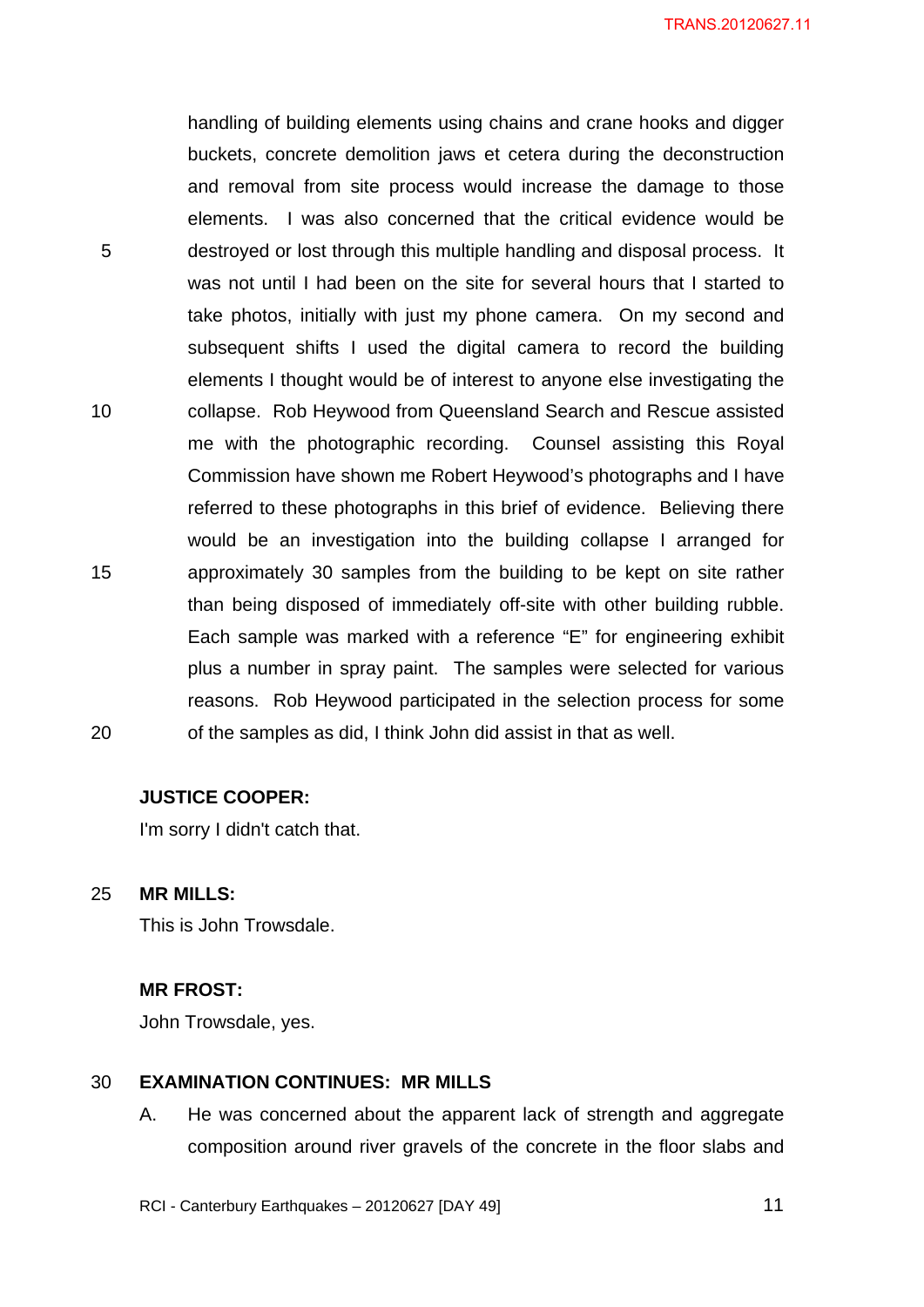columns, hence the four floor slab samples being taken. I was able to get photographic records of

(a) damage to beam ends,

(b) smooth finish on pre-cast elements where I expected they would have been roughened,

(c) lack of confining reinforcement through beam column joints,

(d) lack of reinforcing connecting slab elements to beams,

(e) absence of intact beam column joints,

(f) very low and in some places very high concrete cover to reinforcing,

(g) de-lamination of the high bond proprietary steel decking from the floor slabs,

(h) sloping of slabs, spandrel and beam elements up towards the north core suggesting disconnection from the core occurred subsequent to the collapse initiation,

15 (i) Very light column spiral reinforcing and

> (j) lack of overlap of reinforcing bars from pre-cast beams supported at the same column.

20 25 The police had operational control of the CTV site during the recovery phase. I discussed my concerns with the site commander, Senior Constable Michael Johnson, and he agreed that samples should be cordoned off with police tape to reduce the likelihood of them being taken to the disposal site before other engineers had had a chance to examine them. On February 25, 2011 I made notes to record the samples taken.

Q. Now as I said to you, I'll bring you back to that but I'll just turn to that briefing so the Commissioners can see what the reference is. [It's under tab B Commissioners if it's got the same numbering system that mine has, all of tab B, but I'll bring Mr Frost back to that later for further elaboration.] If you could just keep reading at paragraph 23.

A. Specific areas were set up for certain purposes. Police and Coroner stations were placed on the empty neighbouring site on Cashel Street close to the northern end of the building. The samples were placed at

RCI - Canterbury Earthquakes – 20120627 [DAY 49]

5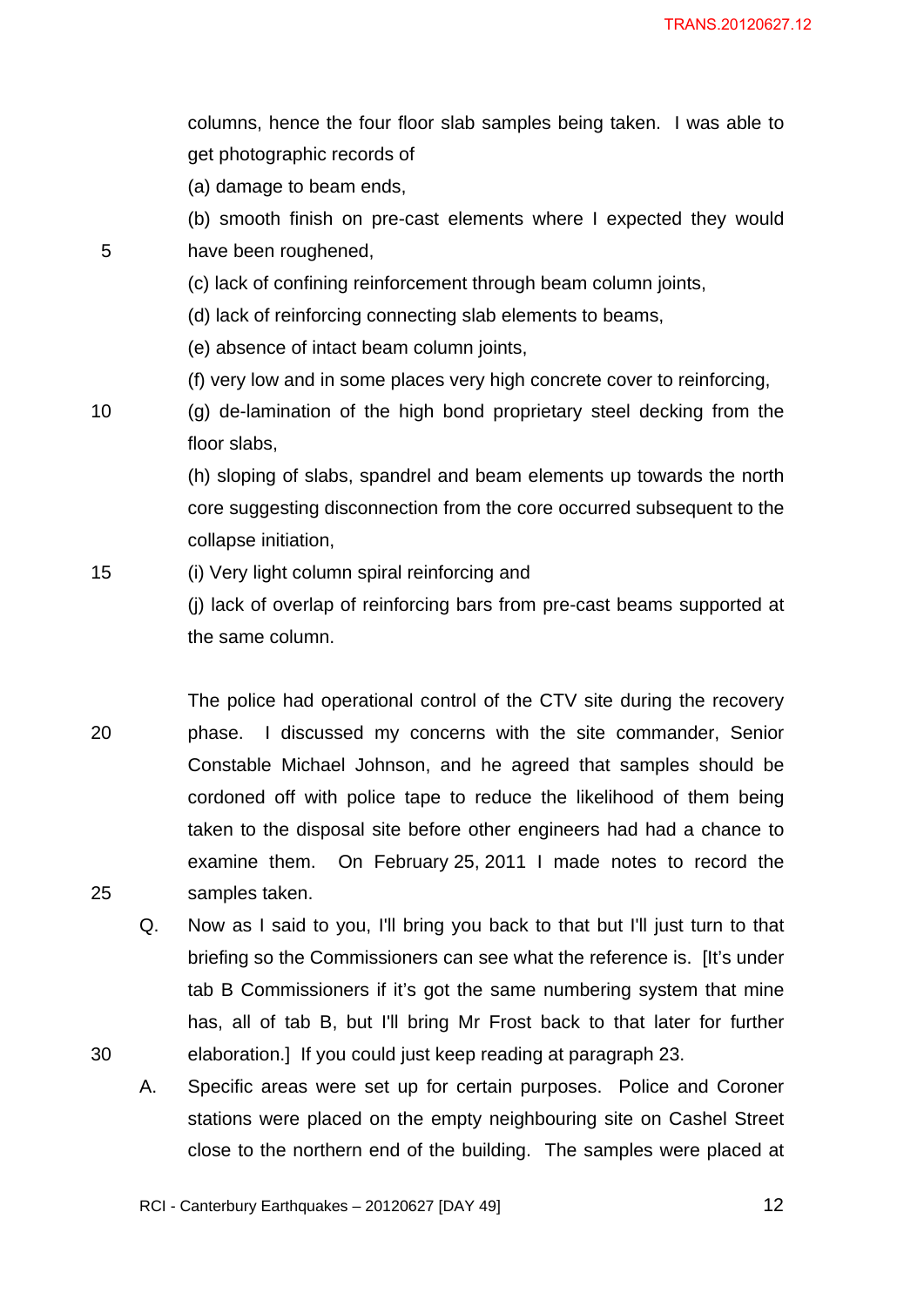the south-west of the building, partly on the site where a neighbouring building had just been demolished.

General Observations of The Building. Despite the original structural form being clearly discernible after the collapse the main horizontal seismic resisting elements were still quite obvious –

5

15

30

(a) the strong core structure on the northern side of the building, or the north core, still remained standing.

10 (b) A shear wall on the southern face of the building, the south wall, with openings for fire egress doors central in the wall at each upper floor level for access to the fire escape stairs attached to the outer face of the wall.

> Apart from these two main structural elements the only other load bearing elements appeared to be 400 millimetre diameter columns at approximately seven and a half metre centres in both directions on all levels plus some rectangular columns on the western face of the building.

20 25 The south wall and the fire escape stairs attached to it were lying horizontally across and on top of the central section of the debris pile. The top end of the south wall was sloping down relative to the rest of the wall and was partially buried in the debris that sloped up to the north core. Most of the southern half of the building appeared to have simply collapsed vertically with little horizontal displacement. Some of the slabs and beams from the northern half had moved several metres to the north relative to the original location during the collapse process. The photograph that's on your screen now was taken from, taken facing east from the south-east corner of the building. The south wall can be seen lying across the debris.

Q. You've got a mouse there and it might be helpful if you pointed to the things as you describe them.

A. So this – you can see the bottom level of the south wall still standing, only slightly rotated over there. It folded over at this point and this is all the rest of that south wall bent just past 90 degrees and actually getting

RCI - Canterbury Earthquakes – 20120627 [DAY 49]

 $\sim$  13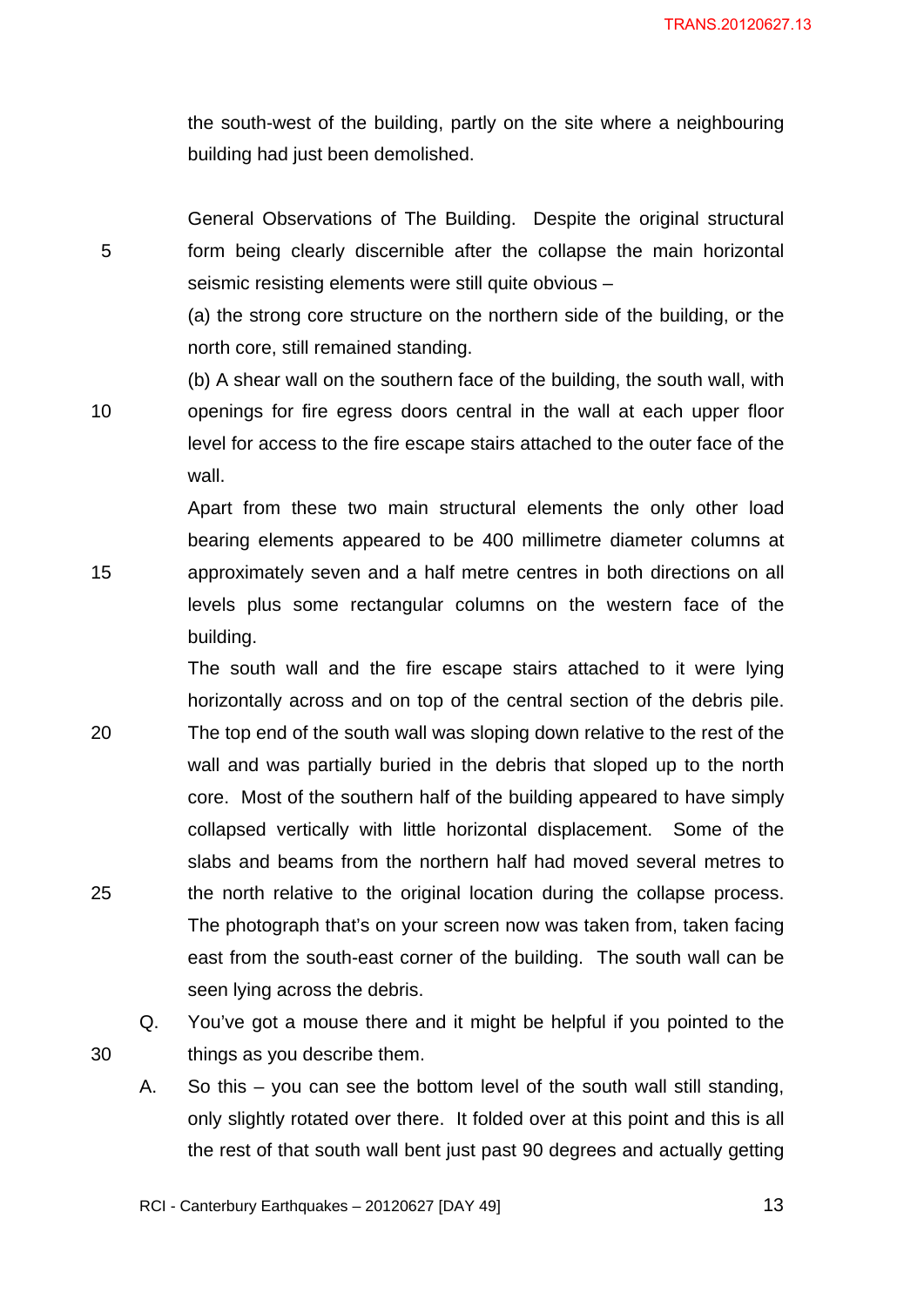lower, as it gets closer the top end of it is closer to the north core structure.

## **JUSTICE COOPER:**

- 5 Q. (inaudible 10:03:13) USAR people standing on top of the south wall?
	- A. Yes. Those are people getting ready to actually perform cuts across that wall so we could get it into small enough sections that the crane could handle to lift out because we also had to remove all the fire escape stairs, that steel structure that had been lying horizontally across the top of that wall structure after the collapse.

#### **EXAMINATION CONTINUES: MR MILLS**

- Q. You're at paragraph 28 I think.
- A. The next photograph I think there's another photograph in there as well is there?
- 15 Q. There are two photographs, yes. Let's go to the next one.

## **JUSTICE COOPER:**

- Q. And I think you need to read the last sentence of paragraph 27.
- A. Yes. This photograph now was taken from the east side of the building
- 20 facing north-west and shows the debris still sloping up towards the

1004

10

north core, sloping up here and sloping up here, so that the parts of the debris nearest the core were higher than those parts further away from the core.

- 25 Q. All these photographs are under Tab C I think, just for future reference.
	- A. You can still see the fire escape stairs in that shot as well which are still attached to the top of that, it was the outside of the south wall. Now that it's collapsed they're lying on top of it still and those had to be cut apart and cut free before we could lift the slabs themselves off.
- 30 Q. Paragraph 28.
	- A. Most of the roof material had been removed from the debris pile by the time I arrived on site. However, some of the framing and purlins from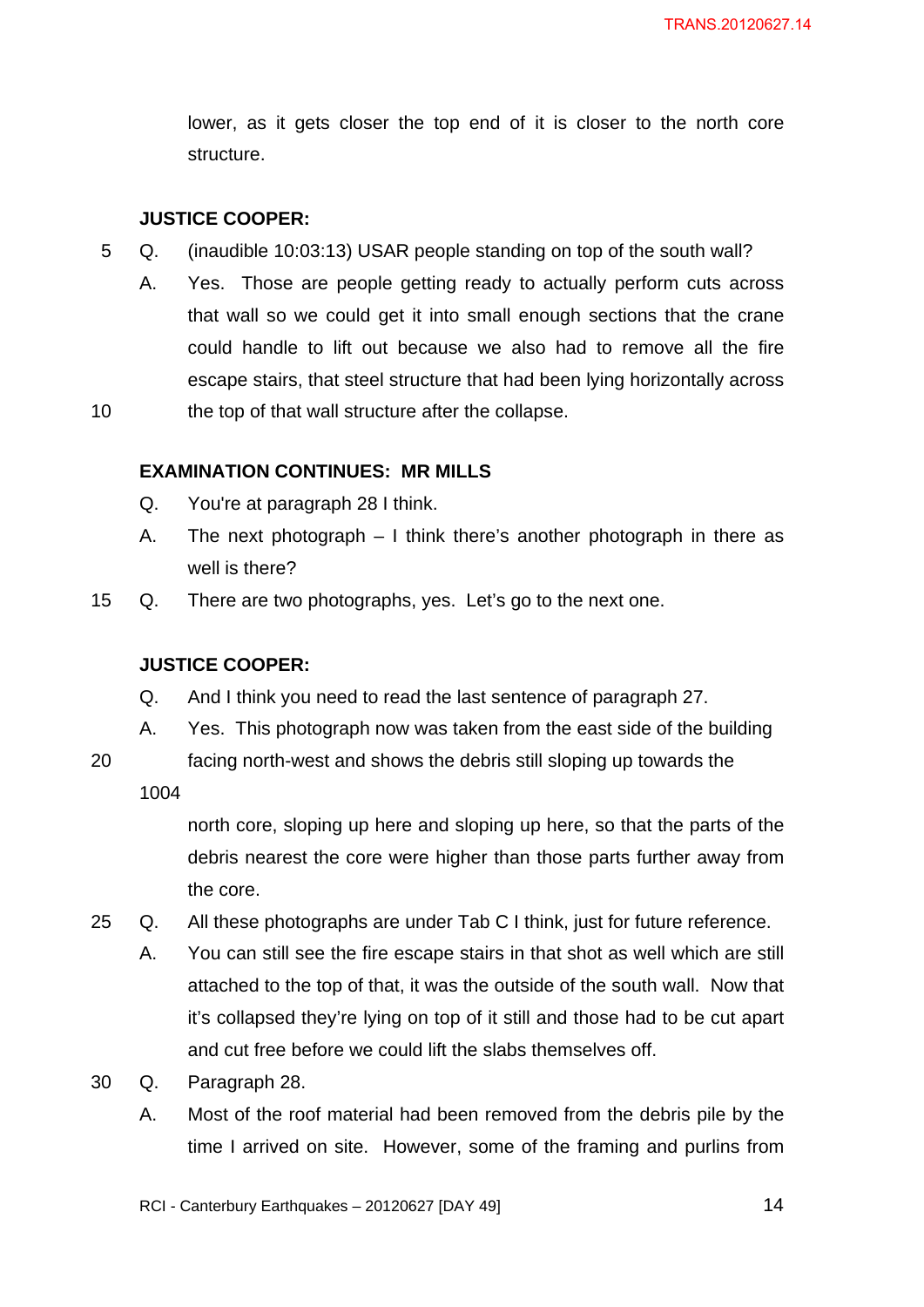the southern half of the roof were still visible. It appeared that the roof had been folded in two back over the northern half and were still trapped under the top section of the collapsed south wall section. This photograph illustrates some of that. See bits of steel you can see sticking up above the fire escape stairs are roof framing and purlin sections from the roof and there's still some other roof sections visible on the edge of the photo here. The arrangement of this debris suggested to me that the central section of the roof collapsed before the south wall was pulled over on top of it.

5

25

30

10 15 20 In the next photograph taken from Madras Street near the south-east corner of the building just minutes after the collapse. I didn't take this photo but the, it's helpful to show the location of the debris after the collapse. In the photo we can see the fire escape stairs above the shear wall, the top end of these stairs is still buried in debris sloping back up towards the north core. Some of the 400 mm diameter columns are still visible, you can see those white painted columns there and here. Precast spandrel panels and edge beams from the east face and eastern end of the south of the building – so these larger concrete elements are spandrel panels, architectural panels that were above the edge beams on the building and you can still see some of the floor slab panels still hanging off the north core structure that haven't come free yet.

> Most of the roof material east and west of the folded over horizontal south wall had been removed by the time I arrived at the site on the evening of the 23<sup>rd</sup> of February.

The next photograph is taken from above St Pauls Trinity Presbyterian Church situated on the south-east side of Madras and Cashel Street intersections. I sourced this photograph from the internet. I do not know when it was taken. Here the fire escape stairs are still attached to the south wall but it is bent over horizontally at Level 2. Roof purlins and some pink ceiling insulation can be seen. Also visible are precast concrete spandrel panels and a precast edge beam leaning against the western face of the south wall. That's these elements down here.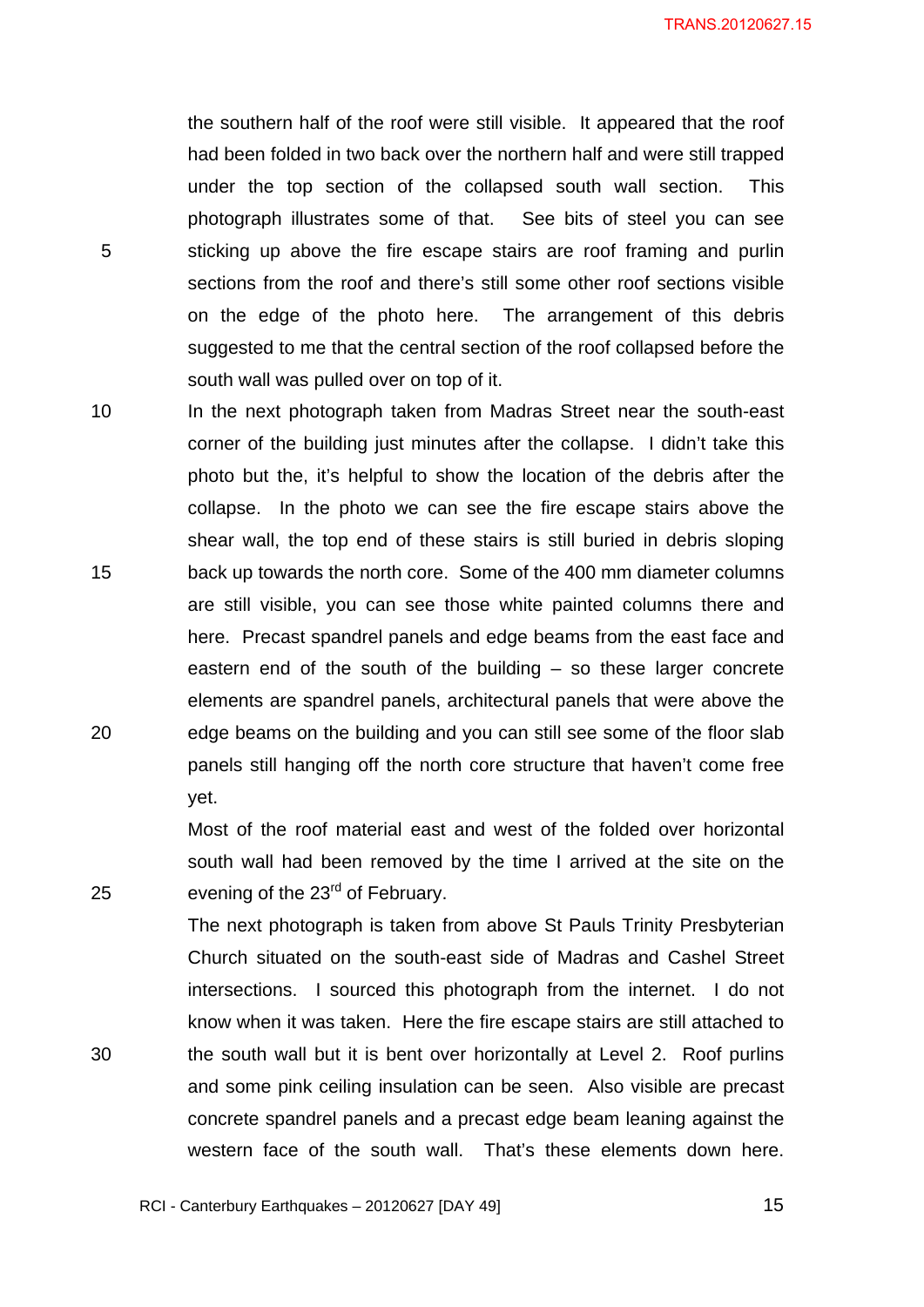Again you can see the small bit of the south wall still standing with fire escape stairs on it, the south wall bent over, folded about that line and there's all the fire escape stairs still attached to the folded over south wall. Again you can see the roofing purlins and framing steel in that shot as well.

The southern half of the building appeared to have come down vertically. It appeared the debris to the north-east and north-west of the building had spilled out a lot more than on the southern side. So there wasn't much material that was south of this south wall. Most of the floor slabs had collapsed within their own footprint of the building but in the north-west corner and the north-east corner material had spilled much further around the core structure.

Observations at particular parts of the building –

5

10

15 20 25 30 North core and south wall. Effectiveness of the north core and south wall as seismic resisting elements in the building would have relied on the concrete floor slab staying intact and attached to those building elements and acting as rigid diaphragms to transfer lateral loads to them. However, it was clear from what I observed at the building site that the concrete floor slabs did not stay intact. No slabs remained connected to the south wall after the collapse and the upward slope of the floor slabs towards the north core is a strong indication that separation from the north core occurred later rather than earlier in the collapse sequence. If the floor slabs had separated from the north core before they lost support along the central column lines I believe that you would have found them in a more horizontal orientation or even sloping down towards the north core after the collapse. On inspecting the base of these two main elements I saw a few fine horizontal cracks 0.5 metres to 1 metre above the ground on the north core and no evidence of spalling or vertical movement relative to the adjacent ground slab. There was some horizontal cracking and spalling near the base of the south wall that I thought looked consistent with the weak axis bending of that wall combined with impact from falling slabs on the inside and

 $\sim$  16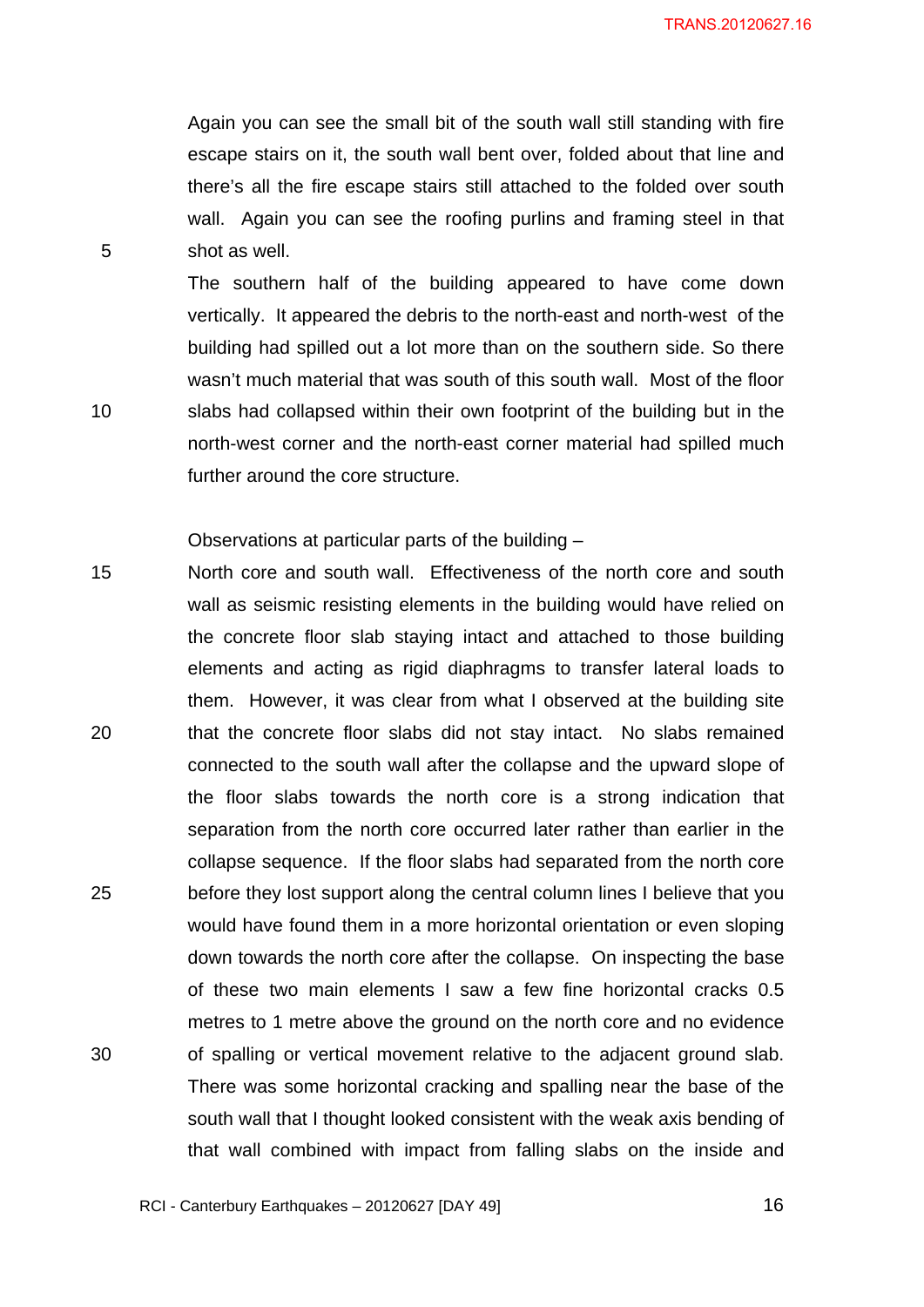falling beams and spandrels at each end. These cracks were widest at the outer face and barely visible on the inside face. I saw no evidence of vertical movement of this wall relative to the adjacent ground slab. The next two photographs show cracking in the east end of the bottom level of the south wall. Here the cracking is widest at the outer southern face. You can see these cracks in this shot. They're wider out here on the southern face and close up almost completely by the time you get to the inside face of the wall which would just be consistent with the folding action opening up the outside of the wall as it bent over.

10

5

North Core – photographs 27 and 28.

- Q. I think you've got two photographs there haven't you. Have we just been to one so far, 32 as well I think you refer to, yes, that's the one.
- 15 A. Okay sorry that was the second one. Again you can see those cracks wider on the outside and disappearing as we come through to the inside face.
	- Q. Paragraph 35.
	- A. The next two photos of the north core are taken looking towards the north-east corner of the north core. So that's the north-east corner of the north core and you can see the base of it.
	- Q. I think we'll get that enlarged in a moment won't we.
	- A. That's the second one but, again, you can see there's no evidence of any damage to those wall elements of the north core.
	- Q. Should we go back to that first one again, just a little larger, so we can get a good look at it. That's better.
	- A. I think some of the later photos are taken, so that's the north-east corner. As we move along towards the western end of that face there is some cracking about a half a metre to one metre above the ground but none of that is very wide. There's no sign of spalling at that crack line.
- 30 Q. All right thank you you're on the south wall now, paragraph 36.
	- A. Okay, 36. After the building collapsed the bottom of the south wall, up to the original first floor level, had tilted inwards a few degrees.

25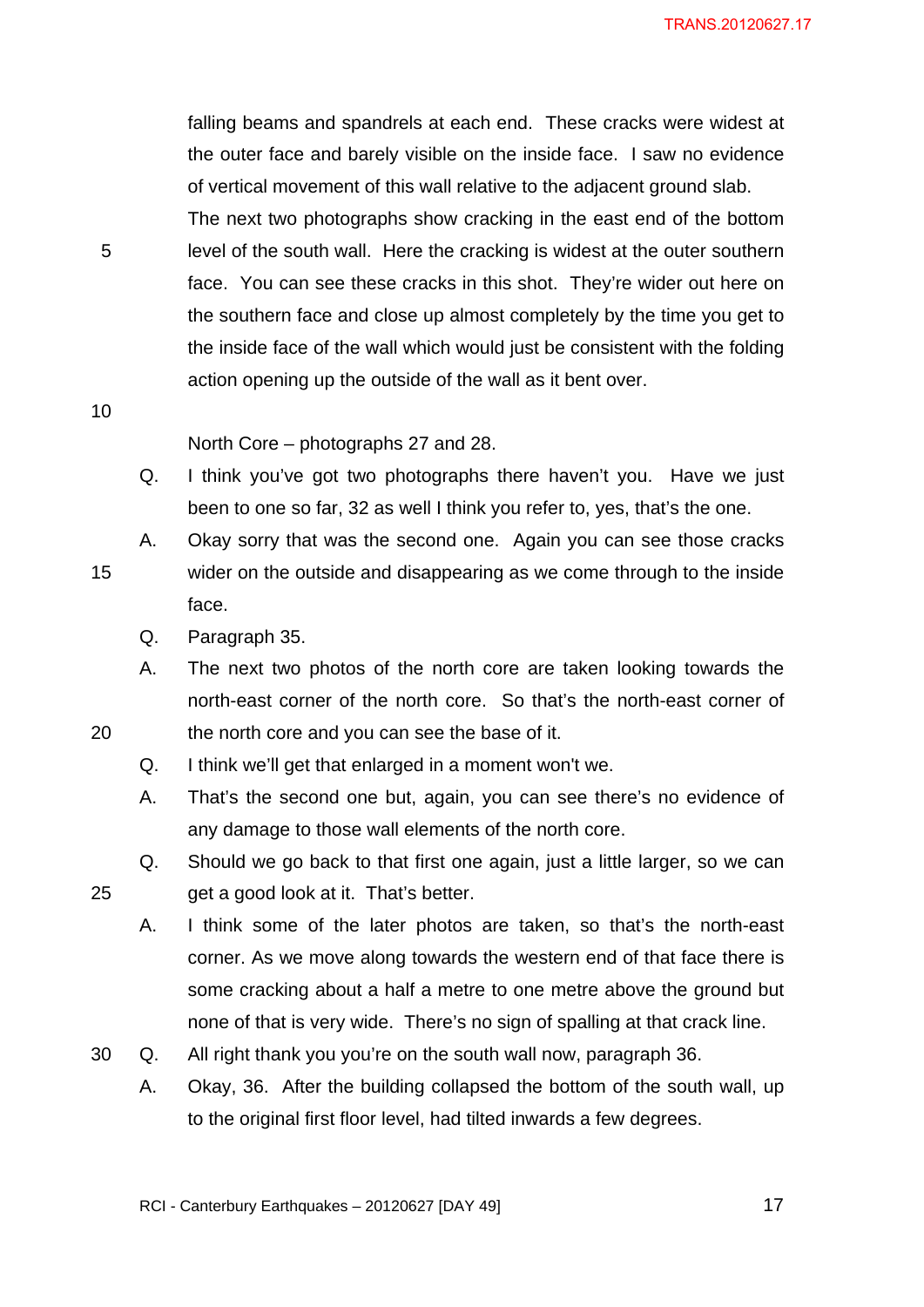- Q. Okay just because we've got different people using different references for floors you do mean, you've treated ground have you as ground and this is the next floor above it so this is what other people have referred to as the second floor.
- 5 A. As level 2 yes. Yes so ground floor is treated as level 1 and what some of the tenants refer to as first floor level is now treated as level 2 during all this enquiry.
	- Q. Yes I just need to be sure we're all on the same page when we use terminology.
- 10 A. So this is, again, another shot showing quite clearly how that south wall had folded over at this level and the rest of it is lying horizontally over the top of the collapsed floors. These are all the floor slabs underneath all, five or six floor slabs are all pancaked down into that zone there underneath the wall.
- 15 Q. Paragraph 37.

1014

## **JUSTICE COOPER:**

Just let's be careful that the witness actually reads what's there as well as elaborating on it.

20

## **MR MILLS:**

Would you like me to read paragraph 36 right through?

## **JUSTICE COOPER:**

25 If he just reads the second sentence that will suffice.

## **EXAMINATION CONTINUES: MR MILLS**

- Q. Second sentence of paragraph 36.
- A. Referring to the south wall still, the higher levels had folded over about the wall's weak axis to just past horizontal and were lying over the top of
- 30 the collapsed floors.
	- Q. All right, paragraph 37.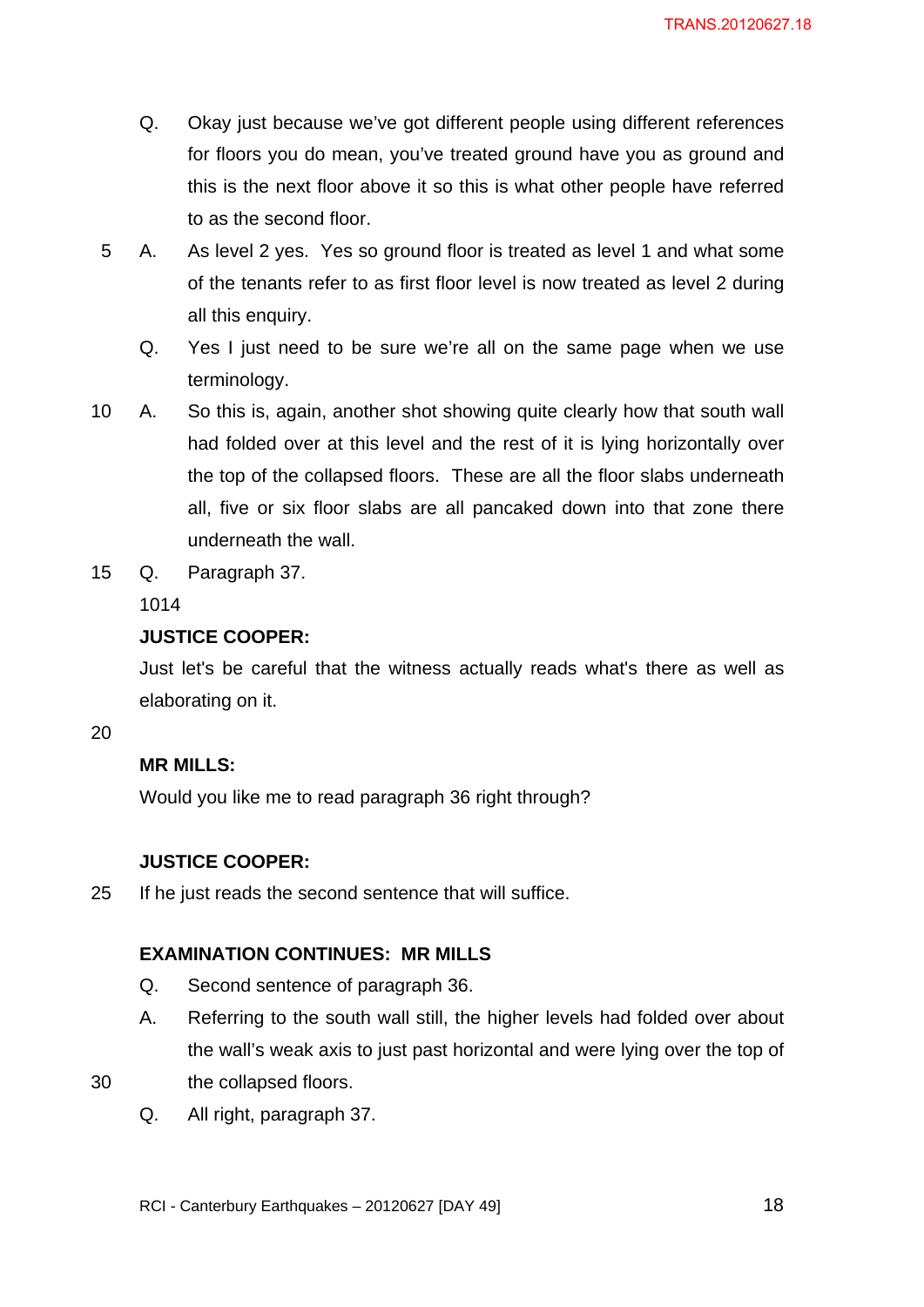- A. The next photograph shows the horizontal south wall sections, and you can see there's one section been cut free and about to be lifted up via chains to the crane. So this is a near vertical base section of the wall and again the horizontal sections of the wall after it had been folded over. You can see a discontinue at this point as we're starting to lift that – this one section of the wall up.
- Q. If you could just read from the second sentence in paragraph 37.
- A. Most of the south wall sections were lifted out between 7.00pm on the  $24<sup>th</sup>$  of February and 5.00am on the 25<sup>th</sup> of February. Photograph 33 is
- 10 taken from a crane suspended man basket located near the east end of the north floor in the early hours of  $25<sup>th</sup>$  February.
	- Q. Now you said photograph 33, I've got 39 on my reference. Do you have a different reference number in yours?
	- A. If I have maybe the version I have is a slightly older one.
- 15 Q. Well let's see what comes up at 39 which I think is the number we've all got and you tell me if it's not the one you want?
	- A. That's the one I wanted.

## **JUSTICE COOPER:**

5

20

- Q. What was the number of the photograph at the beginning of this paragraph, what's your numbers?
	- A. My number says 32, so these just may be this may be an older version.

#### **EXAMINATION CONTINUES: MR MILLS**

- Q. Okay well that means we just need to be careful as we go through that
- 25 you can confirm as you have been that these are the photographs you want and if there's any of them aren't then you just let me know and we'll find the one you want.

## **JUSTICE COOPER:**

30 Shouldn't he be reading a brief that we all have, it may be different in other respects.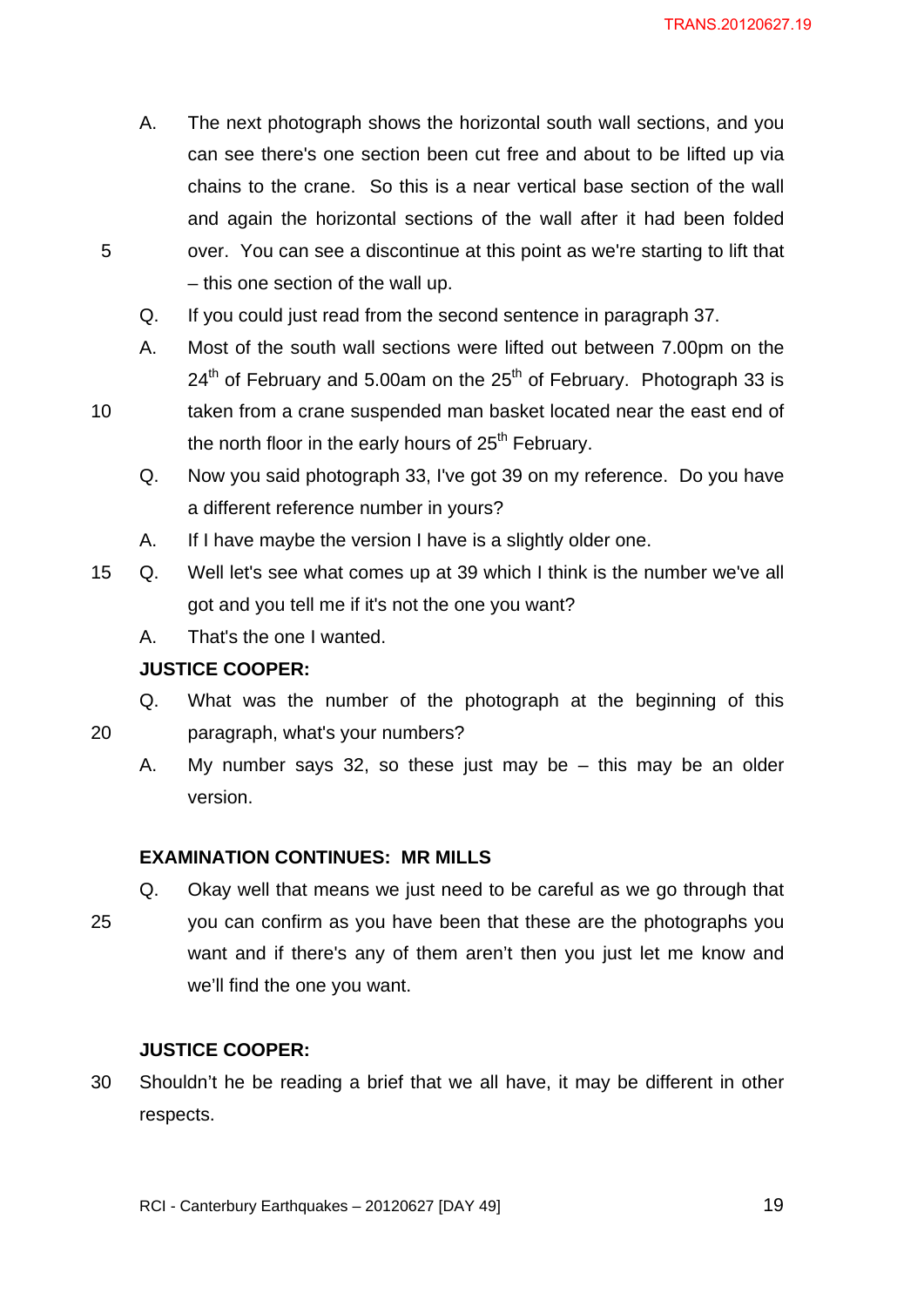## **MR MILLS:**

There hasn't been any so far but yes that's  $-$ 

## **EXAMINATION CONTINUES: MR MILLS**

- 5 Q. I take it there's no difficulty for you in moving to a new brief at this point?
	- A. That's fine.

10

- Q. Have you got any notes on this other one that you want to refer to because if you do you can just –
- A. There's very little. I think I noticed a few typos myself as I was going through but nothing serious.
- Q. Well then let's get rid of that.
- A. References to M J rather than the police commander's proper name.
- Q. Right, well you're in paragraph 37 and you've just referred to photograph 39 which is what led to that enquiry.
- 20 15 A. This is taken from the crane suspended man basket located near the east end of the north core in the early hours of  $25<sup>th</sup>$  of February. In this photo you can see that most of the south wall has been removed. There's very little of it remaining now, there's some rescue people standing on one section here, you can still see a doorway through the wall but the other sections from there back to the original near vertical section have been removed at that point.
	- Q. So can you just help us with the orientation of this, so the north core is where?
	- A. The north core would be just out of view on the right-hand side of this photo.
		- Q. Yes.

- A. So that slab section you can see in the bottom right corner is one of the floor slab sections that is still sloping up, the right-hand edge would be sloping up towards the north core structure.
- 30 Q. Yes.
	- A. There's still some roofing material visible in this shot, this would be the second top section of the south wall section I think. There would be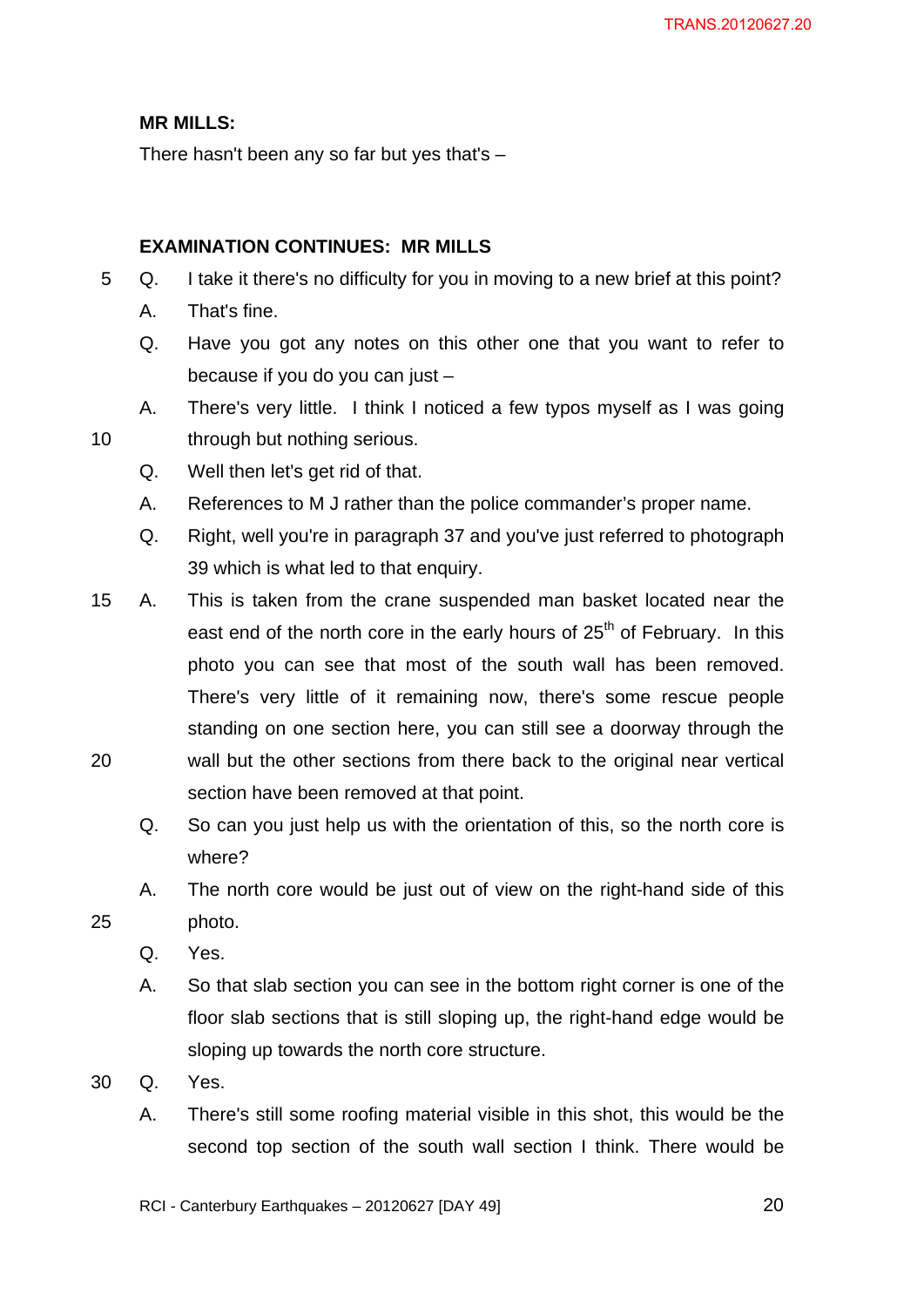another section that's still buried underneath some of the debris material and you can still see the smoke that's coming up through the slab. Made it quite difficult at times.

- Q. All right well –
- 5 A. The remaining top section of the south wall is located near the centre of this photo and has oxygen and acetylene bottles for the gas cutting sets sitting on it. You can also see a door opening in this section of the wall, in the top of the wall still buried in the debris sloping up to the north core.
- 10 Q. I'll just get you to point to that door opening, I think it's visible but –

A. Yes, so this is the door opening, so this would be the western edge of the wall, the door opening and then the eastern section of that wall, so this would have been one floor slab level, would have been at that level at the bottom of the door opening and another floor slab level would have been this level near the top of it. Of course because it's fallen over that way we can't see any of the floor connections for the underside of it.

Q. Paragraph 38.

15

30

20 A. Photograph 40 also shows the upper section of the south wall still buried in the debris pile sloping down from the north core. Much of the fire escape stair structure has been cut free from the south wall in this shot. So again this is looking at across that slab there's an opening still, there's still a small section of the stairwell, the fire escape stairs still attached to it, everything my side of that is remaining, the stairs have already been removed in preparation for removing of these slabs.

25 Q. Paragraph 39.

A. These two photographs show the base of the south wall before its removal. I observed that there was no sign of diagonal cracking in the coupling sections of the shear wall between the door openings. So the coupling section would be the section, the small rectangular section of concrete right between the – vertically between the door openings. From what I observed it may be that the cracking near the bottom of the outside face was due to the south wall being pulled over by the collapsing floor slabs and bent about its weak axis.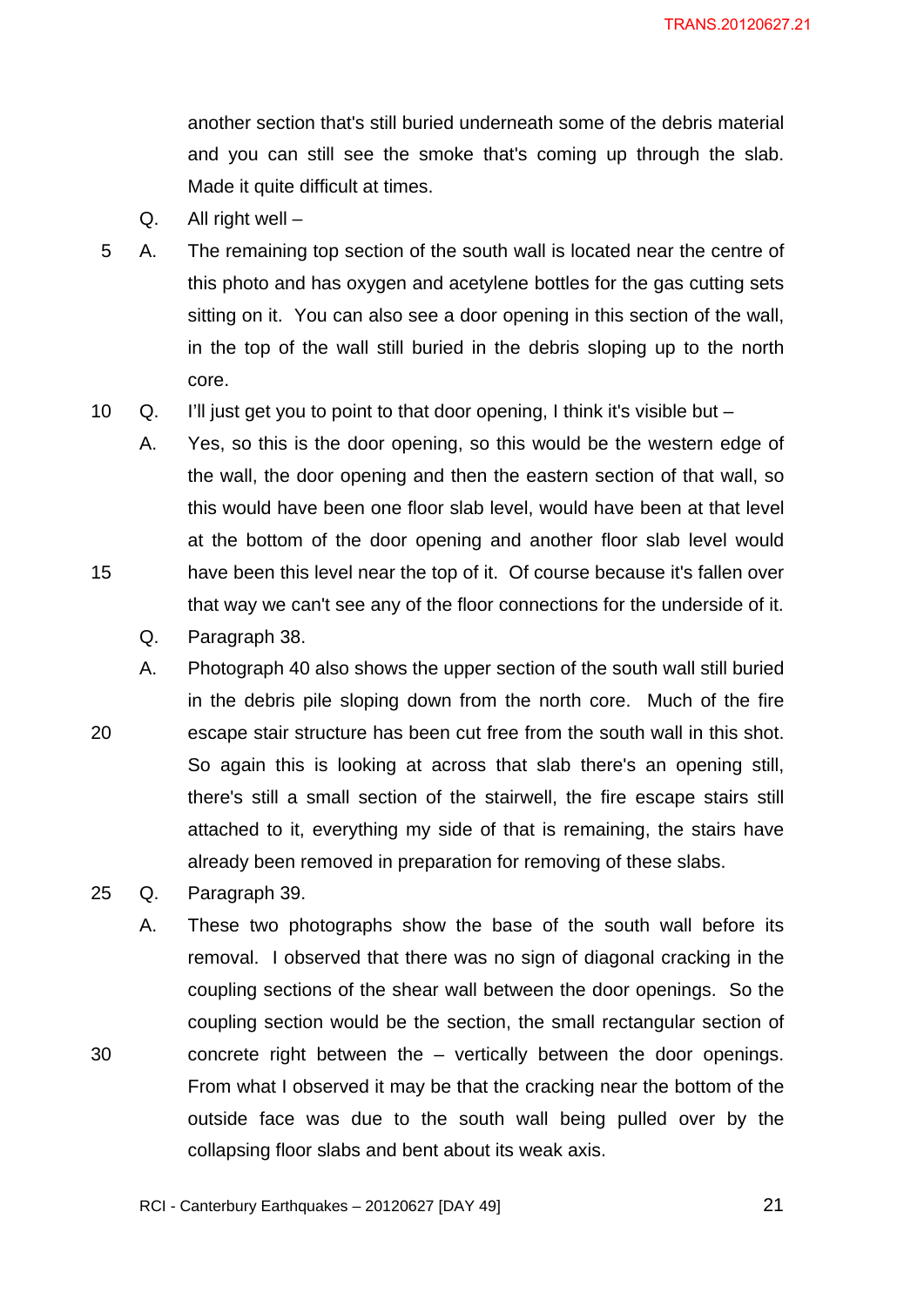- Q. Can I just ask you, what significance you're attaching to the fact that there was no diagonal cracking?
- A. I guess in a classic coupled shear wall behaviour that has been loaded from horizontal seismic loading, would typically expect to see quite a lot of diagonal cracking in that coupled section between the door opening. The fact I hadn't seen any in this made me think that there had not been a lot of lateral load demand put on the wall.
	- Q. Yes, thank you. Paragraph 40.
- 10 A. I believe this observation may also demonstrate that the building collapsed vertically almost immediately before much horizontal shaking had occurred due to overloading of the building elements designed for gravity loads. I believe it is also possible that little or no horizontal loading was taken by the south wall and it may be that it did not have an opportunity to perform as it should have.
- 15 Q. And do it take it that's because it separated before it really took the full forces it was intended to take?
	- A. That was what I was thinking yes.
	- Q. Paragraph 41.

5

20 A. The next photograph shows the topmost section of the south wall being removed. It had been too difficult and too dangerous to remove this section earlier because it was partially buried in the rubble that sloped up to the lift core or north core.

25 30 Columns – photograph 43 shows a typical column from an unknown location. Somebody asked me about whether they were in situ or precast. I've put here I observed the columns were poured in situ, there was no sign of any – the only construction joints were at the top and bottom of beam level and there were vertical bars lapping just above floor level which would have been consistent with them being cast in place in my mind. I also observed that the only real damage to the columns was the ends. The central length of most columns was largely intact. The next photograph is of column specimen E33. You can see where a precast spandrel panel has been located adjacent to this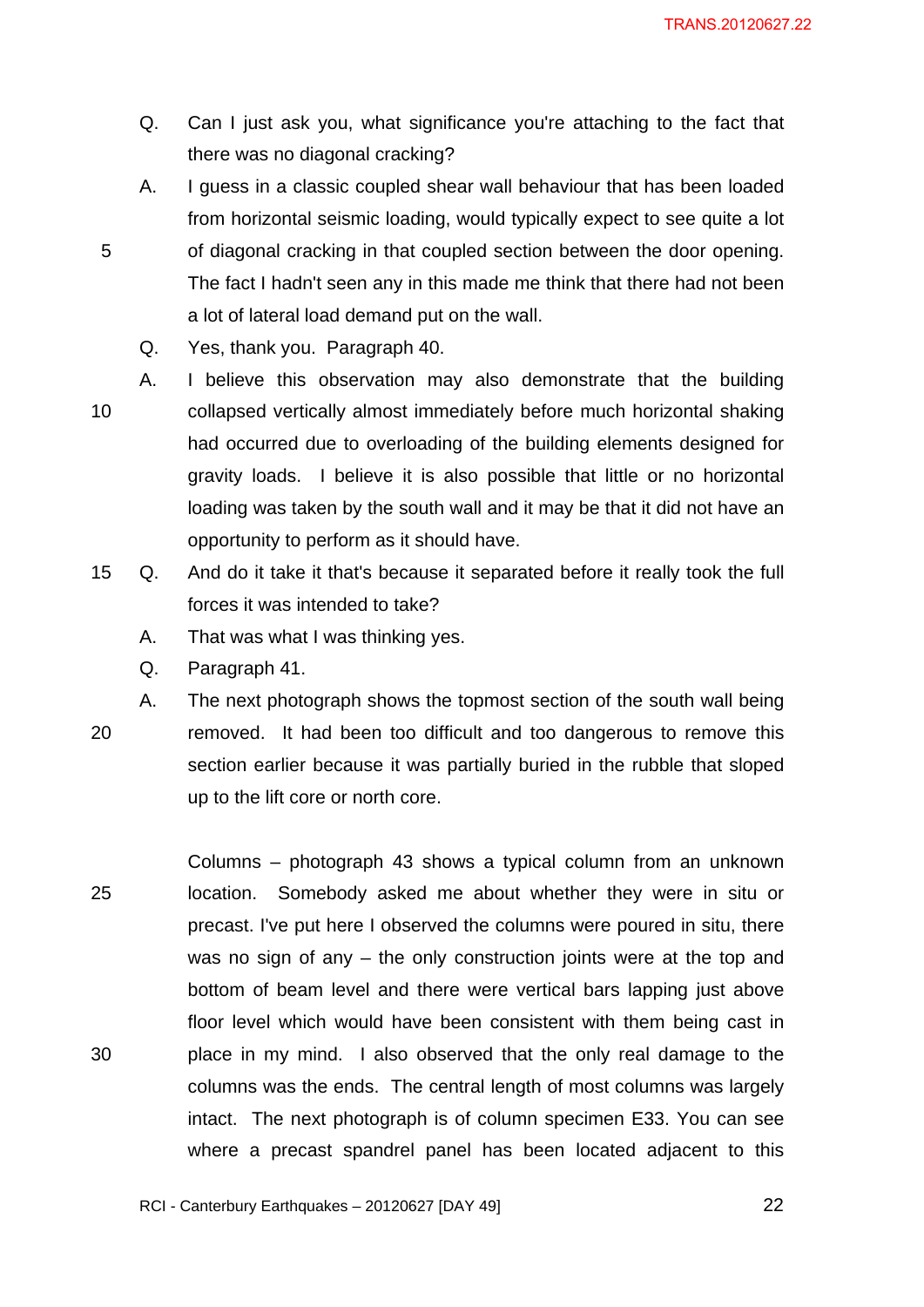column. It's where the paint marks are around here, the spandrel panel would have hidden this part of the column from here down, the part that's painted above would have been exposed. There appears to be no damage to this column at the level adjacent to the top of the spandrel panel, which is this level here.

Q. Can I just ask you in relation to that paragraph of your evidence you've just read out, do you attach any particular significance to the fact that the damage you observed was only at the ends of the columns?

1024

5

- 15 10 A. I guess it points again to my belief that the beam column joints were a very weak element. I accept that the column as a whole was probably very highly stressed as well and I think there was some suggestion that there may have been some pounding, some spandrel pounding that damaged the columns at the top of spandrel panel level and that may have been possible. Well I guess I'm saying in this that I didn't see much evidence that that had actually occurred.
	- Q. Yes.

20

25

30

- A. And when I looked at the connection of the spandrel panels to the rest of the building structure they seemed to be very light connections and I suspect unable to transfer much load into the columns anyway.
- Q. Thank you. Paragraph 44.
- A. Beams. Most of the beams in the building appeared to be pre-cast log beams for interior grids and shell beams around the perimeter. Shell beams had been filled during slab pours. As with the columns the beams were also largely intact with the only damage typically at the ends of each beam. Most beams I saw had the corners spalled off with very little damage along the length of the beam.
- Q. Well again what significance if any do you attach to the fact that the only damage you observed was typically at the end of the beams and the corners were spalled off with very little damage along the length of the beam.
	- A. It appeared to me with the damage at the ends that the beams had separated from the columns very early on.

RCI - Canterbury Earthquakes – 20120627 [DAY 49]

 $\sim$  23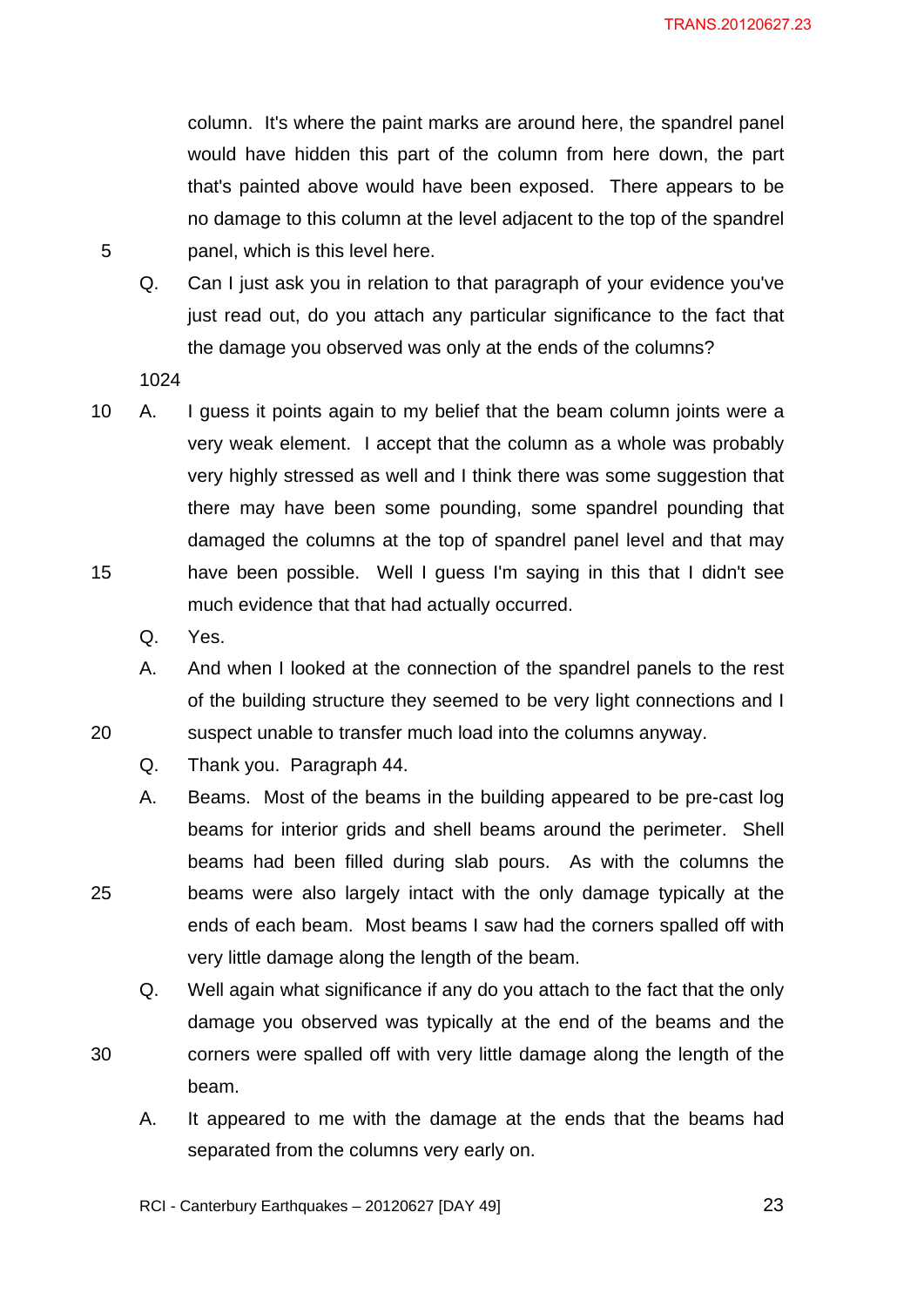Q. All right. Thank you – 45.

5

- A. The form surfaces to the inside of the shell beams were very smooth in appearance, not rough. My observation was that this reduced the bonding between the in-situ fill and the pre-cast. In some photos it appears that the in-fill concrete may have slipped longitudinally relative to the pre-cast concrete shell.
- Q. I must say that I didn't quite understand that. I'm not sure, maybe I'm the only one here who doesn't.
- 10 A. This, this beam here is one that has perhaps during the collapse suffered some extra bending stress that has resulted in this crack you can see opening up here, getting wider and wider as it comes to this level but the, the concrete out here doesn't have any crack propagating across it –
	- Q. I understand, thank you, yes.
- 15 A. So the shell element hasn't, has slipped relative to the in-fill concrete section.
	- Q. Thank you. Yes, that's helpful. Paragraph 46.
- 20 25 A. The next photograph shows, photographs, there's two here, sorry, yes, show one of the interior pre-cast beams near the east face of the building. The location of the construction joint in the slab can be seen from the smooth form face over the full depth of the slab concrete that has remained inside the beam stirrups when the slab and beam separated. So this is one of the log beams. You can see the little in-fill sections where the metal tray deck that landed on them was sealed off so the concrete wouldn't leak out during the pour but this is a vertical face I'm referring to here which would have been a construction joint during the slab pours for that floor level. So they would have poured concrete slab across to this point at a, a temporary stop-end there and then poured the rest of the slab at a later stage.
- 30 Q. And am I correct in my understanding that that little shelf, edge on that beam, is what the, the tray deck sat on?
	- A. Yes, yes the tray deck was detailed to just rest on this edge. There's no, no attachment, nothing that tied the tray deck to that concrete. It, it

RCI - Canterbury Earthquakes – 20120627 [DAY 49]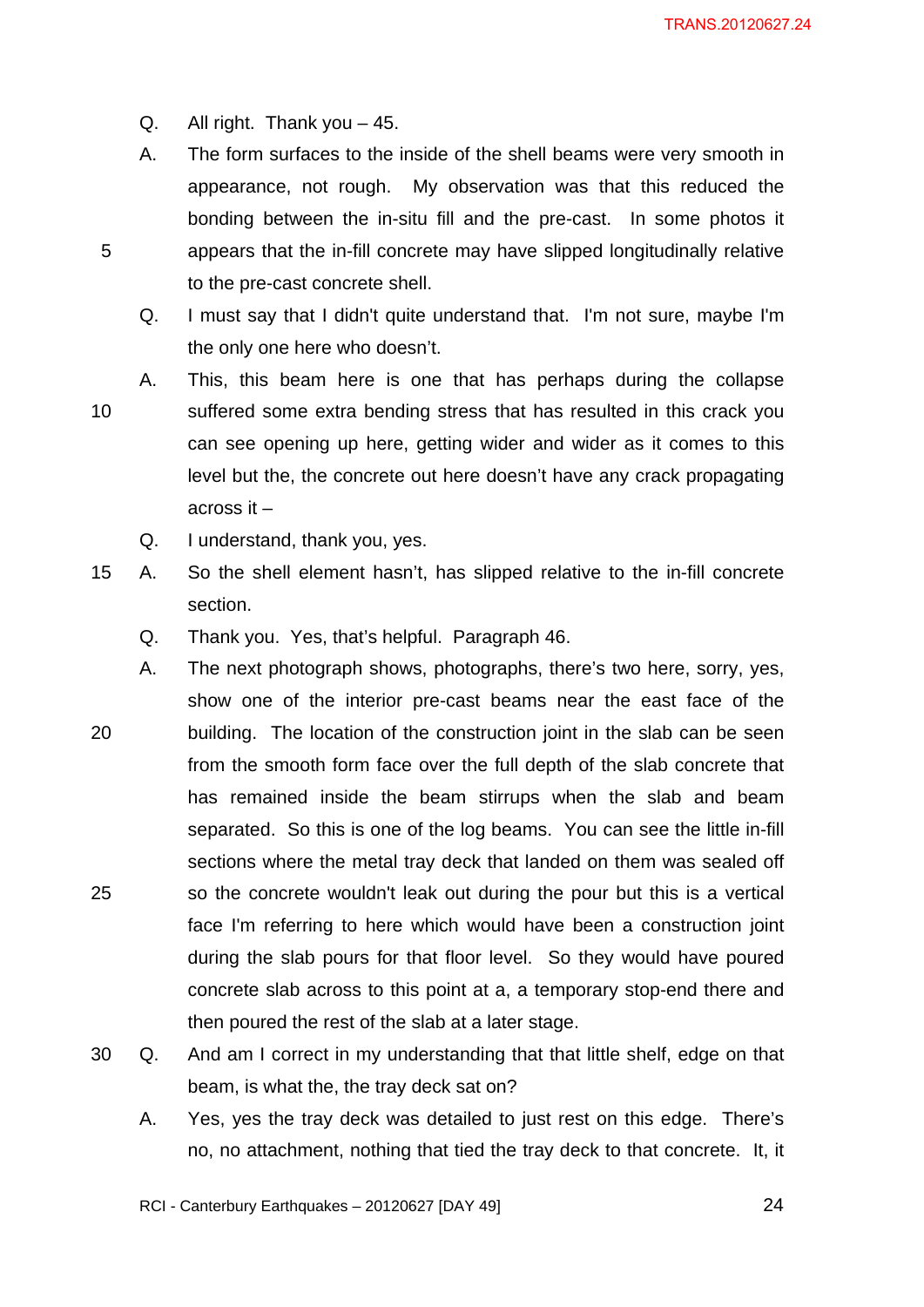can simply just rest on the edge by – I think it was detailed about 40 or 50 millimetre bearing on that. I can't remember the actual detail that was shown in the drawings.

Q. So is it effectively just held there by the weight of the poured concrete floor?

- 10 15 A. The poured concrete plus the additional reinforcing that's placed in the top of the slab before the slab is poured. Also visible in these photographs is the absence of any slab reinforcing passing beneath the top of the longitudinal beam reinforcing. So these are the, the top bars in that beam with stirrups going around them. You can see there's, there's no reinforcing. This is how it was detailed in the drawings. They didn't require any steel to go through underneath that but it meant that the slabs when they, during the collapse have peeled away from the beams very easily. Having some slab reinforcing beneath the top longitudinal beam reinforcing would have reduced the universal tendency I observed for the slab concrete to completely detach from the beam. And the next photograph is an engineering forensic examined specimen, B18.
	- Q. I'll just see if we can get that made a little bigger. That's better. Thank you.
- - A. This is the beam marked B18 in the Department of Housing and Building Report by –
	- Q. I think it's actually marked E18 isn't it oh, I see you're talking about the one that's referred to there.
- 25 A. It's a cross-reference
	- Q. Yes.

5

- A. back to the building drawings.
- Q. All right. Sorry.
- 30 A. So if you look at building plans this would have been a B18 beam in the original drawings located near the south-west corner of the building. This is a narrow L-shaped, pre-cast edge beam with the seat for supporting the ends of the metal decking and you can see the little indentations where the metal decking was resting on that edge of the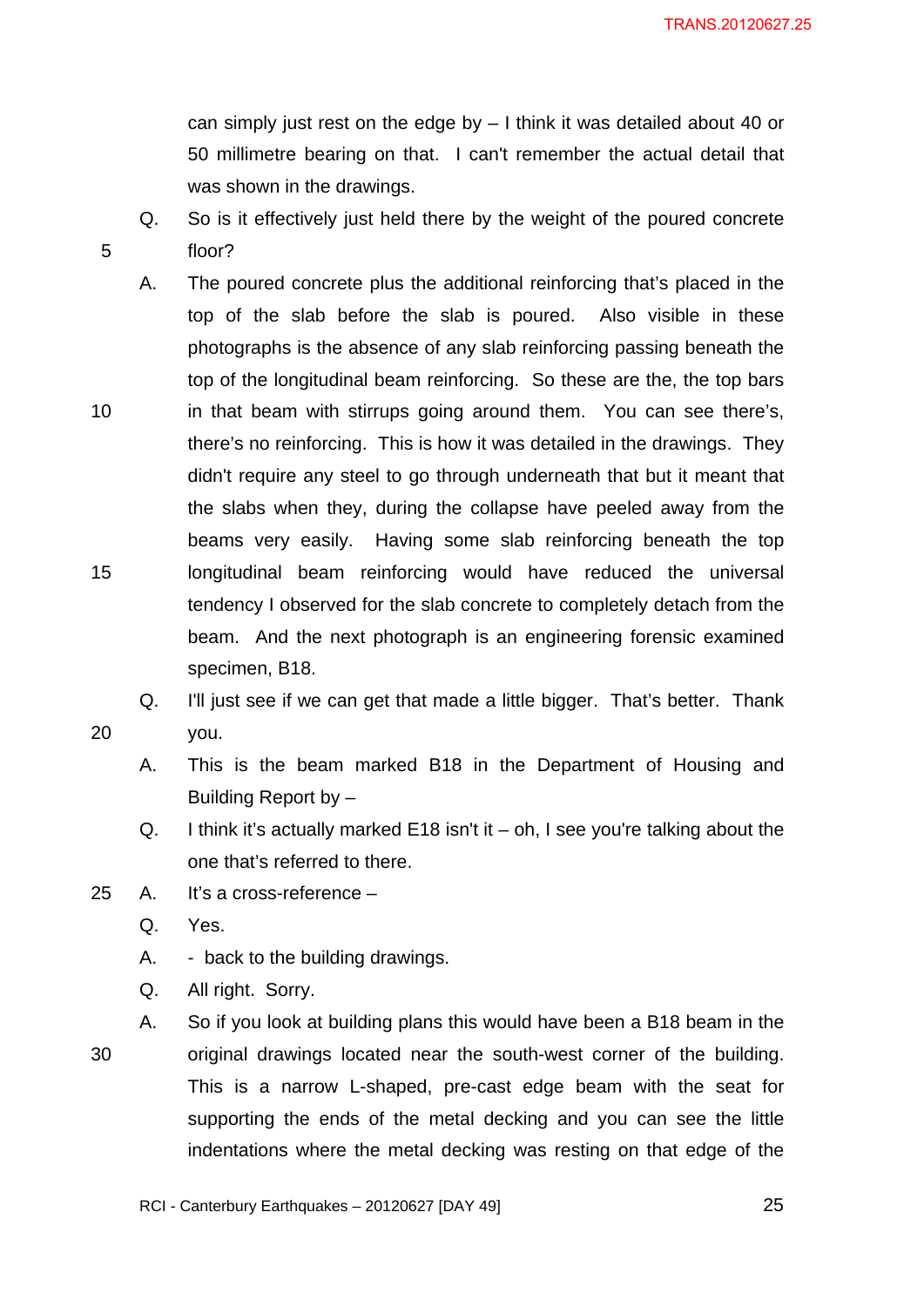beam and these little bits are the little strips of steel that closed off the ends so the concrete couldn't spill underneath the profile metal decking.

- Q. Right. Because the, the bond deck is rather like a corrugated iron isn't it and that's what –
- 5 A. It's a little bit like a roofing material.
	- Q. Yes and that's what we're seeing indented along that edge there.
	- A. Well you can see the shape, you can always see the profile of it.
	- Q. Mmm.

15

- 10
	- a trapezoidal section that goes across there and these little bits of metal are just to close off the ends so you don't get concrete leaking through during that, during the slab pour. Section 5 on S15, which is one of the drawings, I'm not sure that you can zoom in to section 5 on this drawing.

A. It slopes up across and back down, across level, slopes back up, so it's

Q. Which one in section 5? It's pretty hard to read at this point but you might be able to identify it.

- A. Section 5 is the one in the centre, this here is section 5. It shows only 664 mesh being required to be lapping in to the perimeter L-shape beam with this location. That section did not call for any supplementary 12 millimetre bars.
- 20 Q. Just wait one second we'll get that particular part up so we can look at it. Does that help?
	- A. It's clearer I think yes. Most of the edge beams were detailed perhaps supplementary 12 millimetre bars as well as the mesh effectively joining the slab concrete to the beams.
- 25 Q. Yes.

- A. This particular one only asked for the mesh and in this particular beam in the previous photo I observed an absence of both mesh and supplementary rebar running from the slab into the beam and lapping with the beam stirrups. I guess again it just surprised me how little connection there was between the slabs and the beams. Can you go back to the previous photograph as well?
- Q. This is 47 is it at the beginning of that paragraph?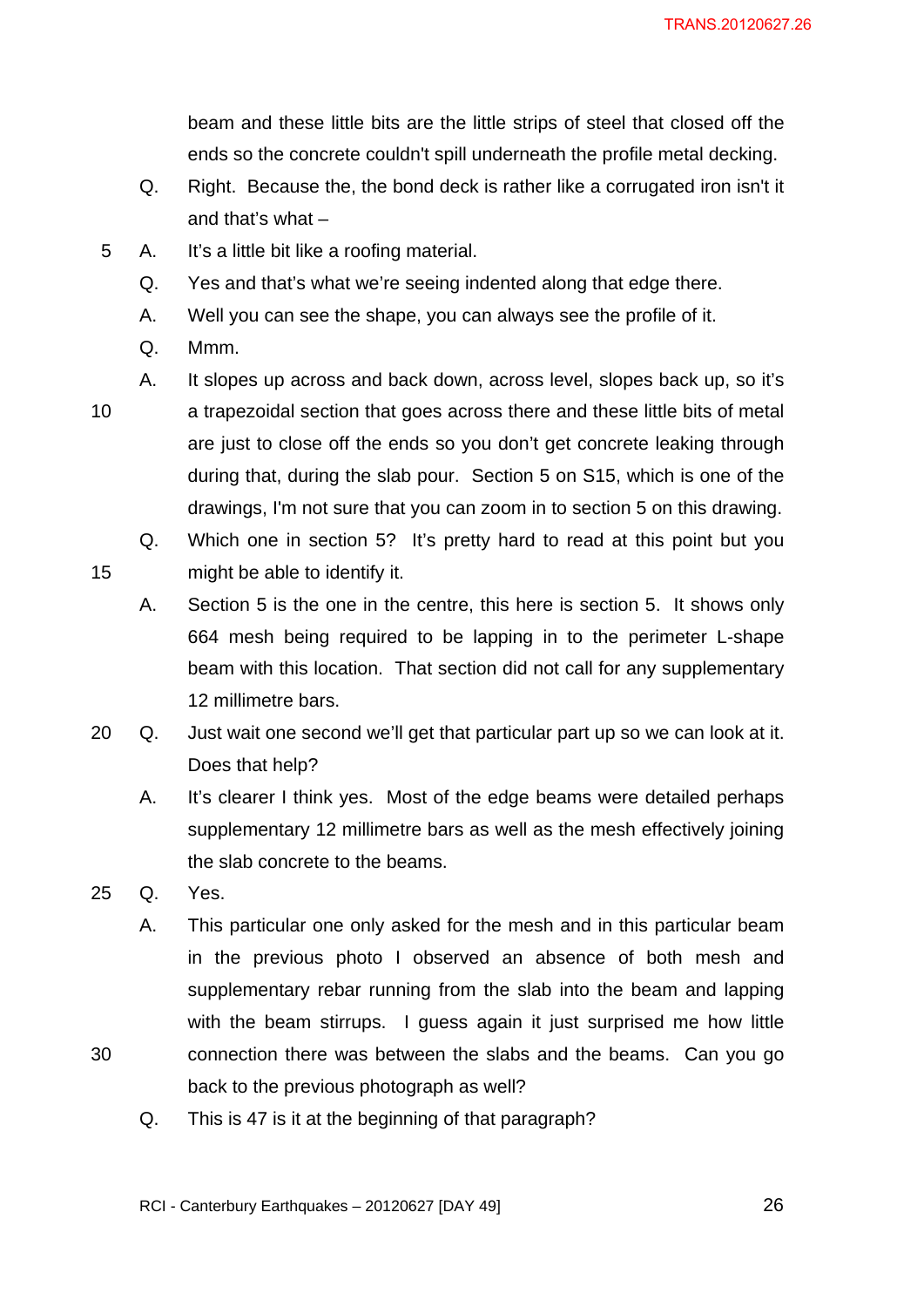- A. Yes 47. I also noticed how little damage this beam had sustained as it was torn from the column. So this is a corner where it would have been supported on a column and you can see how little damage it sustained in being torn free from the column.
- 5 Q. And do I understand you that you're saying that that's in part because of your view that it was not well connected and so it –
	- A. Yes.
	- Q. didn't sustain damage as it came out?
	- A. Yes.
- 10 Q. Right.
	- A. I think there are better examples later on -
	- Q. Yes.
	- A. showing the connection details.
	- Q. Mmm. Paragraph 48.
- 20 15 A. 49. This photograph shows engineering specimen, forensic specimen E9 which is a B16 or B17 beam from the south face of the building. Here you can see the separation of the beam core from the shell so this outer part is all the pre-cast shell section and you can see the separation along here and up here where the – and again back across here where that core concrete hasn't been knitted to the pre-cast

1034

25

30

shell concrete at all. We see the separation of the beam core from the shell, the lack of steel in the beam core and the bottom longitudinal bars. Two of these longitudinal bars are bent  $up - so$  these are these two bars here that are bent up are the ones that went into the column that this beam was connected to or supported by and two bars just stopped short.

- Q. Now again just to help me to get orientated around this. Do I take it that, is that beam now on its side from where it would have been in the building itself or is that the way it would have been in the building?
- A. This is rotated round 90 degrees so where the E9 has been painted on the face of that beam that would have been the underside of the beam in its position in the structure. The edge beams are located, the shell

RCI - Canterbury Earthquakes – 20120627 [DAY 49]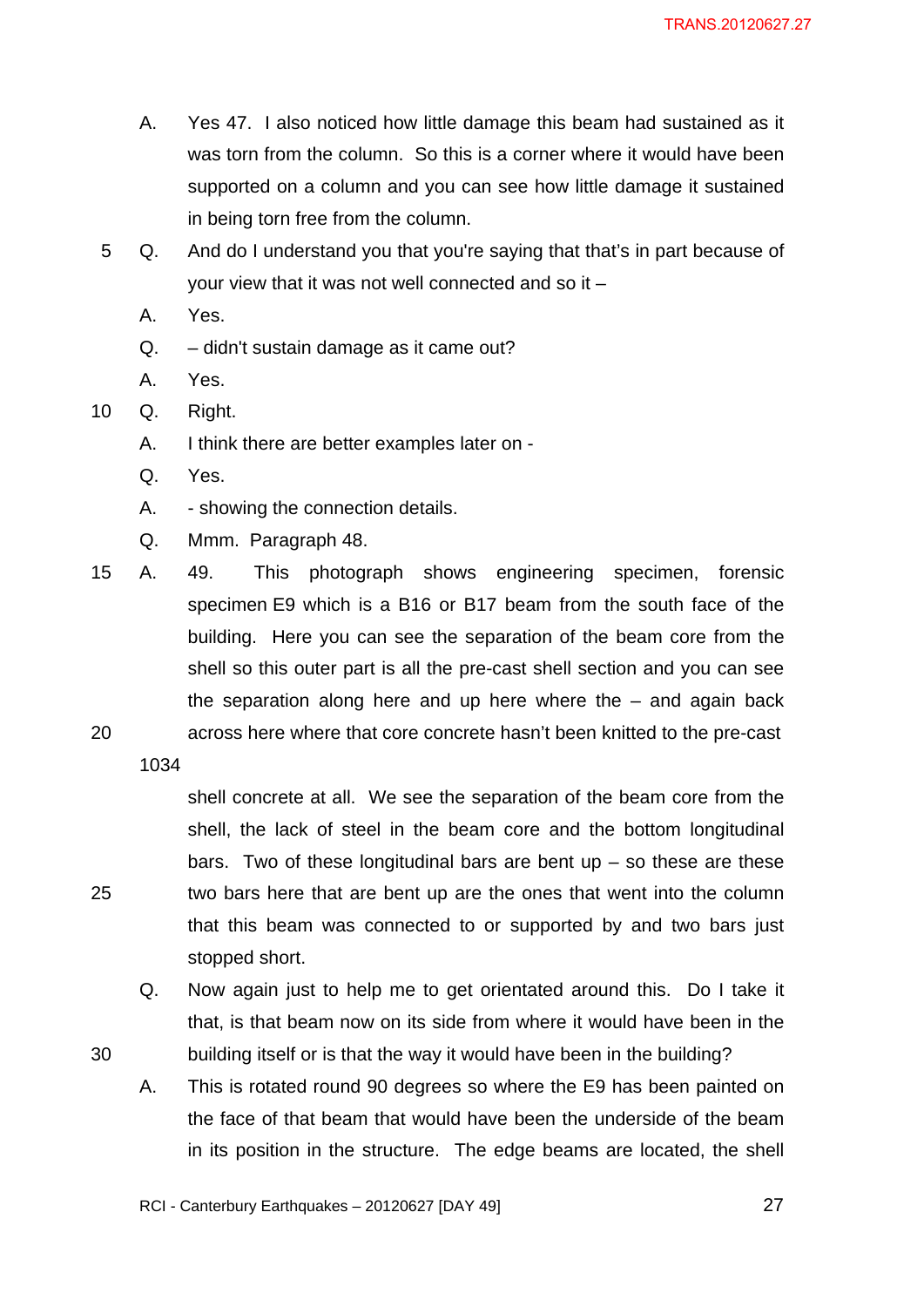beams are located quite eccentrically to the column, so the supporting column for that beam was not near the middle of the beam it was actually right over near this edge here so the column would have been centred where these longitudinal bars are located, right over here, the inside edge.

- Q. Yes thank you that's helpful, thank you. So I think you're at "Since these two L-shaped bent up bars" I think.
- A. Yes. Since these two L-shaped bent up bars have to lap with matching bars entering the joint from the beam on the opposite side and pass between the six vertical column bars there is insufficient room to have more than two bottom bars from each beam entering the joint.
- Q. Is that sufficiently clear? Would you like him to elaborate on that at all? I think you do pick it up later don't you?
- A. I think in the little sketch I've done it may make that a little clearer.
- 15 Q. Yes, paragraph 49.

5

10

20 25 A. The next photograph shows the end of a typical interior beam. You can see a smooth formed rebate in the end of the beam where the column bars can pass through. The two bent up longitudinal beam bars and little damage to the beam save the sides being spalled off and the longitudinal bars spread apart. So again this would have been the bottom of the beam, that darkened surface on the left-hand side, two longitudinal bars in the bottom would have come into the beam column joint and bent up and this curved shape you can see is the precasting, how it was formed when it was precast with that very smooth curved face. So when you get two beams like that put on a column you end up with a nice round hole for the vertical bars from the column to pass right through the joint.

- Q. Yes I think you've got a drawing of that later which will make that clear. So the column went up where that rounded smooth face is.
- 30 A. Yes, yes. Yes originally this beam would have landed on the column from the floor below. It has about a 25mm wide landing width where it lands on the column of the floor and so this beam is lost, that would have wrapped right round, formed almost a full semi-circle originally,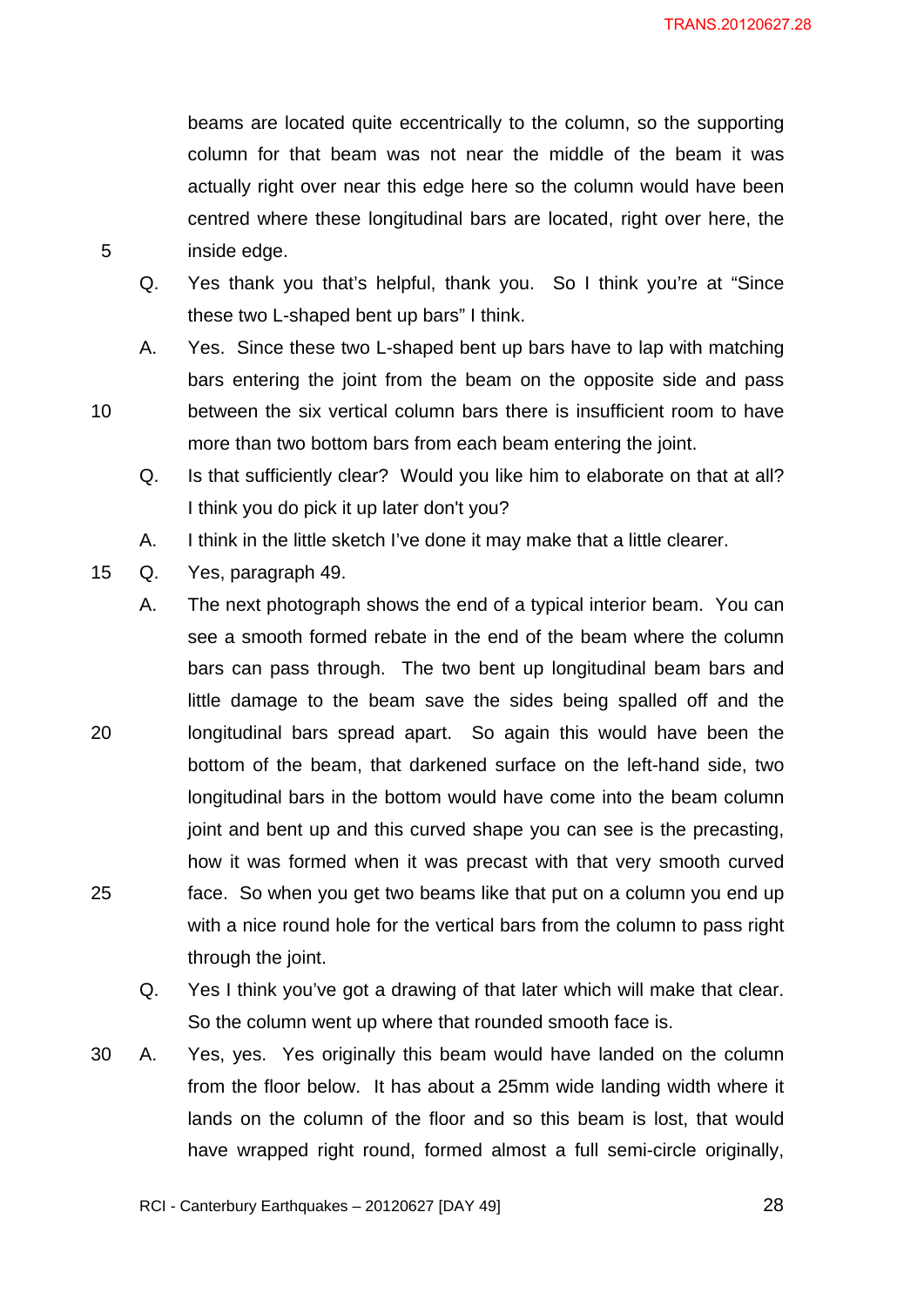that beam, when it was precast. So I refer to it later as the wings on the edge of the beam, each side of the beam, typically lost.

- Q. Yes I think that does become clear, clearer perhaps as you move along. So you're at paragraph 50 yes.
- 10 5 A. I've done a sketch here which demonstrates that the two bars from each beam entering the joint have a very short lap length with each other. In my opinion it is not possible to get adequate anchorage for straight bars with the short lap length. Having the 90 degree bends improve their anchorage in the joint zone. The addition of trimmer bars would also enhance anchorage.
	- Q. So this drawing that we've just looked at effectively shows us what we were seeing in that previous photograph doesn't it?
	- A. Yes.

15

Q. Can I just ask you what trimmer bars are for those of us who are not structural engineers?

A. Unfortunately I haven't given you an elevation view including the reinforcing in there but if the bars are bent along and bent up like that and there's a bar in the corner there then it's harder for those bars, the main bars, to pull back out.

- 20 Q. So it's effectively creating something that that upward bar can hook against and pull against.
	- A. Yes, yes.
	- Q. So in this plan view here this bar comes along and bends up there and it's neighbouring one from the same bend comes along and bends up
- 25 there. There could easily have been a short horizontal bar running across there on the inside of that bend.

## **JUSTICE COOPER:**

- Q. So that discussion that's just taken place is about plan Section 3-3.
- 30 A. Yes. In this picture I've shown how the joint was originally detailed so you can see this –
	- Q. Is this Section 1-1 now?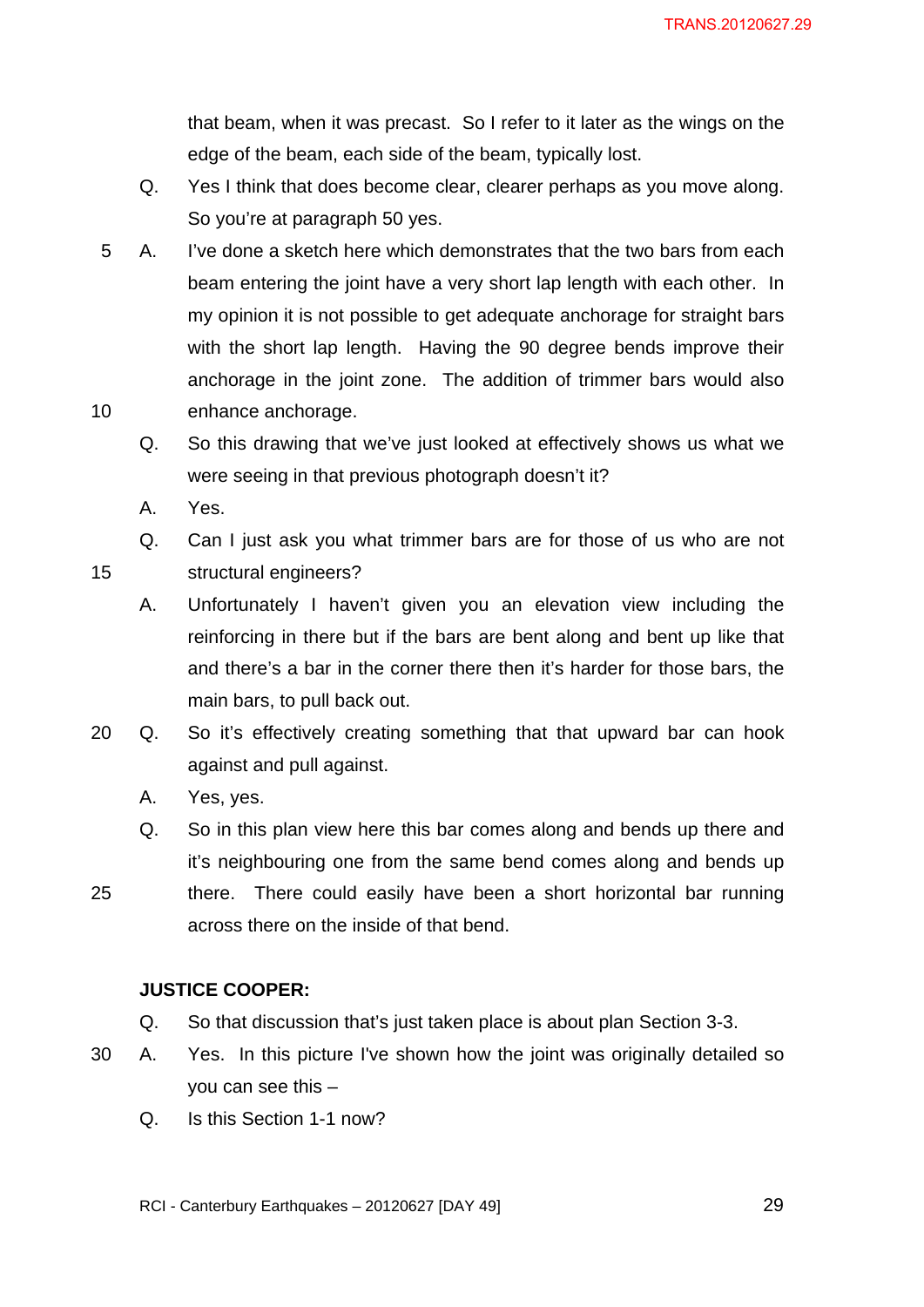A. Section 1-1. You can see the two semi-circular formed ends on beams that land on on the same column. The likely green shaded area is the area that they then would have had, where it would have been landing on the column below. If the column below was 400mm in diameter you can see this ends up giving you a 300mm diameter hole for the, that gets filled with concrete when the slab is poured and that is really the only continuity of the column concrete you have through the joint. You can see in this picture that the stirrups in the beam stop at this point, they don't, there are no stirrups going through the joint and the original drawings they should have been about 450mm between the last stirrup in one beam and the first stirrup in the next beam. I think we found some examples where that was up to 600mm on some beams.

#### **EXAMINATION CONTINUES: MR MILLS**

5

10

- 15 Q. How many examples of that did you see? Do you remember?
	- A. Unfortunately most of the beams that we saw, most of the beam column joints we saw had disintegrated, blew apart, so it wasn't possible to get that anywhere. I only found one bent column joint with a longitudinal top reinforcing that was still connecting the two beams either side of the column enough that you could measure that gap between the stirrups.
	- Q. Anything else there that you'd like to draw the Commission's attention to?
- 25 30 A. I guess I refer back to this one later on but I have another slide that demonstrates another mechanism that contributed to the losing of these wing sections that I'm showing on Plan Section 3-3. Due to high compression stresses in the bottom of the beam under ordinary gravity bending moments but I'm suggesting here once those are gone there was a very small bearing area left to transfer any gravity loads that have come through that beam into the column and the quick numbers I did were suggesting that this was over 40 or 50 megapascal compression stress in this small bearing area if you've lost any shear capacity through that joint.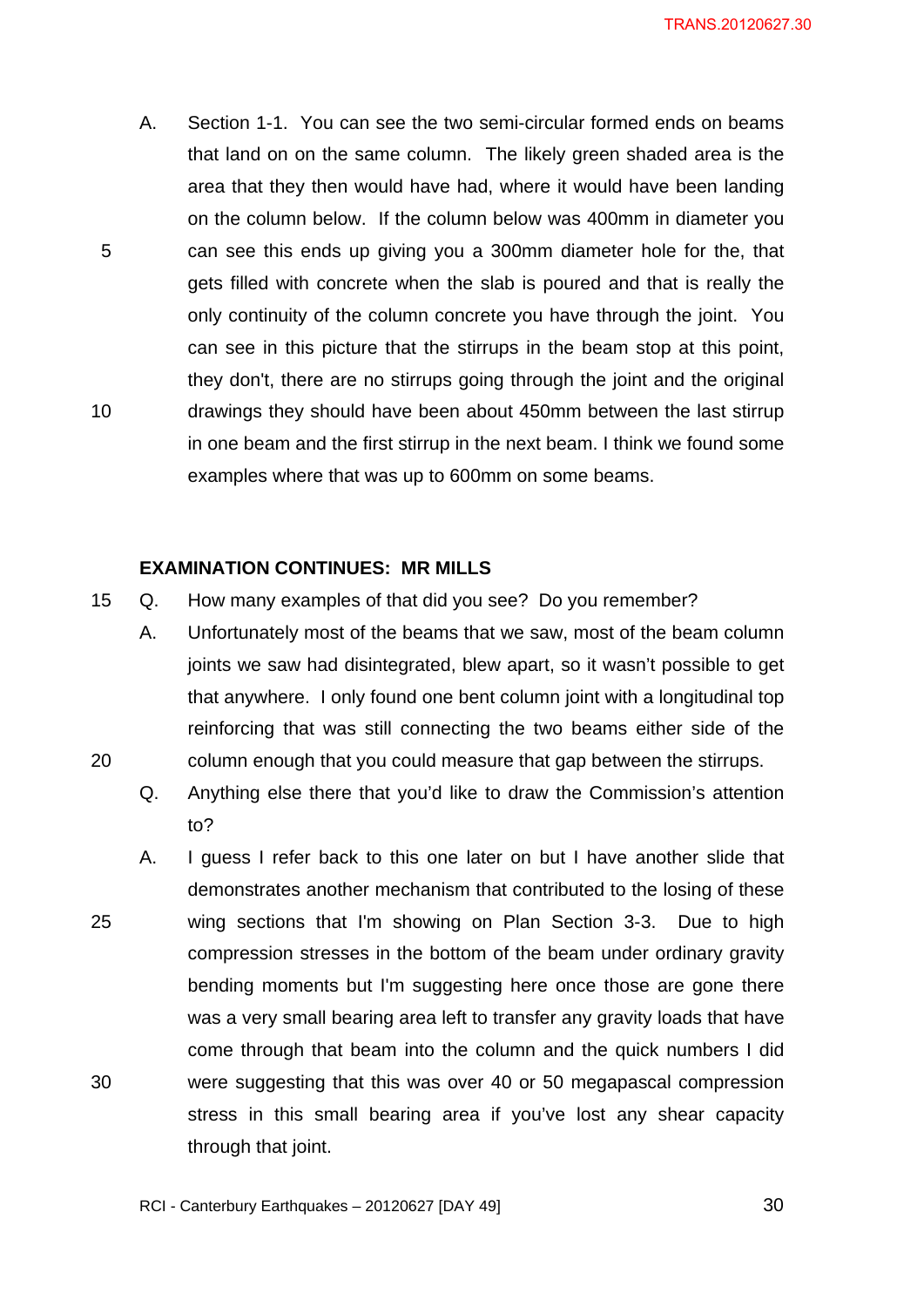- Q. All right, thank you that's helpful. You're at paragraph 51.
- A. This photograph is taken looking towards the west of the south wall. It shows edge beams from Levels 2 and 3 plus slabs from higher levels now visible to the west of the south wall after the spandrel panels that were leaning against the wall have been removed. So these are the beams in here and slab sections visible above that. Photograph 53 shows a typical interior beam on the western side of the building before removal. No interior beams were found with the concrete slabs still attached. All the slab reinforcing was above the beam steel. It's not a comment on how it was constructed that's a design issue. It was detailed that way so…
	- Q. Yes, and am I hearing from what you're saying that you would have preferred to have seen it detailed some other way.
- 15 20 A. I would have preferred to see it with some slab reinforcing that went through underneath the top longitudinal steel. This was typical of how we found most of the beams. You can see the clear sides each side, the absence of any slab attached to it, it's just broken off flush with the stirrup line at each side of that beam and, again, you can see one of the smooth formed ends as it was precast and again this one here's lost that corner and lost this corner. That was typical of all the beams we found. The next photograph –
	- Q. You're at paragraph 53.
	- A. Oh sorry, 53 is another typical interior beam where the concrete floor slab has completely removed from the beam. Again it has no corners left on it either side.
	- Q. These are what you refer to as the wings are they that you're saying aren't there.
	- A. This is where the wings have broken off.
	- Q. Yes.
- 30 1044

25

5

10

A. Photograph 55 shows how little cover some of the supplementary negative moment D12 bars had that linked into an edge beam. Here they have been ripped out of the concrete in the top of the beam. So

RCI - Canterbury Earthquakes – 20120627 [DAY 49]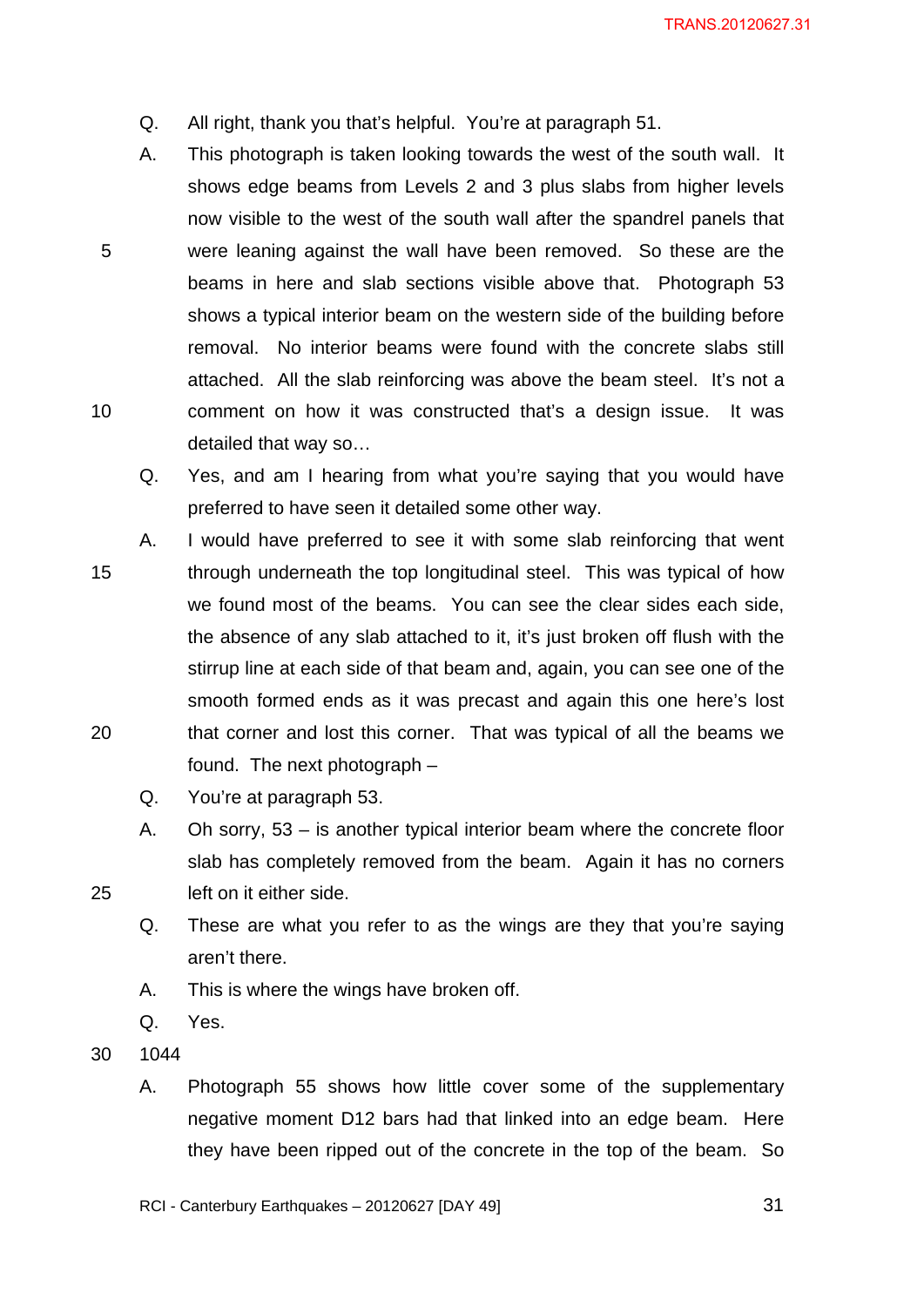this photograph is – this steel angle section is sitting on top of the slab concrete and it was poured over one of the shell beams. The reinforcing you can see is reinforcing that's mostly loose bars and some bits of the mesh but you can see the markings in here where there was a 12mm bar that ran from the slab into that concrete over the top of the beam. You can see from what's there that it had no cover at all at the end of that bar.

- Q. Are we looking at the top of the slab are we?
- 10 A. So this is the top of the slab that this steel section I've just laid across to give you an idea of the scale thing, how deep it was, the indentation left where the bar was, so this bar must have effectively been protruding from the top of the slab at the time it was poured, so very little bond capacity, there's almost no pull out capacity for that bar in that slab.
	- Q. I take it that's a construction issue is it rather than design?
- 15 A. That's a construction issue.

5

20

Q. Yes. Is this the only example that you saw of that?

therefore insufficient bonding?

- A. No, we saw several examples of that but this was this would have been one of the worst ones.
- Q. But I take it when you say we saw other examples of that, you mean you saw other examples where you thought there was insufficient cover and
- 25 30 A. Yes. It's hard to know how that would have been done. It's possible when the beams were being precast that some of the re-bar cages were set too high in the beams when they were cast. The mesh and the supplementary steel would typically have been resting on the top of that reinforcing before they did the slab pour. That may have held it up too high or it may have been tied insufficiently when the people placing the concrete slab if they walk around on the reinforcing too much and it's not adequately supported that can bend the reinforcing and make an end of a reinforcing bar pick up too high and have insufficient cover.

#### **JUSTICE COOPER:**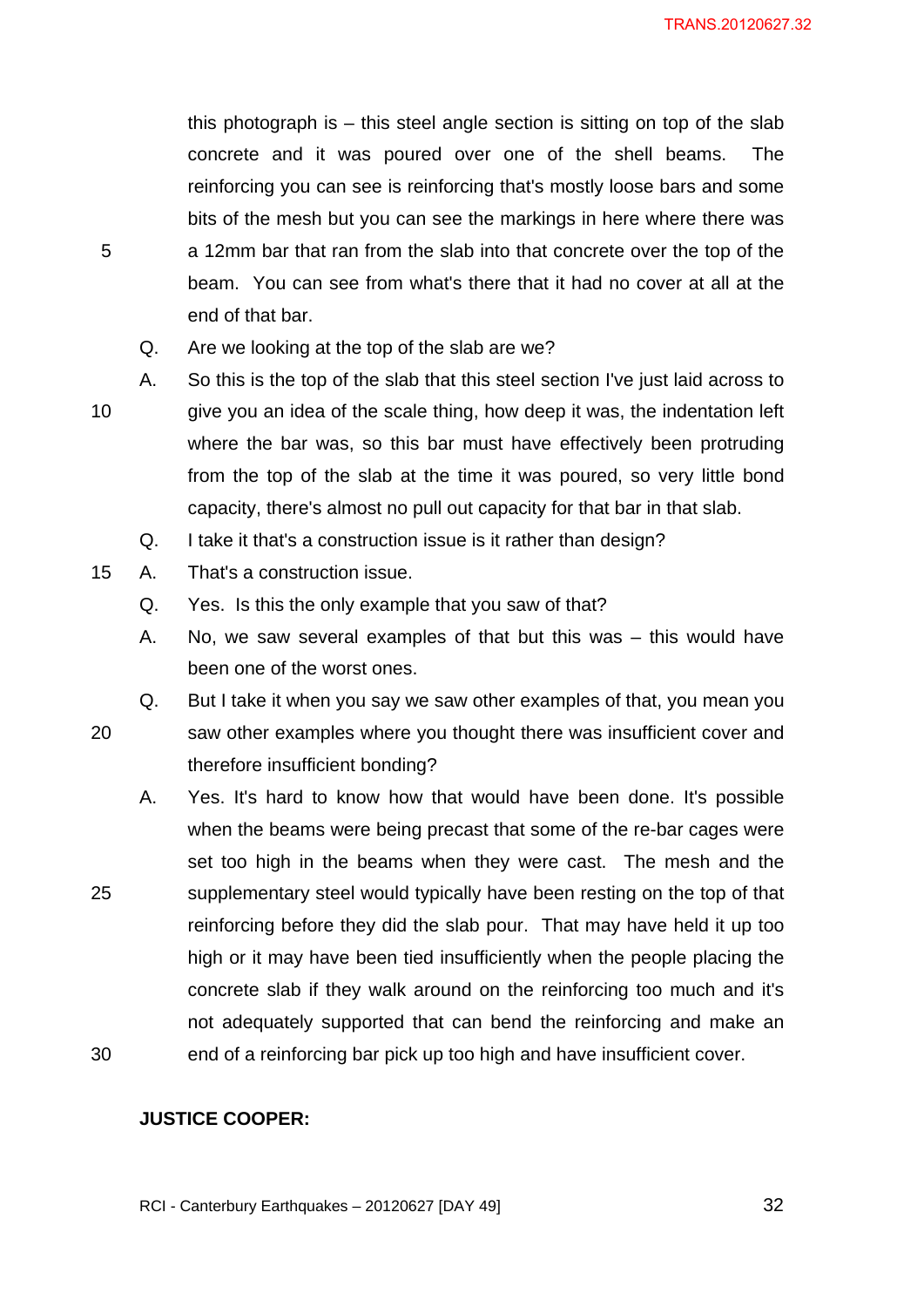- Q. But if any of those things had occurred it would be obvious at the time wouldn't it, you'd be able to see it?
- A. It would have been seen by the people doing the work, yes. Although I'm guessing it would have been difficult to fix it in a hurry if you're half way through a concrete pour and somebody had accidentally bent one of the bars and it was picking up, the rest of the bar may well have been buried in fresh concrete by that time. There may well have been a rough attempt to try and bend the bar back down but it would have been difficult to achieve the proper cover at that point.

#### 10 **EXAMINATION CONTINUES: MR MILLS**

Q. Paragraph 55.

- 15 20 25 A. Photograph 56 is taken from the northeast corner of the building looking back towards the north corner. It shows one precast spandrel section from the northwest corner of the building. So you can see here, the spandrel panels typically had two faces, a near horizontal face and a vertical face. You can see that it has ended up several metres north of its original location so you can see it here, originally it would have been on the far side of this north core structure but it would have framed into the core structure at about this location so it is moved from there forward to the north core plus a few more metres to land on the adjacent building. You can see that it has ended up several metres north of its original location which was behind the left-hand side of the north core structure and was found leaning over the neighbouring building. In the foreground you can see another spandrel panel, a beam sloping up northerly up the eastern side of the north core and other debris that is spilled around the eastern end of the north core.
	- Q. Can I just ask you, it's similar to some questions I've asked you before really about the significance that you attach, if any, to the fact that that spandrel had come so far north?
- 30 A. I guess I suggest it later in the evidence that the southern part of the building seemed to have come down almost vertically, the slabs and beams and spandrel panels in the northern half almost seem to me that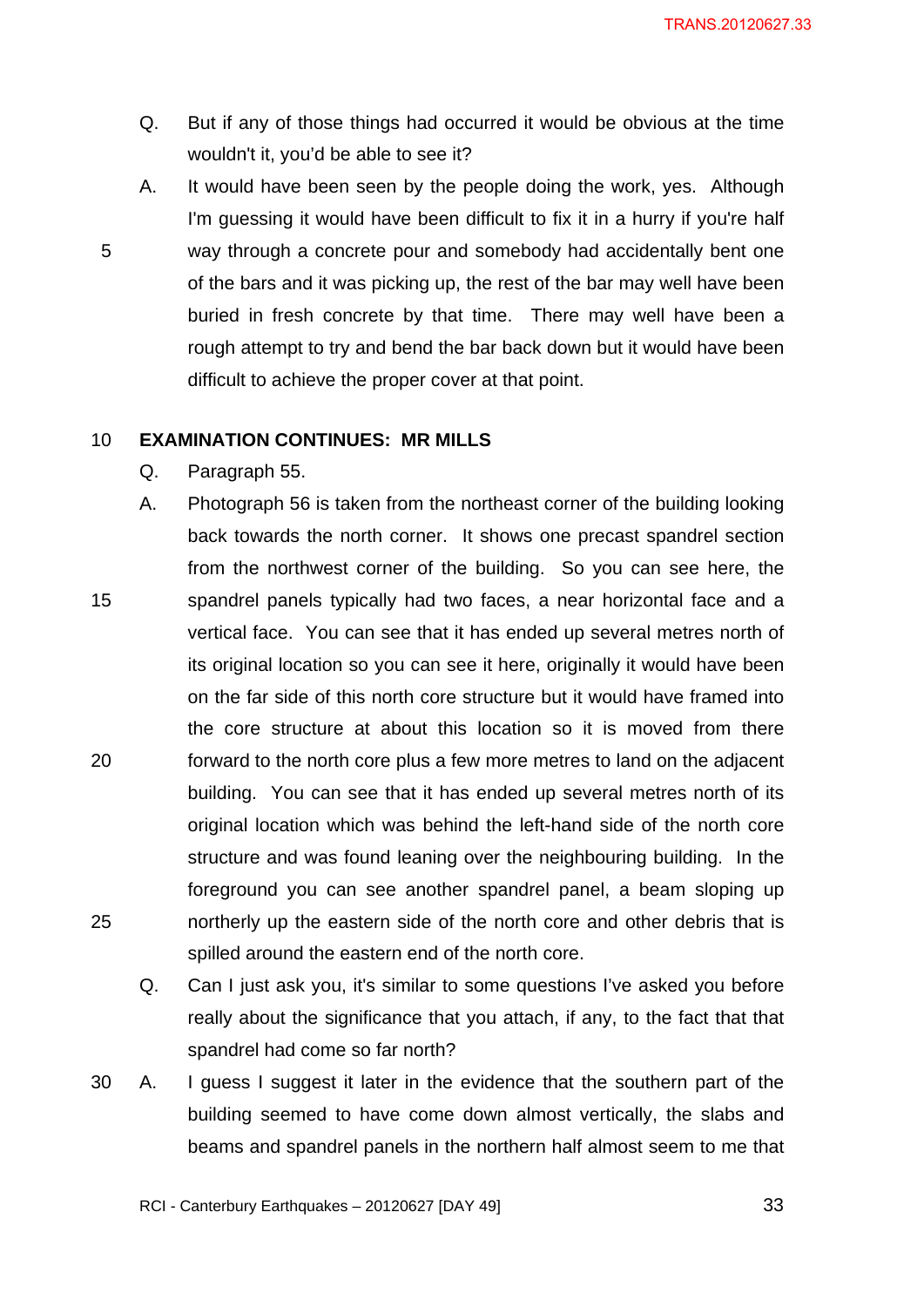they lost support near the middle of the building but still remained attached to the northern core so as they came down they would have had like a pendulum effect, they would have swung down and had quite a lot of horizontal kinetic energy as they finally detach and that has tended to throw them further north of the building, so that's why I think they've spilled around the northeast corner and they're around the northwestern side of the core structure and ended up so far north from their original location.

10 Q. Thank you. No doubt there will be questions for you later from the Commissioners I expect on this, but just as we go through I'll just try and keep getting it elaborated.

A. Yes.

5

Q. Paragraph 56, you're on the beam column connections.

15 20 A. While most beams survived the collapse intact except for their ends, I saw no intact beam column connections. The beam column connections I observed have fallen apart and had no confining steel to contain the concrete within the joint. This photograph is taken looking at the northern end of a beam 22, I'm not sure from which level in the structure. It's the same beam that you could see on drawings S18 and S22 of the Hyland report. So that would have been one of these beams here, so this a typical interior floor beam going out to an external wall on the western face so – is it possible to zoom in a bit more on that one.

## **JUSTICE COOPER:**

25 Q. This is the diagram labelled 2, I'm just saying that for the record because you'll understand we can't recapture the indications you give with the cursor.

A. Yes.

#### **EXAMINATION CONTINUES: MR MILLS**

- 30 Q. It's drawing S19.
	- A. Drawing S19 detail 2. This is a plan view looking down on an interior beam where it meets one of the rectangular columns on the western

RCI - Canterbury Earthquakes – 20120627 [DAY 49]

<u>34</u>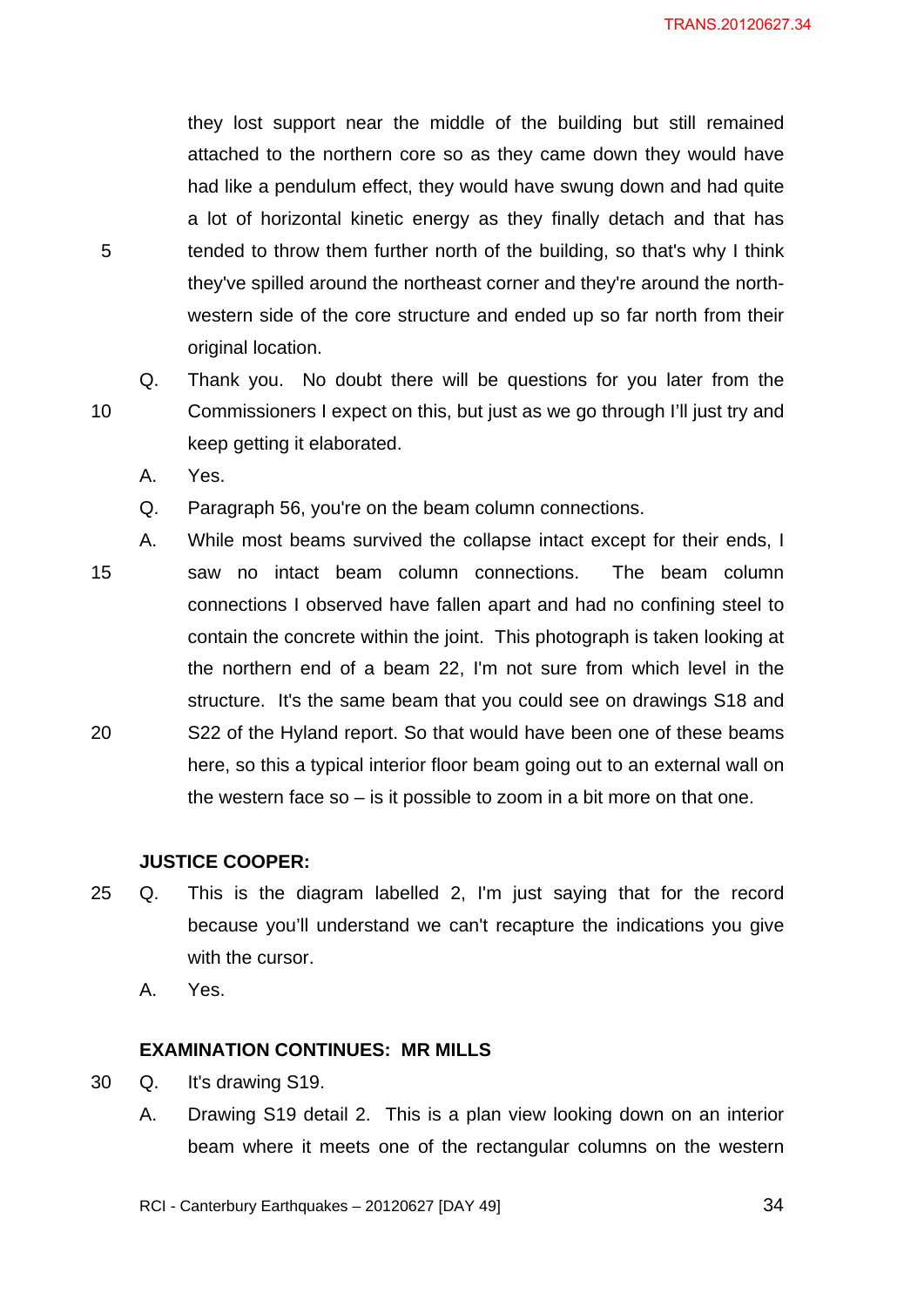wall. You also have precast beams coming in from the left and the right on that same column, so the dotted outline would be the column below. The solid black lines indicate the extent of the precast beams where they would have been so this precast beam had one bar coming out to near the middle of the joint and would have had a vertical leg here. The beam on the left-hand side would have had a similar one bar coming in with a vertical leg bending up here and the interior east-west log beam had two bars coming up from the bottom and bending up there and two bars from the top but all those longitudinal bars from that beam stopped here near the middle of the column below. There's no crossover of these bars with the bars from the adjacent beams, there's no spiral detailed for this joint. All the reinforcing that would have been in the column below stopped at the bottom of beam level so if we go back to that photo, actually can you zoom back out and look at the detail beside this one, I think it's detail three, yes detail three.

Q. And again we're on S19.

5

10

15

- 20 25 A. Still on S19, as a side view you can see where that was taken from, same detail. It looks the same anyway, you can see the reinforcing bars coming out of that log beam and bending up and the top bars coming along and bending down. So you can see those longitudinal bars in this drawing and the photo, we can go back to again shows these bars and you can see all the concrete that's trapped in them but there's nothing really that has stopped them coming off the top of that column, so there's the bottom bars coming in and curling up there and the top bars coming in and curling down, you can see where the indentations where one of the column bars from below was run up right through the joint. Again there's nothing that ties that column bar to any of the beam steel so –
	- Q. (overtalking 10:53:44).
- 30 A. as soon as that joint had much distress or shaking there's nothing to stop it popping off the column and dropping.
	- Q. Just so I'm clear on that photograph the way that it looks there, that is the way it was designed to be?

RCI - Canterbury Earthquakes – 20120627 [DAY 49]

 $\sim$  35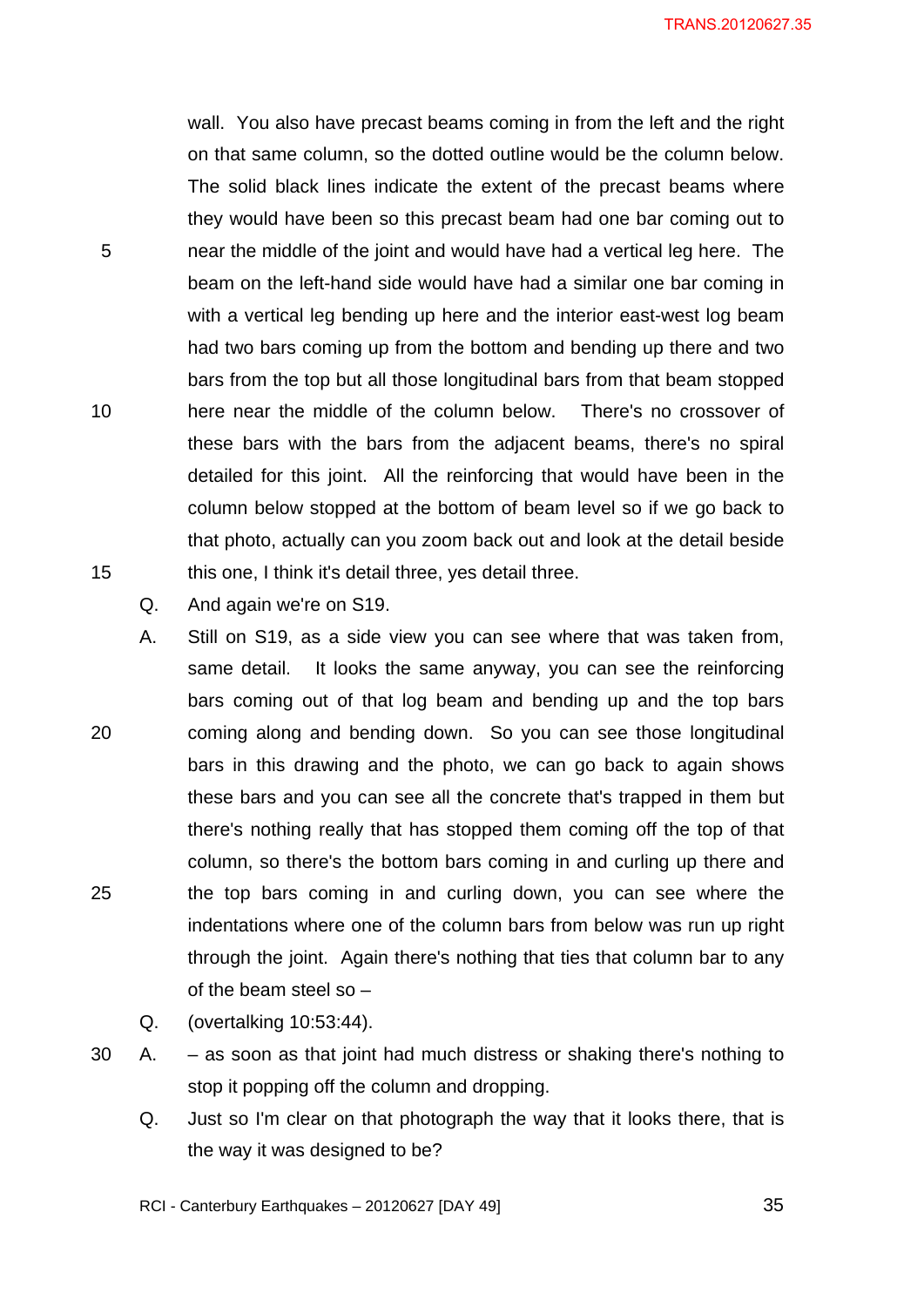A. That is oriented in it, correct, position, yes.

1054

- Q. Yes and the bars are exactly where they were intended to be.
- A. Yes.
- 5 Q. Subject to the fact they're now filled with concrete.
	- A. Yes, yes the concrete inside those, that's inside the beams hasn't even broken free in this case. It's just split apart just beyond the beams in this particular joint. But again this is the brick wall of the neighbouring building so this is one of the beams that's ended up several metres further north than where it started.
	- Q. Thank you. That's helpful. I think you probably need to, just to make a sensible sentence of it, if you begin again with –
	- A. 56.

10

15

- Q. A photograph et cetera, et cetera at the bottom of page 12 and then just read on from there because you've read part of that sentence.
	- A. Photograph 57 is taken looking at the northern end of beam 22 from an unknown level in drawings S18 and S22 of the Hyland report. That drawing, that beam would have framed into column C20 at intersection of grids A and 4 on the corner of the building.
- 20  $Q$ . Now would it
	- A. Do you want to refer back to the drawings again for that?

## **MR MILLS:**

25 Well the other alternative is we've got this plan drawing Your Honour. Would it be helpful to have that brought up and the witness could identify where grids A and 4 are?

# **JUSTICE COOPER:**

Well yes I've got it in front of me so I know we're talking –

30

# **MR MILLS:**

All right and you don't need that.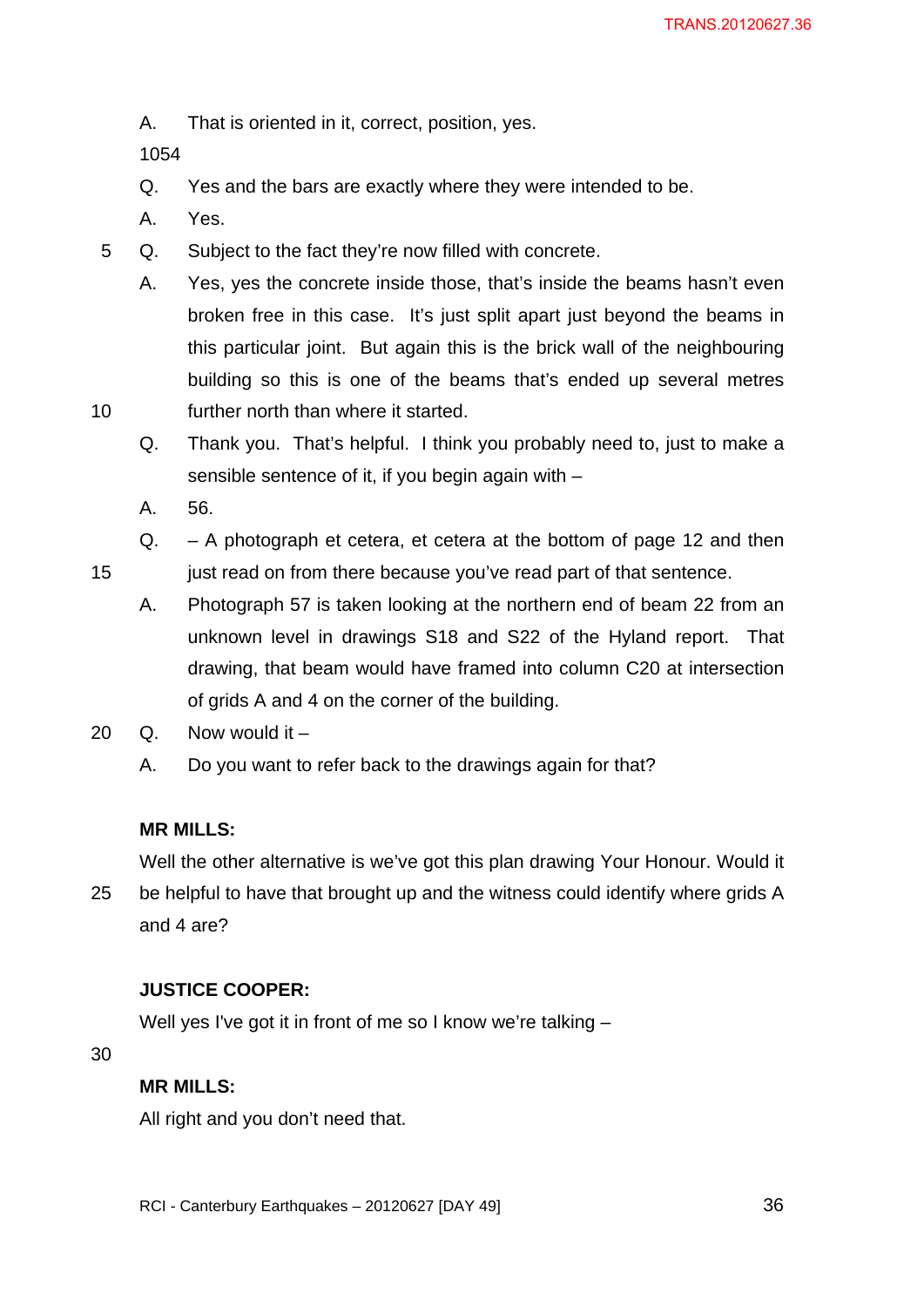## **JUSTICE COOPER:**

– about north, north-west corner of the building.

## **MR MILLS:**

5 Yes, you don't need that.

## **EXAMINATION CONTINUES: MR MILLS**

- A. So that beam would have been this one here and that photograph was taken when where it was leaning up against the adjacent building about here. So it's four and a half metres from the column to the back of the,
- 10 of the core structure. I'm guessing it was another three metres perhaps beyond that to where it finally ended up.

# **JUSTICE COOPER:**

Incidentally Mr Mills that's not actually the same drawing as –

15

## **MR MILLS:**

No I know it's not.

## **JUSTICE COOPER:**

20 Because it hasn't got the grid lines on it.

# **MR MILLS:**

Yes I'm aware of that.

#### 25 **JUSTICE COOPER:**

Which is from my point of view the more helpful features of the plan that I had drawn.

## **MR MILLS:**

30 Well I can assure you that the one I -

# **JUSTICE COOPER:**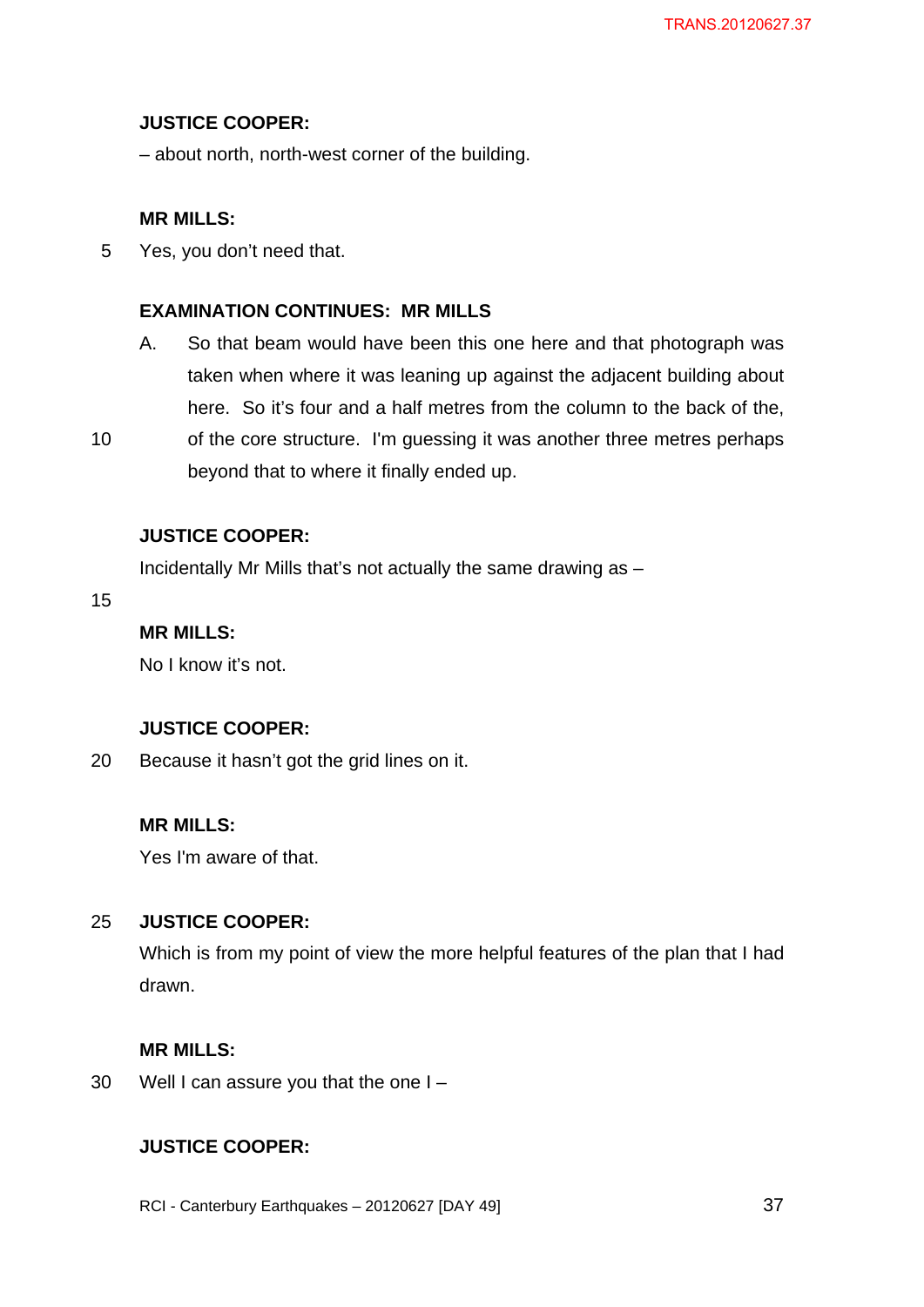So this is a revised version but I don't know whether it's improved.

#### **MR MILLS:**

5 Well the one I had in front of me is the one you're referring to and obviously there's been some miscommunication down the line because that's the one I was getting the number for but I'll get it tidied up and get a number for the one that you're looking at, that I'm looking at as well but not the one we've got on the screen because I agree with you it's  $a -$ 

#### 10 **JUSTICE COOPER:**

Anyway I was able to follow where the feature was.

#### **MR MILLS:**

Good, good.

#### 15 **EXAMINATION CONTINUES: MR MILLS**

- Q. All right Mr Frost you're at the top of page 13, paragraph 56, just after the reference to grids A and 4. "You can see the concrete."
- 20 25 30 A. You can see the concrete still intact behind the bent-up, bottom, longitudinal bars and bent down longitudinal, top longitudinal bars and the impression left where this beam has pulled away from one of the vertical C20 column reinforcing bars. There is no sign of any reinforcing from beam 21 or C20 columns that interlock or lap with this beam steel and, clearly, no column stirrups. There was no other real damage to this beam. The end unreinforced corners of the pre-cast beams appear to have broken off at the joints. I observed that there were no stirrups in the beams within the beam column connection. Spiral reinforcing in the columns also stopped at the bottom of the beam level and then recommenced above each slab. I prepared a sketch, specimen 60, which demonstrates a possible failure mechanism. If the unconfined wings at the ends of the pre-cast beams split off, these are potential crack lines I've shown here where those wings could break off, as I postulate was a very likely scenario if the building was subjected to a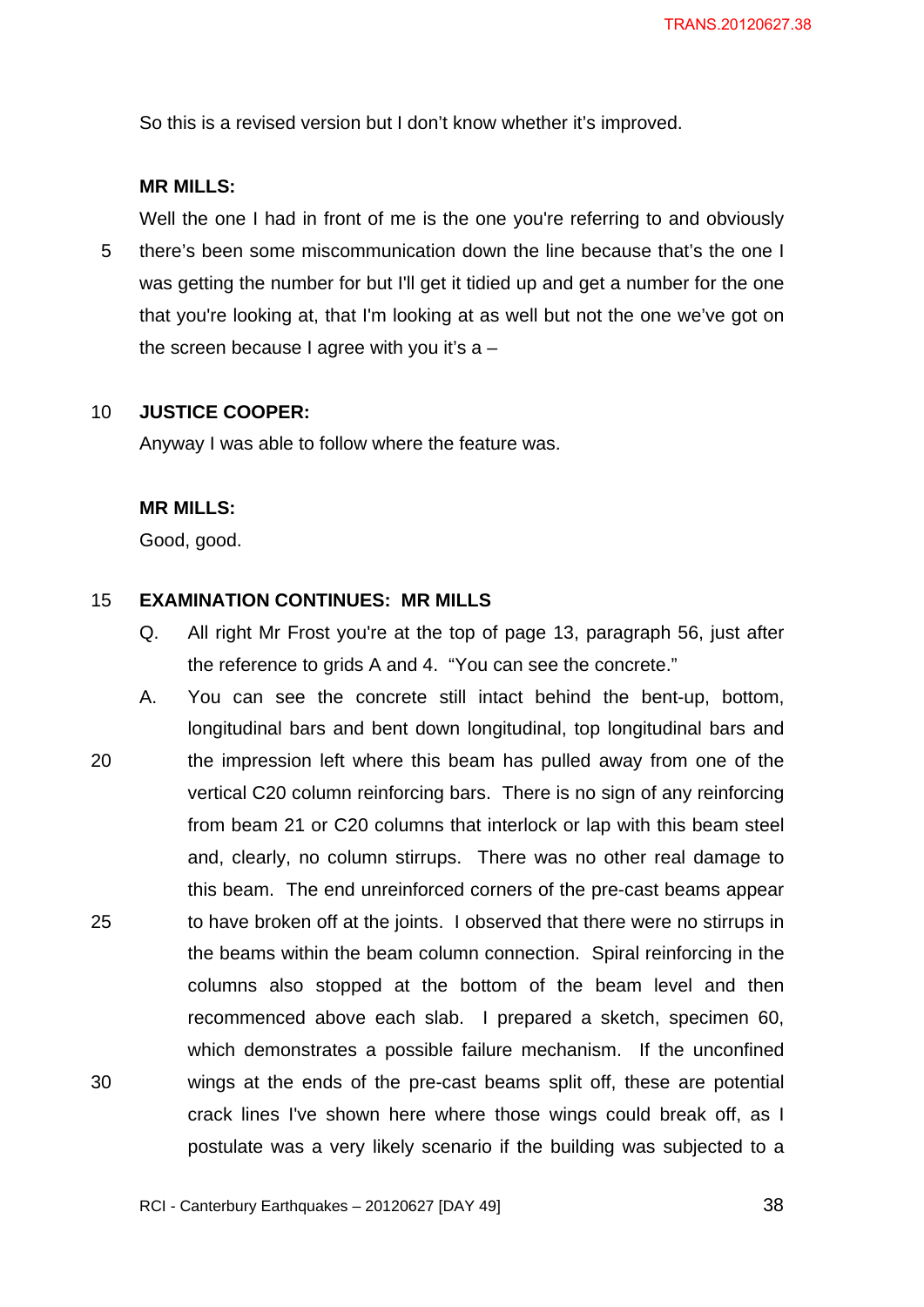very high vertical accelerations during the February earthquake. The concrete in the compression zone between the bottom of the narrow, remaining section of the beam and the column in-fill concrete would have been under much greater compression than ever anticipated in design. This compression is probably high enough to burst out of this unconfined, burst the concrete out of this unconfined zone. Losing this concrete would also result in the loss of any shear capacity where the beams met the column leaving the magnified gravity loads from each beam having to be transferred through a very small bearing area onto the cover concrete of the column below.

- Q. Now before you go off that sketch that you've got up there I imagine there'll be some things that you'll want to comment on with that.
- A. Yes.

5

- Q. So if you just pause there and you can then elaborate on your sketch.
- 20 25 30 15 A. In, in the sketch I have shown some red arrows indicating the direction of the compression stresses that would be operating in the bottom of the beam where it met, where the beams met at a column joint. In most buildings where you have pre-cast you would typically have square ends of a beam for the compression forces are transferred across a face that's perpendicular to the direction of the stress. Where we have these curved ends on the end of the pre-cast you can see these compression loads can't transfer straight across, especially when we have a very smooth concrete surface. The concrete that's been cast inside that 300 diameter in-fill section can really only resist forces perpendicular to the line of the joint. So the combined effect of these compression loads coming in from the beam being met by compression loads coming out radially is that you end up with very high forces trying to split these sections, these wing sections off and there's no reinforcing in those wing sections to keep them confined. So I think there's a very strong possibility that a pulse from vertical acceleration would create a slightly higher moment, or a much higher moment, temporarily at that joint and could easily be sufficient to break those corners off at which stage they have very little capacity left.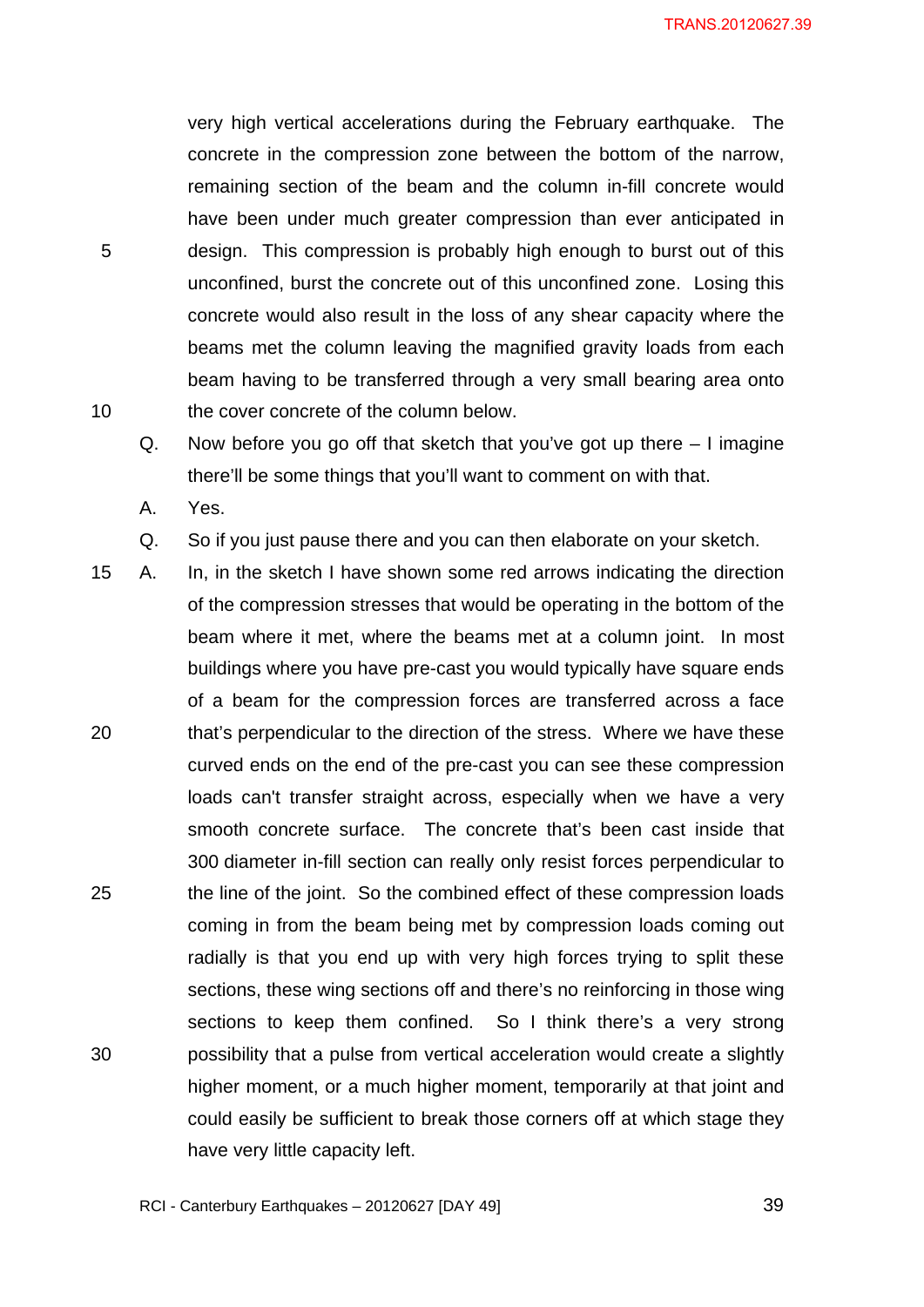- Q. And I think you told the Commission earlier that you certainly had seen some examples of those so-called wings having come off.
- A. Well nearly every photo, every beam specimen we found had no wings. I never found any, any of the pre-cast beams that had these still attached. They were universally gone.
- Q. And how many, how many pre-cast beams are we talking about here, roughly?
- A. There would be, there would be over 50 of these in the building.
- Q. That you looked at?
- 10 A. I would not have seen all of them but I would say I saw at least 20 or 30. I guess you can see in this view as well I've shown the location of one of the stirrups which is about as close as any of the stirrups could be to the end of the pre-cast log beams. It was not possible to have reinforcing in this zone that would have tied it in.
- 15 Q. Mmm.

20

25

5

- A. It's a consequence of using a pre-cast system to build it, do this building with round columns that has inherently created these fairly weak beam column joints.
- Q. And you relate that I take it from what you've just said to the use of precast, some of these pre-cast elements that were used?
- A. Yes, if, if this had been a conventionally reinforced concrete building you probably would have had forms up each side, you would have had bottom and top longitudinal steel running right through the joint. You could have had stirrups coming right up and the stirrups would have run right through the joint or you would have had column stirrups and the column steel coming right up through the joint but when you've pre-cast components like this in this arrangement it's not possible to get that confining steel in the joint. So I think it made it a very weak detail right from the outset.
- 30 Q. And just so I'm clear on this. Why is it not possible to get that confinement steel in there with a pre-cast beam?
	- A. Because there would have been too much chance I haven't shown the vertical bars in here but with the vertical bars from the column acting

RCI - Canterbury Earthquakes – 20120627 [DAY 49]

 $\sim$  40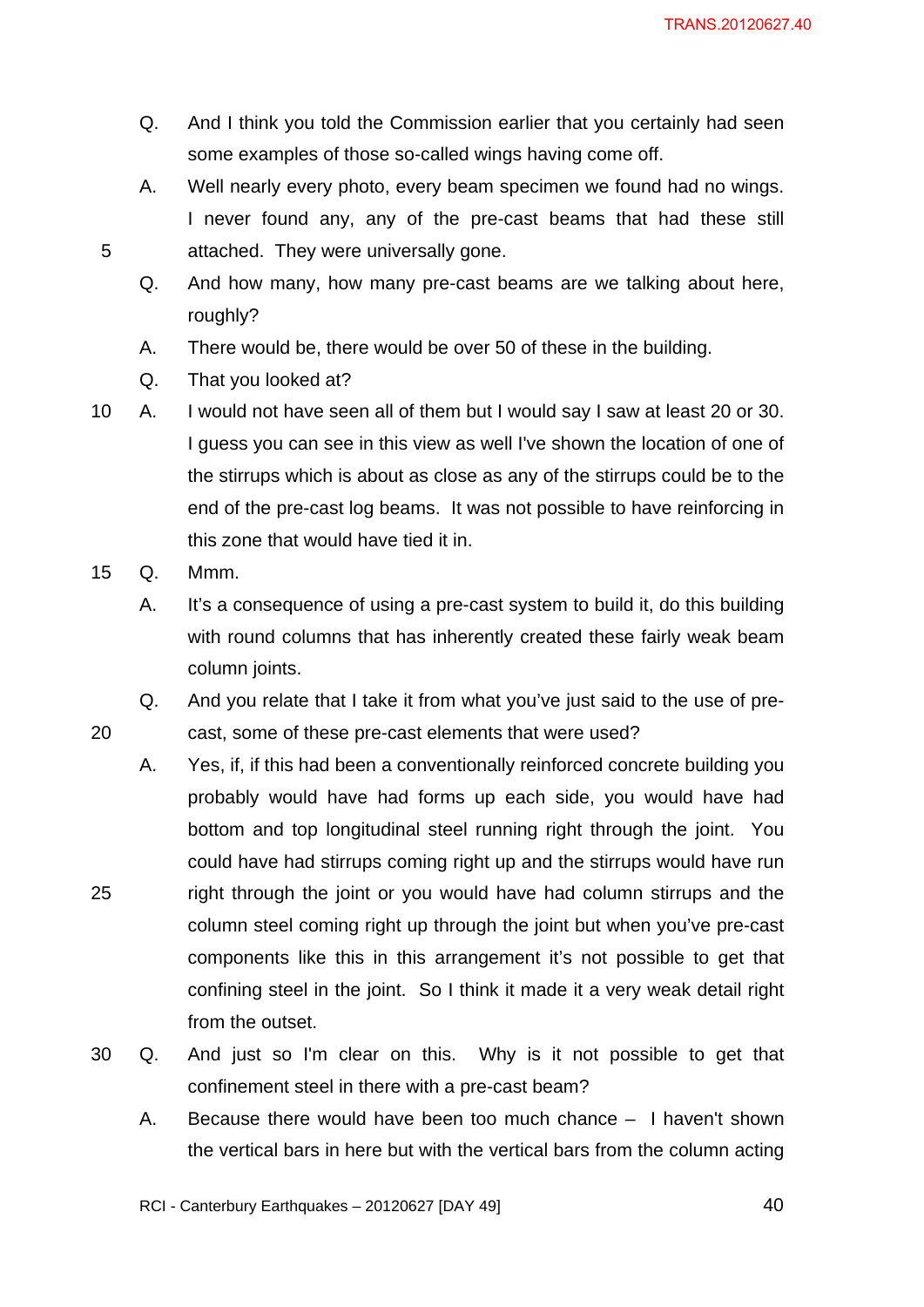as starter bars from the column in the previous level there would have been too much conflict with stirrups interfering with those bars as the pre-cast was (inaudible 11:03:23) and you can't have longitudinal bottom bars from the beam on the left-hand side running right across the column and out the right-hand side because that would then be in the way of the pre-cast beam being placed on the opposite side.

- Q. So there'd be steel in different directions running into each other?
- A. Yes.
- Q. Is that what I'm hearing?
- 10 A. Yes.

5

- Q. Right. All right thank you. That's helpful. Now you're at the last sentence I think in paragraph 57. "I also refer back."
- A. I also refer back to the sketch on 51 depicting the bearing area available on this cover concrete with and without the beam wings and for comments on the possible intensity of these bearing stresses.

1104

15

25

30

- Q. Yes so that's the one you talked us through before.
- A. Yes. So this is the one where I said once those have gone you've got a very small bearing area left here on the cover concrete below.
- 20 Q. Paragraph 58.
	- A. Photographs 61 and 62 are good examples of what one of these joints looked like after the collapse at the junction of column C19 with beams B22 and B23. So this is where we have one of the narrower edge beams going north from column C19. This would have been column C19 located itself that is still one of the column elements and the beam to the right-hand side would have been one of the wider shell beams that ran from column C19 back to the north core originally. This is the only intact beam column joint, if you can call that intact, that I could see. This was the example where I measured the distance between the stirrups on this side to the first stirrup in the beam on the other side as being 600mm.
		- Q. You're about the middle of paragraph 58 for the reference to near the north-west corner of the building.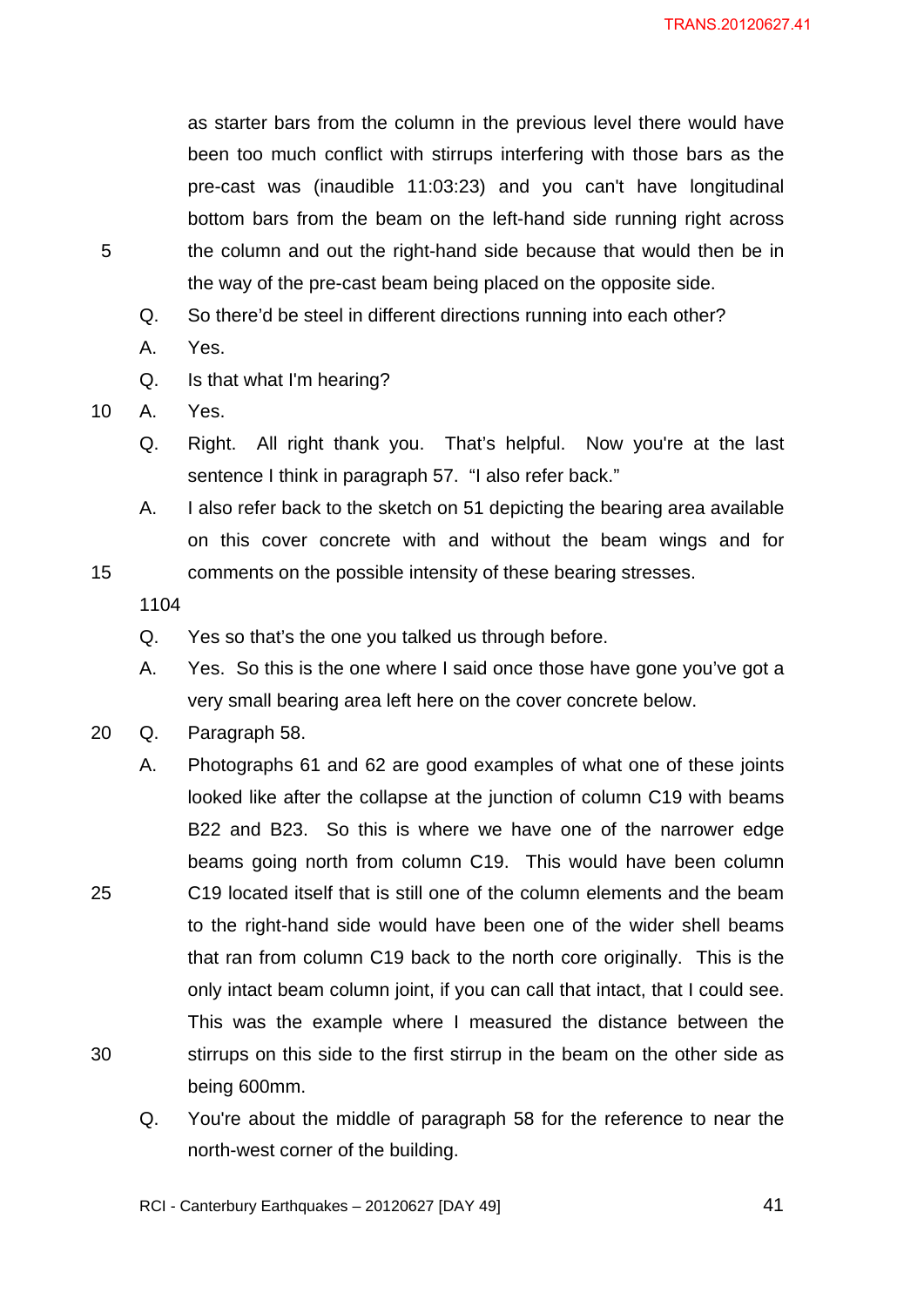- A. This photograph is another good example of the end of a log beam that has lost its wings. You can also see the very smooth formed surfaces to the remaining curved face.
- Q. Now is that, that's not  $-$
- 5 A. Actually that is not –

- Q. You want another photograph, you want 63.
- A. I think this, 63. Again you can see the little bit of the curved face that's left. This wing completely gone on this side and the same thing has gone off the other side. These are the two bottom longitudinal bars that were bent up, pre-bent, that was how they were made when the beams were, they would have been in that shape when they were placed on top of the columns.
- 15 20 Concrete floor slabs. From my observations the concrete floor slabs were 200mm thick panels with composite Hi Bond metal decking, which I've often referred to just as metal decking, supported on the edge of the precast shell beams and precast log beams. The top cover to the mesh in the floor slabs varied from 10mm to often about 140mm. The next two photos were taken through the ground level door opening in the south wall.
	- Q. Just before you go to those photos can I just ask you what would explain that variance - it's a huge variance - 10mm to 140.
- 25 30 A. Again I think when the only reinforcing on the slabs is very light mesh, the 664 mesh, there's no other reinforcing through the interior parts of the slabs so unless you put a lot of chairs, reinforcing chairs, to support that mesh when the concrete placers are moving round placing the concrete, raking it into position, they have to walk over the top of that. That mesh, if you don't provide any other support for them, they will often crush any supports or bend the mesh down so it ends up right near the bottom of the slab and that's a pretty common problem on a building site I think where the slabs have to be poured. Although that meant the mesh was nowhere near where it was detailed I don't think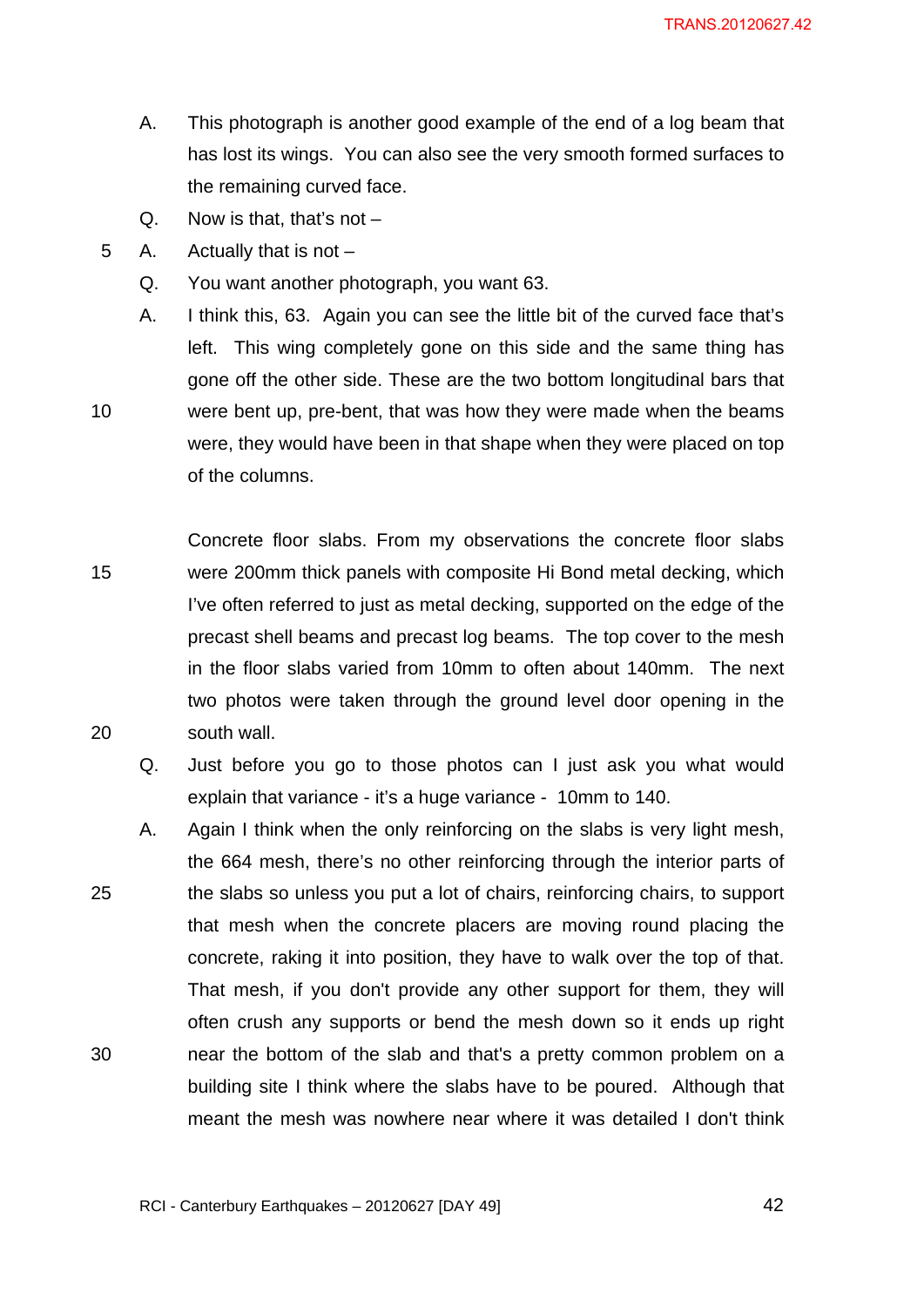that would have contributed at all to the collapse. It's just a comment on how things were done at the site.

- Q. All right thank you. So you were going to go to the photographs.
- 5 10 15 20 A. This photo was taken, you're looking through the door opening in the south wall and it shows two of the concrete floor slabs visible through that door opening. The transverse wire of the 664 mesh can be seen as well as at least one hole where one of the mesh wires running perpendicular to the face, ran perpendicular to the south wall, has failed in tension and pulled out of the concrete slab. So it may not be that clear in the photo but you can see a little hole here where the reinforcing, the transverse wires of that mesh have pulled out and failed in tension. This is one of the wires of the mesh that was in the slab. But in this photo I cannot see any of the 12mm bars that would have been detailed to be running, that should have been protruding out of that face where that slab was tied into the south wall. Unfortunately it's not a very long specimen but I would have expected to see some bars visible up here, either ruptured bars or holes in the concrete where the bar had broken and necked and pulled out. So it just raised the question to me were the 12mm bars that were supposed to connect that slab into the south wall ever installed.
	- Q. So again, just be clear on this. This is not a design issue. This is a construction issue.
	- A. This would be a construction issue in this case yes. I raise it as a possibility. I can't say with the level of detail I've got in the pictures now whether that was the case or not. I wish we still had those slabs available to look at that in more detail.
		- Q. But your observation was that you weren't seeing what you expected to see.
		- A. My observation was that I expected to see more there.
- 30 Q. Now you were, you've made a reference here haven't you to section 6 on drawing S15 to show what should have been there. We probably should just look at that.
	- A. Yes.

25

RCI - Canterbury Earthquakes – 20120627 [DAY 49]

 $\sim$  43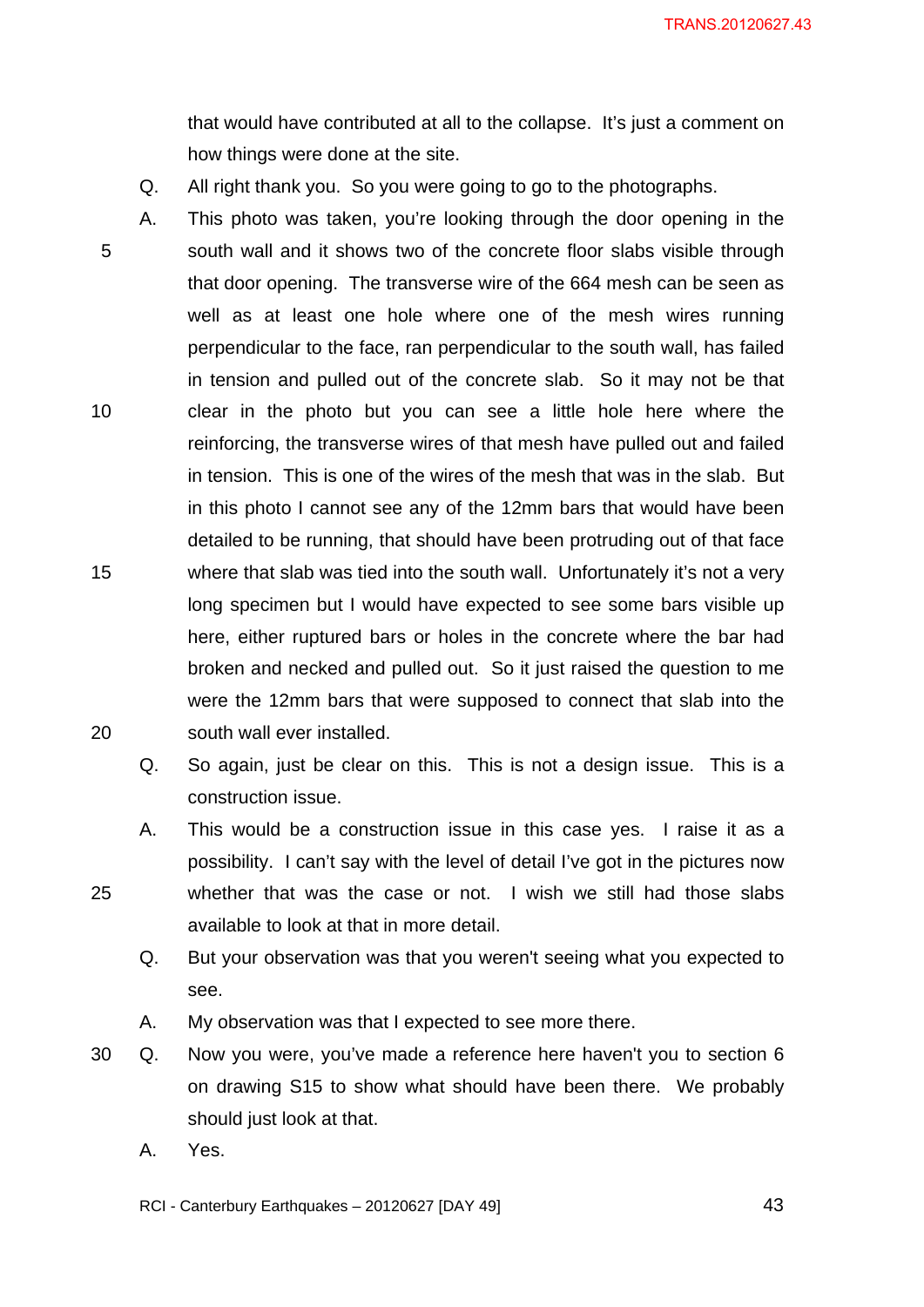- Q. If you take us to the drawing you want we will blow it up for you.
- A. Section 6 OK this one here.
- Q. So we're on drawing 15, we're about to look at sketch 6. Now if you could just show us what you were looking for but didn't see.
- 10 15 20 5 A. Those, that photo we were looking at just before was looking in from the left-hand side looking into the edges of the slab and they'd ruptured right through here pretty much flush with that Hi Bond formwork system. So they'd called up both mesh and, it's a bit hard to read the writing there, but there were some supplementary 12mm bars that were supposed to run from the slab through and into the wall area as well and all I could see in the photos was the mesh in this area. If those bars had been missing then there would have been a lot weaker connection between this floor plate and that south wall and this would have been one of the critical areas where if we were to resist any of the earthquake forces that were coming through the slab and transfer them into that wall it would have required the full reinforcement that's been detailed here to be able to adequately transfer those forces. If all we had was the mesh there then there's a lot more chance that the floor plate would have ruptured and torn away from the south wall before it had a chance to transfer much load into it.

#### **COMMISSIONER FENWICK:**

- Q. Sorry about interrupting the flow. Now you were looking at that through the 900mm gap in the wall.
- 25 A. Yes.

- Q. So given that they're 600 centres high strength 12mm bars you would have thought you would have seen at least one wouldn't you?
- A. That's what my expectation was yes.
- Q. Was there any indication at what level, what floor slab level you were looking at?
- A. I would probably be able to go back and work that out but from my memory those were probably from levels 3 and 4 that we were seeing in that view.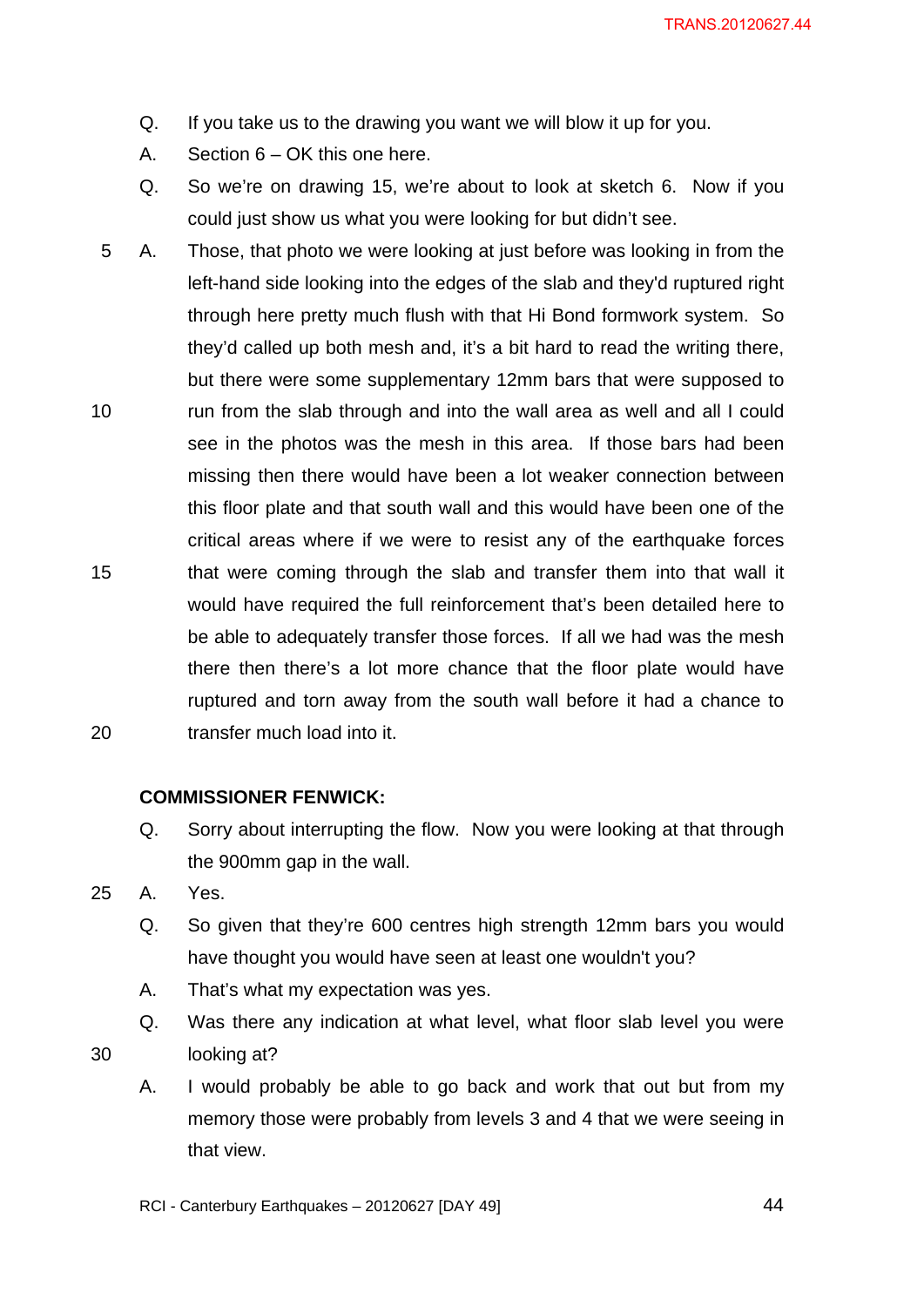- Q. Right and you've got no indication, of course, the other levels what they were reinforced with.
- A. No, no.

## **EXAMINATION CONTINUES: MR MILLS**

- 5 Q. Now is there anything more you want to say about that or should we come back to your –
	- A. No that's all on that.

# **JUSTICE COOPER:**

- 10 Q. Well just that detail that we've just been looking at, was that supposed to, was equivalent provision made in the design at each level?
	- A. I can't answer that with any certainty but I would have expected so.

1114

# **COMMISSIONER FENWICK:**

15 The drawings say levels 2, 3, 4, 5 and 6.

## **EXAMINATION CONTINUES: MR MILLS**

- Q. All right, you're at the, I think the last sentence in paragraph 59.
- A. At the north core there is still several remnants of the drag bars that were used to anchor the floor slabs to the north core walls. Now I'm not
- 20 sure if I had a photo directly of that but it  $-$  there should have been a photo.
	- Q. I think you do have some later on which show the drag bars still attached to the north core but that will become clear as we go through but I think you do.
- 30 25 A. I did not see any concrete floor slab to which the metal decking was still attached, even in areas without fire damage. This observation raised in my mind the possibility that vertical accelerations in the earthquake may have been high enough to raise the gravity load moments in the slabs to the level where the slabs failed in simple bending either through the loss of bond between the metal decking and the concrete – slab concrete or through tension failure of the metal decking. Since the metal decking is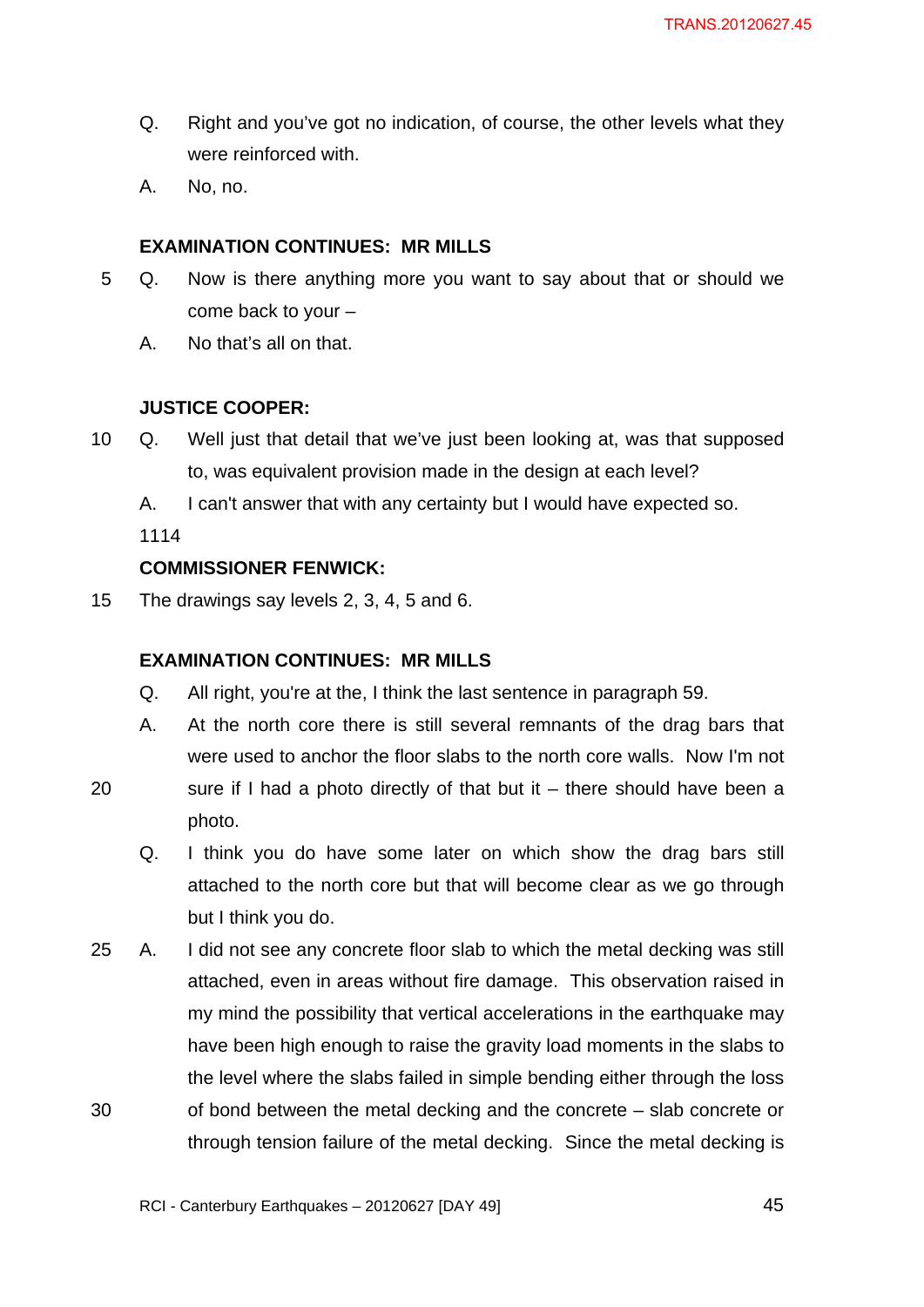work hardened in the manufacturing process it possesses little ductility so even a temporary overload pulse in this material would be likely to lead to a brittle fracture under fairly small displacements of the concrete floor slab. Conventional reinforcing has quite a long yield plateau and can deform plastically absorbing energy and thus allowing quite large deflections before failure occurs. Determining the moment demand and the associated vertical accelerations that would cause these moment demands it would have led to each of these failure modes occurring is not within my field of expertise. However I raise them as possibilities that should be explored by engineers more experienced in these structures than me. Both of the slab failure modes postulated here would have resulted in the sudden catastrophic failure of the floor slabs and either of these failure modes would help to explain the apparent simple vertical collapse of the southern half of the building while the northern half of the building elements that collapsed ended up displaced to the north.

These photographs are taken from the Madras Street east side of the building and show the intact lift core plus the top three floor slabs leaning against it, and we'll probably have to zoom in a little bit to see the de-bonding between the slab and the metal decking.

Q. It's the bottom photograph.

5

10

15

20

25

30

- A. In the bottom one will be fine. Yes, it doesn't come out very clear but all of these slabs you can see the black line, there's actually the separation between the concrete slab on top and the metal decking underneath it and that was typical for all of these slabs so that they had the bonding failure at some point either initiating or during the collapse but again this points to all these floor slabs still being much higher against the north core. Actually while we've got this photo up you can still see these are the drag bars that were referenced and a lot of these are still attached to that north core structure.
- Q. Yes, thank you. So you're at paragraph 62.
- A. As discussed above, all interior beams and most exterior beams had completely separated from the concrete floor slabs. In some locations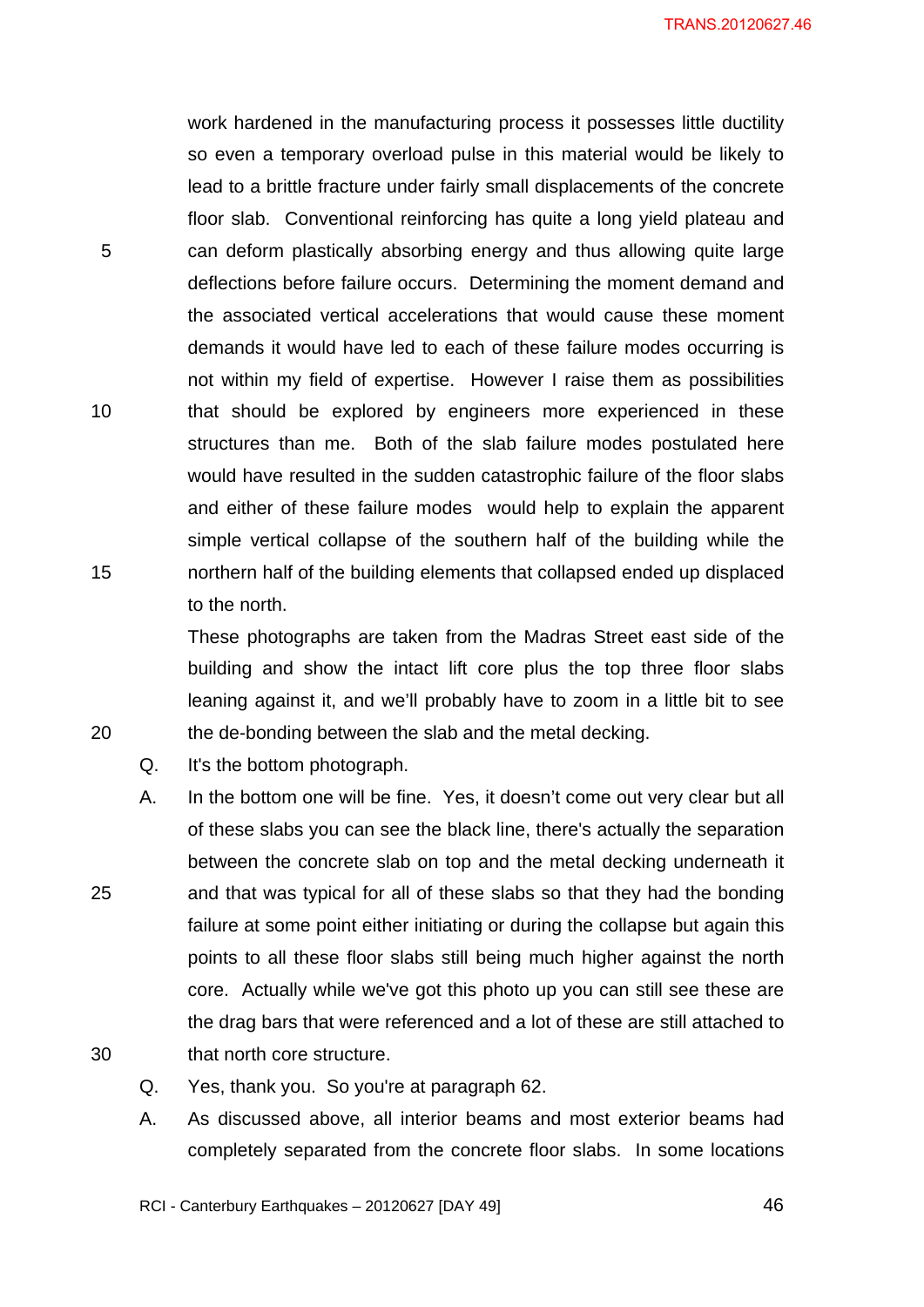5 10 15 the concrete floor slab reinforcing had pulled away from the perimeter beams or else there was no reinforcing where the slab met the beam. I observed from the arrangement of debris that the concrete floor slabs appeared to have lost support further south in the building. Floor slabs were found leaning against the north core and slightly higher against the south wall. This suggests that the collapse of the floor and beam elements started near interior columns before the north and south wall strong elements. This was also supported by the fact that most of the concrete floor slabs in the southern half of the building appeared to have dropped with very little horizontal displacement. The slabs and beams in the northwest corner ended up several metres north of the original building line suggesting rupture of the floor plates at a very early stage of the collapse. Photograph 68 is taken from the western side of the building and photograph 69 is taken from the eastern side of the building. Both of these photos show how mid-way between the two main structural elements the floor slabs and beams had pancaked down to a thickness that was less than one storey high. That's all I'm showing there, you can just see multiple slabs pancaked, bang, bang, bang, against each other, very little height left in it.

- 20 Q. Yes, oh well
	- A. Photograph is that both of those.
	- Q. Yes, 65.

25

- A. Photograph 70 shows all five floor slabs still in their collapsed location immediately above propping that was installed by the USAR teams searching this void at the eastern side of the south wall. This gives an idea of how thinly the structure pancaked down to as well.
	- Q. Paragraph 66.
	- A. Photograph 71 is taken looking towards the western side of the building. Vehicles that were in the ground level carpark are visible, crushed below multiple burnt out slabs.
	- Q. We'll just get that enlarged, if you think it would be more helpful (inaudible 11:20:22). All right.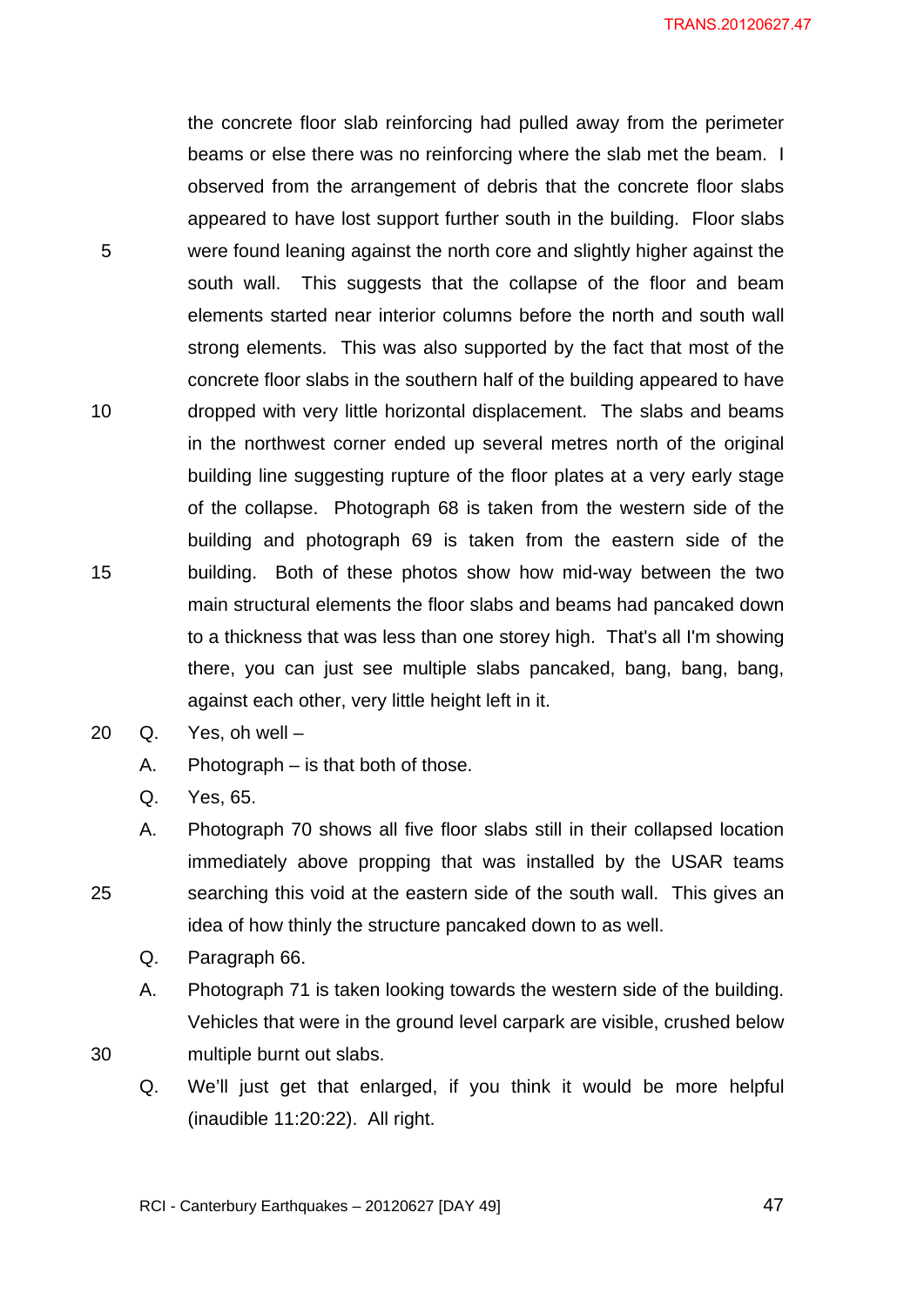A. At least six vehicles were removed from the internal carpark area on the ground floor, level 1 during the recovery. All vehicles removed were burnt out. I think it's possible that the fire may have started in these vehicles, providing a fuel source for some time. This photograph shows evidence of

(a) fire damage on the western side of the building above where the crushed vehicles were found,

(b) de-lamination of the Hi Bond metal decking from the concrete slabs. This is typical of what was seen throughout the collapsed structure,

10

5

(c) small space between slabs. Timber blocking inserted between floor slabs in some areas while the digger temporary lifted out the edge of the slab to see if any victims were located near their outer edge.

#### **JUSTICE COOPER:**

- 15 Q. Should that be a temporary digger should it?
	- A. No, the digger was there but he would try and get his jaws in between the slabs or underneath the slab to lift it temporarily.

#### **EXAMINATION CONTINUES: MR MILLS**

- Q. So it should be temporarily shouldn't it, digger temporarily.
- 20 A. Well digger temporarily.
	- Q. Yes.
- 25 30 A. And (d) The smooth outer edge to some of the slabs here indicates a western most extent of those slabs, referred to as being grid A in the Hyland report. So those are the smooth edges of slabs you can see there so it's not a fracture, that was the western most extent of that slab. Photograph 72 shows the recovery team attempting to use a digger, to use digger jaws to lift out crumbling brittle sections of the concrete floor slab and the 664 welded wire mesh reinforcing. Two almost intact spandrel panels can be seen in the background still leaning against the western side of the north core. Photograph 73 shows one of the precast spandrel sections being lifted out. The chain slings have almost ripped through all of the panel reinforcing. This photograph was just taken to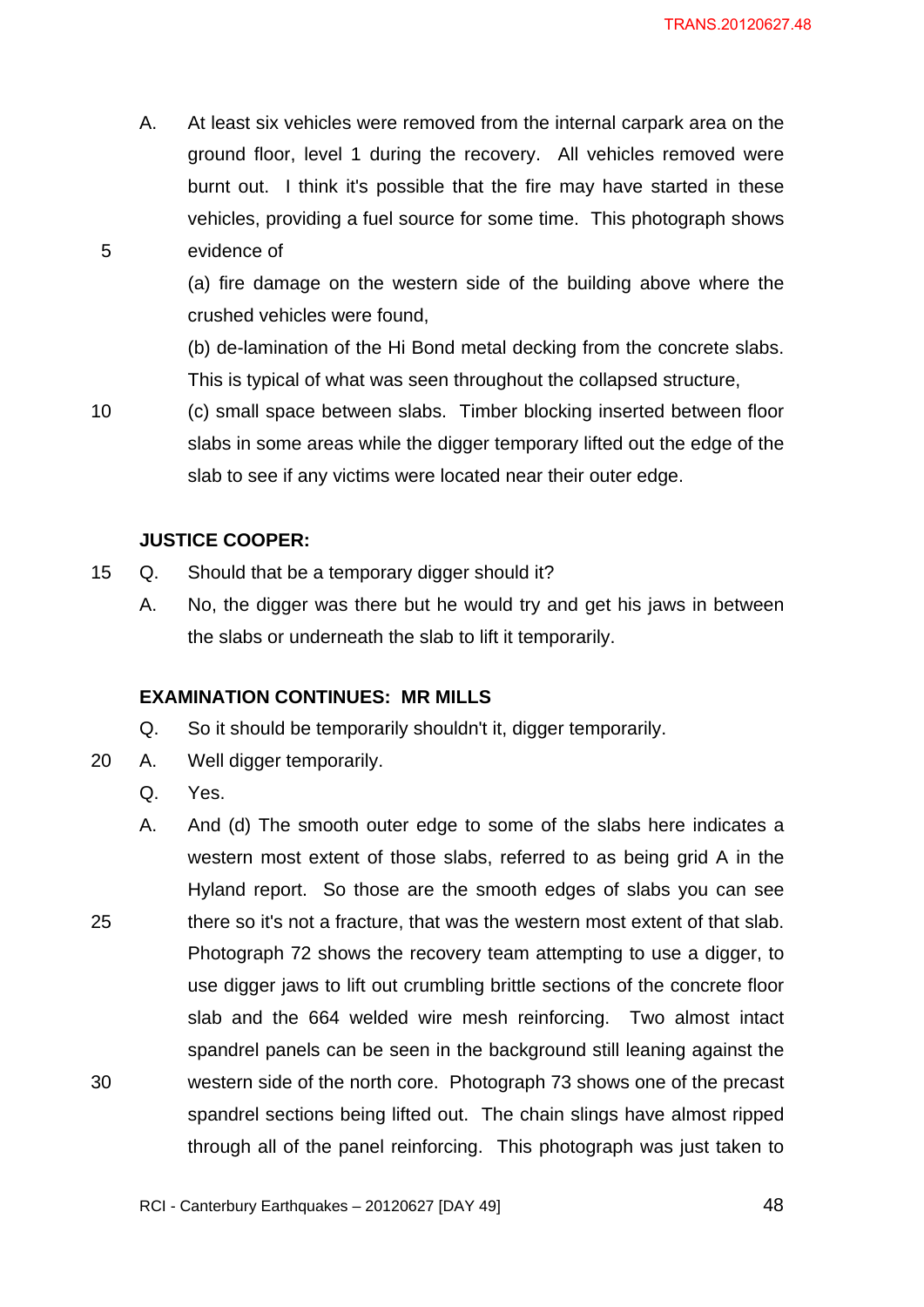give an indication of the difficulty and risks associated with deconstructing elements such as this which were very lightly reinforced.

5

The Hyland report. Clark Hyland asked me to review the debris removal sequence of the draft Hyland report. A copy of the removal debris section of the draft Hyland report was forwarded to me for review in August 2011. I prepared a document setting out the removal of debris as I could recall them and forwarded this to Mr Hyland.

#### 10 **JUSTICE COOPER:**

- Q. Just for my edification did you have any other involvement in the Hyland report?
- A. He sent me his draft, I commented back.
- Q. Was this in August 2011?
- 15 A. This would have been all in August. He came back with some more comments to me answering points I'd made.
	- Q. Yes.
	- A. So there was some discussion backwards and forwards but I think that's all been submitted to you.
- 20 Q. Well here you're saying that you reviewed the debris removal sequence.
	- A. That was all he asked me to do originally.
	- Q. Yes. But your evidence that you've given here interprets what you observed on the site. Were you, Mr Hyland asked you to do that?

1124

30

25 A. He didn't ask for interpretation of it.

#### **EXAMINATION CONTINUES: MR MILLS**

A. Conclusions. The evidence I found at the building site indicated to me that there were three very brittle non-ductile failure mechanism possibilities that could have initiated the collapse or at least contributed to the scale of the collapse and the degree of building disintegration. All three of these failure mechanisms could have been triggered by very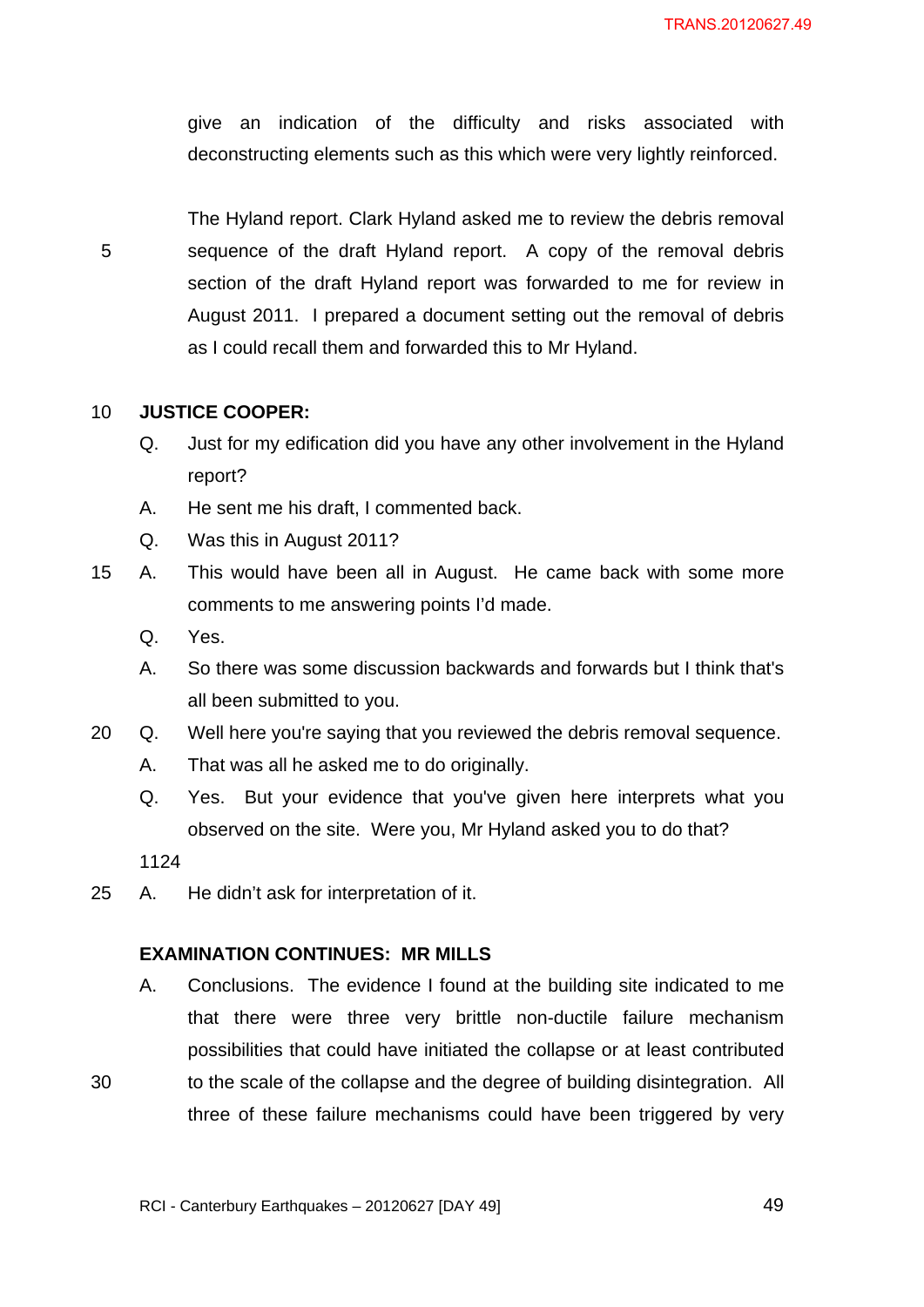high vertical accelerations reported for the CBD area during the February  $22<sup>nd</sup>$  earthquake.

5 A) Failure of one or more beam column connections due to lack of confining steel in the beam ends and beam column connections exacerbated by beam compression stresses having to be transferred across smooth formed surfaces that were not perpendicular to the line of action of those forces.

10 B) Total loss of slab moment capacity associated with bond failure between the metal decking and the 200mm thick composite concrete floor slabs. Or

C) Tension failure of the metal decking itself at mid-span of the floor slabs.

- Q. I'll just ask you whether amongst your three that you've listed there you have any leaning more to one than another?
- 20 A. I guess my leaning would be towards the beam column joints and the lack of strength at those points, how easily those wings could have broken off and I think how little capacity remained once those were gone.
- 25 Q. Now as I said before I thought now you've gone through that it would be useful just at least to look at your notes that you made which are at Tab B in the hard copies that the Commissioners have got and I'm not sure whether there's anything more in there that you want to comment on but you've got a lot of notes there that you started taking on the  $25<sup>th</sup>$  of February I see and concluded on the  $27<sup>th</sup>$  so is there anything in there that you think its worth pointing to or elaborating on?
- 30 A. I guess I've got one and I've got page 2 from Sunday the  $27<sup>th</sup>$ . I'm just making a comment at the top of it there –
	- Q. Can I just, we'll just identify this. If you look at that red numbering system that's in the top right-hand corner which we put on.

RCI - Canterbury Earthquakes – 20120627 [DAY 49]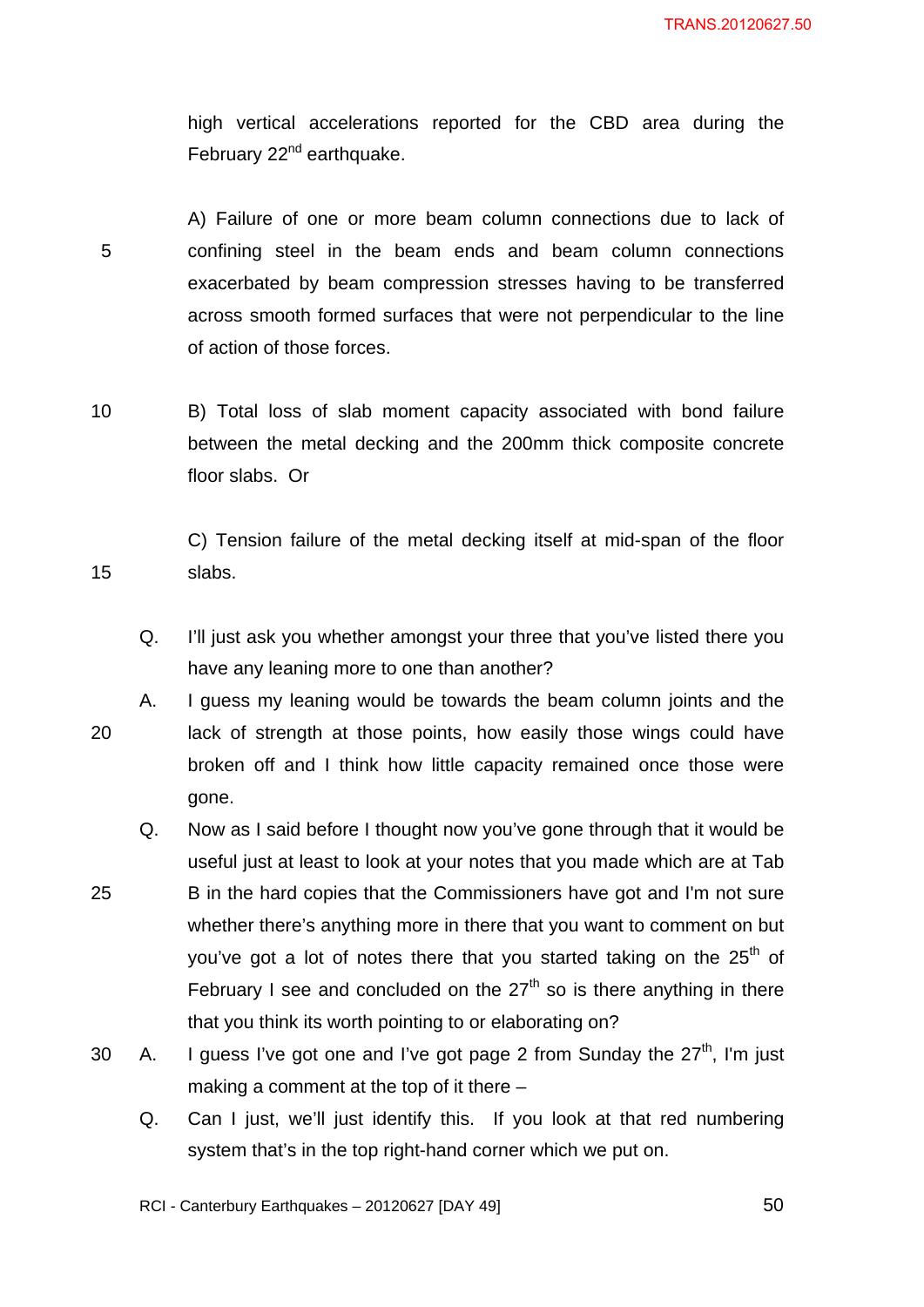- A. WIT.FROST.0001.23.
- Q. 23 is the number that we'll need in each case just to follow this through or whatever the equivalent of that is on the page you're referring to.
- A. Just my comment at the top of the page then "Still no sign of any slabs still bonded to tray deck". So I guess I went looking for examples of that the whole time we were there and never found any.
	- Q. So by then you'd been there since the  $25<sup>th</sup>$  and you're still looking?
	- A. Yes.
- 10

20

25

30

- Q. I see at the bottom of that page you've recorded your impressions on
	- the collapse mechanism and what might have initiated it and at that point, at any rate, you've got two thoughts on that.
- A. Yes. The slab failure, non-ductile. Question mark is it the bond to tray deck or (c) column or column beam joint failure, also non-ductile. Yeah that was the impressions I had at the time.
- 15 Q. I see at the bottom of your page 24 you've recorded that you expressed in the course of your evidence that all the strong evidence is that the slab collapse started near the interior columns.
	- A. Yes.
	- Q. I take it that was something that was certainly occurring to you at the time?
		- A. Yes.
	- Q. First, I just want to ask you to expand a little bit if you are able to do so on this role that you think vertical accelerations may have played in the various problems that you observed as you went around the site. Are you able to be more specific about how you think those vertical accelerations impacted on what you saw?
	- A. Sure, I guess my understanding of the codes at the time said that if you have a building that has those strong, the strong core and that south wall is a shear wall that can resist all the horizontal seismic loads then there was no need to detail the other support systems for ductility so that the beams and beam column joints and columns would only have had to be designed for gravity loads but the codes at the time would not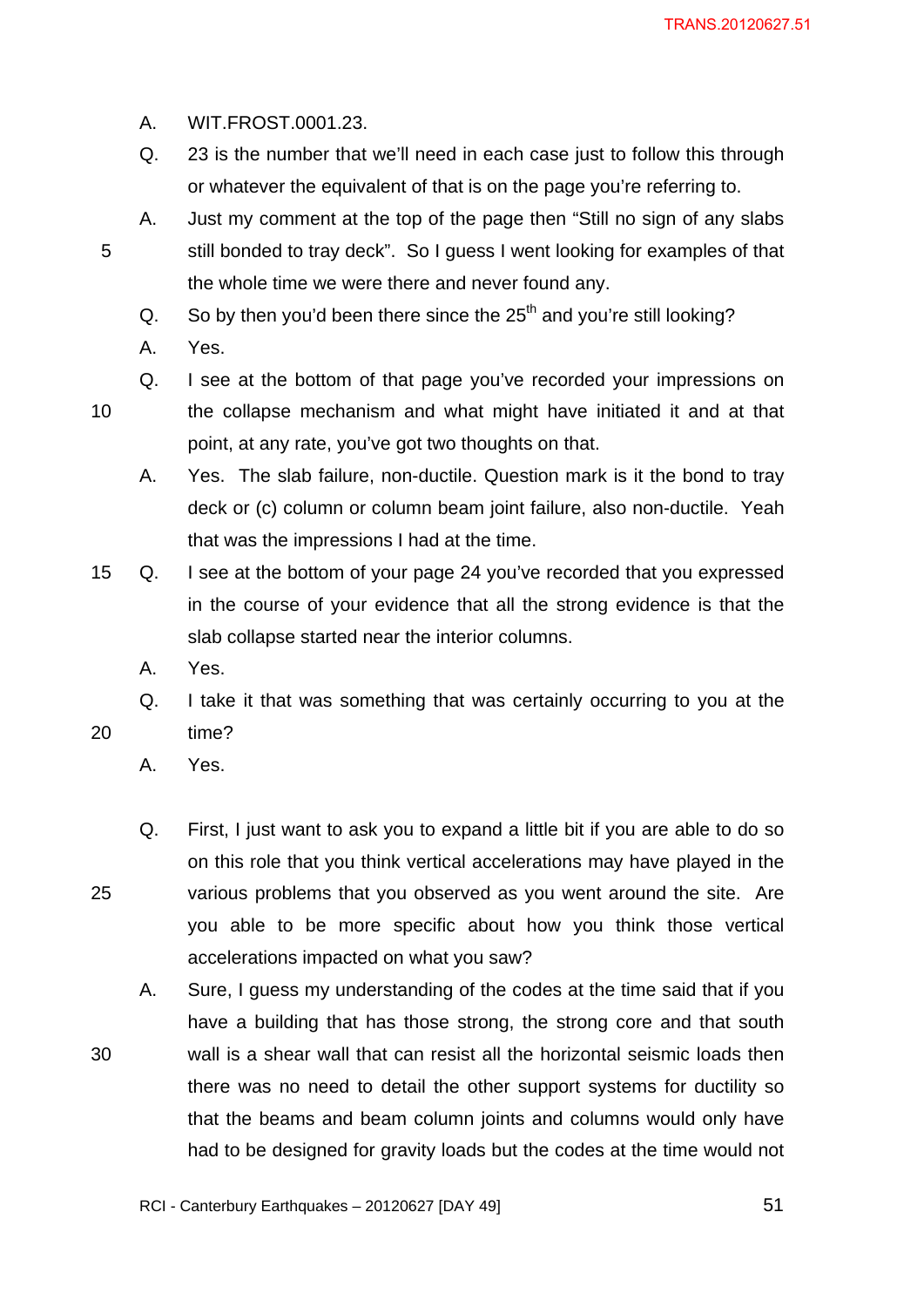have had a very big factor on gravity loads and we look at factored load combinations and I was surmising that if we had a vertical acceleration that was two or more times the ordinary vertical acceleration that that may well have been a much higher load combination than any of those components were ever designed for. It may well have taken them above their initial yield position. I made reference before to if all the resistance mechanism was done with conventional reinforcing there's quite a lot of ductility in that but the issue with the slabs that I pointed out was that if you exceed their ultimate capacity or get up to the ultimate capacity it isn't going to be a ductile type of failure. If it's the bond between the tray deck and the concrete once you've put up, there's no little bit of slip in absorbing a bit of energy. Once it's gone it's gone completely and similarly with the tension capacity of the tray deck itself. With the columns you would think there would be some more ductility where the beams met the column joints but, again, if that sudden pulse was enough to create higher compression stress on the bottom of the beams and lose those corners, again, there's gonna be no resistance left in the ends of the beams.

5

10

15

20 Q. Thank you for that. Now I have a question also about the de-bonding of the slab concrete from the Hi Bond trays and I just wonder whether you think it's possible that some of this might have occurred prior to the 22<sup>nd</sup> of February or do you think that was all associated with the event of that day?

25 30 A. I would think it was probably more likely to be associated with the events of the day. I think if the bond failure had occurred earlier it would have continued to come down. I don't think there would have been anything left to hold it up. If the slabs had had supplementary reinforcing that could have acted in a draped fashion to act as a bit of a net once that bond had gone they would have stood up but I think if the bond had gone between the tray deck and the concrete the slabs would have come down immediately. It's possible if the corners had spalled off the ends of the beams they may have stayed in place for a little longer.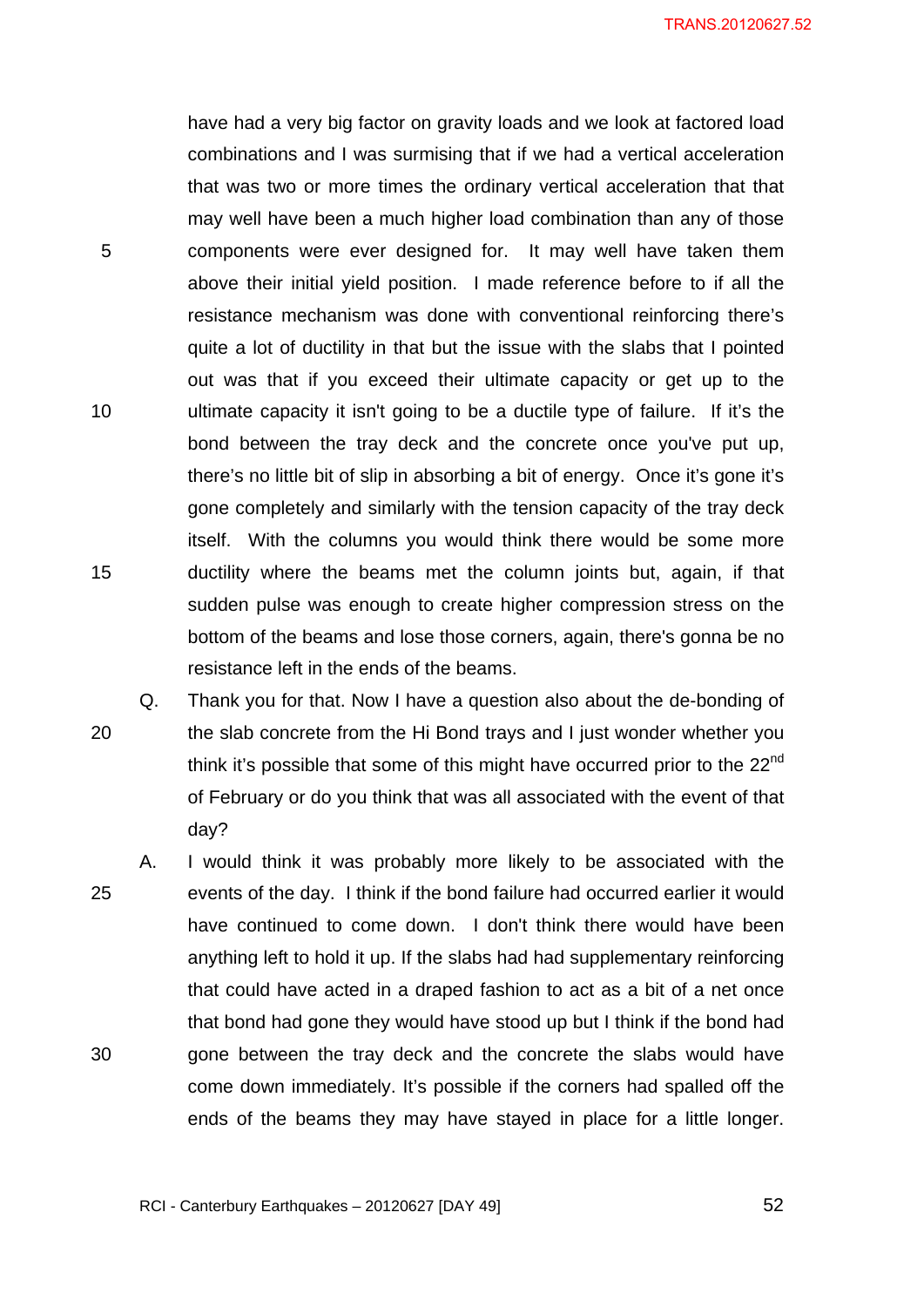There may have been enough friction initially between the beam and the column concrete.

- Q. Now just a question on the spandrels, then I'm done. On the ones that you saw that had separated from their support connections, were you able to see how that disconnection had occurred 'cos they're attached to the beams aren't they?
- A. Yes.

5

- Q. And there's some interest in the strength of those connections. I wonder if you're able to cast any light on that from what you saw?
- 10 A. They typically had an angle cleat that was bolted to the perimeter beams, just some TCM inserts cast in the beams as I recall. Occasionally they had ripped out but as I recall sometimes the connection into the spandrel itself had pulled apart. They still looked like reasonably flexible connections to me.
- 15 Q. So to you they were flexible connections.
	- A. Yes. Yes.
	- Q. And did you see any evidence that the spandrels had forced column hinging at the top of the stand when you looked at the columns.
- 20 A. No I looked for some examples and that one photo I had showed where one spandrel would have been adjacent to a column and it seemed to me that it may not have been representative but, in that particular case the damage to the column was near the top and the bottom but not at the level where the spandrel would have been bearing against.
- 25 Q. Yes okay just to come back to the specific point I asked you did you see any evidence of spandrels having created a hinge at the point where the spandrel was connecting with the column?
	- A. No I saw no evidence of hinges at that level.

**COMMISSION ADJOURNS: 11.34 AM** 

**COMMISSION RESUMES: 11.52 AM** 

#### 30 **CROSS-EXAMINATION: MR LAING**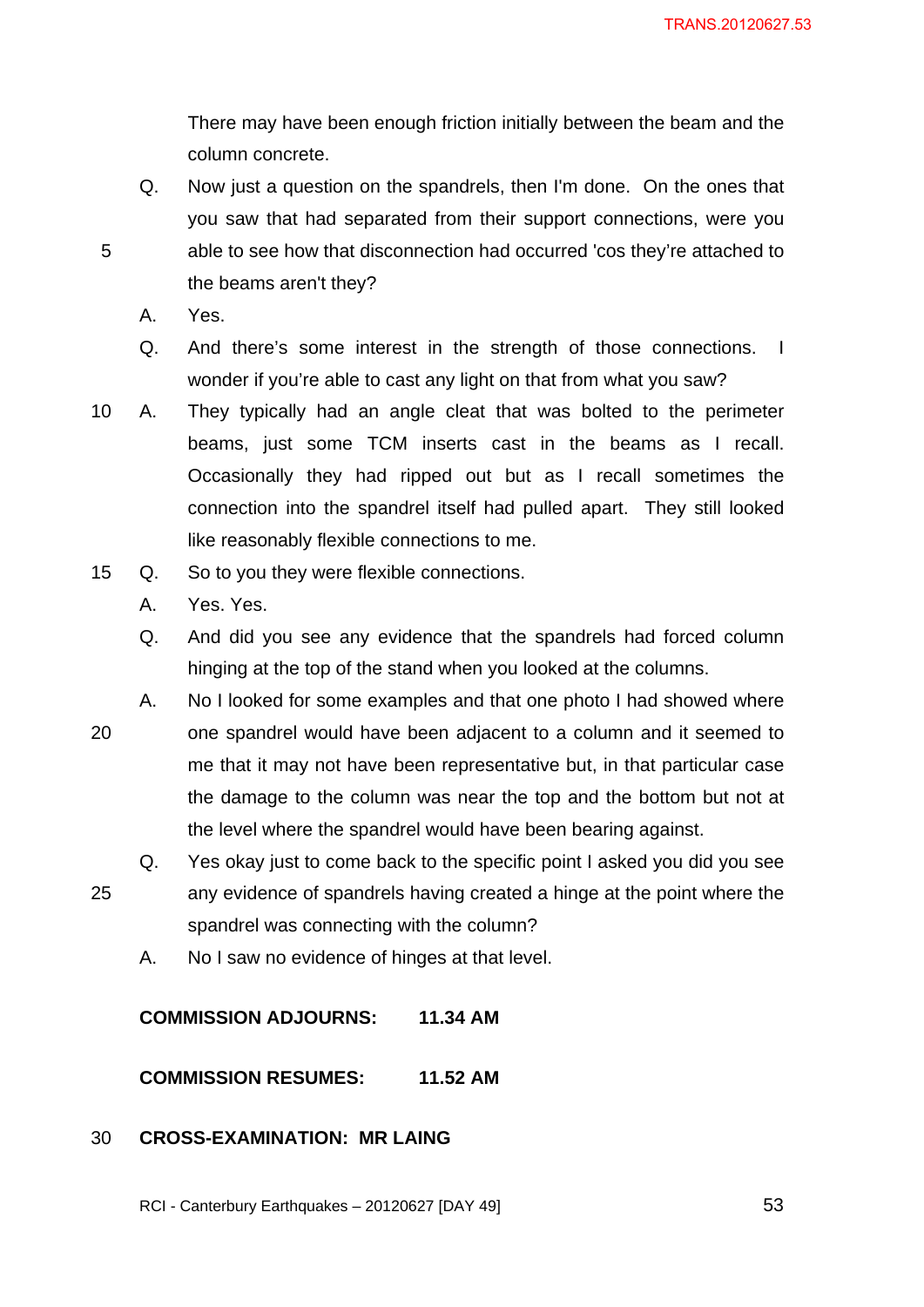- Q. Good morning Mr Frost. Could I ask you just a few clarifying questions about your paragraph 71, and you in answer to a question from Mr Mills you indicated that you were leaning towards beam column joint failure as the immediate cause. Is that, you listed three different failure mechanisms in paragraph 71. Are they mutually exclusive?
- A. I believe they could have been happening, some of those simultaneously.
- Q. Yes. I was going to ask you about (b) and (c) as they both relate to the metal decking or Hi Bond as I think you referred to it.

10 A. Yes.

- Q. If there was a failure at the slab, at the beam rather, would that mean that the decking separated at that stage so (c) would not be an alternative or am I missing something there?
- 15 A. It's possible that one of the wings may have broken off on one side before the other which may have been enough to twist the beam. We certainly did find a lot of beams in the debris that weren't oriented in the vertical plane anymore that had rotated around in the final collapse stage. Whether that was part of the collapse sequence I'm not sure or whether that was part of the initiation process.
- 20 Q. Yes. Your (c) relating to tension failure though, if I understand that correctly that means that the Hi Bond decking became overstressed –
	- A. Yes.
	- Q. and sagged?
- 25 A. It would have sagged if that was the case. It was a suggestion as a possibility, not one that I'm an expert to rule on but I guess one that I hope other people could look at it in more detail and say whether it was a likely possibility or whether it can be ruled out straightaway.
	- Q. Yes so as I understand your evidence generally you are raising these as possibilities?
- 30 A. Correct.
	- Q. And nothing more than that?
	- A. Yes.
	- Q. Did you consider any other possibilities?
	- RCI Canterbury Earthquakes 20120627 [DAY 49]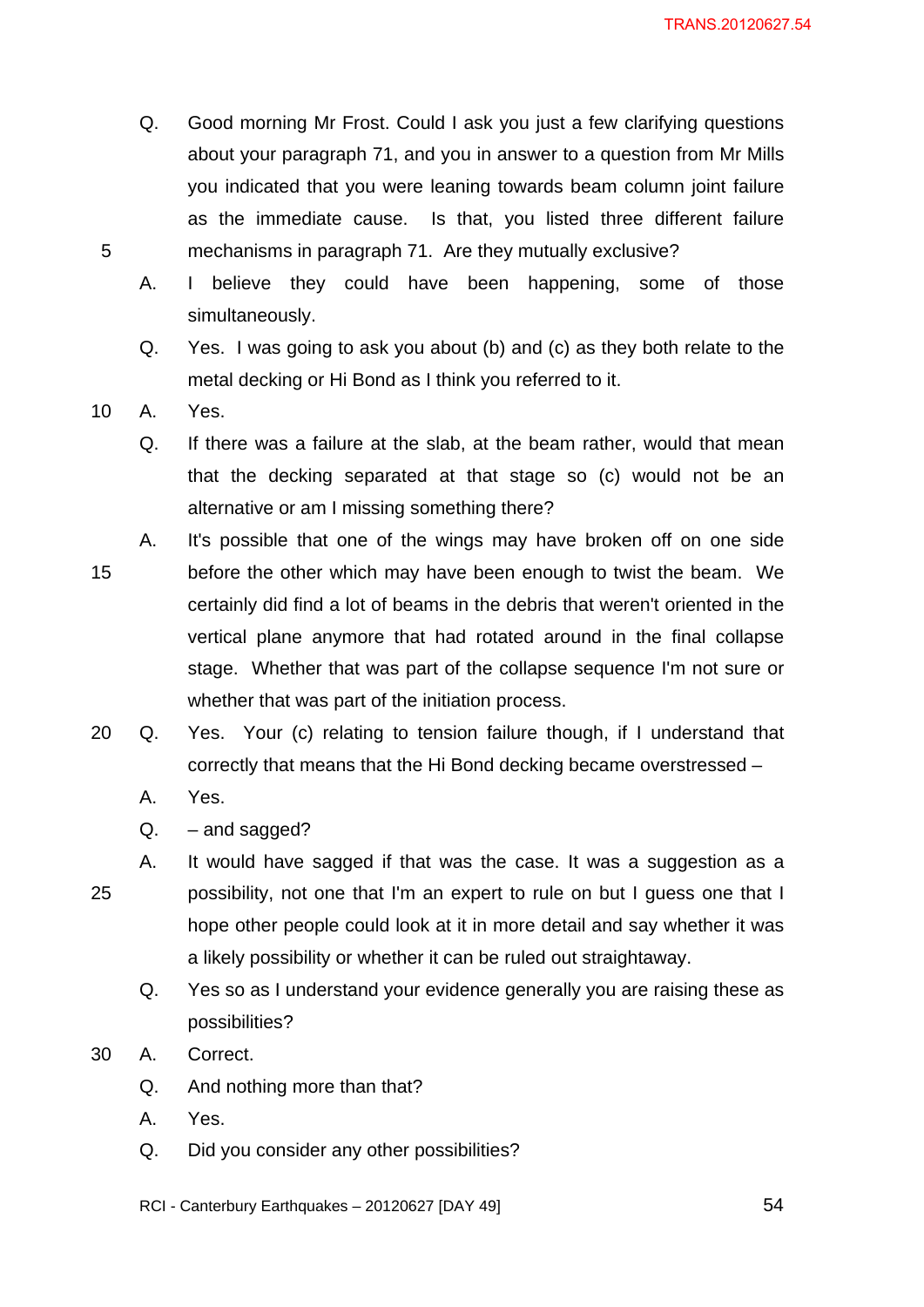- A. I guess I wondered whether there had been much movement of the structure first but again I expected that those connection details were not designed for any toughness or ductility so they were never expected to experience any of that.
- 5 Q. Yes, just moving onto the question of ductility, you referred very briefly to codes of the day.
	- A. Yes.
	- Q. And did I understand your evidence that the event on  $22<sup>nd</sup>$  of February was far in excess of anything that a building would have been designed
- 10 to at that time?
	- A. That would have been my expectation yes.
	- Q. Yes, thank you. Finally in your work on the site and your observations did you look at the concrete block walls on the western side of the building, that were in the western side of the building?
- 15 A. They were generally gone by the time I got there so I did not get a chance to look at those at all.

## **CROSS-EXAMINATION: MR PALMER**

- Q. Mr Frost you said in your evidence that you arrived in the evening of the  $23<sup>rd</sup>$  of February, that's the day after the earthquake and the shifts generally changed around 6.00pm and 6.00am.
- A. Yes.

20

- Q. Do I take it from that that you probably arrived around 6.00 pm?
- A. The day that I arrived those shift changes had not been fully set up at that point so my first night I arrived at Latimer Square and then went down to the CTV site as I recall around about seven or eight o'clock that night and the first night I stayed there 'til about two o'clock in the morning before I left the site. I had a short rest away from the site and came back again about six o'clock the next morning.
	- Q. And if I could just take you to paragraph 39 of your brief.
- 30 A. Yes.
	- Q. Here in particular I'm referring to the second sentence where you recount your observations where there was no sign of diagonal cracking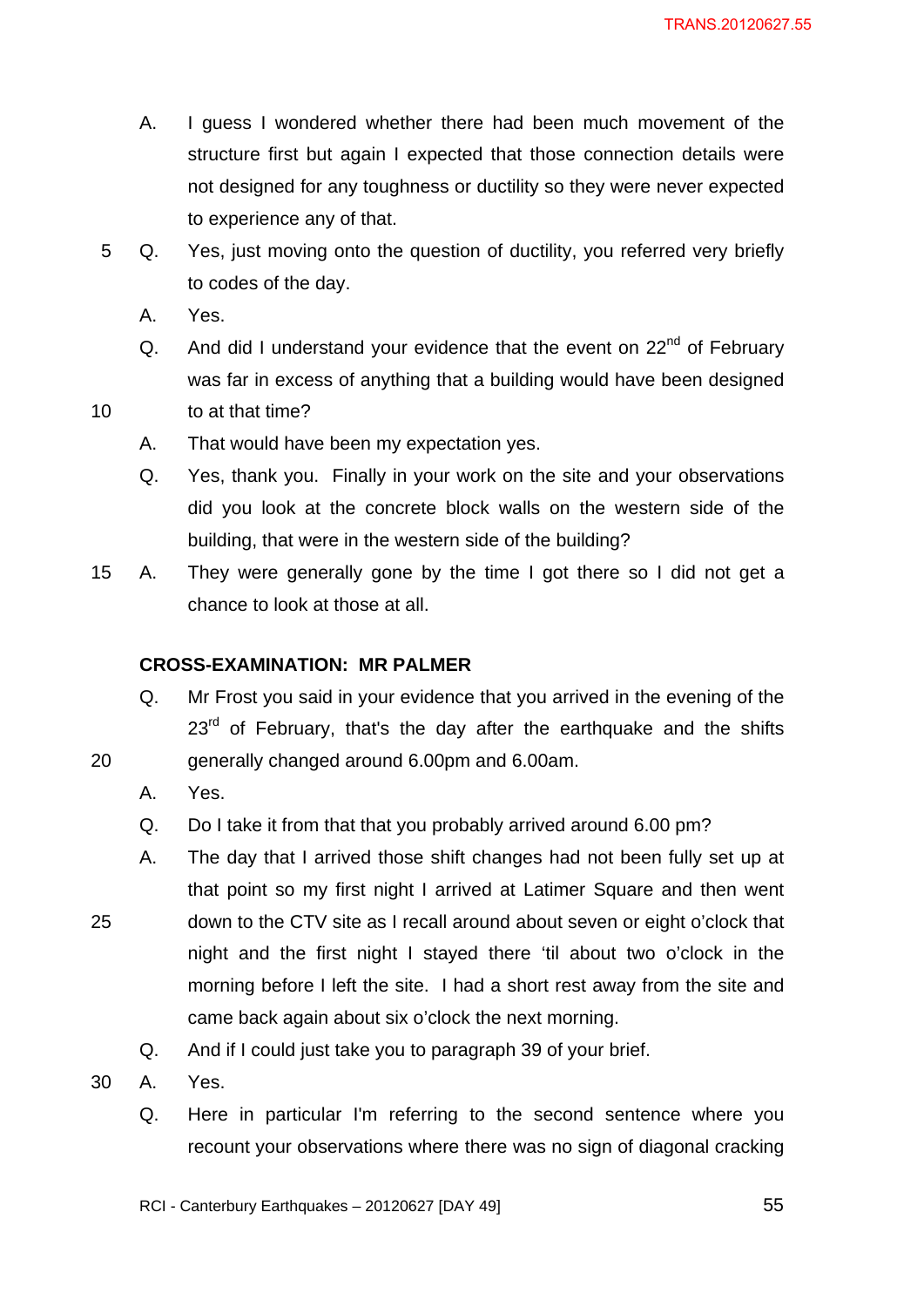in the coupling sections of the shear wall between the doorway openings.

A. Yes.

5

15

20

25

30

- Q. You're talking there about the coupling beam which would have run across the doorway to the fire escape. Is that right?
- A. Correct.
- Q. Now you made that observation presumably at ground level because that was one of the few or the only remaining section of the southern shear wall that was standing vertically after the earthquake wasn't it?
- 10 A. Correct, although as we were dismantling the folded over section of shear wall up the top as we were walking over that we had, you could see that quite clearly the cracks across the – that folded over section as well.
	- Q. So your observation was not just limited to that ground floor area but it included at least some of the rest of the –
	- A. Correct.
	- Q. shear wall. There are some photographs of those coupling beams I think that Mr Henry took and I'd like you to have a look at those. I'll get them to be put up. They're 0048A.1. Now these – there's three pages of photographs and they – I'm going to draw your attention to some diagonal cracking in the coupling beams just to get your views on that. If you look at the bottom photograph which shows the south couple shear wall remnant for levels 2 and 3, above the door you can see I think some orange lines. Now if we just move to  $-$  you can see them, there's a piece of concrete is flaked off on the right-hand side of the door frame?
		- A. Yes.
		- Q. And you can see even at this distance some cracking but if you go perhaps to the next page I think page 2, come down to the next page, this is a close up from the bottom or both frames really but in the bottom one primarily.
		- A. Yes.
		- Q. In photo 4 you can see those orange lines and also some cracking.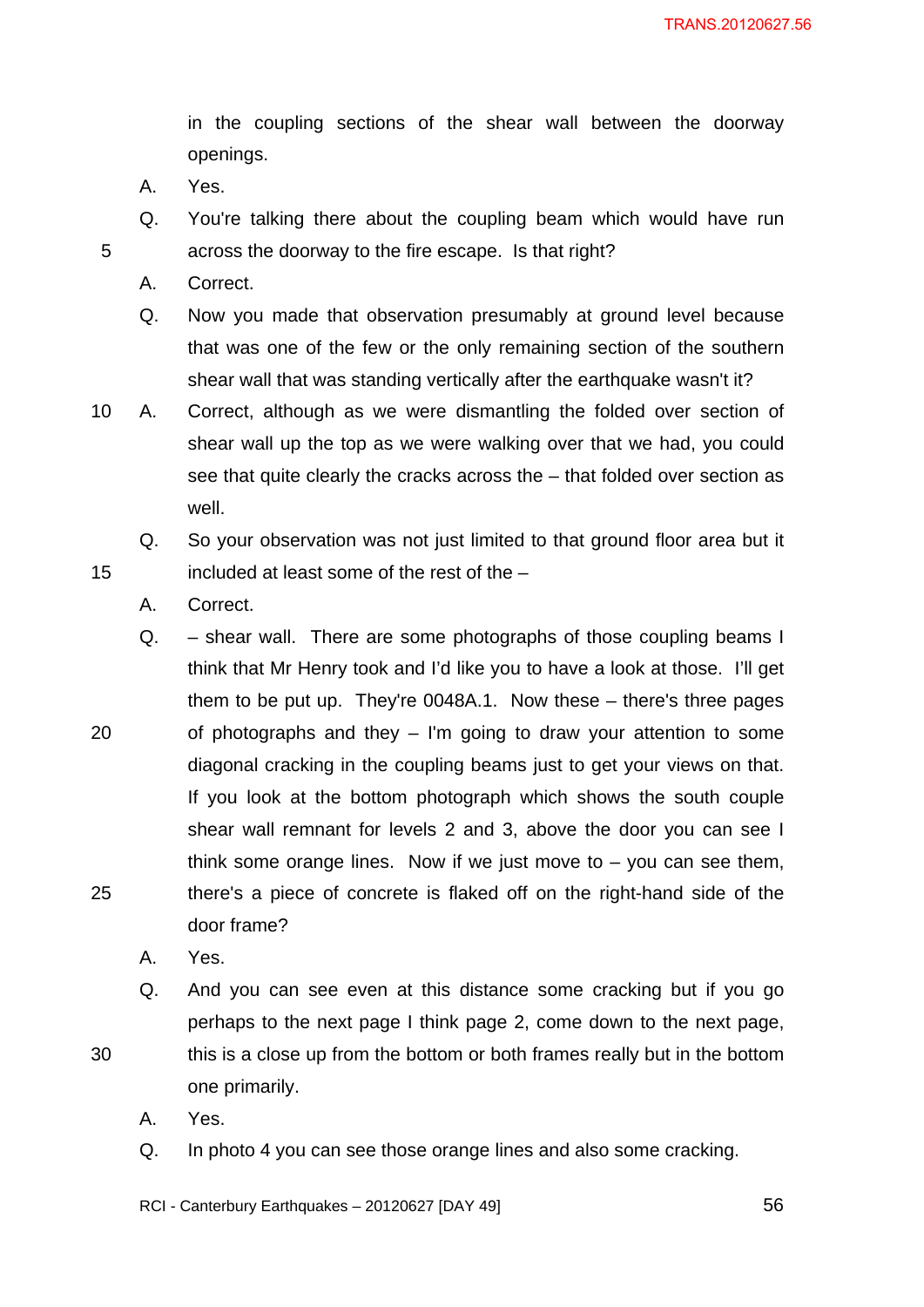A. Yes.

5

- Q. Is this what you mean when you refer to the fact that you would have expected to have seen diagonal cracking but didn't?
- A. I would have expected to see a lot more of that and at the time we came across the collapsed wall there was not much evidence of this type of cracking in the collapsed position.
	- Q. Right, and did you check each level or did you just make a general observation?
	- A. That was just a general observation.
- 10 Q. So is it possible that this cracking that we can see here on levels 2 and 3 in photograph 4 may have been something that you – it might have been there but you either missed or didn't take – consider to be of great significance?
	- A. That is possible, yes.
- 15 Q. And just finally if we look at the third page, I don't know whether it takes us anywhere but, no it doesn't, that's just another shot altogether. And of course by the time those photographs were taken those blocks had been removed from the site hadn't they?
	- A. Correct.
- 20 Q. And just to summarise that, guided by those photographs would you accept that there was perhaps some diagonal cracking in the coupling beam, would you accept that?
	- A. Yes, I would accept that there could have been diagonal cracking in the coupling beams.
- 25 Q. Yes, but your observations were at the time that you didn't consider there was as much as there should have been?
	- A. I expected that there would be  $a$  much more cracking if that coupled shear wall had been working very hard.

1202

30 Q. Now if I could just take you to paragraph 59. Now I just need to explain where I'm going to first, In paragraph 59 I think you've covered very well and also in answering to the Commission's questions that you didn't observe through that window that you saw at the base of the building on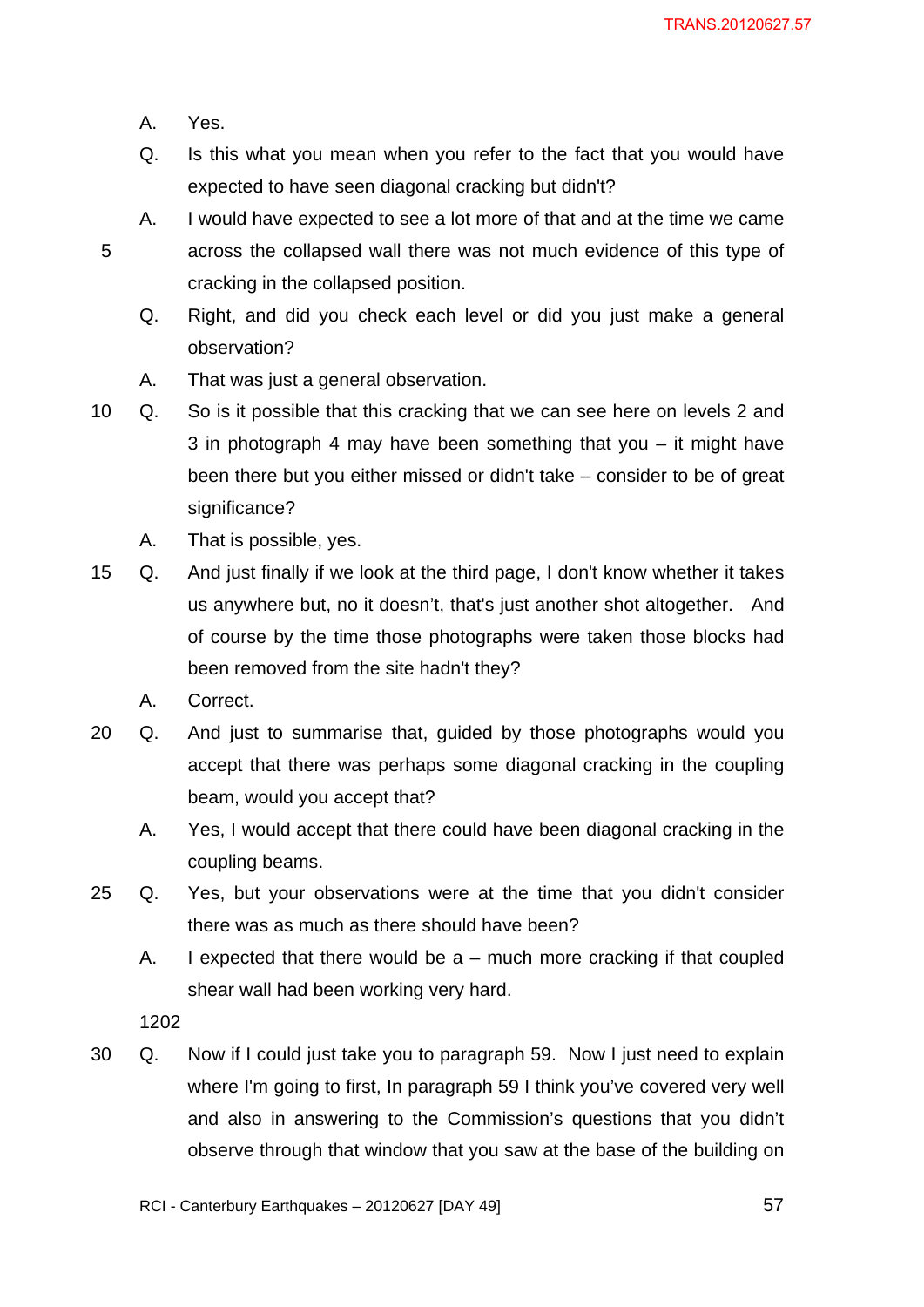the south shear wall any of the 12mm reinforcing that you would have expected to see at 600 centres coming into the wall and I think in answer, well, firstly, is that the only section of the wall that you saw? I think you did say that that was the case but I just want to clarify that?

- 10 5 A. That was the only section of slab that I remember being able to see that was removed from behind that section of the wall. I'm not sure. It may have come out in shifts when I wasn't there and, in fact, I didn't have a good look at the time. I wasn't specifically looking for those sorts of details. It was only when I was looking back over my photos and once I'd seen the drawings for the building –
	- Q. You looked for it and you couldn't see it.
	- A. I looked and thought mhm there should be some 12mm bars, evidence of them there and it may not have been a good enough photo. It's not enough to say that there were no bars there. I can't draw that conclusion.
	- Q. I think in answer to a question from Commissioner Fenwick as to the level of the floor slabs that you were looking at you said level 3 or 4. I just, have you read Mr Heywood's evidence?
	- A. No.
- 20 Q. If I could just perhaps read from Mr Heywood's evidence at paragraph 35, line 3, he says, he introduces some photographs –

## **JUSTICE COOPER:**

Well we could display it if that would help couldn't we? It's got a number.

## 25

15

# **MR PALMER:**

The brief is HEYWOOD.0001.1.

## **JUSTICE COOPER:**

30 Yes but you're reading from paragraph 35 which is at 1.8.

#### **MR PALMER:**

Reading from paragraph 35. Well you can see it there for yourself.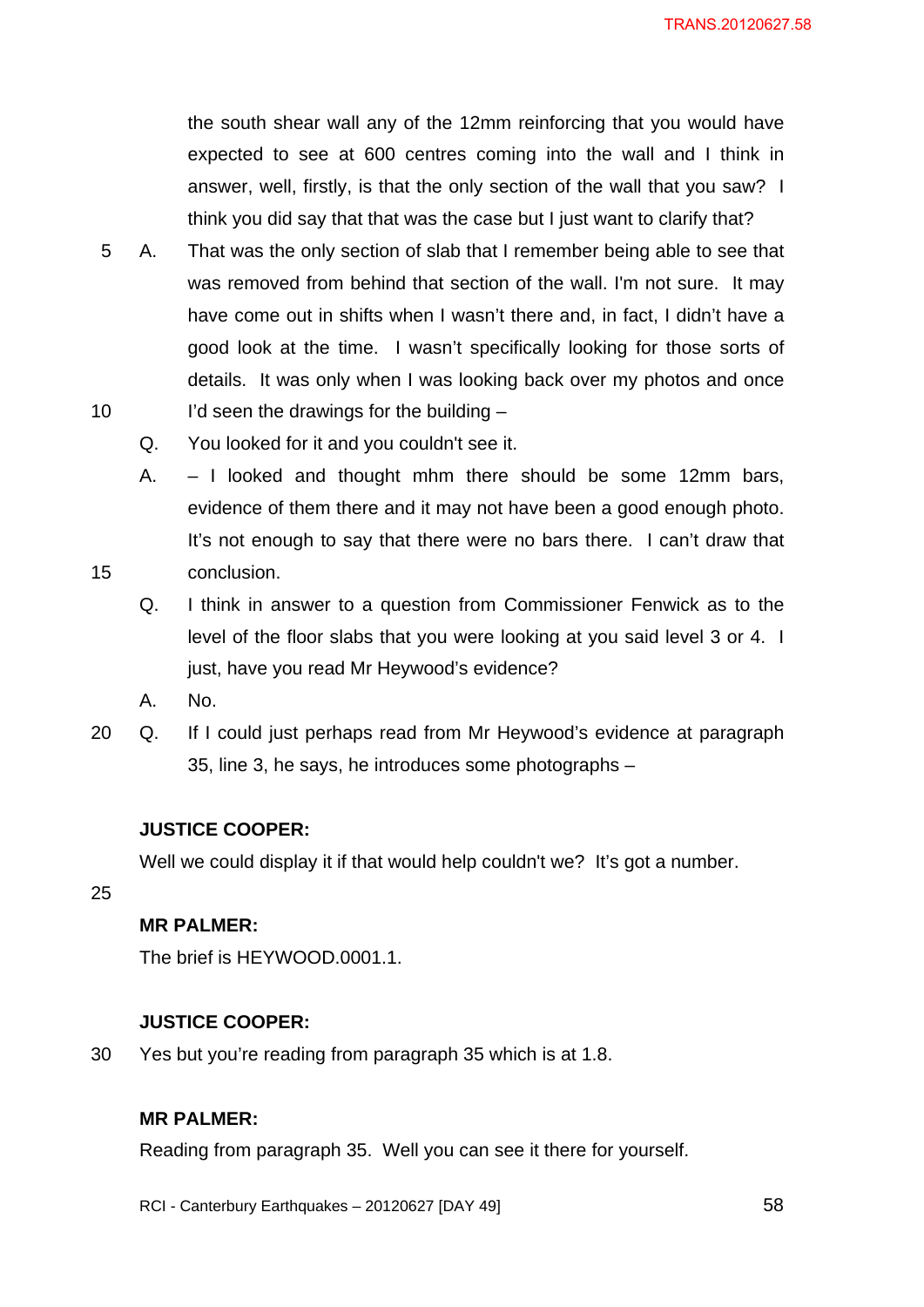# **JUSTICE COOPER:**

This is evidence that Mr Heywood proposes to give shortly.

#### 5 **CROSS-EXAMINATION CONTINUES: MR PALMER**

- A. Yes my estimate of level 3 and 4 was an estimate. It may well have been levels 2 and 3. I think I would want to go back and look at several photos before I could have given you a definitive answer for what level they were taken from.
- 10 Q. And just so that you're aware of, are you aware of the stairway running between levels 1 and 2?
	- A. I've not seen any details of that no.
	- Q. If you look further, if we could have that same picture on the screen please. If you look at paragraph, the 0001.8, same page that we were
- 15 on, and in paragraph 36 the last sentence, if you just read that to yourself.
	- A. Okay.

20

25

- Q. Did you see any evidence of that trimmer slab, trimmer beam?
- A. There was some extra steel beam sections we saw inside but I did not know what those beams, what part of the structure they formed.
- Q. Now in answer to some questioning before from my friend Mr Mills you referred to the fact that the Hi Bond was likely to be damaged due to the events of the day on the 22<sup>nd</sup> of February. Do you recall that answer?
- A. I suggested that that was a possibility that it may have ruptured under the vertical acceleration forces.
	- Q. Well in preparing your evidence did you read all of the eye witness accounts, particularly of those within the building after the  $4<sup>th</sup>$  of September?

30 A. I think there were some preliminary ones that may have been and I read parts of the Hyland Report that I think referred to some eye witness accounts but I didn't read all of them.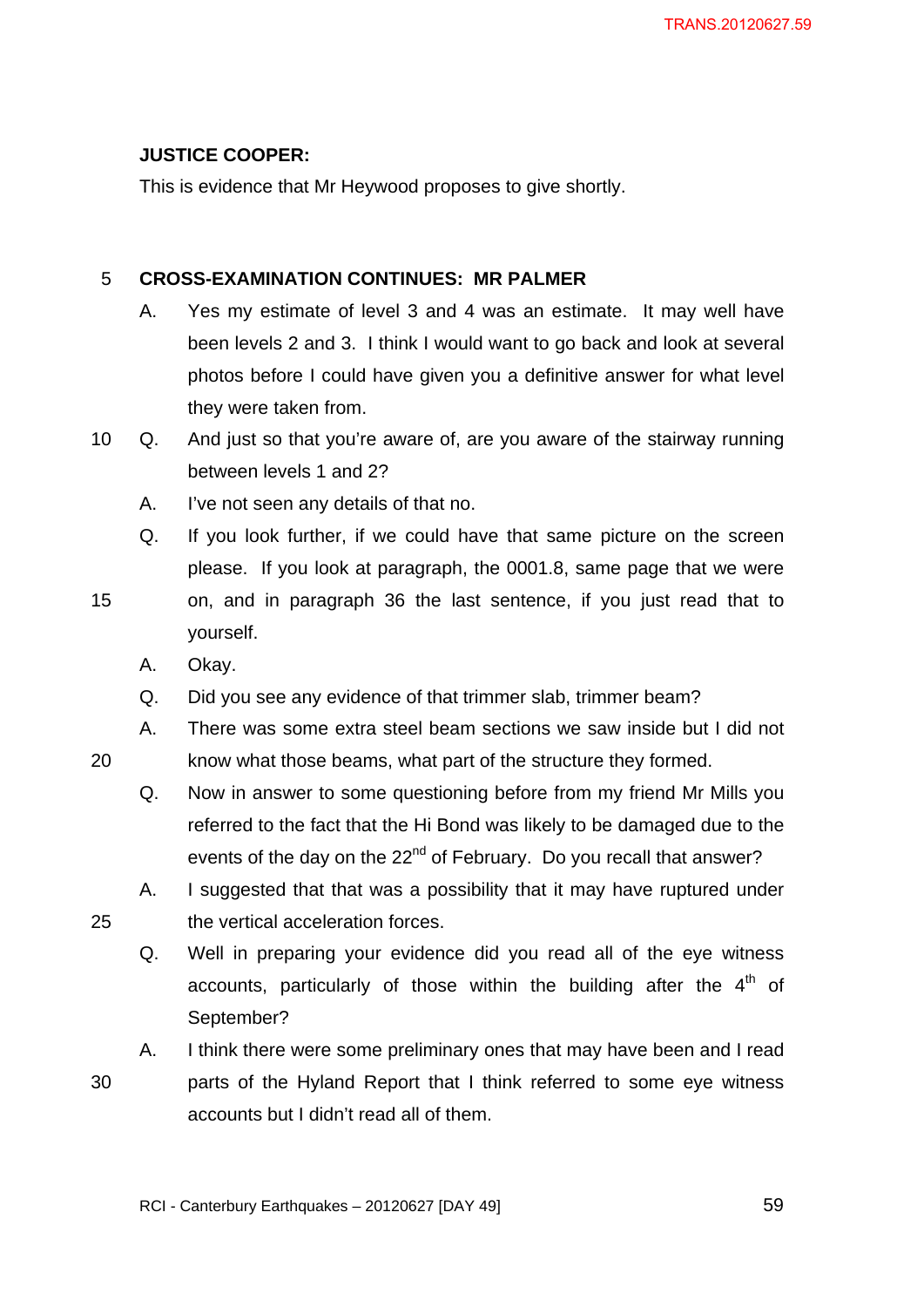TRANS.20120627.60

- Q. If in a sentence I could summarise that part of their evidence that I want to put to you is that they experienced the building to have been very lively post the  $4<sup>th</sup>$  of September and including that there were vibrations in the floor and they also noticed when trucks went past that the building, and in aftershocks, the building seemed to move a lot.
- A. Is this a vertical liveliness or a lateral?
- Q. I think the evidence has been more, I can't answer that question adequately. I don't think there was any specific direction mentioned for some of the witnesses. Some talked about it being up and down some talked about it swaying in earth and rolling in earthquakes. Could those events, the demolition and the aftershocks, including also the 4 September earthquake, have created any movement in the Hi Bond?
- A. Because I'm not an expert I'm not sure what sort of slip you could have had in that and still have the floor stay intact but I would have thought it unlikely that bond failure would have given you a bit more liveliness without continuing to collapse but I would like to see that referred I don't know.

## **JUSTICE COOPER:**

- 20 Q. If you don't know, if you feel answering the question requires you to stray outside your area of expertise the proper thing to say is I can't answer that. It's beyond my expertise.
	- A. Exactly.
	- Q. And that's the correct answer in those circumstances.

25

30

5

10

15

## **QUESTIONS FROM COMMISSIONER FENWICK:**

- Q. Yes you've given us a wealth of material there and we'll have to study it in a good deal more detail. Just a couple of questions. First of all the cover on the concrete columns was shown as 50mm. Would that make a difference to your assessment?
- A. I don't think so. My feeling was the columns were pretty light, very light columns for that structure.

RCI - Canterbury Earthquakes – 20120627 [DAY 49]

 $\sim$  60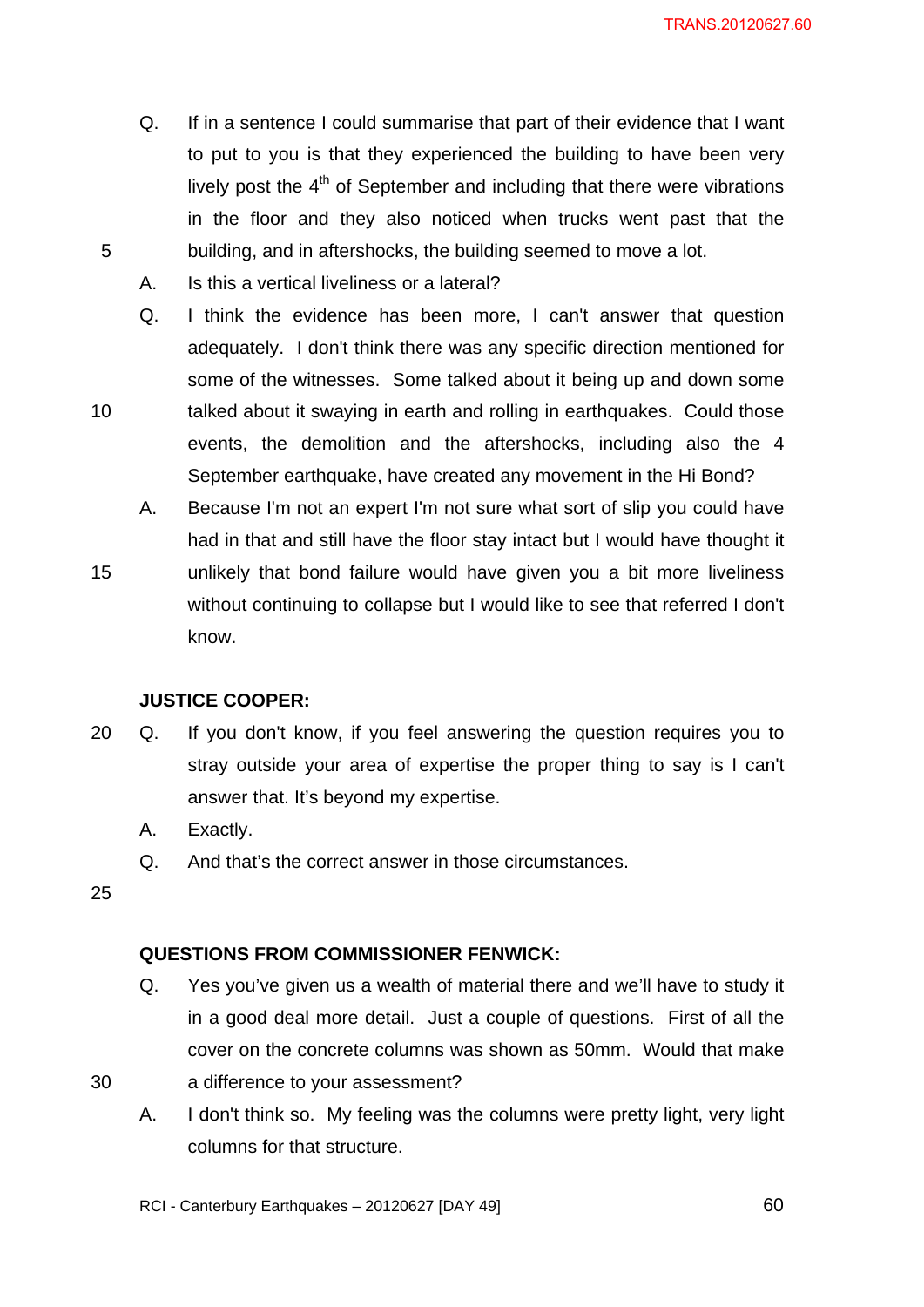- Q. Yes I imagine a bit of prying action on the cover concrete and you're there at any rate aren't you.
- A. Yes.
- Q. The wings, as you say, splitting off.
- 5 A. Yeah.
	- Q. The Hi Bond, the fact that these members dropped, you know you have fairly stiff concrete element on a more flexible Hi Bond material.
	- A. Yes.

10

- Q. Isn't it likely in their dropping that they would have separated on impact with the ground.
- A. It's quite possible that the collapse itself was what made them de-bond.
- Q. Yes, so we can't be, that's a possibility if it separated before it's quite likely it would have occurred during the actual, do you think?
- A. Yes, yes.
- 15 Q. The floors that were leaning against the north tower. Did all of them lean against the north tower or was it just some of the levels that leant against the north tower?
	- A. Some of them had separated and come away but I don't recall seeing any slabs that weren't higher, didn't have their edge nearest the tower
- 20 higher than their other edges. They were typically all sloping away from the tower.
	- Q. So they were all leaning against the tower then?
	- A. As I, well I wasn't there long enough to see the slabs at the very base against the tower.
- 25 Q. And it would have just been the spandrel beams from the top that got flicked out presumably was it?
	- A. Well on the north-west corner of the building the spandrel beams only went from the tower out to the next column position. There was only one bay of them in that corner so…

30

# **QUESTIONS FROM COMMISSIONER CARTER:**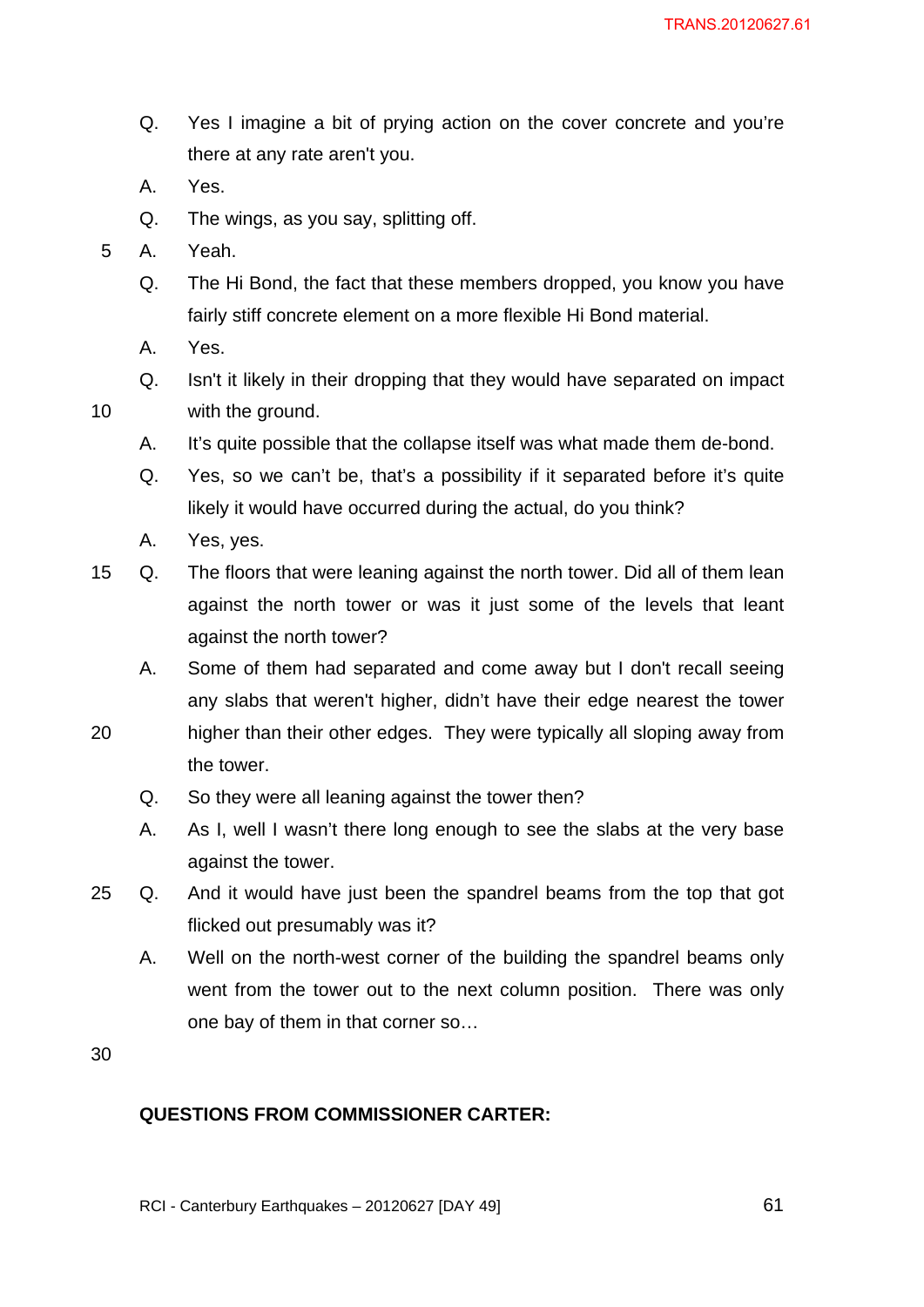- Q. (inaudible 12.10.30) I just would like to look at one photograph, that is 0001.30. If we could see that on the screen for a moment. I wondered, you may towards the, from around the centre of the collapse pointing back towards the north wall itself there are some elements, possibly roof material elements, long straight thin members sloping from the left to the right on an angle.
- A. Yes.

5

10

20

Q. When I looked at that photograph I wondered whether there was any tendency to see from those elements or, indeed, from anything else, if there was any bias towards dropping on the east side first compared to the west side. I know you've described a fall towards the north but was there any bias towards one either east or west in any of the debris?

1212

- 15 A. I couldn't make a ruling on that. I guess we did get the impression though, or I did, that a lot of the roof structure had actually been folded up so some of it was actually upside down, almost like the northern part -
	- Q. Yeah.
	- A. had gone, the southern part had ended up folded over the top of the northern half during the collapse.
		- Q. All right. So nothing, nothing to suggest one side of the building, east or west, failed before the other?
		- A. Not –
		- Q. From your observations?
- 25 A. Not to my mind, no.
	- Q. All right. That's all I was looking for. Thank you.

#### **JUSTICE COOPER ADDRESSES MR FROST**

#### 30 **JUSTICE COOPER ADDRESSES MR MILLS**

# **QUESTIONS ARISING: MR MILLS - NIL**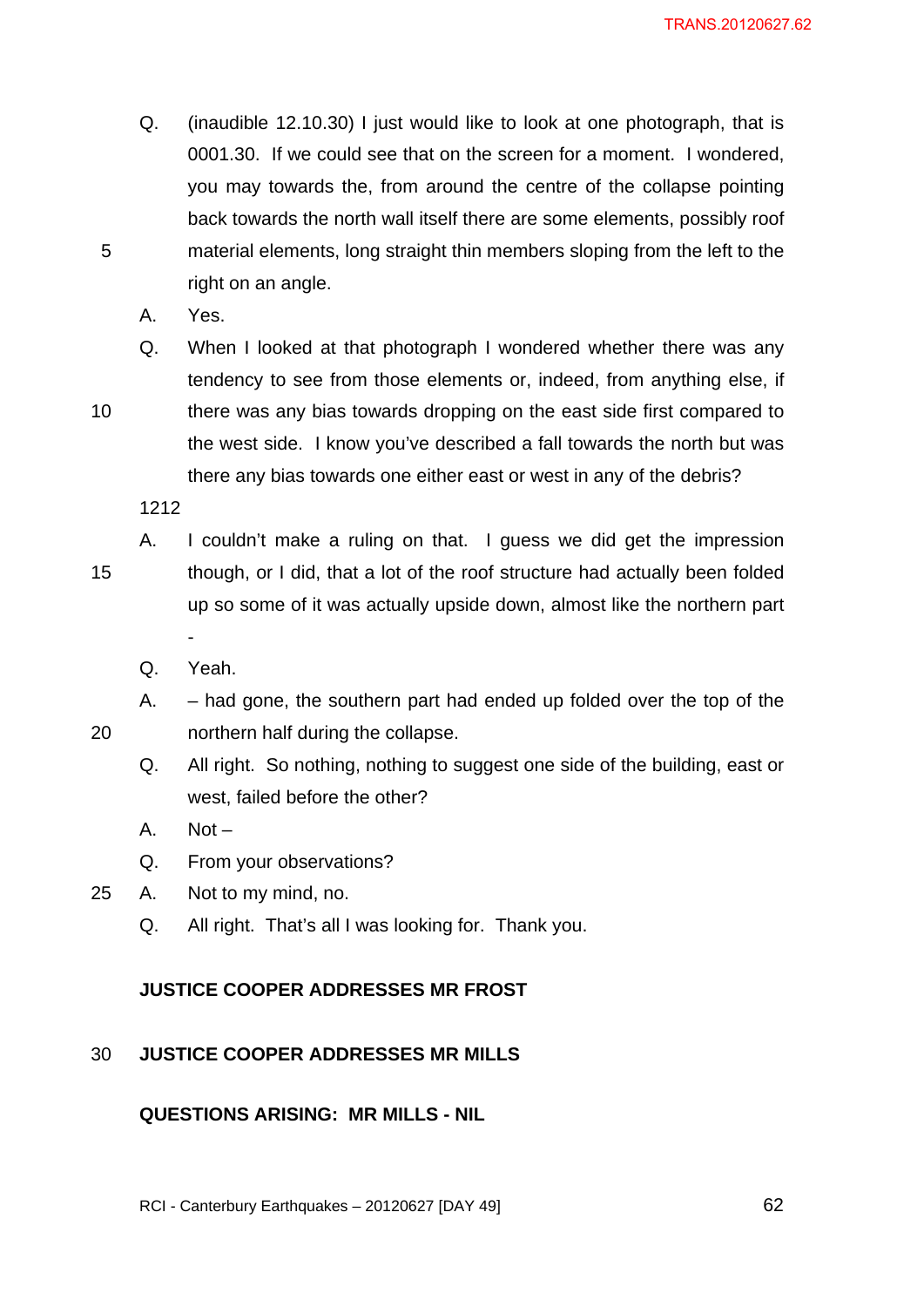# **WITNESS EXCUSED**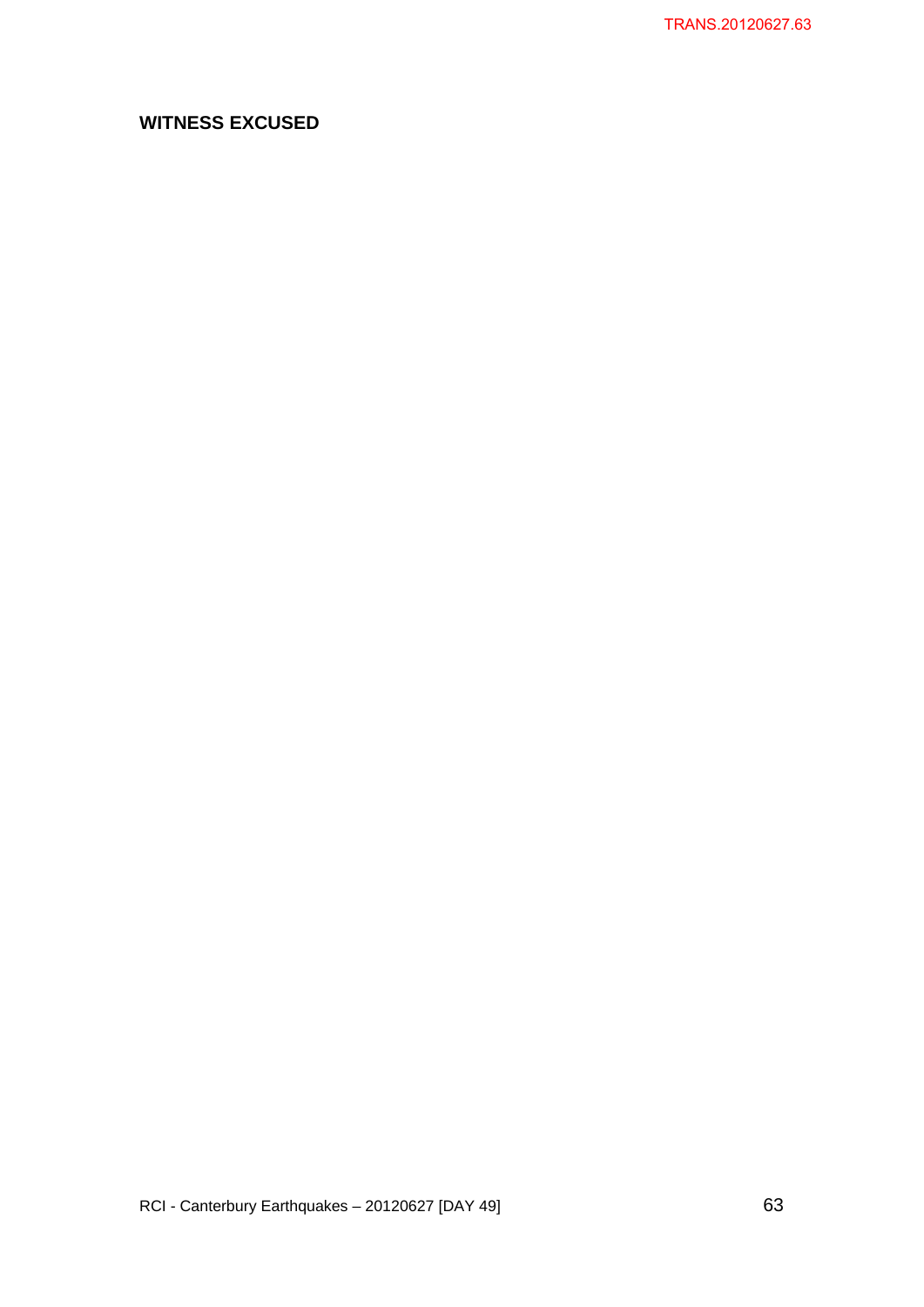# **MR MILLS CALLS**

## **ROBERT JAMES HEYWOOD (SWORN)**

- Q. Your full name is Robert James Heywood?
- A. Correct.
- 5 Q. You're a forensic structural engineer living in Brisbane, Australia?
	- A. Correct.
	- Q. And you have prepared a written brief of your evidence which has been signed and you have in front of you.
	- A. Correct.
- 10 Q. Now having said that I am told that just to be absolutely sure that we're on the same version of the brief that, you've just been handed one -
	- A. Yep I'll read from -
	- $Q_{\text{r}}$  which I trust is exactly the same but the numbering may be slightly different. So if you could work from that and I think that one has been
- 15 signed as well has it. I hope it has.
	- A. Indeed.
	- Q. All right then we can happily work from that one.

## **JUSTICE COOPER:**

20 Well the one that he was going to read from which has now been replaced should that be taken away.

## **MR MILLS:**

I think it should unless there's some notes on it that you want to –

25

## **JUSTICE COOPER:**

Disposed of?

#### **MR HEYWOOD:**

30 I'll leave it beside this, just a couple of notes that may help.

# **JUSTICE COOPER:**

I see. All right. Thank you.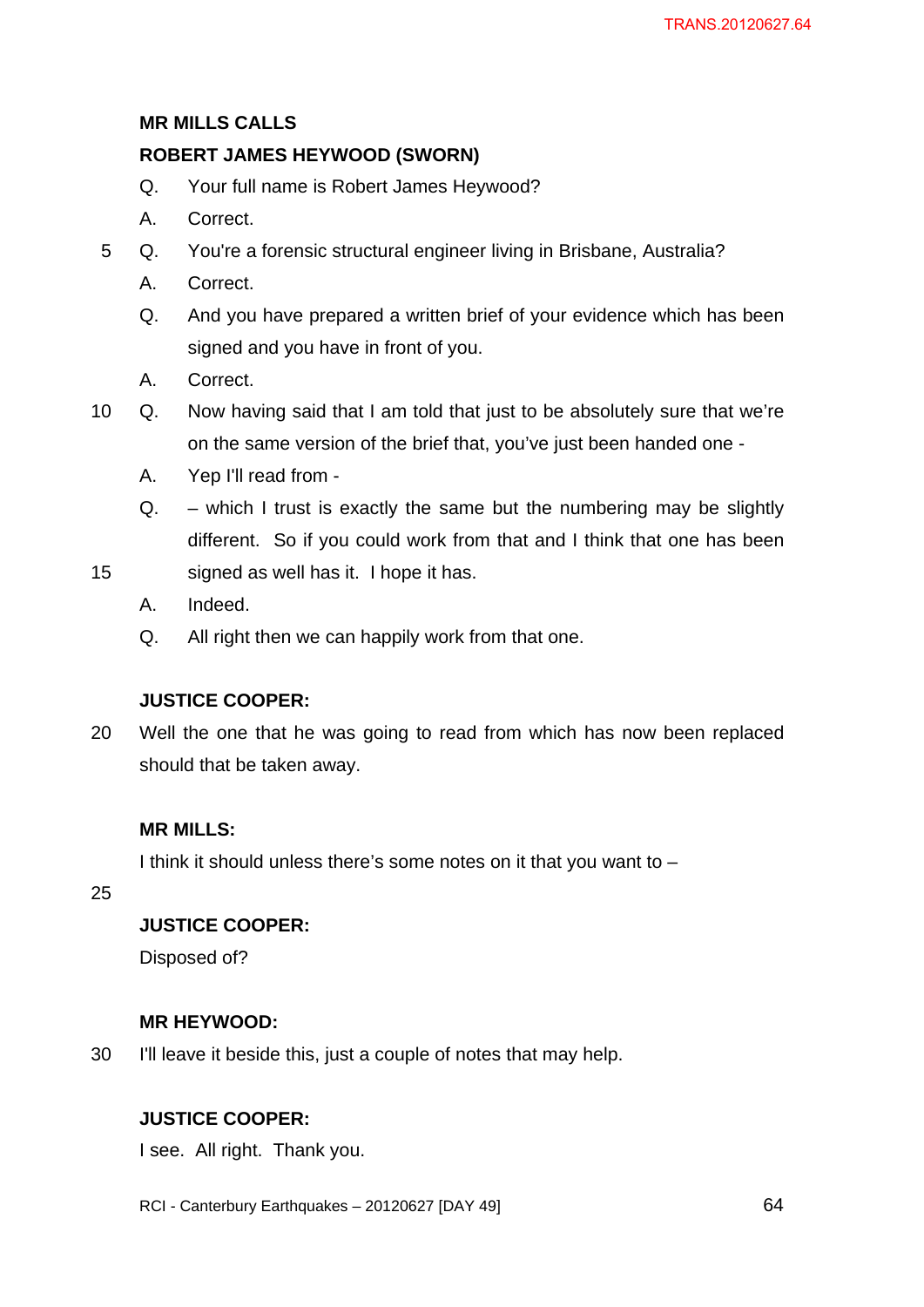#### **EXAMINATION CONTINUES: MR MILLS**

- Q. Just before I ask you to start reading, we had a discussion earlier on about an additional photograph or photographs that you wanted I think to put into your brief somewhere and I wonder if you've formed a view on where you would want to have those referred to?
- A. I think at the end is probably all right.

5

- Q. Right at the end, all right, I'll just make a note myself to remind me to do that with you. All right with that done I'd ask you please to start reading your brief at paragraph 2.
- 15 10 A. I have 38 years' experience as a structural engineer. I graduated from the University of Queensland, Brisbane, with a Bachelor of Engineering, Civil Honours in 1974 completing a Masters of Engineering Science Degree in 1982 and a PhD in 1993. I'm a principal of Heywood Engineering Solutions Proprietary Limited and an urban search and rescue engineer.

20 25 I have extensive experience in the design, field testing, failure investigation, research and education of most facets of structural engineering including the design of infrastructure to resist earthquakes in the Solomon Islands and Papua New Guinea and the design of medium-rise buildings. I was a principal researcher and senior lecturer at the School of Civil Engineering at Queensland University of Technology from 1985 to 1998. I have published and refereed journals and conferences in the areas of design of concrete structures, the static and dynamic loads applied to structures, the field performance of structures including tests to destruction, fatigue of structures, engineering education and forensic engineering.

#### **JUSTICE COOPER:**

- 30 Q. You read "structures" for "bridges" in the third to last line? Does that matter? As written it says, "Applied to bridges."
	- A. Sorry, no "structures" is correct I'm sorry.

RCI - Canterbury Earthquakes – 20120627 [DAY 49]

 $\sim$  65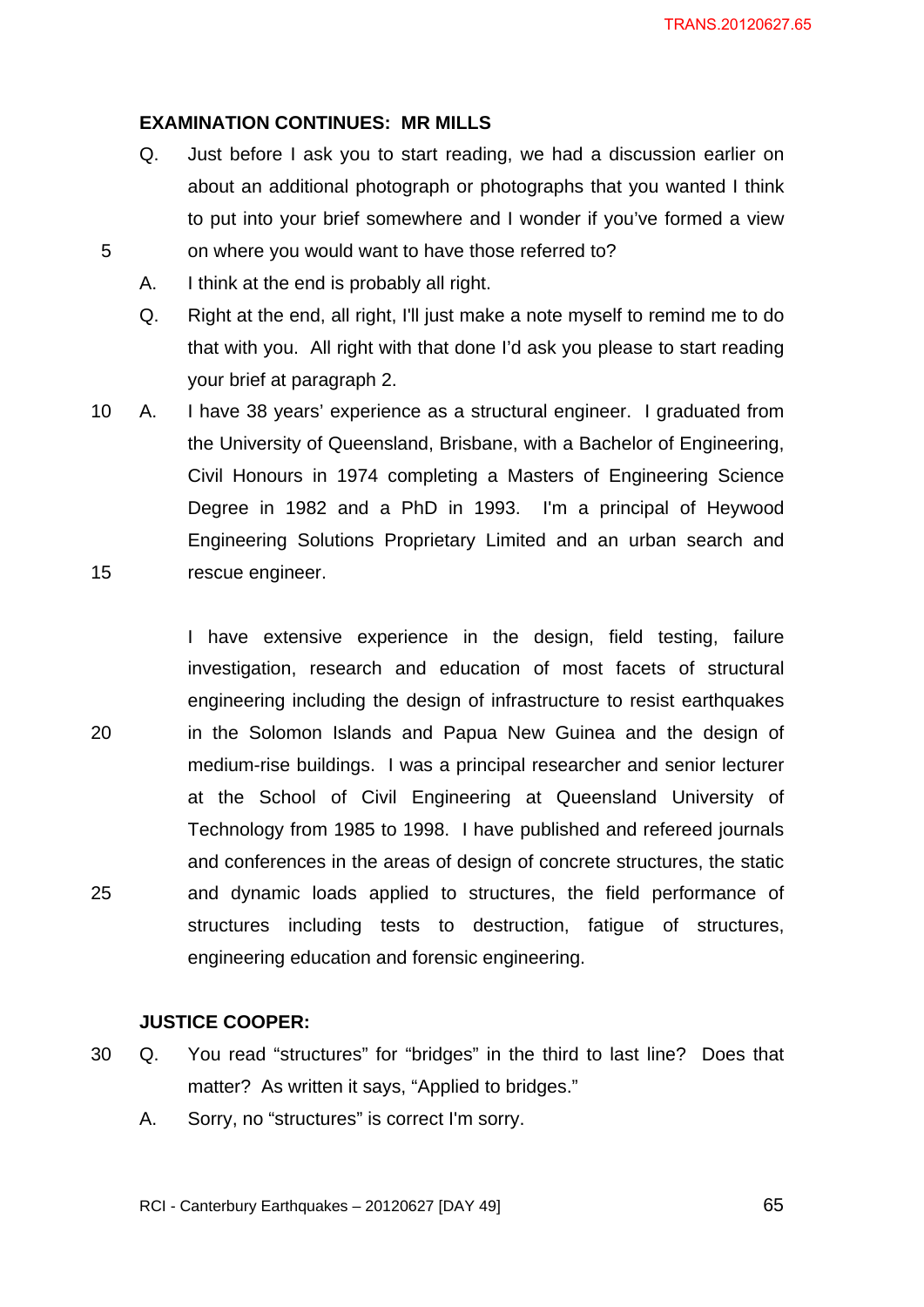#### **EXAMINATION CONTINUES: MR MILLS**

5 10 15 20 A. I am the Deputy Chairman of the Structures College Board of Engineers Australia and a committee member of the Queensland Division of the Structures Panel Engineers Australia. I'm a registered professional engineer in Queensland, a chartered professional engineer and registered with the National Professional Engineers' Register in Australia. I hold professional memberships with the Institution of Engineers Australia of which I am a fellow, the American Society of Civil Engineers, the International Association of Bridge and Structural Engineers. In 1988 I was awarded a Centenary Scholarship to study at the University of Michigan and was a recipient of the 1995 Warren Medal for the best paper in civil engineering. Both awards were made by the Civil College Board of the Institution of Engineers Australia. Part of my role as a forensic engineer is to identify the cause and causes of failure and to disseminate the lessons of failure. I'm professionally aware of the dynamics of structures, the damage induced by earthquakes and the response of structures when tested to destruction in laboratories and in the field. However, the  $22<sup>nd</sup>$  of February 2011 earthquake in Christchurch was my first exposure to the immediate aftermath of a destructive earthquake.

Evidence. My evidence will address the following topics. My role at the CTV building. The site in the days following the February 2011 earthquake. My initial observations of the CTV building in its collapsed state. Some observations of the state of certain parts of the building which I considered to be of particular interest. In referring to and commenting on the state of the particular parts of the building following the collapse I have drawn upon my experience as a forensic engineer. I have read and agreed to comply with the Code of Conduct for Expert Witnesses. I confirm that all the matters set out in this brief are within my areas of expertise. I'm aware that Dr Clark Hyland and Ashley Smith carried out an investigation and prepared a report addressing the possible failure mechanisms of the building. I have not carried out any

25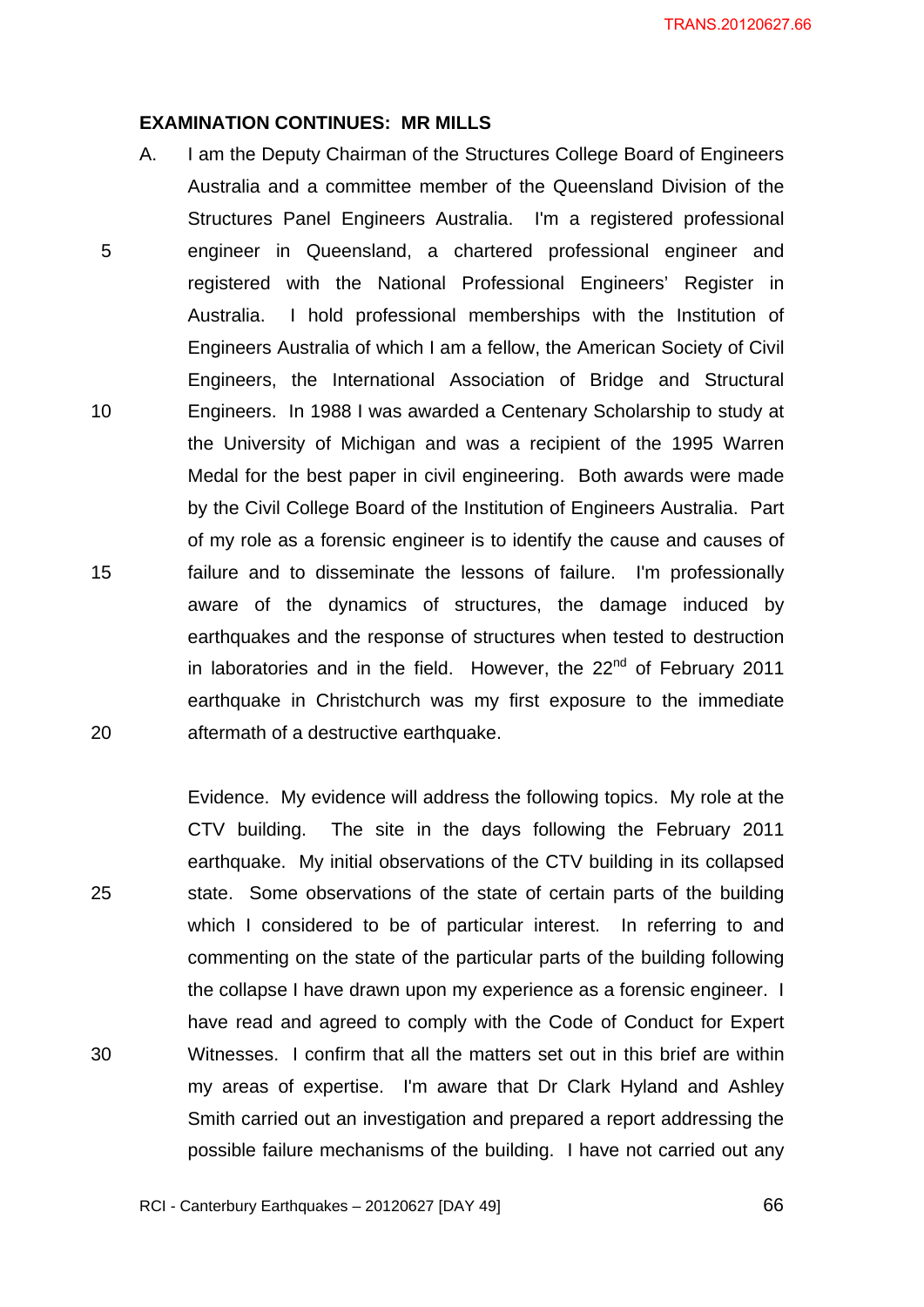such investigation myself and am not in a position to express an opinion about the likely failure mechanism. However, I believe that my observations may assist the Royal Commission in assessing the performance of certain parts of the building and in identifying and verifying possible failure mechanisms.

Role at the CTV Building Site. I flew to Christchurch on the  $25<sup>th</sup>$  of February 2011 and started work at the building site at 4.00am on the 24<sup>th</sup> of February 2011 with the Queensland Task Force 1 USAR team. My role as one of two structural engineers on the USAR team was to provide engineering support to the search and rescue operations of Queensland Task Force 1 which is certified by the United Nations for global heavy lift search and rescue operations.

5

10

15 20 I was involved in the urban search and rescue operation for 11 days in total, spending the first three shifts at the site of the CTV building. However, because of my interest in learning about the cause of the collapse of the building and to gather information that may help facilitate the dissemination of the lessons learnt I returned to the site as often as my responsibilities permitted.

25 30 During my time at the site I made a number of observations about the condition of the debris from the building collapse which I will discuss in detail shortly. No architectural or structural engineering drawings of the buildings were made available to me at the building site. A hand sketch of the general layout of the building prepared by a New Zealand USAR representative and a pre-earthquake picture of the building retrieved from the internet provided background information. I took approximately 500 photographs throughout my time at the building site. These photos form my diary of events. The initial purpose of taking photographs at the site was to document the search and rescue operation and as a resource for future training of engineers and USAR task force members.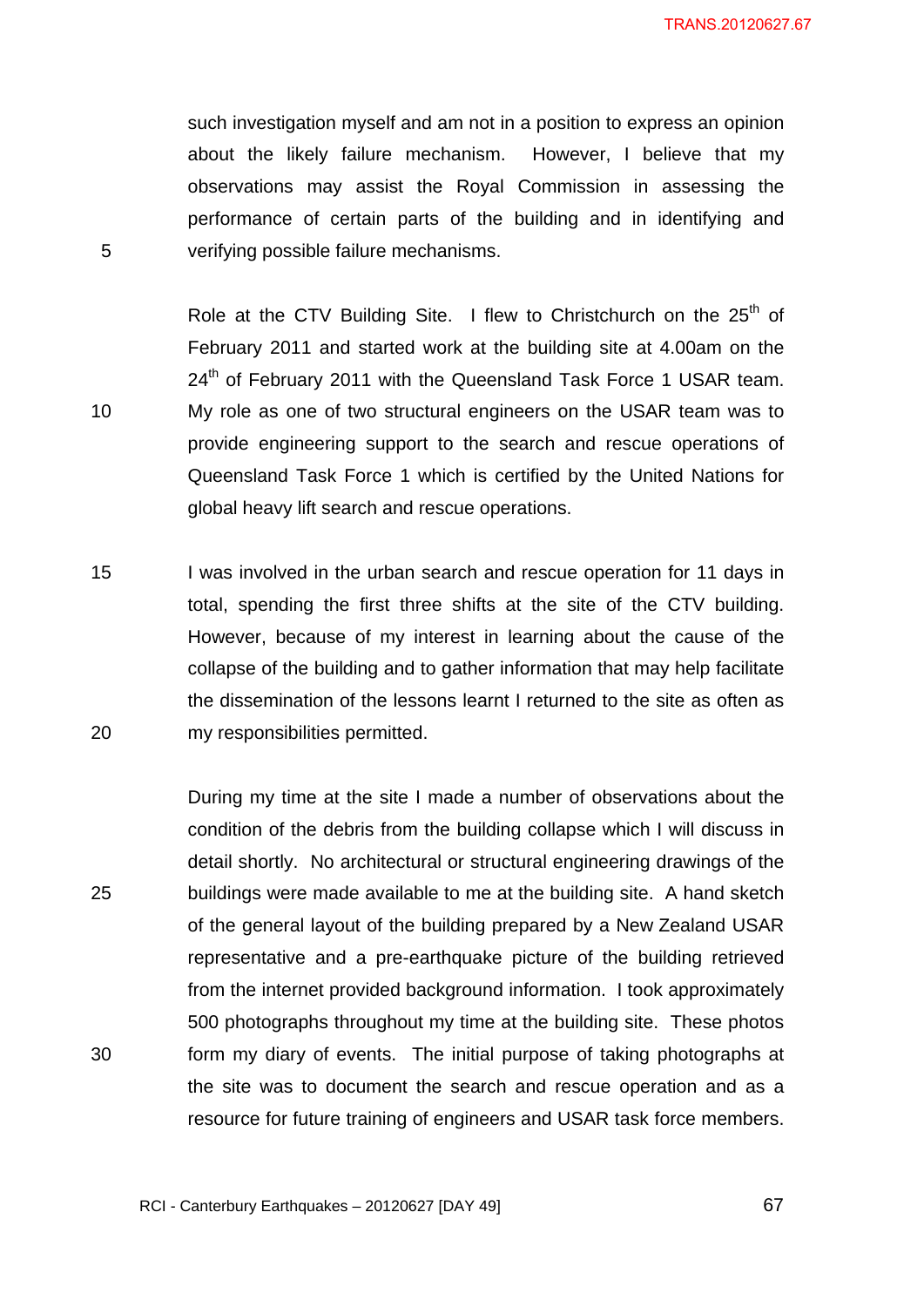As time passed the focus on the photographs shifted towards documenting the collapsed building. The first photos I

1222

5

took of the building were before sunrise on the  $24<sup>th</sup>$  of February 2011, the last photographs I took on the building were on the  $4<sup>th</sup>$  of March 2011.

10 15 20 25 30 Floor plans, explanation of reference terms. So a schematic typical floor plan of the building is presented in figure 1, the layout has been derived from drawing S15 from the Hyland and Smith CTV building collapse investigation appendix L, structural drawing, CTV building, 29 Madras Street, Christchurch, appendix L to the Hyland report. Drawings from appendix L I refer to here as drawing S and the relevant drawing number. The schematic floor plan as presented in figure 1, defines the following terms. North, I think we all know which way that is, south wall, the shear wall on line 1, north core, the concrete walls that surround the lift well, stairwell and the amenities at the northern end of the building between lines 4 and 5, internal beams, the beams on lines 2, 3 and 4 in front of the north core and so just to make sure it's clear there's internal beams on lines 2 and 3 here, but there's also two internal beams in front of the core in here. Edge beams, edge beams to the southern, eastern and northern perimeter of the building to the east of line B. These beams are 960 millimetres wide and support precast spandrel beams and so these are the ones that start here, come down this northern face across the eastern face and then back up the southern face. Narrow edge beams which are these two here, the two narrower edge beams on the southern end and northern perimeter of the building, sorry say that again, the two narrower edge beams on the southern and northern perimeter of the building to the west of line B, these beams are 400 millimetres wide and do not support precast spandrel beams. The structural drawings adopt a numbering scheme for the beams and columns. These beam and column numbers are referred to throughout this brief of evidence as per the location plans presented in figure 2 and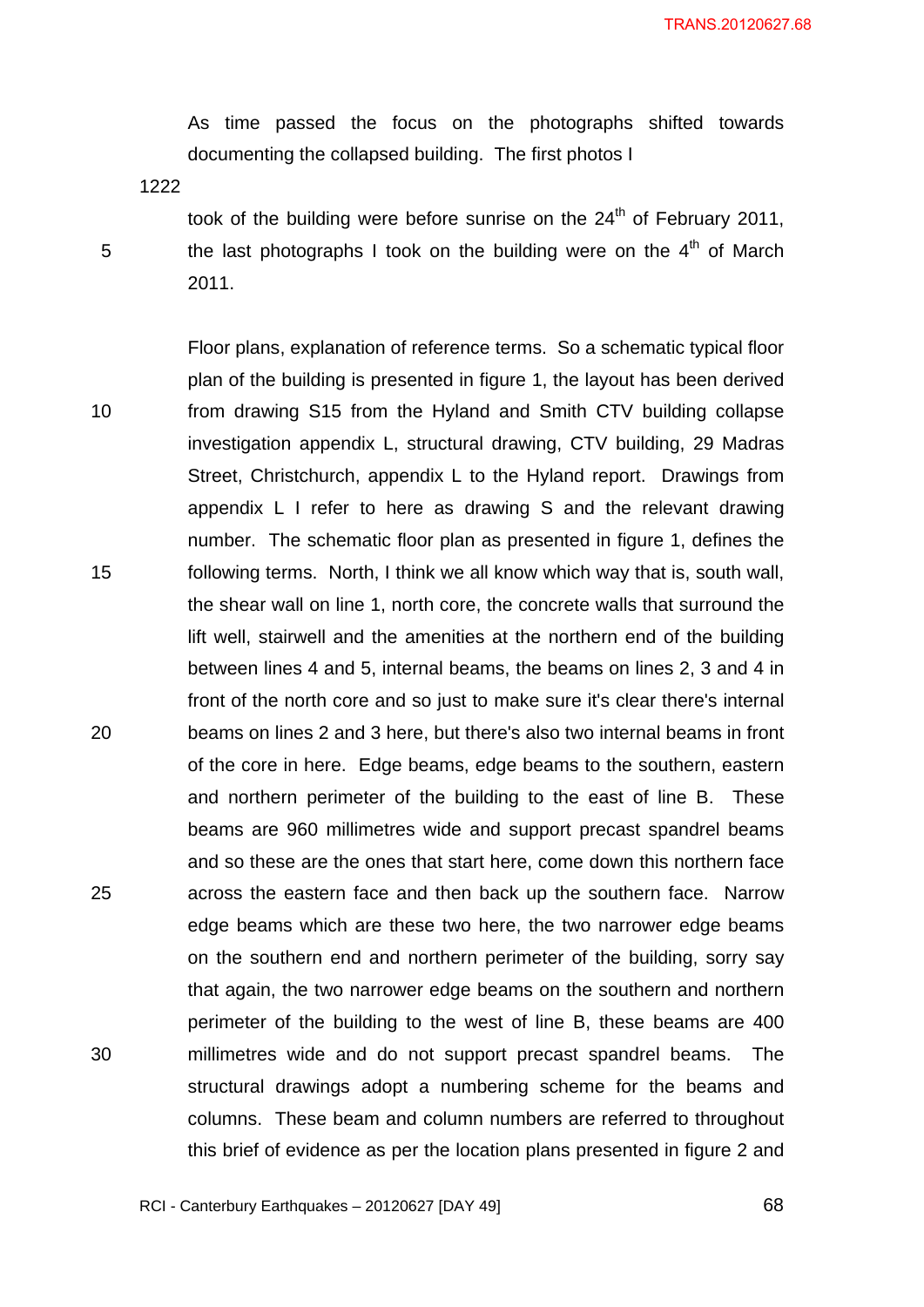TRANS.20120627.69

3 and so you can see that the numbers here for example, this is a beam 10 and this is a beam 20. In the case of beams a B is placed in front of the position number and when the floor number is known it is placed in brackets after the position number, for example B14(4) refers to a beam in position 14 on level 4 which could also be described as the edge beam on line F between lines 1 and 2 on level 4.

5

10 15 20 25 30 Initial observations at the CTV building site. When I arrived at the building site only the lift core, the north core of the building remained standing, refer figure 4. Other than the remnants of some floors leaning against the north core the collapsed building had largely collapsed vertically and the south wall had fallen on top of the collapsed building. Some small areas of floor slabs remained attached to the north core, the remaining collapsed portions of the building appeared to be higher towards the centre of the building and so we had some remaining remnants attached here and here and there was a sort of – certainly the higher patch was in the middle and you can see it sloping away from the south core – from the north core. Smoke was rising from the collapsed building and an excavator was working to remove material from the Madras Street side of the site. The building site was lit by temporary flood lights, lights were still burning in some adjacent buildings. Comparison with figures – of figure 4 with the figures 1, 6, 31, 32, 33, 71 and 72 in the Hyland and Smith CTV collapse investigation,  $25<sup>th</sup>$  of January 2012, the Hyland Report, taken before the removal of any material confirms that substantial quantities of material had been shifted and/or removed before my arrival. For example the roof sheeting, the concrete beams and other debris that had been piled in Madras Street, refer figure 4 and figure 5, so you can see all of this material in the front here was quite different to the state immediately after the collapse. The spandrels, edge beams and columns visible in the Hyland report figure 1 on page 2 of their report had been removed and the cars re-arranged and most of the block wall on the western side of the building evident in drawing S9 and in figure 71 and 72 of the Hyland report, page 156, had

RCI - Canterbury Earthquakes – 20120627 [DAY 49]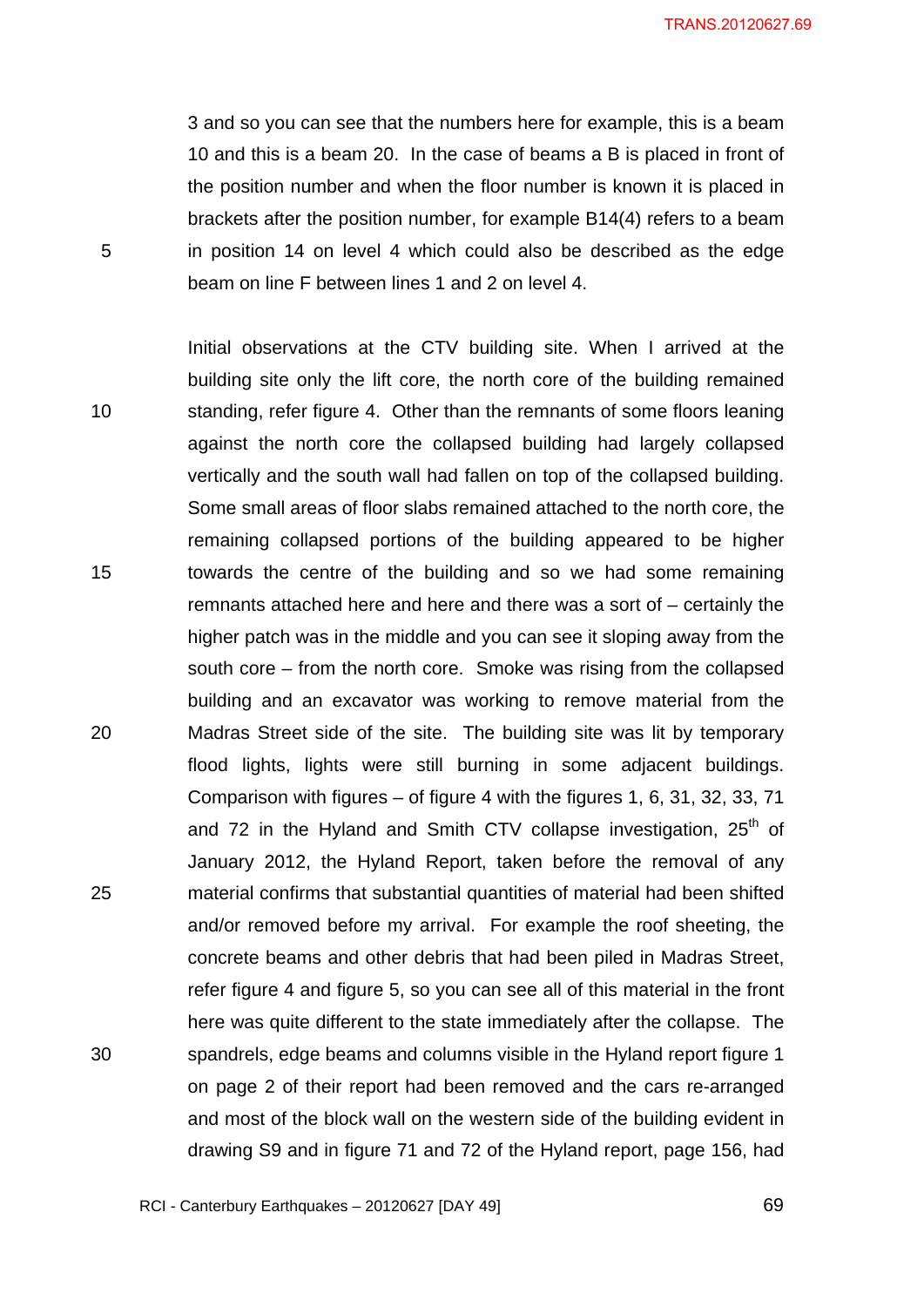already been removed. During the preparation of brief of evidence I've ensured that the effects of the search and rescue operations and the removal of material have been taken into account.

5 10 15 20 As time passed it became necessary to remove the stock piles of sifted rubble to facilitate search and rescue operations. The removal process involved demolition equipment, breaking the structural elements into smaller pieces and loading the rubble onto trucks for transport to a location unknown to me. I became concerned that potentially critical evidence was being lost and this loss may hinder future investigation into the cause of the building collapse. Consequently with the support of the police exhibits were put aside at the building site. These exhibits were selected by Graham Frost, the New Zealand USAR engineer, and me. Where possible arrangements were made with the demolition contractors to place the exhibits in an area on the site near Cashel Street. The objective was to collect a sample of the various elements evident in the collapsed building with minimal disruption to the search and rescue operations. Initially the samples were small material samples but the size of the exhibits grew to include complete beams in the south wall. Graham Frost and I allocated a number to each exhibit, an E plus a unique number and labelled them with yellow spray paint. Graham Frost prepared a list of the exhibits and I photographed them. This was our method of preserving evidence as best we could without hindering the search and rescue process.

25

Observations of particular interest. During my time at the building site I saw a number of things which I considered to be of particular interest in assessing the performance of the building during the earthquake. I set these out below.

30

The way the building fell. On my arrival I observed that the building had largely fallen within its footprint. The floors had become detached from the north core and the south wall had collapsed onto the building. The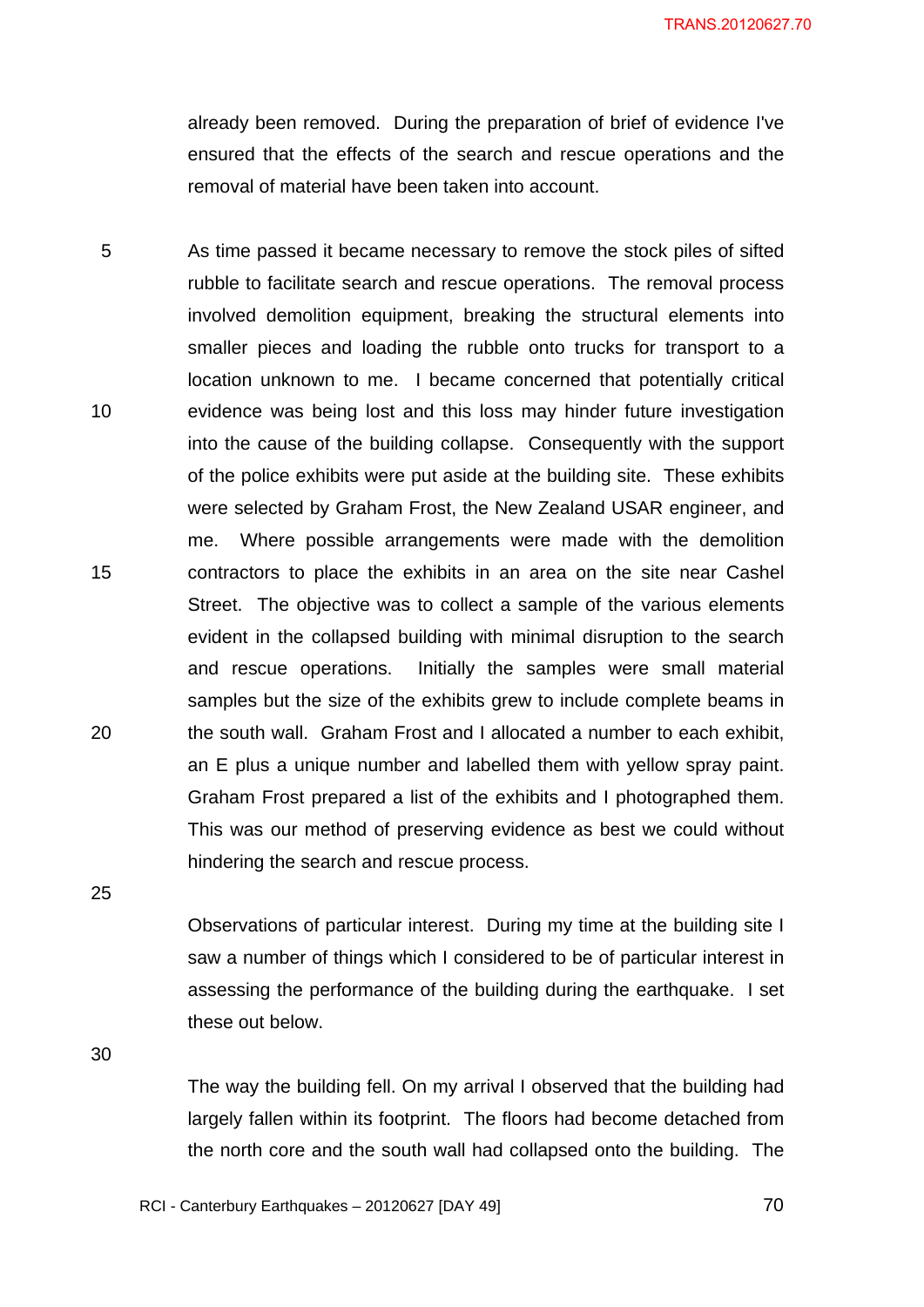TRANS.20120627.71

way the eastern side, the Madras Street or line F of the building fell. The Madras Street side of the building, line F was indistinct because the search and rescue operations had removed most of the elements that defined the edge of the building.

- 5 Q. Just to be clear on what you're saying there I take it as a result you're not in a position to give a view on that?
- 10 15 20 25 A. No, there is no comments as a consequence. So they'd been removed before I arrived. The way the southern side, Cashel Street, on line 1 of the building fell. The southern side of the building fell, had collapsed within the south wall with some elements rolling way from the building. On the eastern side of the south wall most of the edge beams and spandrel panels had been removed prior to my arrival as illustrated in figure 8. So this is the south wall to the left of this picture and you can see it right across the top of the building, but most of the spandrel panels had been removed from this side. On the western side of the south wall some of the edge beams and spandrels and columns remained in the vicinity of line 1, figure 7 which is 36 according to this. So you can see the precast spandrel here which is the exposed aggregate product. We can see some precast edge beams as they are labelled here, there's one here, there's another here, there's another. There's a precast spandrel panel up the top and there's a column lying in the top here which has again got this painted and unpainted section that Graham Frost was referring to earlier, and north core in the background, the escape stairs, the south wall and this is the window through which those floor slabs were photographed that Graham Frost referred to before and I'll refer to shortly.

1232

- Q. I think you were on the last sentence in paragraph 31, if you could just read that.
- 30 A. The edge beams evident in figure 7 appear to have become detached from the south wall. So, for example, this edge beam here is not connected to the south wall any more. Not all edge beams, however, detached from the south wall. It seems that some edge beams from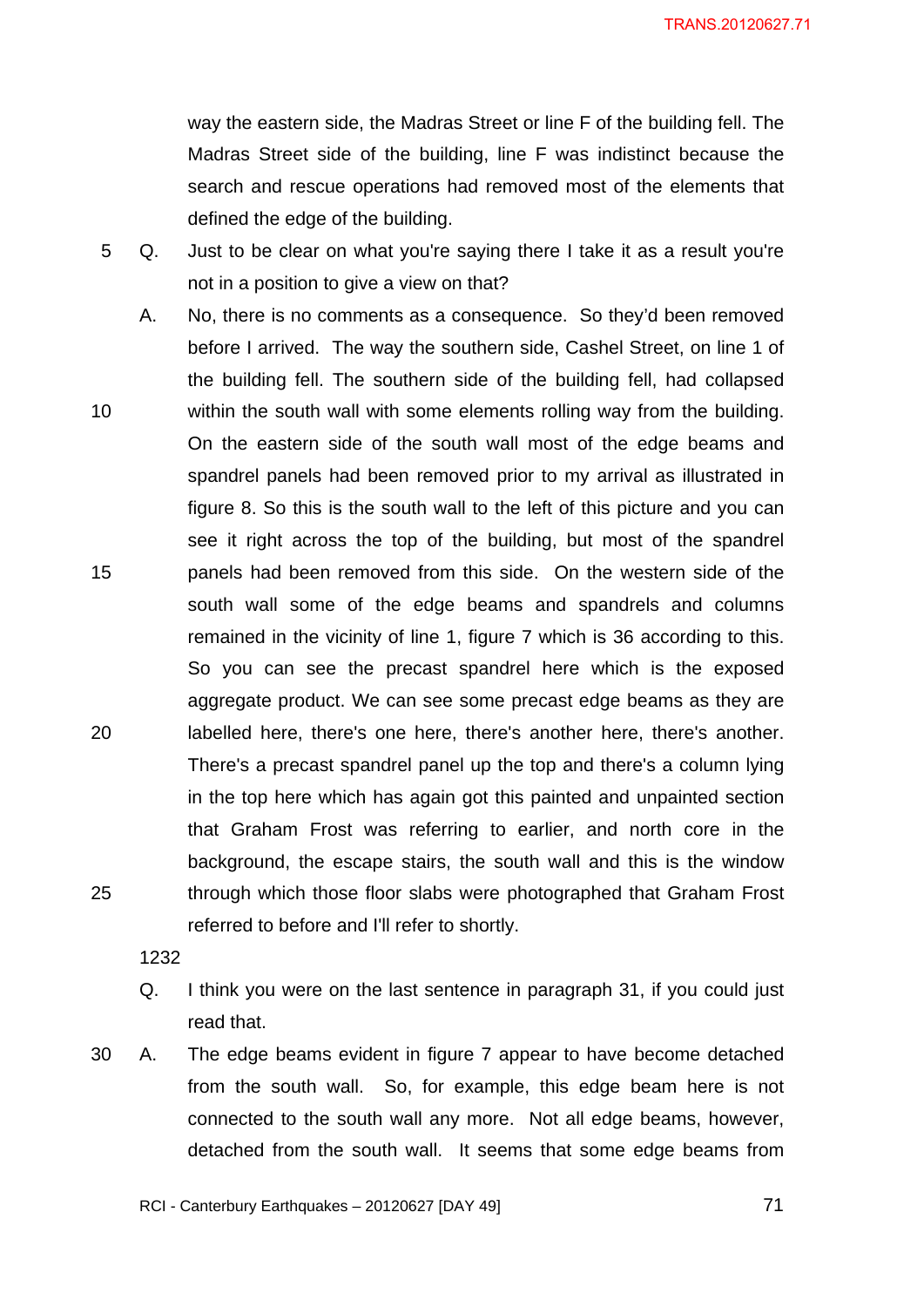level 5/6 remained attached to the wall and were transported northwards with the south wall when it collapsed. The aerial view presented in figure 81 in the Hyland Report indicates some of the edge beams remained attached to the western side of the south wall. I apologise but that's that figure  $-$ 

- $Q.$  That's where you'd like  $-$
- A. If that's possible.

5

Q. Yes just give us a moment we'll find it. That's the one you want I think isn't it.

10 A. Well it's, so I'd love to see a high resolution photo here but I believe that's probably an edge beam that's still attached to the south wall and there's possibly one in here and they've been sort of dragged northwards suggesting that at least some of these have remained attached.

- 15 Q. I don't know what it'll do for the resolution but if it helps you I can make that part bigger.
- 20 25 A. I don't think it helps, I've done that but, um, but just while we're at this photograph another observation that is not in the brief of evidence but it looks to me like this is all roof purlins and material here but there is an absence of it back here and so it gives you the impression that the whole roof has been concertinaed up against the base of the core and has been transported, if you like, or pushed across as this south wall has fallen. You can also see all the roof material here and this is this beam that we'll refer to later which has ended up on the roof of the garage, of the carpark next door that Graham Frost also referred to. So there's been a large movement to the north which we'll also talk about and you can see the slabs coming through here and, again, they originally were back here and there's a large migration to the north of those slabs. So 33?
- 30 Q. 33 yes.
	- A. The photograph in figure eight shows the eastern side of the south wall taken from the south-east corner of the building looking towards the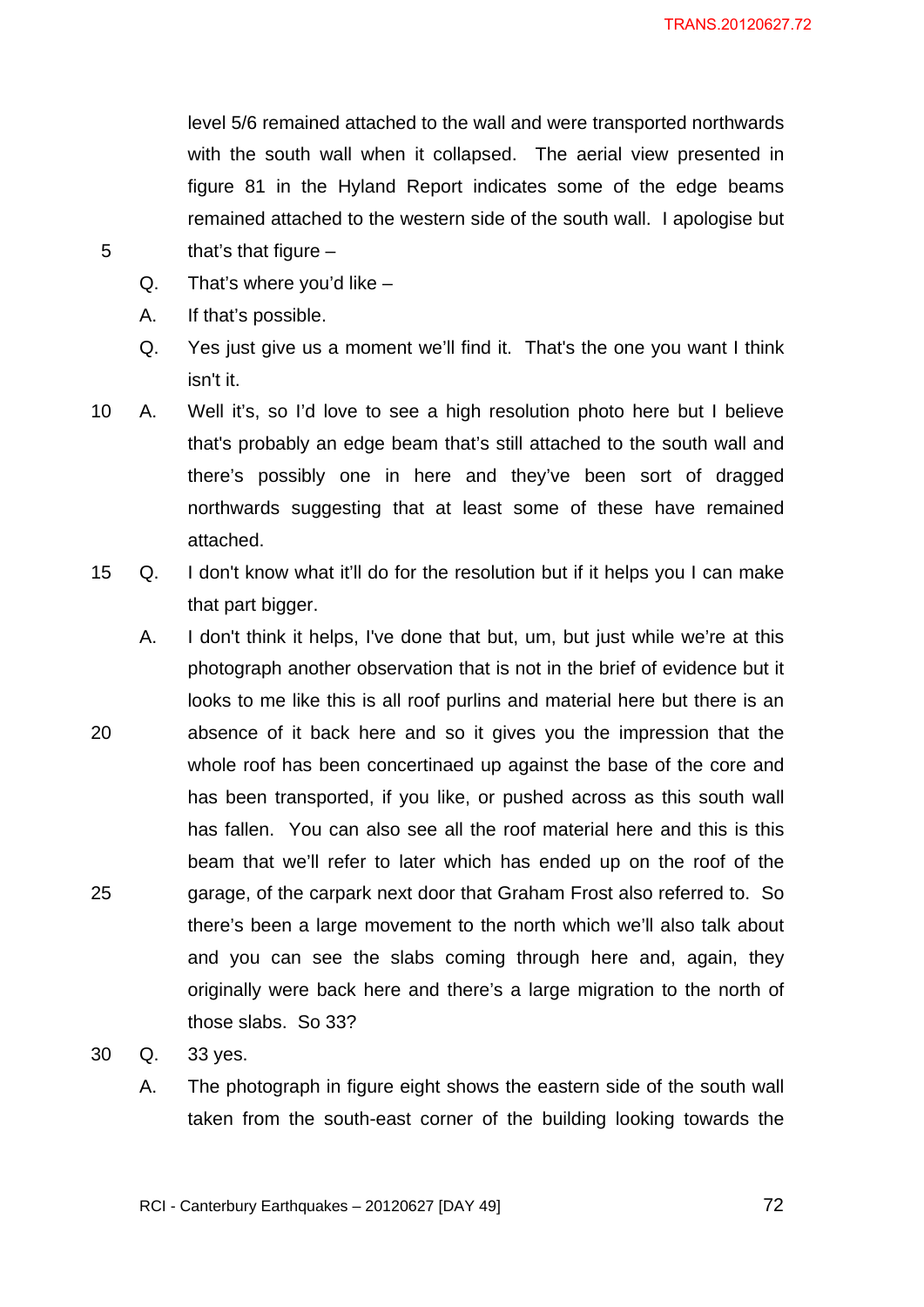north core. An edge beam can be seen lying almost parallel to the eastern side of the collapsed south wall.

- Q. I'll let you perhaps just read it through. Would that be easiest and them come back and point out the things in the photograph.
- 10 5 A. Exactly, yep, it's southern end is adjacent to the level 3 landing and the northern end of the edge beam appears to be adjacent to the level 6 landing. This is consistent with the 7.8 metre length of the edge beam that spanned between the south wall and the column on the south-east corner of the building. The position of this edge beam indicates it was transported with the collapse of the south wall and so this is the particular edge beam. You can see one end of it here and the other end is down towards here and you can see from the landings here that this is around about level 3. Level 2 is just off the picture here, level 3, level 4, level 5, level 6 and the landing.
- 15 Q. Paragraph 34.
- 20 25 30 A. The photograph in figure 9 is taken from near the entrance of the building looking across the collapsed south wall towards the north core. The south wall had fallen across the top of the building's floors. The south wall had hinged through an angle of about 75 degrees about a horizontal line parallel to line 1 at about level 2 as indicated by the position of the stair landing. The section of the south wall between levels 1 and 2 had rotated through an angle of about 15 degrees so that the south wall was lying nominally horizontally across the collapsed building. The floors of the building had compressed into a pile of rubble of a height of a single storey building, approximately 3.7 metres. So this is the south wall and this is level 2 and there's a hinge here right at the stair landing and the building had, its shear wall had collapsed across the edge and essentially we have the full building in here. Figure 10 and figure 11 is the view inside the building window taken through the broken window on the south wall, that can be seen in figure 9. The severed edges of the two floor slabs are visible through the broken window. Their position suggests that the floor slabs are from level 2 and level 3.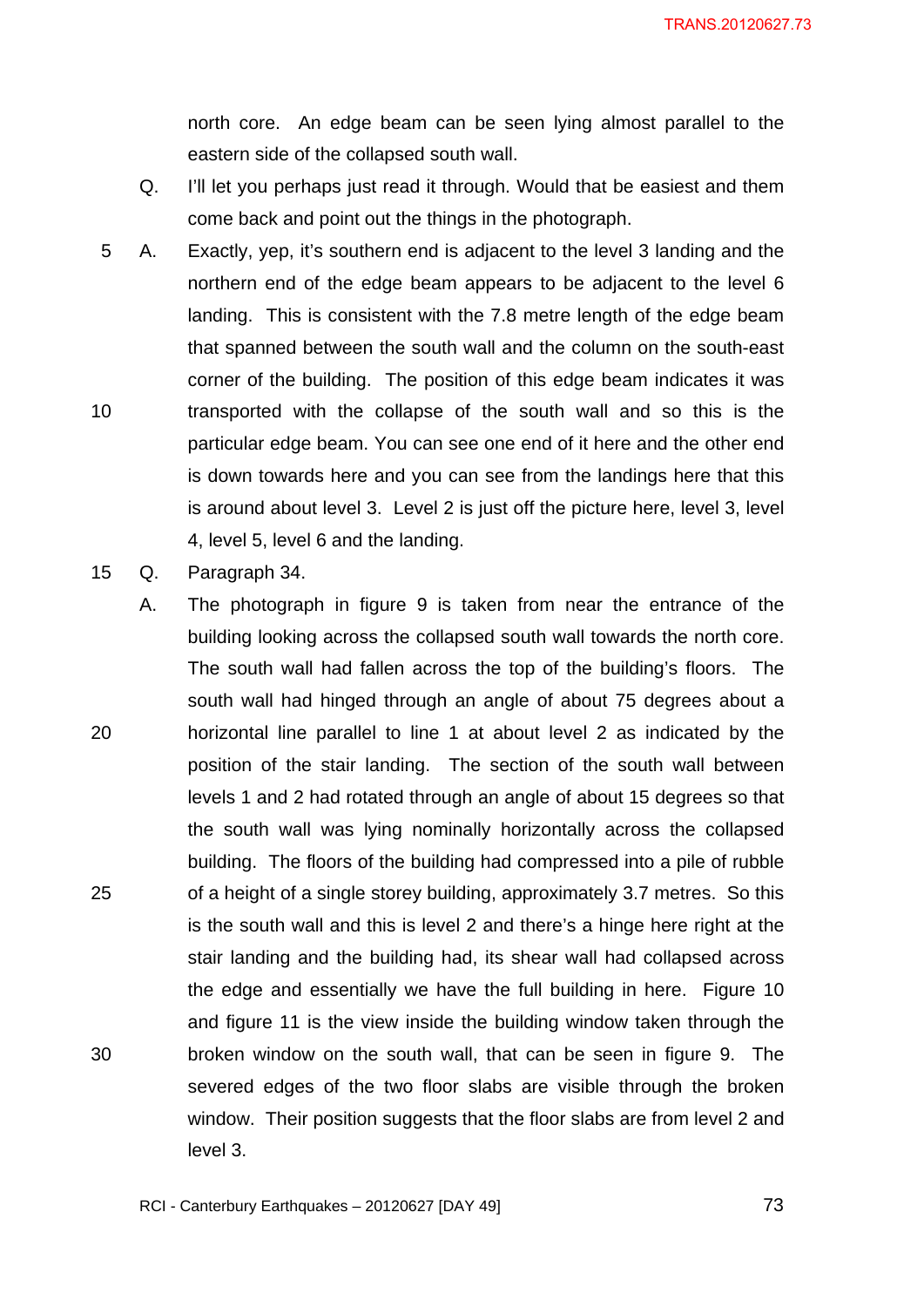- Q. This is the photograph that you saw with Graham Frost isn't it while you were here.
- 5 10 15 20 25 30 A. Yes, um, there is another photo to come which is more detailed at the top but, sorry go back to the other one please, so this is the, I'll read the rest of this and then come back. This is consistent with the observations that follow. The carpet buried from floor to floor and this may assist in identifying the levels of the floor slabs. The 664 mesh used as reinforcement in the top of the slab consists of 6mm quarter inch diameter wires welded together at 150mm six inch centres to form a square grid. The Hi Bond metal decking used as form work and reinforcement for the concrete floor slabs is visible on the outside it says, it would be better if it said underside, of the floor slab. And so this I believe is level 2 and this I believe is level 3 and the colour of the carpet here was different from floor to floor and I think you could probably help to confirm that but as we'll see later I think it's fairly clear that this is level 2 and this is level 3 and you can see the severed mesh in the hole that Graham Frost was referring to before where the wire had broken and this Hi Bond, if we could go to the next photo please, you can see that the profile of the Hi Bond here you can see it's separated here. You can see the concrete is just severed completely, there's the hole from the broken bar and again, here, there's no indication of the 12mm bars that Graham Frost was referring to earlier. Unfortunately it was not possible for us to observe the slab side face of the south wall while we were there because it was lying on the deck or when they placed it in the pile it was lying against each other but I believe that that's still available and we should be able to determine if those reinforcing bars were there or not by looking at the remnants of the south wall. It's also useful I guess to mention while we're here that when the concrete was poured you need to seal this void across the end and these are the little metal caps that use on the edge beams that are coming up in the evidence to follow.
	- Q. You're at paragraph 36 I think.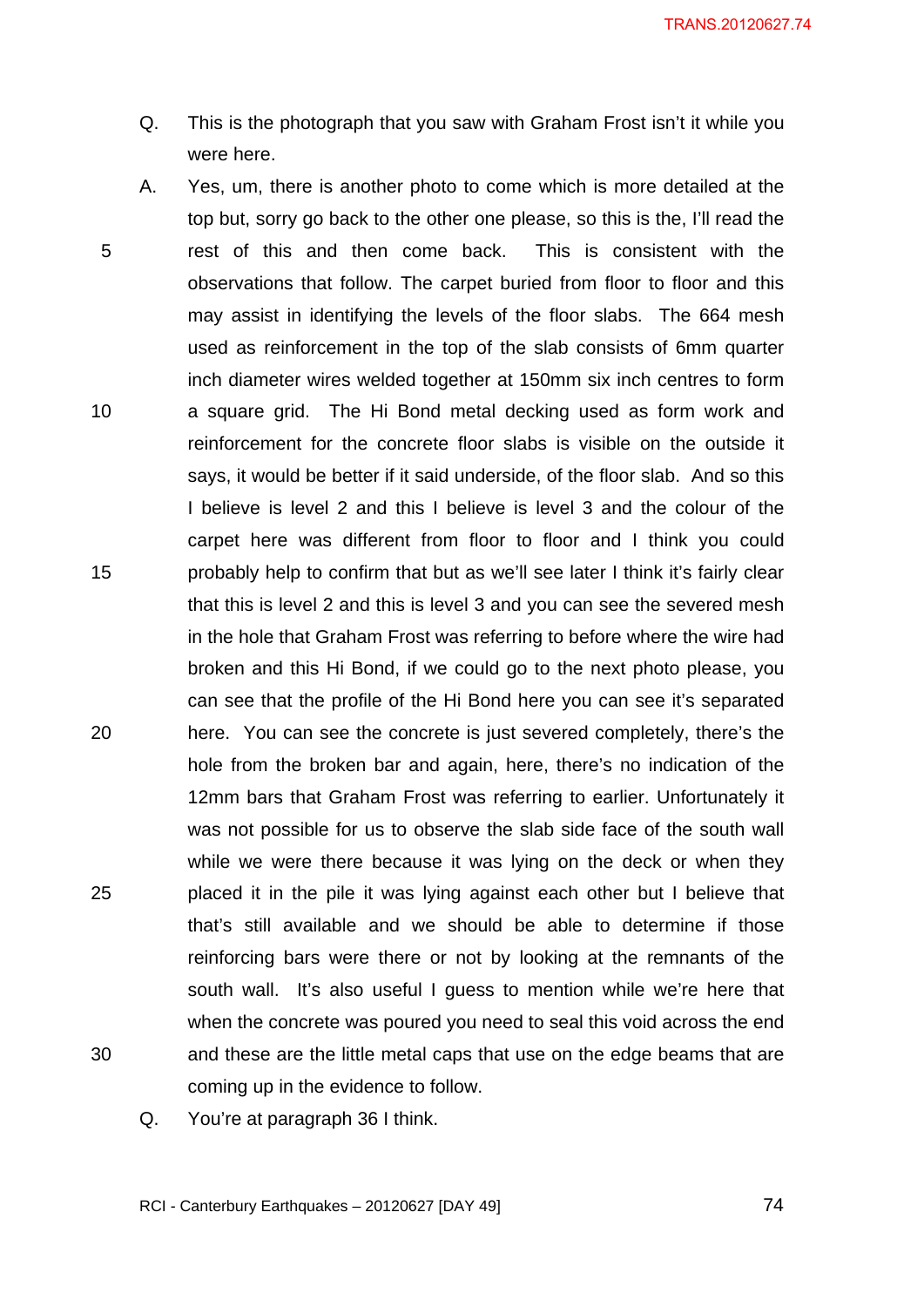A. Figure 12 is a closer view of the edges of the floor slabs visible to the right of the south wall in figure 9. So these are the floor slabs but after the upper portion of the south wall had been removed and rubble removed from the face the floor levels of the slabs have been labelled. The location of the level 2 slab can be identified by the end of the steel trimmer beam installed on the underside of level 2 floor slab to support an opening cut in the level 2 slab for an internal staircase. And so we can see that the metal decking here and that it's de-bonded from. We can see the south wall. We can see a vertical crack in the south wall and we can see the end of this trimmer beam which is a bit hidden by this insulation here that runs underneath here which leads me to believe that this is level 2 and this is level 3 and this is level 4 and this is level 5 and another view, figure 13, taken at the same time as figure 9 appears to show another edge beam of the floor slab above the level 5 floor slab indicating the level 6 floor slab possibly came to rest near the base of the south wall and so it's a little bit hidden by the smoke unfortunately but I think this is most likely level 6. Thus five and possibly six of the

1242

20

25

5

10

15

connections between each of the suspended floor slabs and the south wall were severed and the edges of the floor slabs came to rest relatively close to the base of the south wall. The observation that the floor slabs had become detached from the south wall and five, possibly six, of them came to rest with their points of detachment near line 1 suggest that the floors most likely became detached from the south wall before it collapsed. If the floor slabs had remained attached to the south wall during/after collapse these elements would have been transported north with the collapsing south wall rather than remaining at line 1.

30 The way the western side, Line A, of the building fell. On the western side, Line A, the edge of the collapse was more defined with some of the floor slabs lying with their edges vertically above each other at some locations. However, all slabs did not fall directly on top of each other. Figure 6 and figure 14 are views along line A western face towards the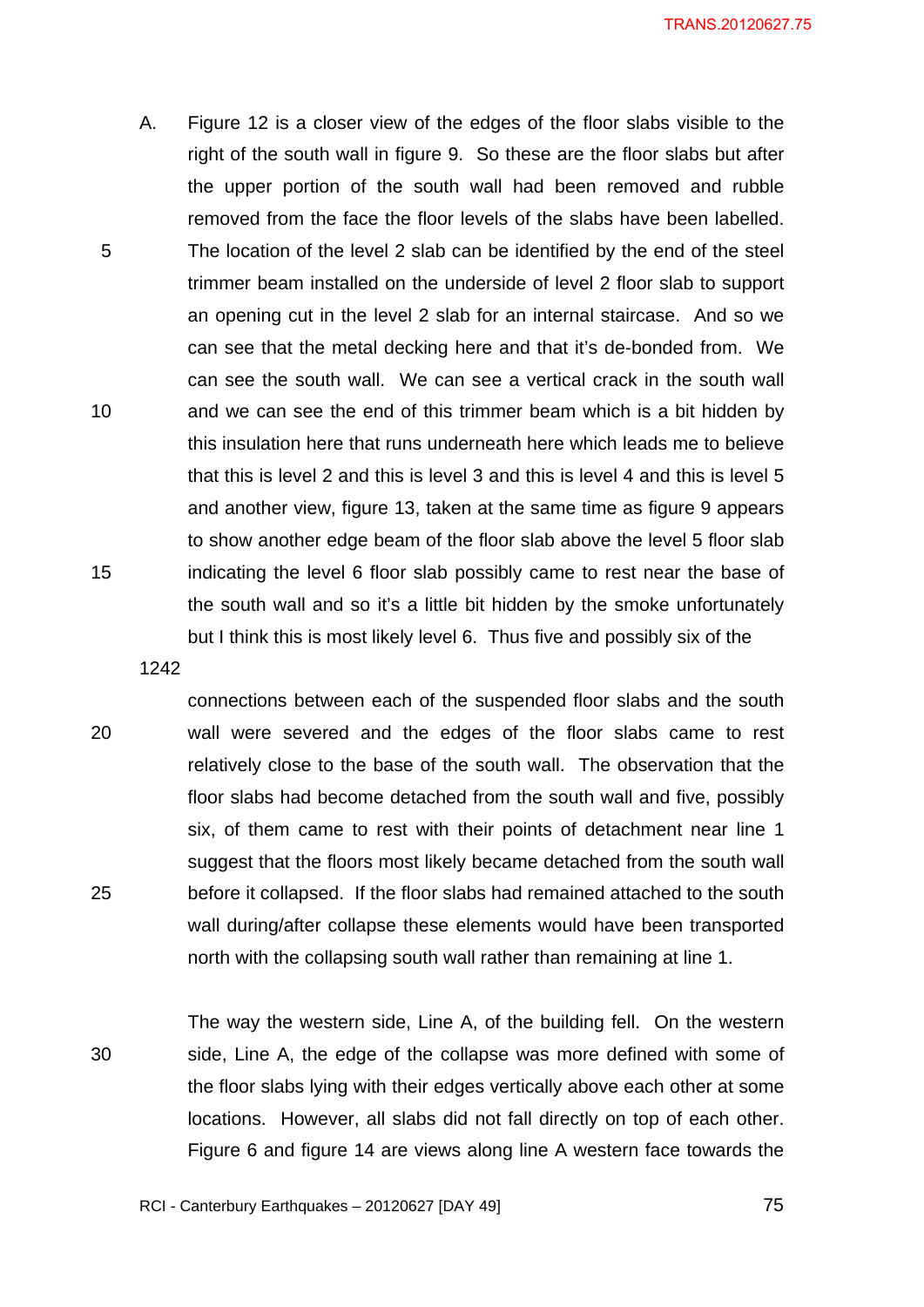north from line 1. Most of the block wall had been removed with only a single segment standing and another segment on the ground. And so we can see the block wall lying on the ground here and we can see this piece vertically here and you can see that it's got a distinct edge to it and this has also got a fairly distinct edge to it.

- Q. Can I just ask you about this while we're on it.
- A. Mmm.

5

10

20

25

30

- Q. You probably know that there's been a, there's a slightly vexed issue about how that western block wall was constructed and whether it was rigidly fixed against the columns or whether there was some kind of flexible sealant. Did you see anything that would let you cast any light on that at all?
- A. That's about the only evidence that I have.
- Q. Yes.
- 15 A. Is what you see.
	- Q. Yes.
	- A. My, as I go onto say I believe is that I think I was shocked to find that there was four levels of block wall in this building from the sense that I didn't see it when I was inside. I saw a piece of block wall but the fact that there was four storeys of it, it had obviously all gone.

Q. All right. Thanks. Now you're at 41 I think aren't you.

A. The segments of the line A rectangular columns, C4, C10, C16 and C20 on drawings S14 are indicated by the arrows in figure 14. These rectangular columns were the only multi-storey non-circular columns shown in the drawings. The line A columns were separated from the building with the concrete in the columns absent at the point where the columns connected to the suspended floors. The columns had become a series of storey length segments of reinforced concrete connected by the exposed steel column reinforcement at the points where the columns connected to the floor slabs, internal beams and sill beams. In general the concrete was missing from the columns at the junctions with the suspended floors and the associated floor and sill beams. The remaining concrete column segments were in sound condition without

<u>2012 - Paris Carl The Carl The Time and Time and Time and Time and Time and Time and Time and Time and Time an</u>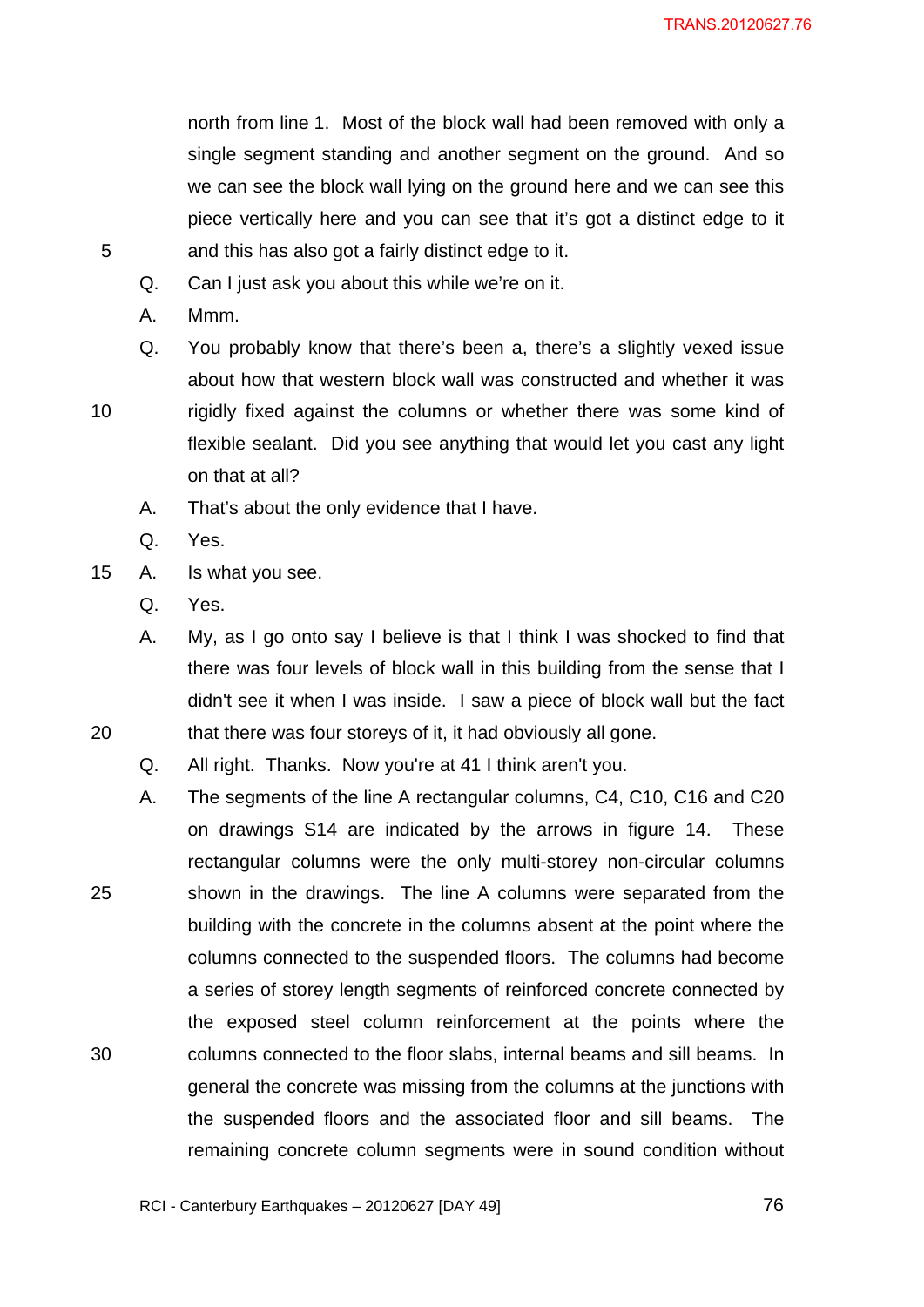any reinforcement protruding from the faces of the column segments. Figure 15 show a portion of the western edge, line A, of the collapsed building with the floor sitting one above the other, with the floor slabs sitting one above the other. The edges of the floor slabs are unbroken and quite distinct. The edges of the floor slabs have been labelled with the associated level number. The roofing material is still in place immediately above the level 6 floor slab. The lower levels are less defined although the layers of high bond metal decking delineate the floors. A segment of rectangular column lies on top of L6 of the L6 slab and is connected by its exposed reinforcement to a further segment of rectangular column in the foreground of the photograph. The ends of the internal floor beams that once connected to the rectangular columns are circled in figure 15. The concrete at the ends of the internal floor beams was missing revealing the bent ends of the beam reinforcement. These bars were specified in the drawing as to be bent up and down by 90 degrees. Refer details 1 and 2 of drawing S19 and BO5 and B10 on drawing S20. The 90 degree bends specified on the drawings are still obvious but there has been some additional deformation likely attributable to the collapse. Just so it's clear. You can see the bent bars in the reinforcement coming out here and here out of an end beam and there's another one here where you can see the end bars coming up. It's interesting to note that there's a horizontal displacement between these two and of course there's another one up here and so there's a zigzag pattern in the collapse that's happening here. The ends of the floor beams circled in figure 15 remain approximately in a vertical plane but there has been some relative displacement between the floors along line A, that is, in the north-south direction. Figure 16 is the bottom right-hand corner of figure 6 and shows the edges of the slab, edges of the two floor slabs. Reinforcing starter bars project from the edge of the lower slab, level 3, but there are no signs of reinforcement projecting from the level 4 floor slab above. The drawings show that these bars were used to tie the pre-cast sill beams, B19, 20 and 21 of drawing S18, into the concrete floors on levels 2 and 3 only. These pre-cast sill

RCI - Canterbury Earthquakes – 20120627 [DAY 49]

5

10

15

20

25

30

<u>27 mars 1986 - 1987 - 1988 i 1989 i 1989 i 1989 i 1989 i 1989 i 1989 i 1989 i 1989 i 1989 i 1989 i 1989 i 198</u>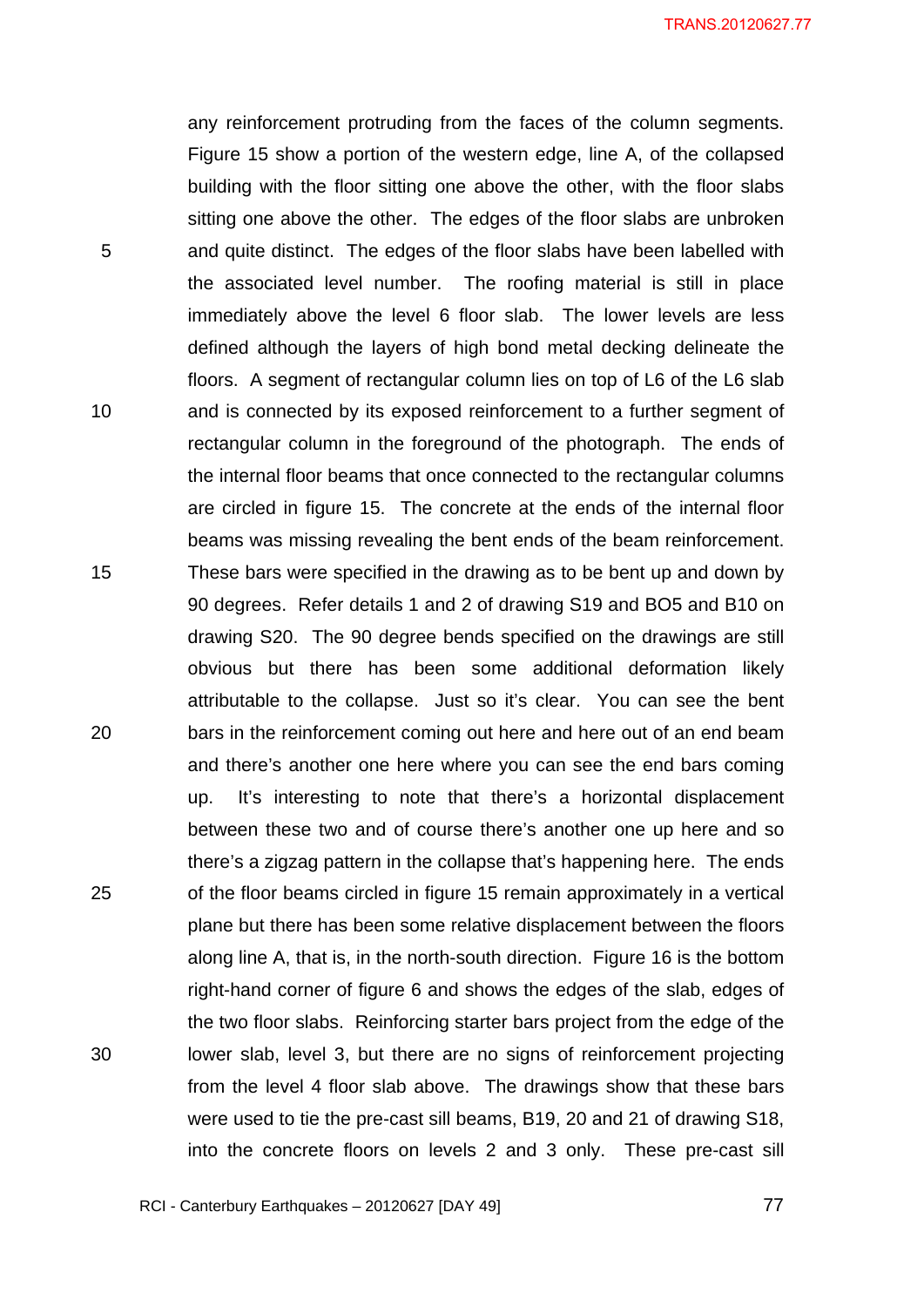beams supported the block walls on levels 2 and 3. Thus the floor slab edges evident in the foreground are likely to be the level 3, L3 and the level 4, L4 floor slabs as indicated. The sill beams were not positively identified on site or in the photographs. So just to make sure again that we're clear. This is the starter bars that are these bars that come out the side. You can see the metal decking detached here and there is starter bars on this level but there's no starter bars in this level and the sill beam that was shown on the drawings that was attached here was pre-cast sill beam. I have no positive identification in any of the photos of that sill beam. Level 3 and 4 slab – the level 3 and 4 floor slab shown in figure 16 appear in the bottom right-hand corner of figure 17 as labelled. The edges of the floor slabs corresponding to line A are visible in the foreground with the north core and some remaining steel framing in the background. The intact level 4 slab at the right of the photograph transitions to twisted reinforcement and concrete rubble in the centre and left of the photograph. The H12 at 120 and the 664 mesh reinforcement exposed in the rubble corresponds to the reinforcement shown in drawing S16 immediately above the internal floor beams in the top of the slab on lines 2 and 3. The proximity to the southern elevation of the building suggests this area of slab disintegration corresponds to lines 2, internal floor beams on level 4 near the junction with the line A rectangular column. Close inspection of the reinforcement in the rubble shows that the H12 and 120 reinforcement was laid on top of the 664 mesh and that the edge of the L4 slab has two bars in the bottom of the slab, a detail consistent with it being the level 4 floor slab as drawing S16 section 5 shows that these bottom bars occur only on level 4. So this is level 4 and this is the bottom bars that we're talking about and this is the area of disintegration and the D12s at 120 and the 664 mesh are all located in here and so you can see that it's reasonably intact here but it had disintegrated in this, in this region. Sorry where are we?

Q. Paragraph 47.

1252

5

10

15

20

25

30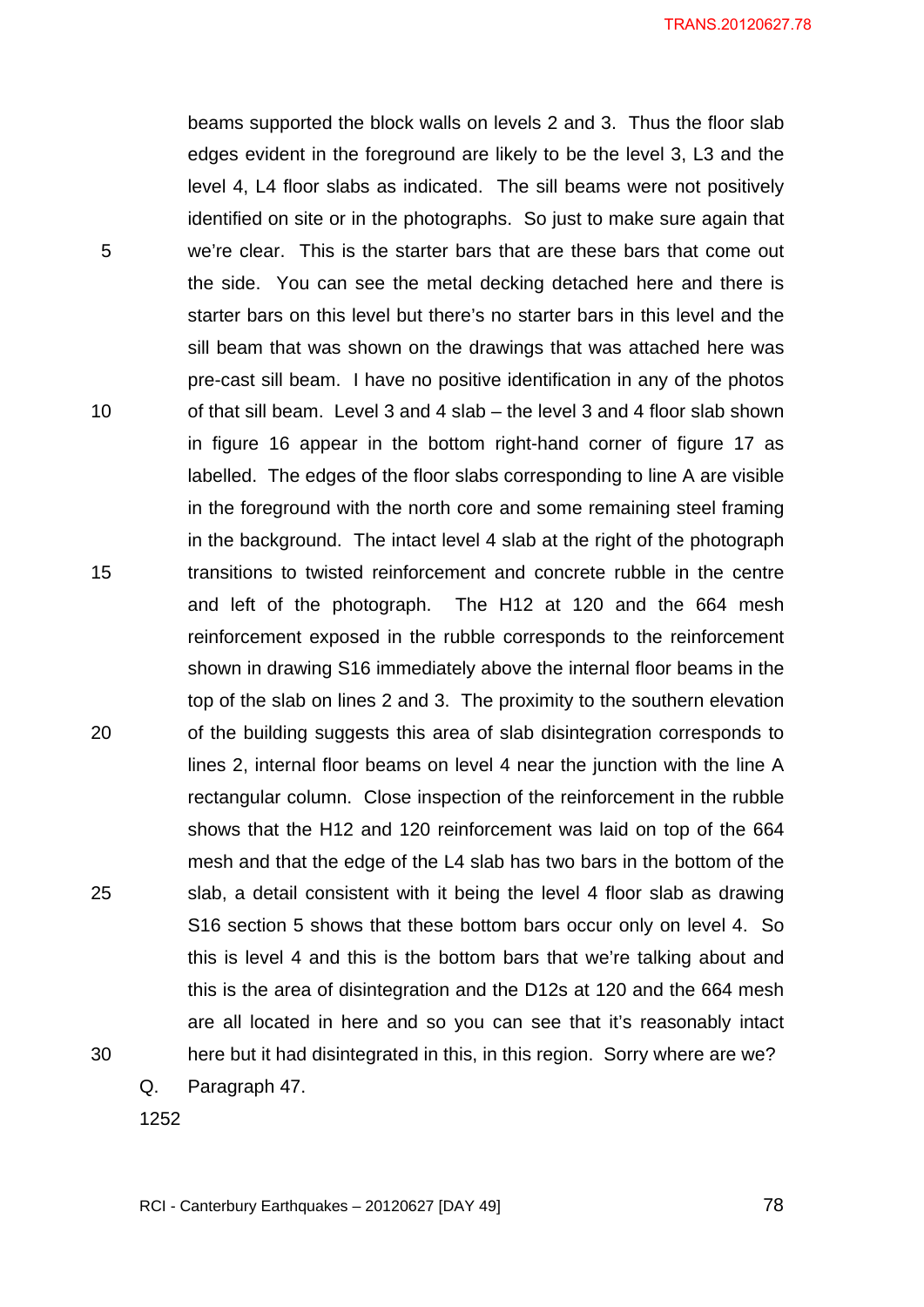A. Thank you. It is not possible to observe where the edges to the level 5 and level 6 floor slabs fell in relation to line A as the edges were broken, possibly from search and rescue operations.

Figure 17, the position of the end of the level 5 beam circled in figure 17 suggests that the level 5 came to rest some distance one and a half metres say to the east of the level 4 slab and so we can see the ends of this internal beam here which is somewhat displaced from the edge of the slab here suggesting that level 5 at least has gone some distance back. This level 6 slab was already broken possibly being peeled away by construction activity, or sorry search and rescue activity.

Q. Forty-eight.

5

10

15 20 25 30 A. The north core of the building appears to have been constructed close to the northern boundary of the property on a similar line to the southern boundary of the covered carpark on a property adjacent to the northwest corner of the building. The red brick southern boundary of this undercover carpark is on the left of figure 18 and the north core is in the background. The three segments of the rectangular column most likely the northwest corner, C20 in the foreground of this photograph are detached from the floors of the building and so these are these column segments again and you can see the reinforcing bars just connecting them but really quite clean surfaces here and this is the red brick wall that I'm talking about and that seems to be pretty much on the same line as the northern face of the north core. So roof sheeting and wall cladding have come to rest against the southern wall of the undercover carpark, refer figure 18. The structural drawings indicate that the northern walls of the building on both sides of the north core were offset approximately four to four and a half metres to the south from the northern face of the north core which is in approximate alignment with the southern wall of the covered carpark. This suggestions that portions of the northwest corner of the building have fallen to the north and so you can see that the roof sheeting here which is white and you can see the insulation underneath but I believe that this is the lightweight wall cladding up against the wall here. The roof sheeting had come to rest

RCI - Canterbury Earthquakes – 20120627 [DAY 49]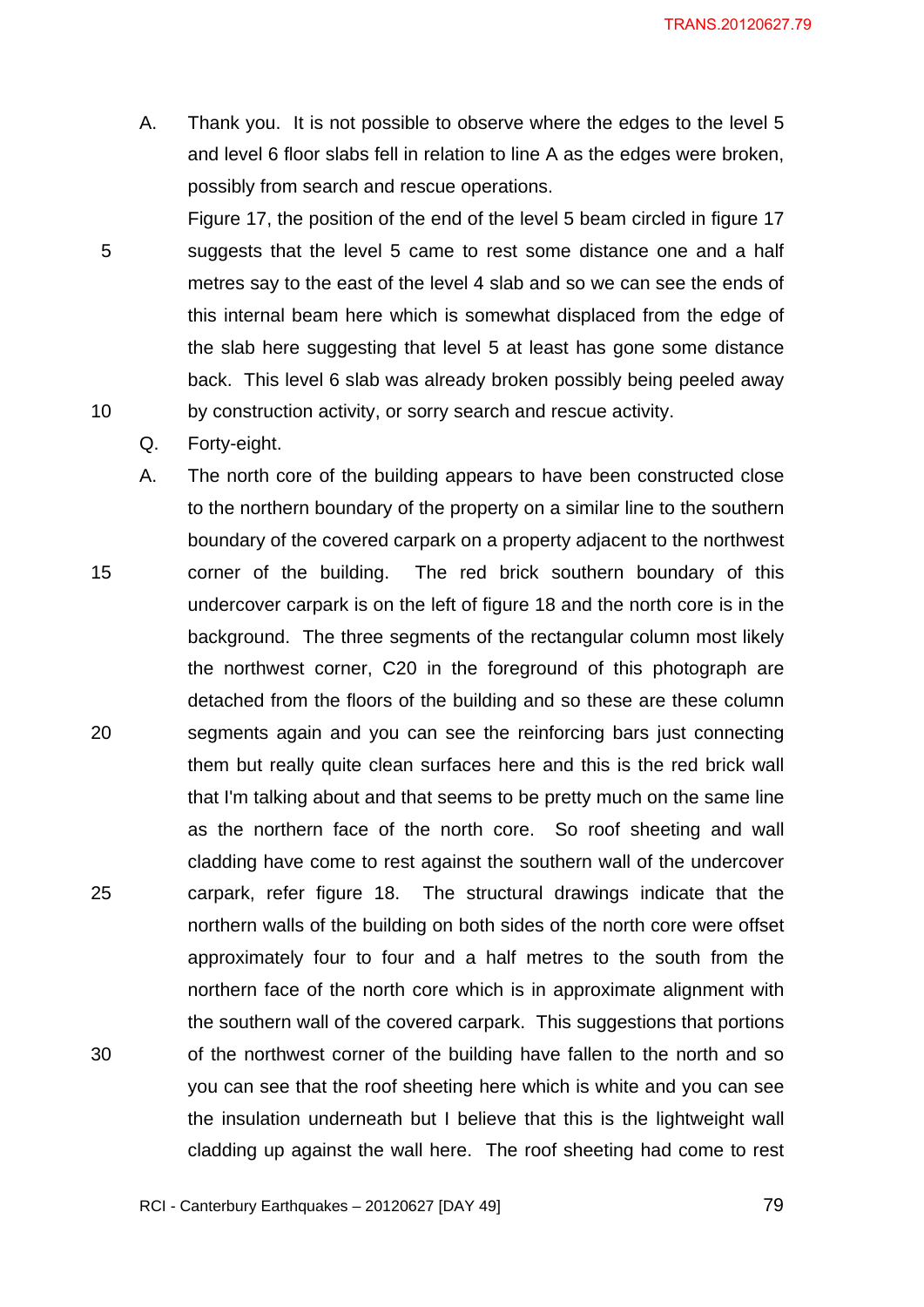with approximately three metres of its length resting vertically against the southern wall of the carpark so three metres of its length here. This indicates that the portion of the roof moved northwards during the collapse by a distance of approximately three plus four and a half which equals 7 and a half metres. The edges of the two floor slabs are visible immediately below the roofing material and the rubble in between the segments of the column in figure 18 and so we can see the edges of the floor slab here and through here. These correspond to the level 6 and level 5 floor slabs. Search and rescue operation subsequently revealed these floor slabs. It is estimated that the level 5 floor slab moved north by an estimated three and a half to four metres, slightly further than an estimated three to three and a half metre movement north experienced by the level 6 floor slab. The northern, line 4 narrow edge beam had become detached from the floor slab and lodged at the base of the brick wall of the adjacent carpark.

Q. I don't think we've brought up drawing, photograph 48 yet have we, so we could just get that up, we're on 47 at the moment. This is your reference at the end of paragraph 51?

A. Yes, yes, that's right. The end of this beam circled in figure 19 moved approximately four and a half metres north during the collapse.

- Q. Just hold it a minute while I get that photograph.
- A. So this is the same beam that Graham Frost was referring to earlier and so this is the brick wall, that's the end of this narrow edge beam, this is level 5, this is level 6 and this is some temporary search and rescue spaces as part of their operations.
- Q. All right, you're at 53 aren't you?

5

10

15

20

25

30

A. Yes. The end of the narrow edge beam circled in figure 19 is shown in more detail than figure 20. In contrast with the ends of the internal beams concrete remains within the bent up bottom bars and the bent down top bars of the edge beam indicating that the beam has pulled out of the column between the column reinforcement. The imprint of the vertical column reinforcement visible in the end beam is highlighted by the arrows in figure 20. The smooth off-form end of the precast portion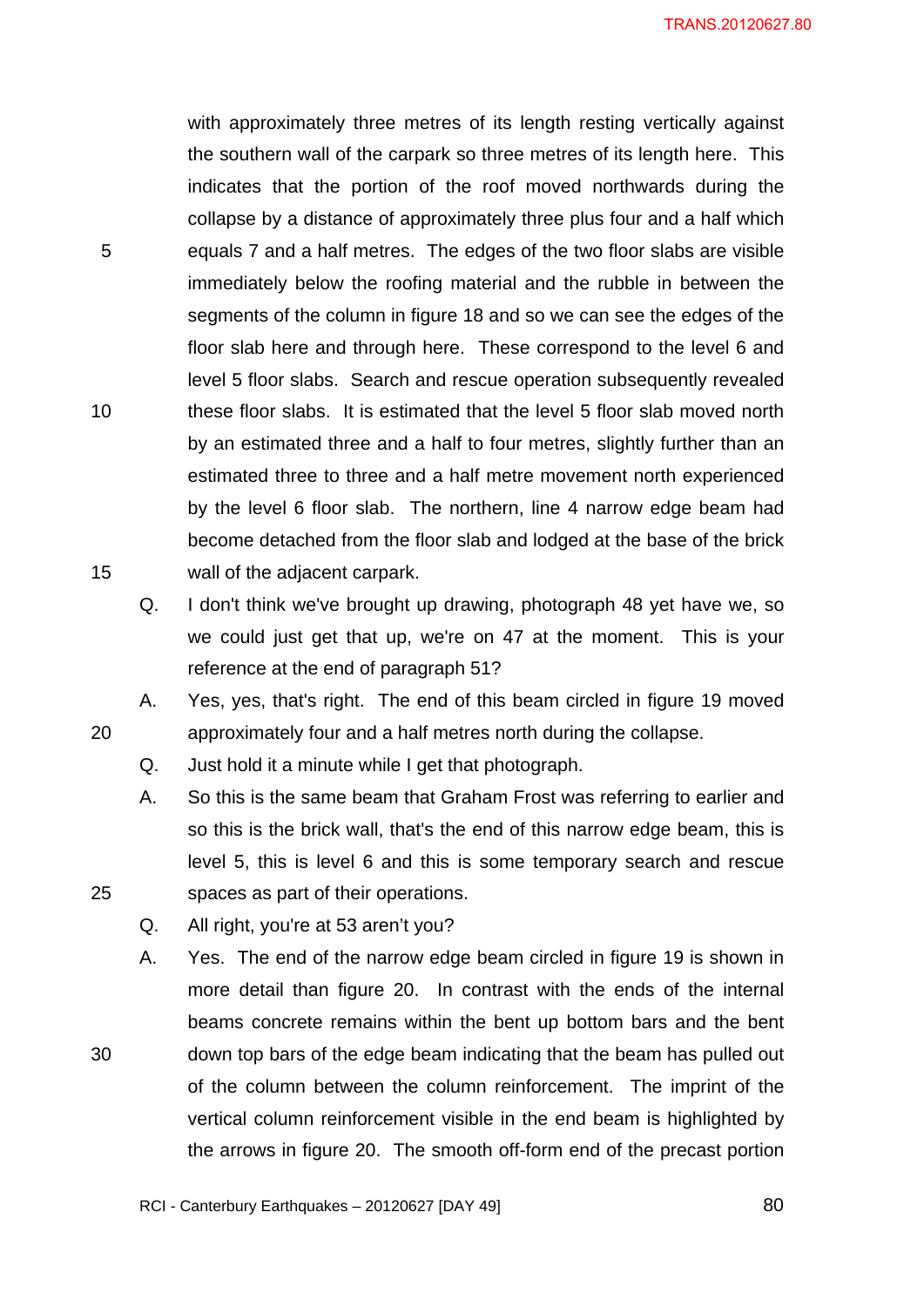of this narrow edge beam can be seen to the right of the reinforcement imprint and so we can see it here and this is the smooth part of the offform end of that beam.

The way the northern side line 4 of the building fell as stated above, the upper levels of the northwest corner of the building moved northwards a number of metres. The connection between the upper edge beams and the western face of the north core were severed during the collapse. The precast spandrels and their supporting beams collapsed together. Two of the five spandrel beams and their edge beams hidden, are seen leaning against the north core in figure 21. The connection between the edge beams and the floor slabs were severed during the collapse.

Q. We should be able to enlarge that.

5

10

30

15 20 25 A. So there's two spandrels here and there's a third one that's running across here. Another point that I haven't made in this brief of evidence is that there's reinforcing bars that extend out from here which were not broken but not attached to the beams (inaudible 12:59:13) so the length of the edge and spandrel beams is such that the two edge and spandrel beams leaning against the north core in figure 21 are most likely from levels 4, 5 or 6. Another edge beam circled in figure 21, the western end of this edge beam came to rest on the roof of the adjacent undercover carpark. The western ends of the edge/spandrel beams had been supported on a circular column, C19 which is on lines B4. A segment of column C19 blackened from the fire is visible about the carpark wall to the left of the circle drawn in figure 21, and we're just in here. The edge of the spandrel beam and C19 are shown from a different angle in figure 22.

> Figure 22 shows the edge and spandrel beam B23 and column C19 when viewed from near the lift core looking northwest. The narrow edge beam, B22 to the west of C19 lodged on a carpark roof, an estimated 5 to 6 metres north of its as built position. The concrete in the junction between C19, B22 and B23 has disappeared, only the reinforcement remains. The connections between the edge beams and the slabs they supported have been severed, the concrete has broken, the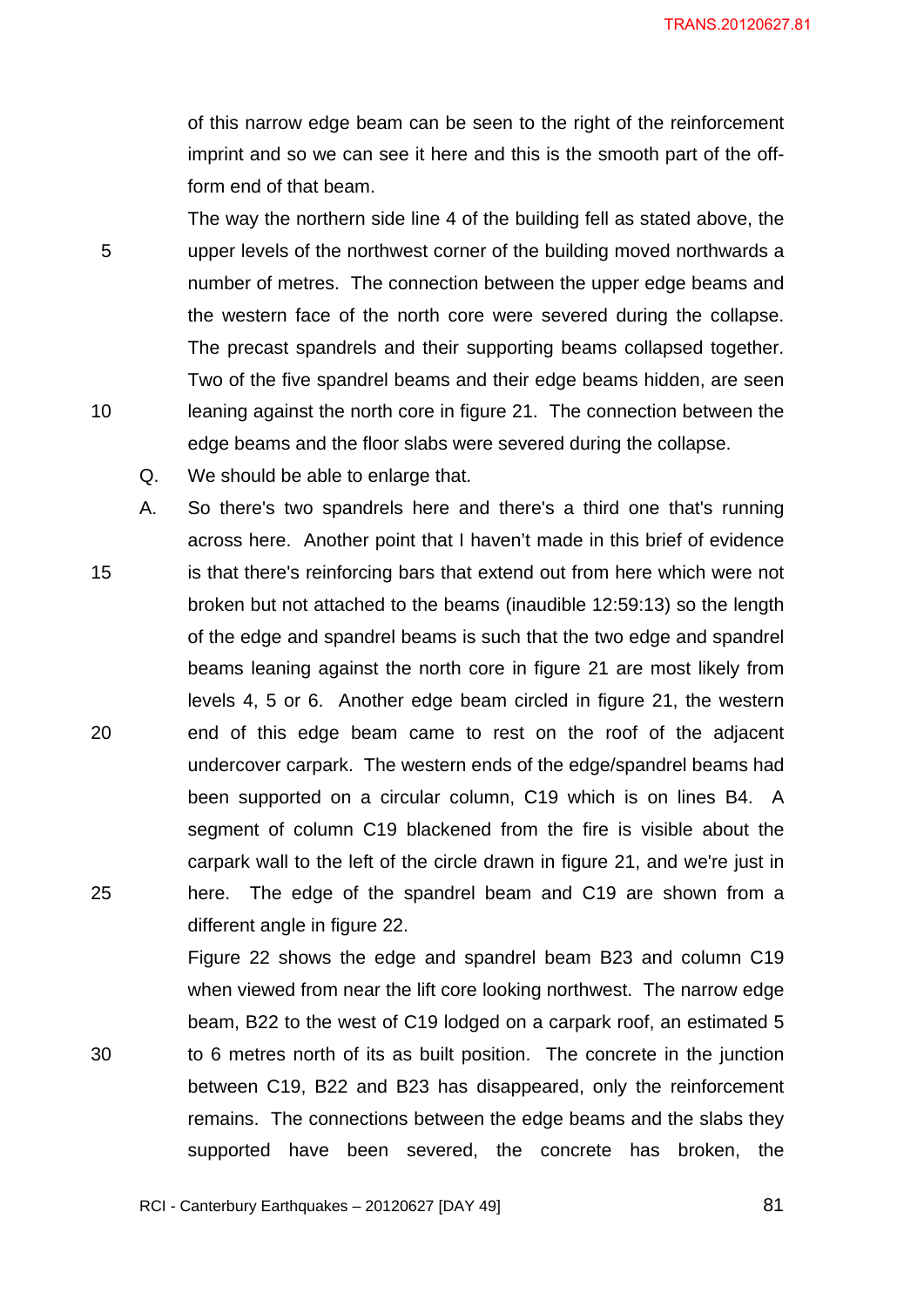reinforcement has failed intention and the Hi Bond metal decking is no longer attached. So this is the blackened column C19 which is coming up to here, this is the column reinforcement that's essentially coming into these beams so there's a narrow edge beam over here, an edge beam here and the joint has gone and this is the precast spandrel panel which is still – some of it's attached, there's a fixing point that you can see there in the background and just to be clear, the end of the narrow edge beam that we were referring to previously is just down in here and this blackened sheeting is in fact wall cladding and you can see the timber framing of the floor cladding in the internal lining. The blackened metal sheeting against the wall of the carpark appears to be lightweight wall cladding. It is also visible in figure 18 immediately against the brick wall and below the roof sheeting before it was blackened by the effects of the fire. The cladding appears to be supported by timber framing and the wall lining also evident.

1302

5

10

15

This northern wall to the east of the north core has formed into a pile of rubble radiating out from the southern edge of the north core, refer figure 23 and figure 24. We can see as Graham Frost indicated before the rubble sort of radiating out from here and that's that spandrel beam that's fallen onto the carpark on the north-west corner. If we go to the next figure. In figure 24 a typical line 4 edge beam is lying on the top of the rubble with a circular column lying beside it.

Q. Just pause a moment. I don't think we've seen 53 yet have we. I think we've jumped from 52 to 54.

A. Yeah 53 is the one we need.

Q. That's the one you were looking for I think. Is that –

A. Yes, that's the one, yep. So in figure 24 a typical line for edge beam is lying on top of the rubble with a circular column lying beside it. These edge beams span between two circular columns on line 4, one on the north-east corner of the building, C17, and the other immediately in front of the eastern edge of the north core, C18. The beam 25 internal beam and the B11 edge beam are considered to be from level 5 and the two

25

30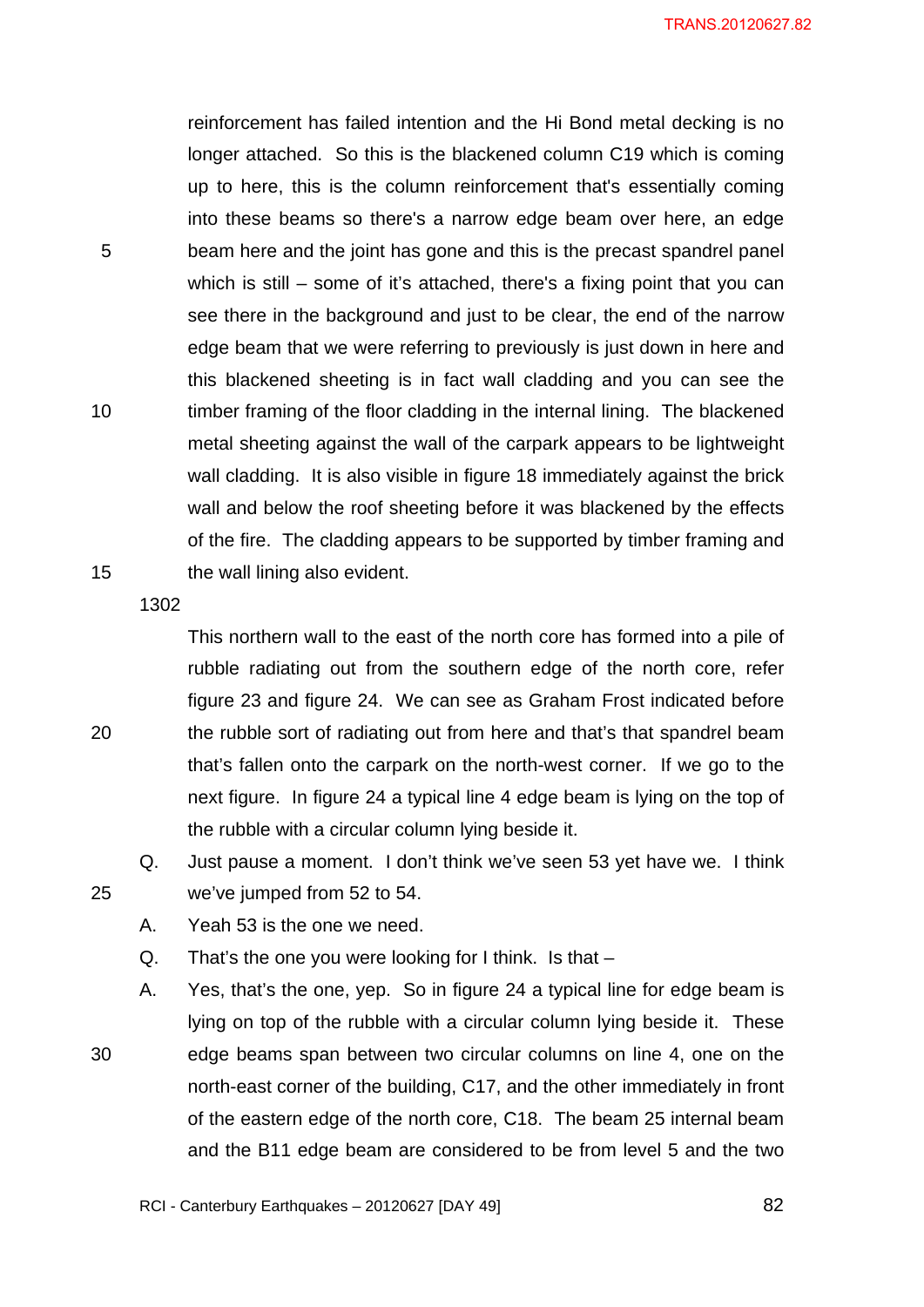column segments are considered to be from column C18 because (a) the internal beam is attached to level 5 by its bottom reinforcement and therefore corresponds to B25. So, so this beam here is still attached by its reinforcement that's coming up to here. So this is the fifth level, this is the internal beam. It's been severed at the line of the lift well here and the bottom reinforcement is spalled off and all of these ligatures have been broken but it still has a tension connection to the bottom of it here because that reinforcement was continued sufficiently into there to hold it together. And while we're here these are the drag bars that we refer to elsewhere and this is level 6. The eastern end of B25 and the top of the column require support to remain at such a precarious position. It might be useful to go back to the previous figure. The support can be provided by the bottom reinforcement in the edge beam B11 seated on the rubble as long as the internal beam, the edge beam and the column remain connected. This is consistent with the positioning of these elements as shown in figure 24. The dash lines in figure 24 indicate the approximate movement of the elements from their as built position to their collapse position and so we, I guess, have this beam that used to run across here and it's migrated down here and this column is, is following it down as well. So this column, this piece used to be here. So this column that's now lying here I believe used to rise up here.

Q. Paragraph 63.

5

10

15

20

25 30 A. A similar pattern was revealed one level below, level 4, following the partial removal of the rubble. The further figure 26. The western end of the internal beam B25(4) which remained connected to the stairwell wall of the north core sloped down to the east of the junction with column C18 and edge beam B11(4). The edge beam B11(4) became exhibit E10 and I may refer to this again in the future. So this is level 4 and a very similar pattern to what we'd seen at level 5 had repeated itself all the way into here and this is this edge beam and you can see the column reinforcement in here and relevant later but you can see

<u>**83**</u>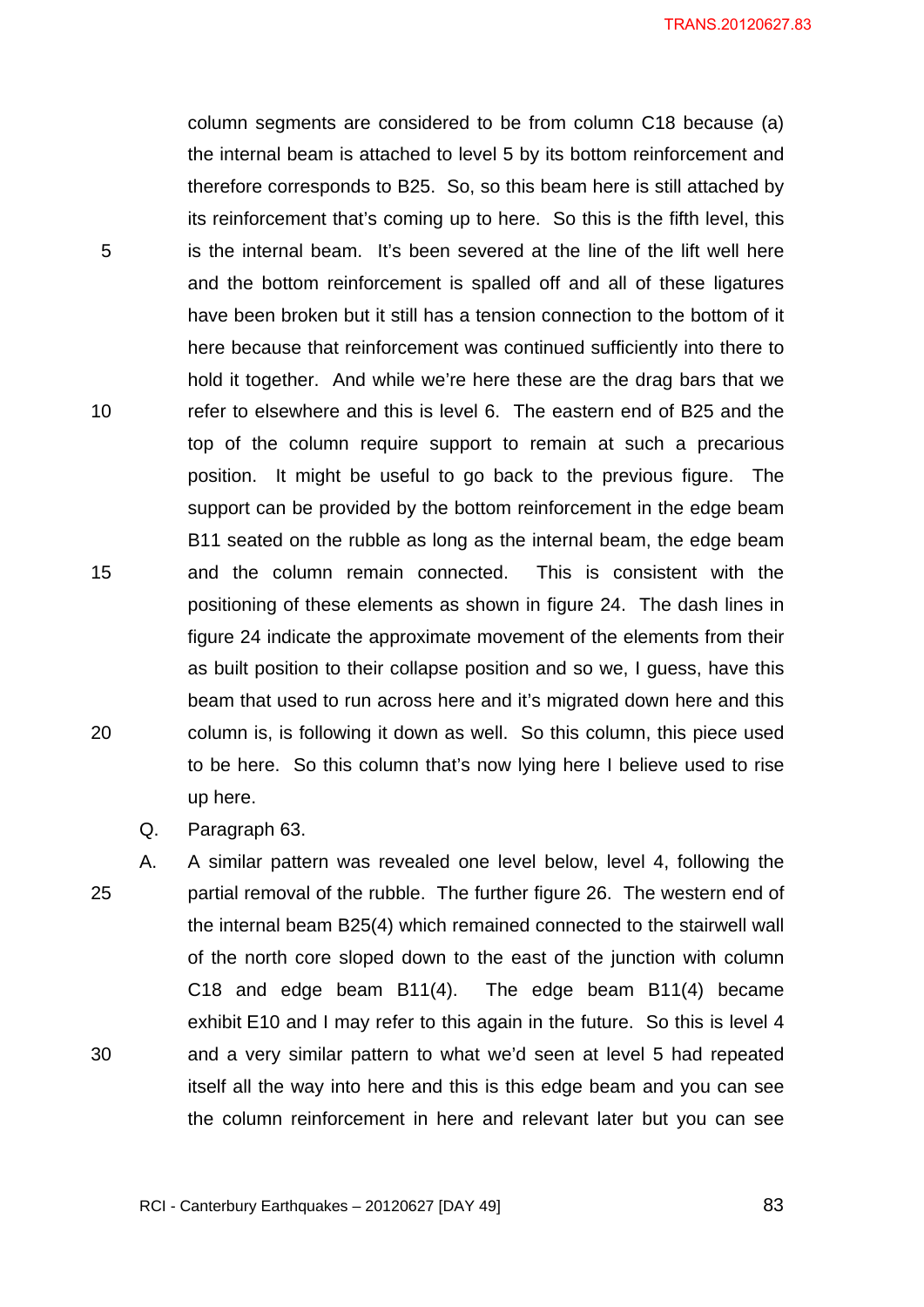where these, another example of these D12s at 600 and the 664 mesh pulling out of these edge beams because of very low cover.

- Q. Paragraph 64.
- 5
- A. Both edge beams B11(5) and B11(4) had been detached from the floor slab. The slab reinforcement had torn out of the concrete on top of the beam, B11(4) as indicated by the spall and the reinforcement imprints in figure 26. The discoloration of the concrete spall suggested the floor slab had separated from B11(4) before the fire and before the partial removal of the rubble under which it was buried.

### 10 **COMMISSION ADJOURNS: 1.07 PM**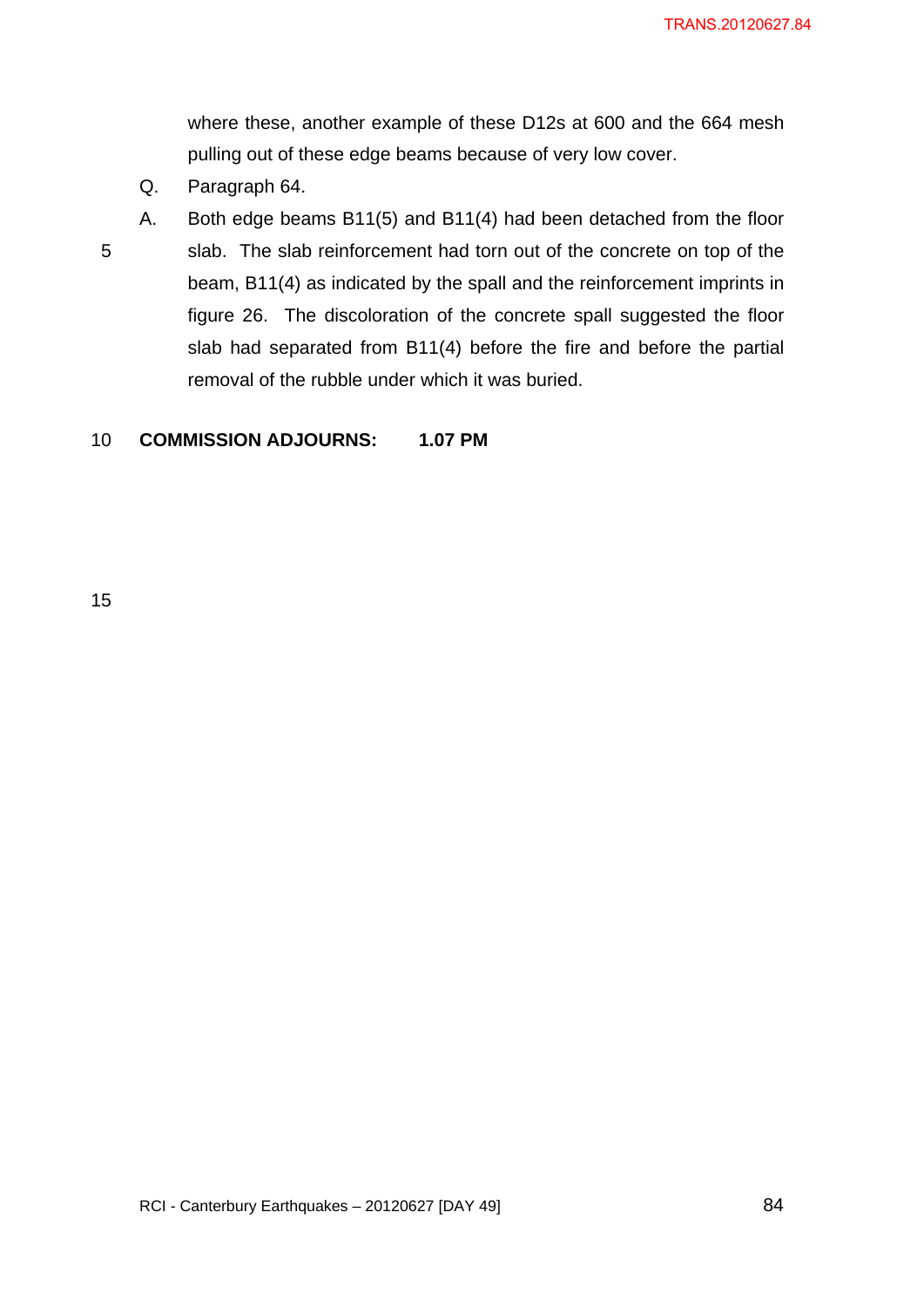# **COMMISSION RESUMES: 2.17 PM**

# **EXAMINATION CONTINUES: MR MILLS**

5

Q. Dr Heywood we are at paragraph 65, the north core slab, the detachment issue.

- 10 15 A. North Core Slab Detachment – Figure 1 of the Hyland Report (page 2) showed the upper floors had detached from the north core prior to the removal of the rubble and prior to the fire. Some changes had occurred following the collapse and before my arrival on site, including the fire damage to the north core and the removal of the piece of floor slab hanging precariously from level 5. The severed connection between the floors and the north core was also evident in many of the figures in this brief of evidence, including figure 24. The detachment was complete on levels 4, 5 and 6, although some internal and edge beams were still attached to the north cores on levels 4 and 5 the floor slabs were detached from these beams. The detachment of floor slabs on levels 2 and 3 is discussed in paragraph 71. The following observations are made with respect to levels 4, 5 and 6:
- 20 25 (a) In the vicinity of the of the amenities (the western portion of the north core) the floor slab was severed a metre or two south of line 4 leaving the floor slab cantilevering from the north core (refer figure 25). The 664 mesh was observed to have failed in tension in the level 6 failure surface. The downward angle of the exposed mesh and the spalling of the underside of the slab on the left are consistent with some vertical relative movement during the failure. The top cover of the 664 mesh appears to be greater than the 30mm specified in S15.
	- Q. Now do you want to go back first to your number 54 'cos you didn't talk about that at all. Would you like to go back to that first or just stay where we are?
- 30 A. I think we're okay. You can see the 664 mesh here bent downwards and some of the concrete has spalled off the bottom and you can see

RCI - Canterbury Earthquakes – 20120627 [DAY 49]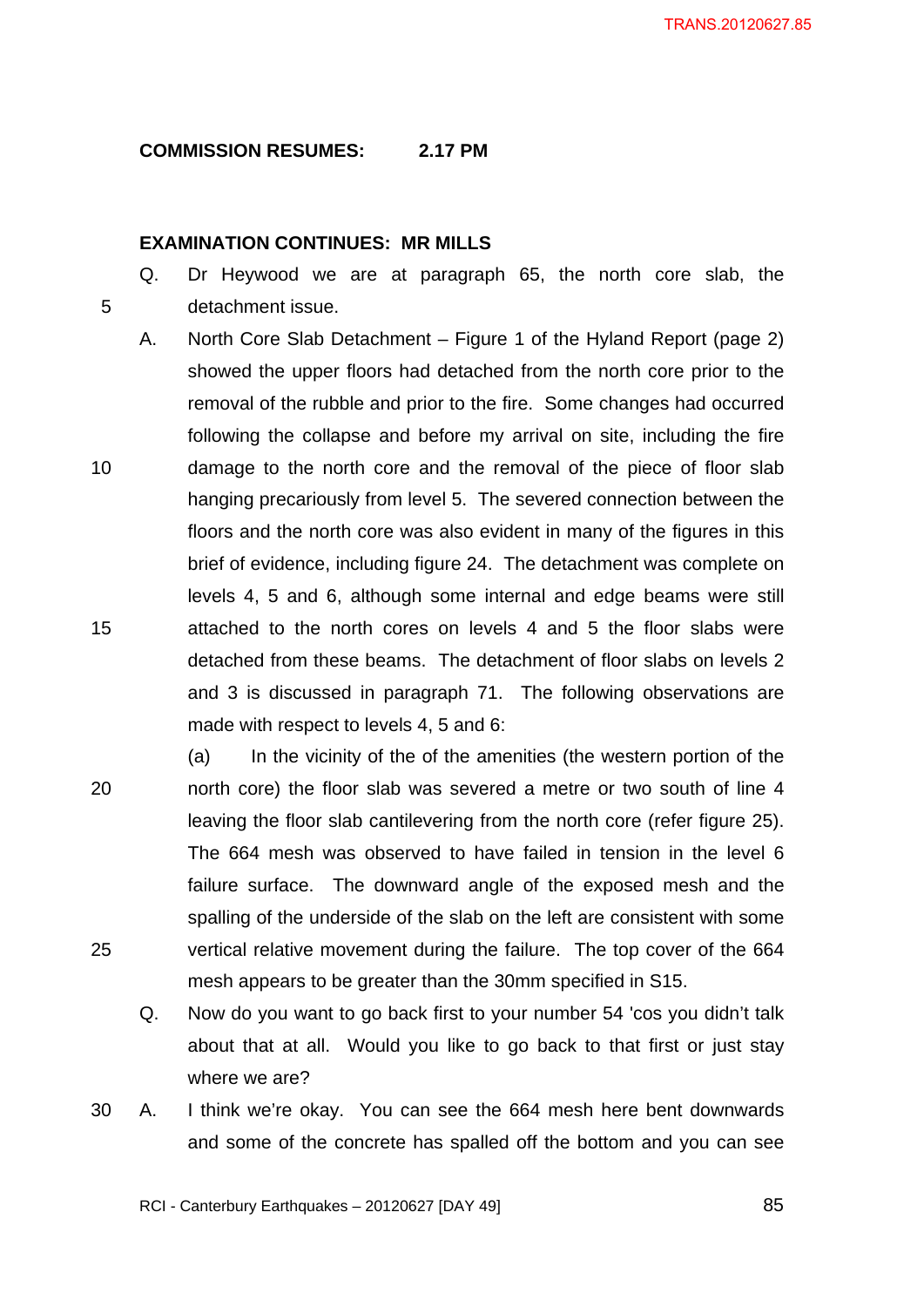the mesh seems to be somewhat towards the centre of the slab rather than towards the top, probably in this slab picture here. It's a bit distorted. I mean I don't know what to read into the discolouration through this joint. It's an interesting observation but I have no comment.

5 Q. So you're on b.

10

15

20

A. b) On level 6 the failure line exhibit in the vicinity of the amenities building extended across the front of the stair and lift wells before turning north at the eastern edge of the north core. This section of the slab was subsequently removed because of safety concerns.

c) On level 5 the failure line exhibited in the vicinity of the amenities building extended across in front of the stairwell before turning into the lift well. On level 4 the slab failure appeared to be similar to that of level 5 but it was not completely visible. The Hi Bond metal decking reinforcement had either detached from the underside of the floor slab or torn near the position where the level 4 floor slab was severed.

The concrete floor slabs came to rest leaning against the north core, particularly the western portion of the core (refer figure 29 and figure 30). The uppermost floor is most likely level 6 because:

(a) The level 6 would be expected to be the uppermost as it was the top floor.

(b) The colour of the floor treatment on the upper floor portions of the floor in figure 29 matches both the colour of the adjoining level 6 floor slab prior to being cut away from the north core in figure 28 and the floor colour scheme.

25 30 (c) The top of column C14 in figure 29 is flat and contains holding down bolts indicating that this column supported the roof from level 6. This column remained fixed to the slab. So this is this column top here, there's a couple of bolts here that are hard to see from this photo. I have another one which shows this column at a different angle and you can see the colour scheme up here.

- Q. You're at (d) I think on the next page aren't you?
- A. Yep. Close inspection of the collapsed floors in figure 30 and figure 31 reveals the likely edges of five suspended floors. So can we have a

RCI - Canterbury Earthquakes – 20120627 [DAY 49]

<u>86 and 2001 and 2002 and 2003 and 2003 and 2004 and 2004 and 2005 and 2006 and 2006 and 2006 and 2006 and 200</u>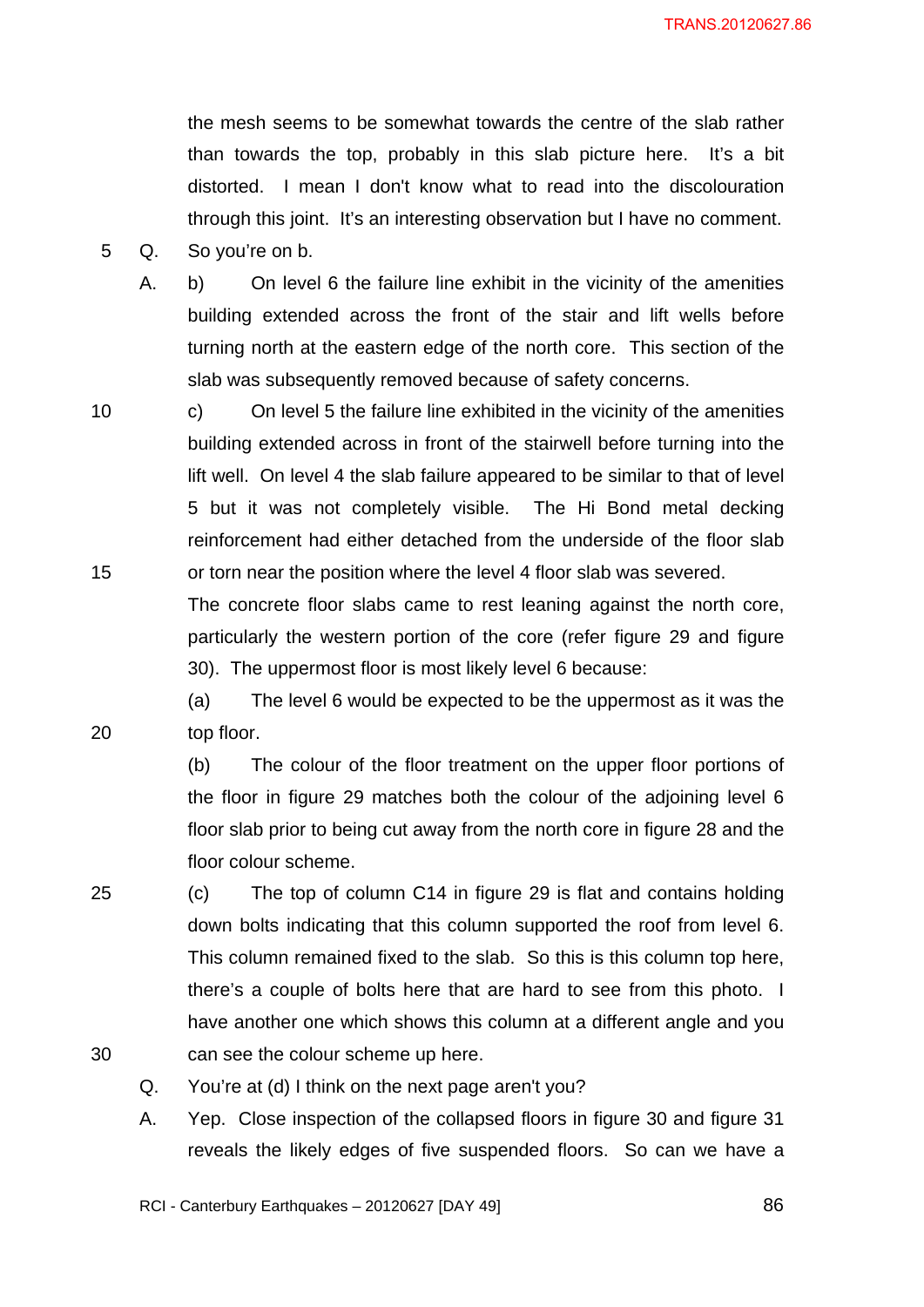look at 59 in the first place. So this is taken after most of the material had been removed and we can see the outsides of the floor slabs coming down here and down into the rubble and I guess the next photo is a zoom into this portion of this photo, so let's have a look at the next one. So I'm suggesting that this is level 6, this is level 5, this is level 4, this is level 3 and this is level 2 and, of course, the ground level is level 1. This is one of the internal beams that has been rotated with the slab and you can see the change of angle that's occurred here at that slab and so on and there's another internal beam down here and column C14 in amongst there. There have been many metres of slip between the concrete floor slab and the Hi Bond metal decking as indicated by the Hi Bond metal decking projecting above the level 6 floor slab in figure 29. It would be good to go back to that if we could. So this is the top of the concrete across the top here and you can see the Hi Bond metal decking that's projecting above that slab. The level 6 floor slab came to rest at an angle of approximately 60 degrees below the horizontal with a hinge forming in the slab just to the south of line 3 (refer to figure 29 and figure 30 and figure 31). So this is the angle of 60 degrees from the horizontal that this has come to rest at and we have these hinges forming at these locations. Maybe we should have look at figure 60. Okay is that 60.

Q. Yes it is, yes.

5

10

15

20

A. Okay so we've been there before.

#### 25 **JUSTICE COOPER:**

- Q. So that the hinge is formed as a result of the way it, it would have fallen in a piece and the impact of it landing has created the hinge?
- A. That's a reasonable hypothesis yes. It's rotated and then it's hinged at the beam line so it's done that.

#### 30 **EXAMINATION CONTINUES: MR MILLS**

Q. You're on paragraph 71.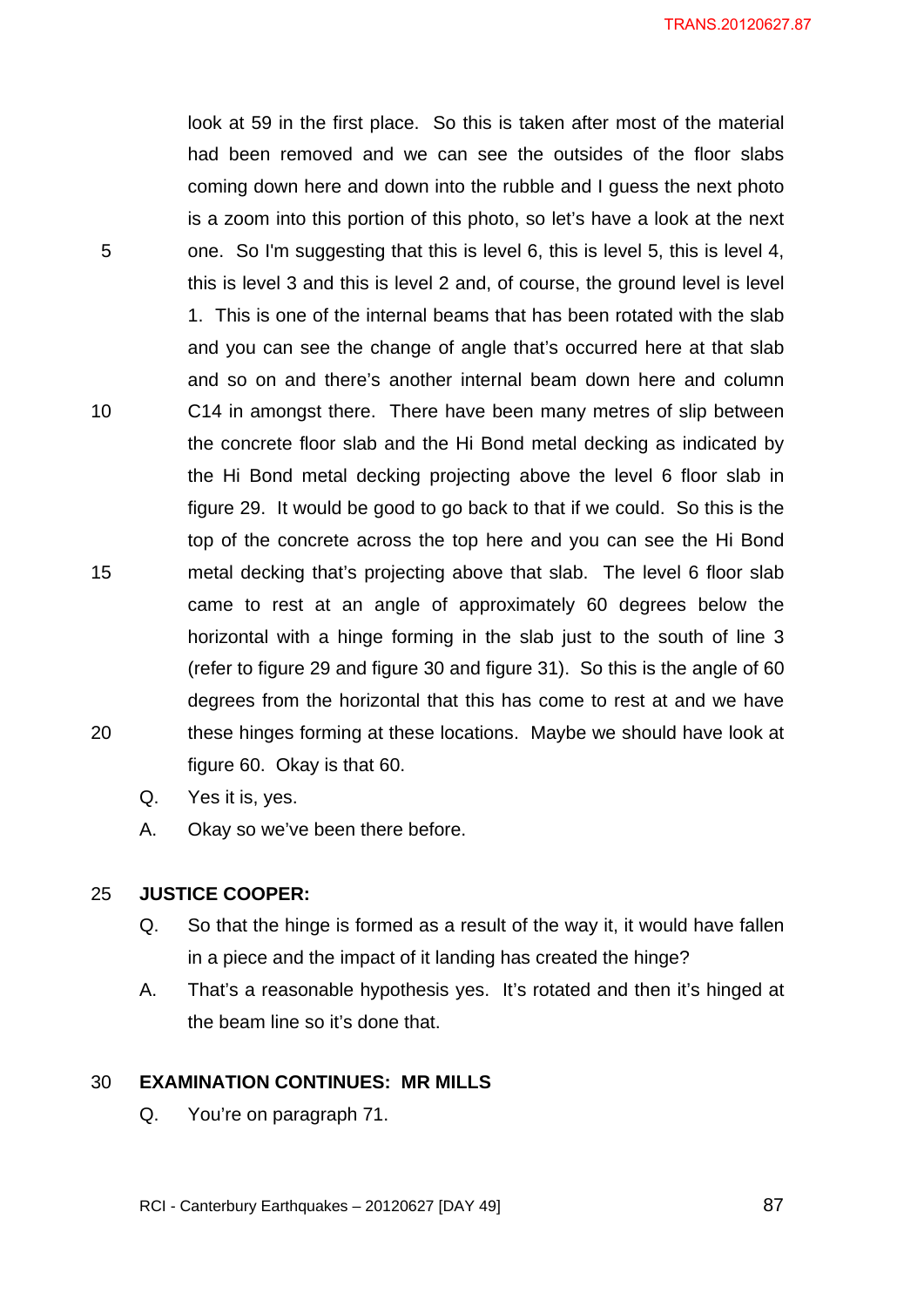A. Thank you. The lower three edges of the five suspended floors are labelled in figure 31. It appears likely that the level 2 floor slab has remained attached to the north core and hinged through an angle of about 45 degrees. It appears that the level 3 floor slab has been severed from the north core at a position similar to where the levels 4, 5 and 6 floor slabs were also severed from the north core. A segment of column C14 is sandwiched between the L5 and L6 floor slabs (refer figure 31). The line 3 internal beams on level 6, which were located seven and a half metres to the south of the southern face at the north core, came to rest approximately four metres from the north core (refer figure 30 and 31). Thus the level 6 line 3 internal beam moved north by

1427

15

10

5

approximately seven and a half minus four, equals three and a half metres during the collapse. The level 5 internal beam has moved slightly further north than its level 6 and level 4 counterparts.

20 25 30 Drag bars were installed on levels 4, 5 and 6 on both sides of the lift well walls of the north core to provide an earthquake resistant connection between the north core and the floor slabs. As illustrated in figure 25 the drag bars did not prevent the slab from detaching from the north core as either the slab failed around the drag bars, eg level 6, or the slab pulled away from the drag bars, for example level 5. The drag bars remained attached to the lift well. In some places a piece of Hi Bond metal decking remained attached to the drag bars. The drag bars in the eastern side of the lift well on level 6 were cut using a oxyacetylene cutting equipment during the removal of the segment of the slab in front of the lift well. The beam reinforcement at the western end of the hinge was also cut. Refer to figure 28. So this slab which was attached to both ends, this end was cut and that was insufficient for it to be taken down and at this end was then subsequently cut. The way the sorry –

- Q. Paragraph 76.
- A. The portion of the drag bars that cantilevered from the lift well were all bent downwards consistent with supporting the weight of the floor slabs

RCI - Canterbury Earthquakes – 20120627 [DAY 49]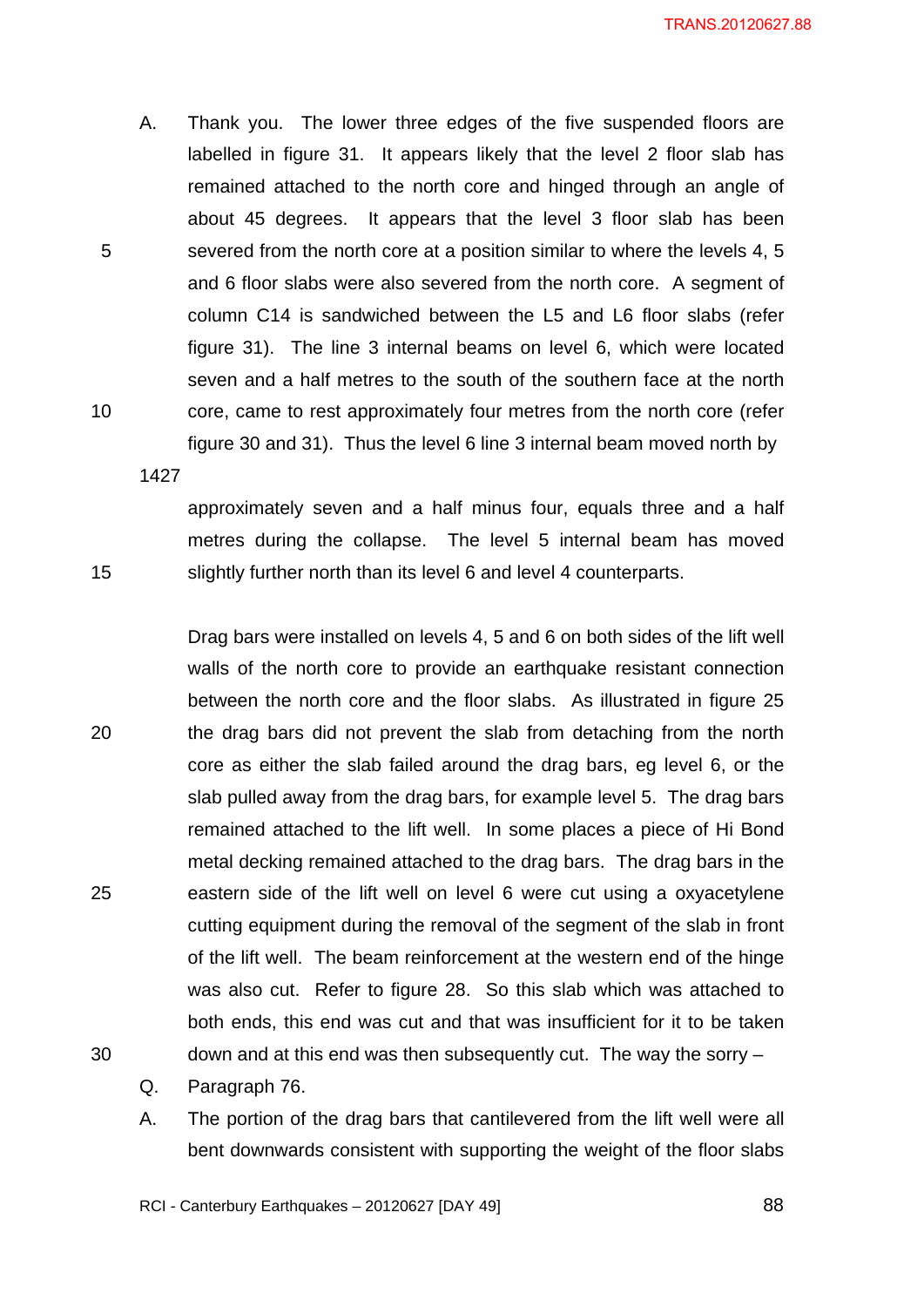during the collapse rather than the forces required to resist earthquake forces which would have applied principally horizontal forces to the drag bar. You can see here that they're bent down. The way the internal beams, lines 2 and 3 of the building fell, as discussed above the upper level of the internal beams on line 3 move north with the floor slabs a distance of three to four metres, refer also figure 30 and figure 31. The internal beams have rotated with the floor slabs. The floor slabs have hinged at their junctions with these internal beams. Examples of these hinges are also presented in figure 32, figure 33 and figure 48. I'm not sure –

- Q. Just wait a minute, we'll bring those up.
- A. Which figure we have here?
- Q. It's 61.

5

10

#### 15 **JUSTICE COOPER ADVISED FIGURE 32**

### **EXAMINATION CONTINUES: MR MILLS**

- A. That's figure 32, so there's a hinge line in the slab that's happened here and there's another hinge line that's coming here as we were talking about before. So this is the internal beam here and there's a hinge line along its edge as these are formed. There's another exposed internal beam lying here. So what else have we got?
- Q. We've got figure 33 and figure 48 to come.
- 25 A. Figure 33. And so this has got a double hinge line so as you can see here the slab is I say approximately level on the left-hand side of this hinge line and it's level on the right-hand side, but it had quite a lower level and the internal beam that's in the middle here has rotated through a substantial angle and that has occurred because there's a hinge line in the slab on this side of the internal beam and there is one on the other side, so it had gone both ways.

30

20

# **JUSTICE COOPER:**

Q. And figure 48?

RCI - Canterbury Earthquakes – 20120627 [DAY 49]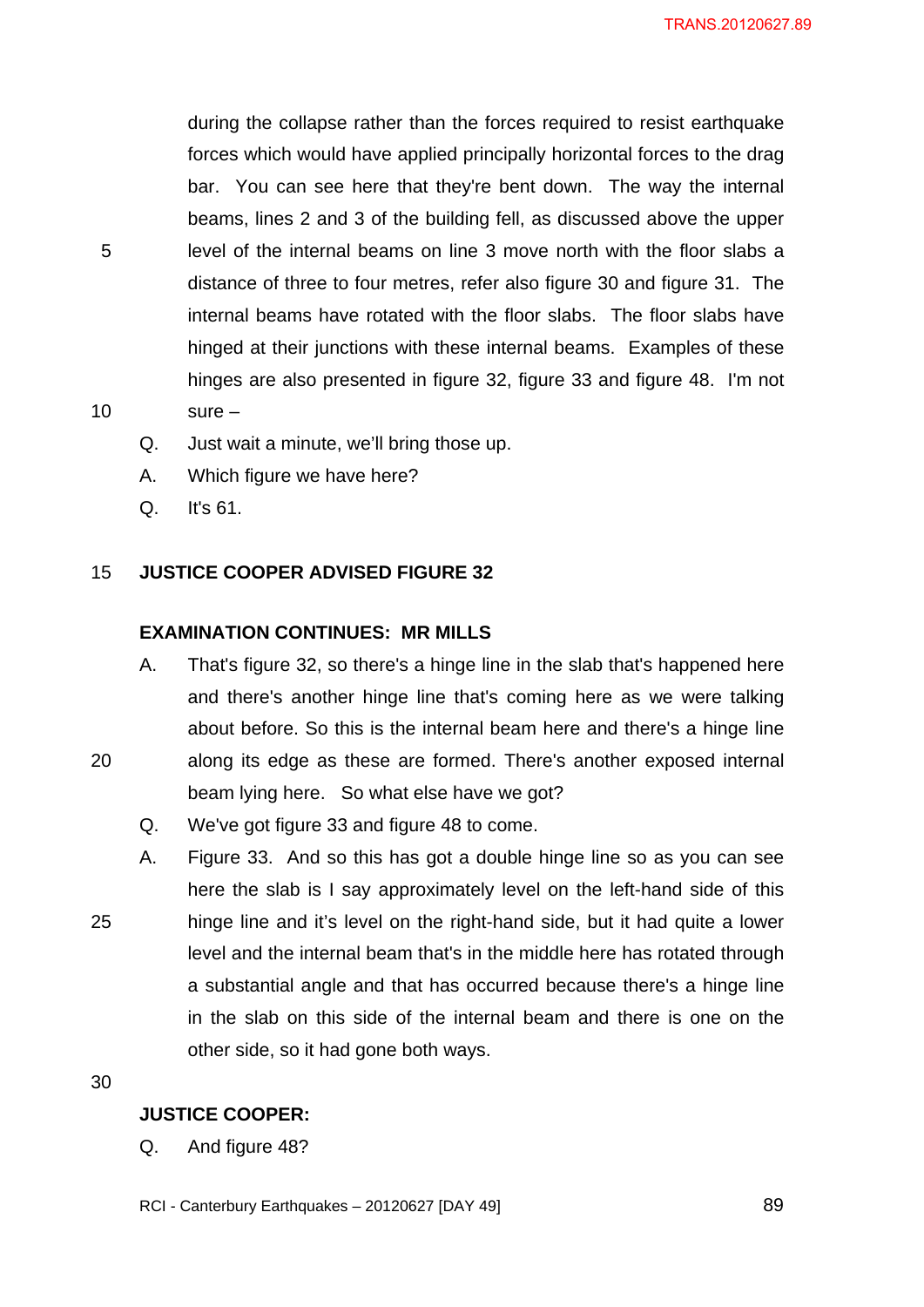A. Forty-eight which is 77, and so again you can see a hinge line through here and another one through here and the same sort of thing where the floor's going along, up and then along. There's an internal column, this is most probably, I think we'll talk about this later but this is most probably level 6 and so there's an internal column which is still actually attached here to that situation. This is obviously lifting of the slab you can see the Hi Bond slab metal decking here. So we're 78?

### **EXAMINATION CONTINUES: MR MILLS**

Q. Yes you are, yes.

5

- 15 20 25 10 A. Figure 33 is photographed from a similar point to the photograph in figure 15 but after the roofing material in the column had been removed. The end of the reinforcement that once tied the line 3 level 6 beam, (B10(6)) into column C16, and the formed edges of the slab on line A are visible. Some of the slab reinforcement has been cut in preparation for removing the floor. Two hinges have been formed in the level 6 slab at the internal beam on line 3, one hinge on the southern side of the internal beam and a second hinge on the northern side of the internal beam, refer figure 33. These hinges have rotated in opposite directions and the level of the floor slab changes level across the internal beam which has rotated such that the top of the beam has moved towards the south compared to the bottom of the beam, or clockwise when looking east. This is the same direction of rotation evident in line 3 internal beam presented in figure 31 and figure 32. A double hinge can also be observed in figure 48 which is the one that we just looked at before. The level 6 floor slab appears to have been ruptured by column C15 as indicated in figure 33. The two reinforcing bars circled are from the column which is separated from the internal beams by one to two metres.
	- Q. It'll come up in a moment I expect.
- 30 A. So we can see this column, we can see the beam and we can see the reinforcing bars that connect between the two and that's quite a substantial movement in this location. The two internal beams on line 2

RCI - Canterbury Earthquakes – 20120627 [DAY 49]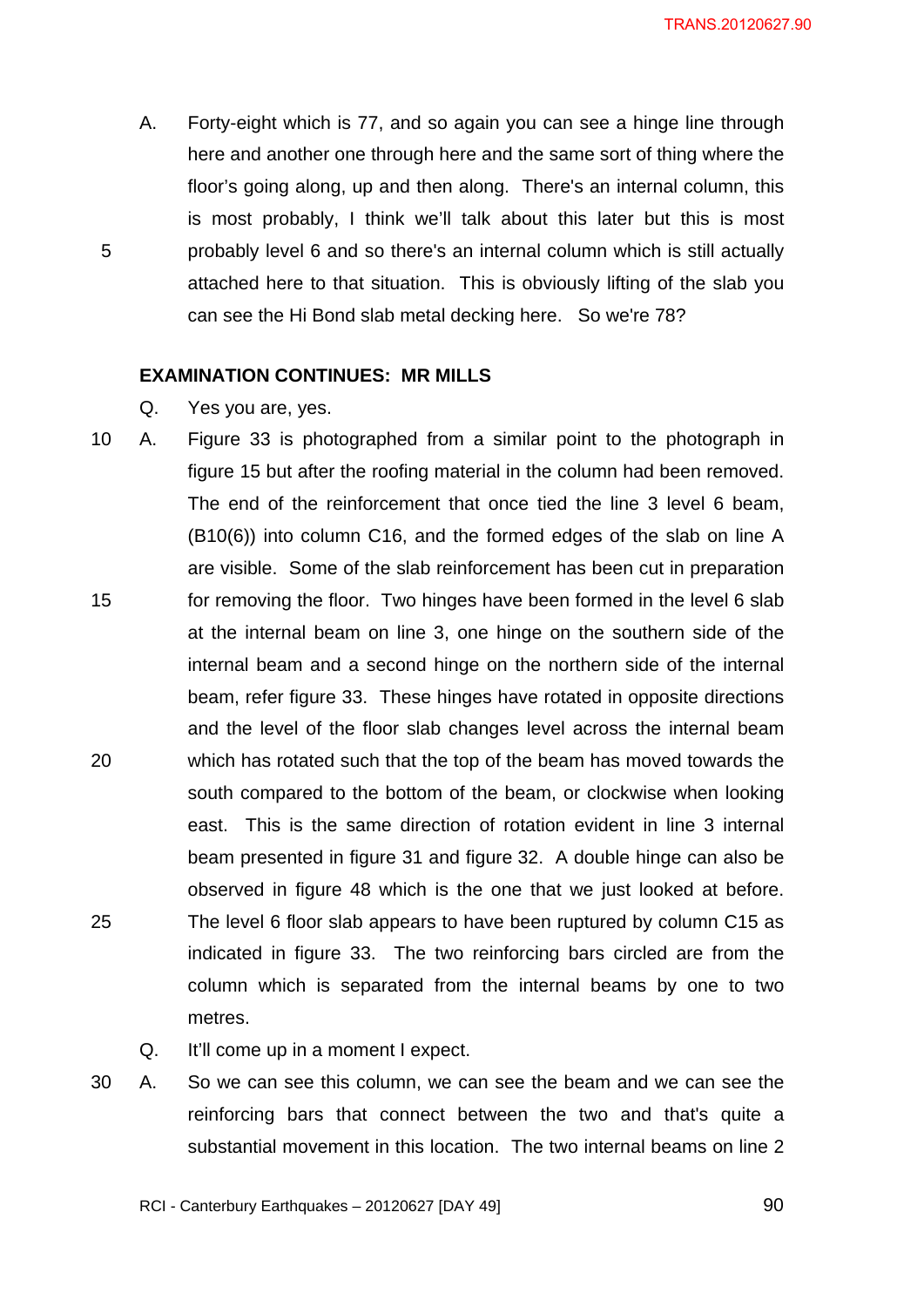on the eastern side of the building came to rest almost directly one above the other as shown in figure 34 and figure 35. The south wall and the floors to the south, the south wall and the floors to the south of line 2 and to the east of line D had been completely removed, exposing the beams on line 2. The floor levels of the two beams that are visible are not known, probably upper floors. So this is where the south wall once was, indicated by this dotted rectangle here. This is column C7 here and we have an internal beams of the (inaudible 14:35:39) type and the south wall used to come across the top here. If we could go to  $-$  the concrete within the junction between the internal beams and column C7 has largely turned rubble, refer figure 35. The column and beam reinforcement is visible within the rubble, the upper column beam junction has moved to the east by about twice the diameter or about 0.8 of a metre compared to the lower column beam junction. The precast portions of the internal beams appear in sound condition. They appear to have rotated in an anti-clockwise direction when looking east and possibly a larger rotation evident in the eastern beams compared to the western beams. There's not much column left in there is there?

- 20 The way the floor slabs of the building fell  $-$  the upper floor slabs detached from the north core and came to rest leaning on the north core such that the line 3 beams moved northward by up to four metres. This movement was probably less on the lower levels. The floor slabs, particularly the
- 25 1437

30

5

10

15

level 5 and 6 floor slabs had moved northwards in the area to the west of the north core in a manner that is broadly consistent with the movements induced by the floor slabs leaning against the north core. As discussed the southern ends of the floor slabs fell close to the base of the south wall, mostly within one metre of the base of the south wall. The resulting increase in length of the floor slab between lines 1 and 3 of up to approximately three metres indicates that the floor slab would have most likely torn in one or more locations between lines 1 and 3. It

RCI - Canterbury Earthquakes – 20120627 [DAY 49]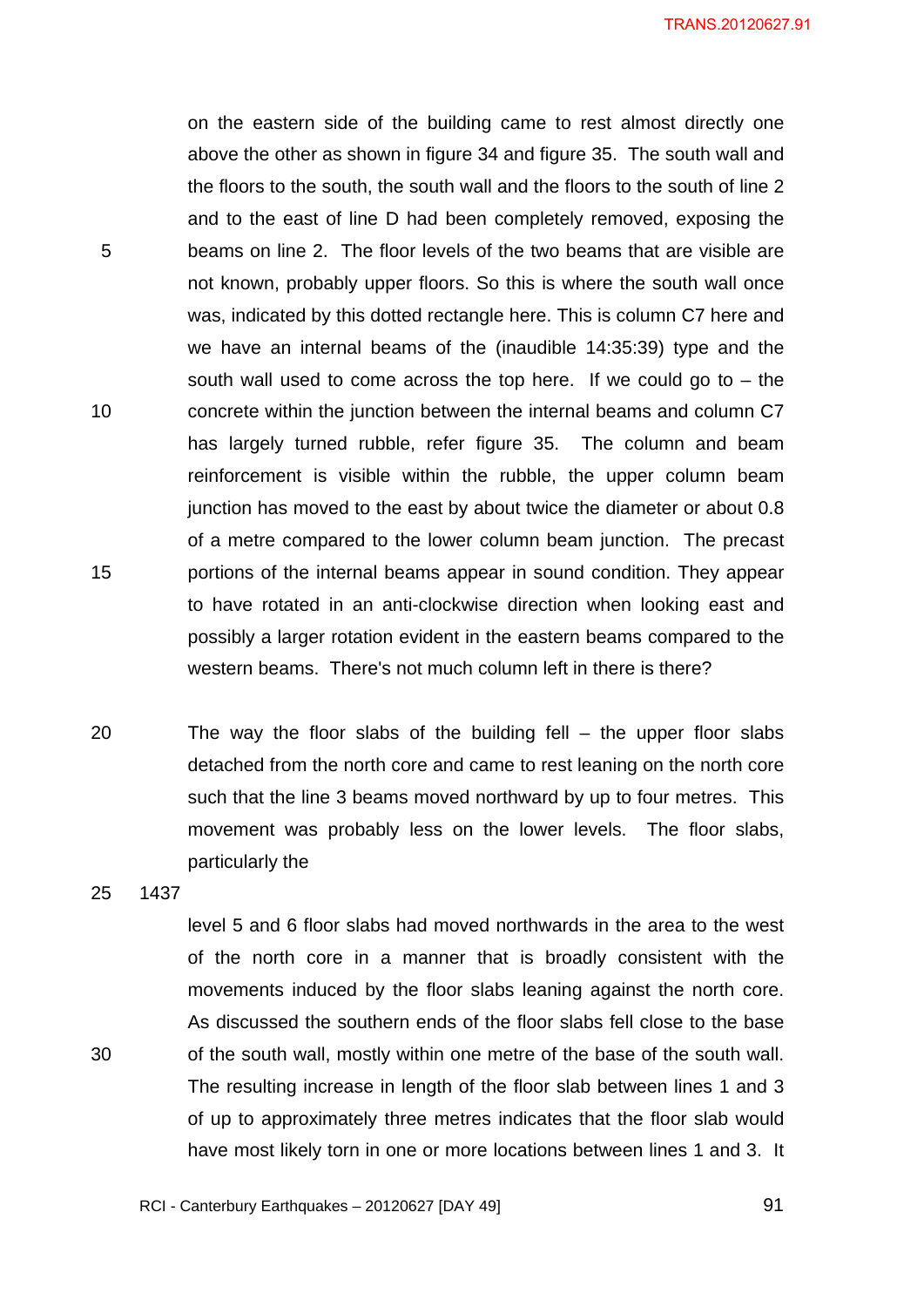is considered likely that the bulk of this stretching occurred between lines 2 and 3 as there was a valley in the rubble at this location. This requires confirmation. The observation that the floor slabs were leaning up against the north core indicates that line 3 had collapsed before the floor slabs were detached from the north core. The movements in the east-west direction appear to have been less significant than those in the north-south direction. It is not possible to comment on any rotation of the floor slabs about a vertical axis.

10 15 Exterior columns. The west south and east perimeter including the exterior columns of the building had been substantially altered before my arrival. The circular columns on the eastern elevation of the building had been removed before my arrival. Some segments of the circular column C2 and C3 were on site. These had broken into pieces that were a storey length or less, refer figure 7, 36.

- Q. It is on the screen now I think?
- A. Yes. I'm…

5

25

- Q. Have you got the wrong one?
- 20 A. No I'm just double checking here because this brief says that the circular columns in the eastern elevation had been removed by arrival, um, which is true. Some segment circular columns C2 and C3 were on site. These had broken into pieces of a storey length or less, and this is referring to the southern elevation, um, those columns there.
	- Q. Are you saying that, well if we're looking at the south end aren't we, and so that's not the one you're looking for I take it in relation to that paragraph?
	- A. No, I, well, I think that that's the right figure, so let me just double check that. My only concern is that it's not as clear as it should be, um, and the caption to figure 7 says, "Southern elevation of the building to the west of the south wall showing precast spandrel beams and their supporting edge beams, and an external circular column."
	- Q. That would be it wouldn't it?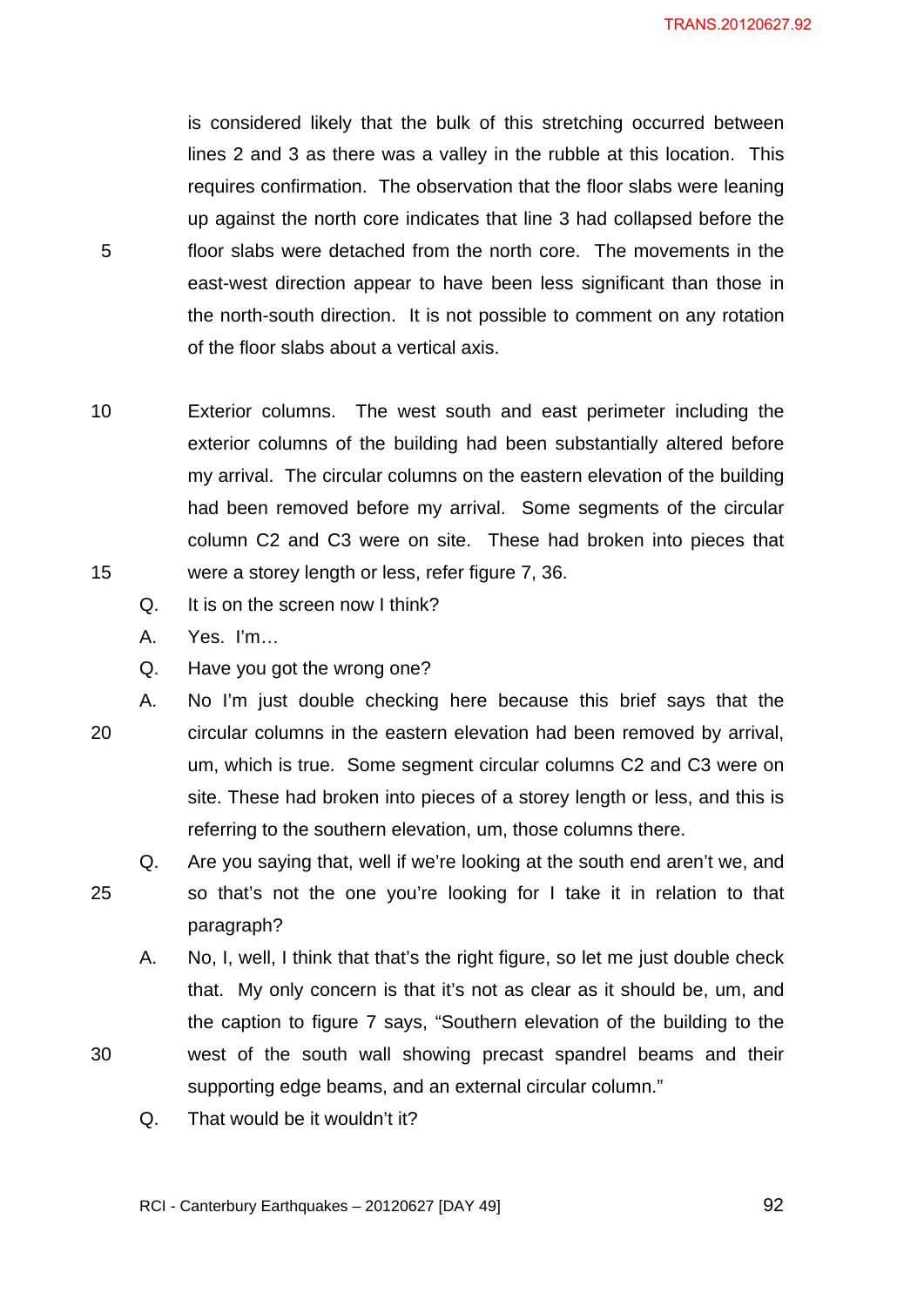- A. Yeah that's it but it's just that the introductory sentence to this says, "Eastern elevation of the building," and I think what it's meant to be is the, is the, that sentence is correct but some segments of the circular columns to the west, on the southern elevation were on site.
- 5 Q. So we should insert there after, "Some segments of the circular columns on the southern side were on site," is that?
	- A. Yes, on the we –

# **JUSTICE COOPER:**

- 10 Q. I am not sure why you are having difficulty with it because I am not? I have got a plan in front of me which shows C2 and C3 –
	- A. Yeah.

15

20

- $Q. -$  on the southern wall?
- A. Yeah sure but it's just in the same paragraph as whereas the eastern is
- mentioned in the sentence before.
	- Q. But I took it the sentence to be that the circular columns on the eastern elevation had been removed –
	- A. And that's correct.
	- Q. but some segments of circular columns, namely those on the southern

wall were on site, that is the sense of it isn't it?

A. Yes, and if you've got the diagram it's clear, yes. So we can leave it as it is. Thank you.

## **EXAMINATION CONTINUES: MR MILLS**

25 30 A. Figures 71 and 72 of the Highland Report, on their page 156, so the western elevation immediately after the collapse but only C4 on the south west corner of the building is visible. One column, one level of C4 remained vertical after the collapse although all the concrete is missing at its base. The block walls and the lightweight cladding on the western elevation that obscured the columns from view had been removed along with column C4 before my arrival. The rectangular columns observed on the western elevation were detached from the building as continuous lengths but the concrete in the vicinity of the column beam junctions had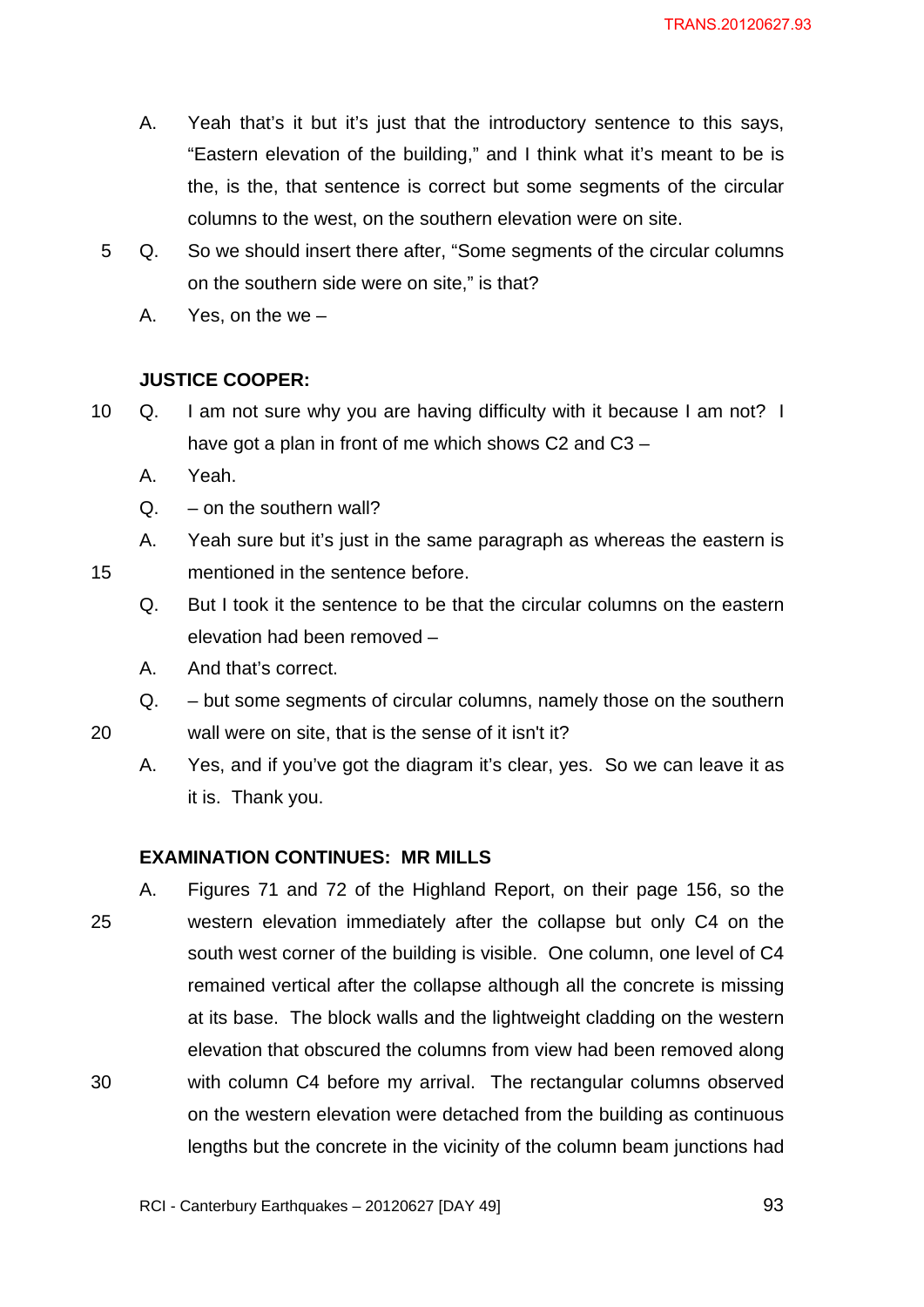been lost. The segments of columns between the floors appeared sound with the segments connected by the column reinforcement. Column C 19, on the northern elevation collapsed against the brick wall of the adjacent undercover carpark, refer figure 36. The path of the column is complex. C19 appears to have been moved with the collapsing edge beams. The ends of the edge beams attached to C19 came to rest near the base of the north core on top of the roof of the adjacent carpark near the base of the adjacent carpark near the base of the north core and between those last two points. So you have a very tortured path of that column and with the ends of the edge beams that it connected to. So you have connections that are up on the roof. You have connections down here. You have, this is the base of the column over here, you have a connection in here and I think there's another one over this way somewhere. Like the columns on the western wall the two storey long segments of column C18 remained intact and joined by the column reinforcement. These columns came to rest on top of the floors they once supported. C19 is unique in that it was connected to the top of the north core and so could support some loads even if the columns below had been lost.

20

25

5

10

15

Interior columns. A number of the interior columns above level 6 remained intact after the collapse with some maintaining their connections with the level 4 floor slab and interior beams. Below level 6 I gained an overall impression that the columns were largely reduced to reinforcement in rubble with an occasional short length of column.

30 Beam column joints. Most beam column connections on the eastern elevation had all been removed before I arrived. No observations are made in relation to these joints. Some of the edge beams on the western side of the south wall were still in place on my arrival, refer figure 7. Figure 7 and figure 37 show that many of the beam column connections had pulled apart and that concrete had been lost from the connections. Some of the beam column connections between the top

<u>94 and 2001 and 2012</u>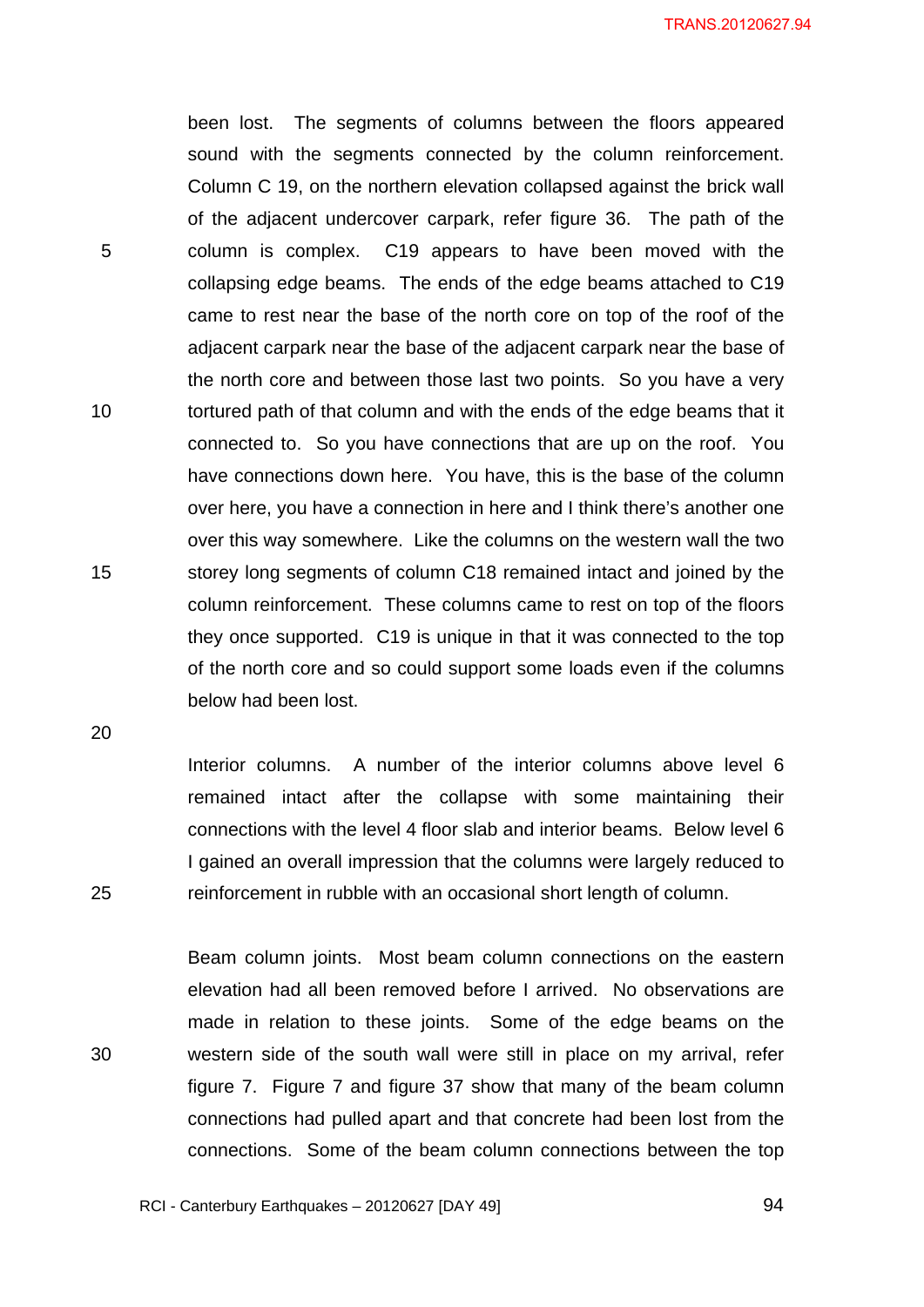floor, level 6, and the columns which supported the roof remained intact. It is likely that the connections between the rectangular columns on the western elevation and the adjoining precast interior beams, narrow edge beams and sill beams, disintegrated during the early stages of collapse because the rectangular columns had generally become detached from the building. The lengths of the intact segments of the columns observed were similar to the clear storey heights. If the column segments which were in sound condition had remained attached during the collapse they would have suffered considerable damage as the floors fell, or the floor slabs would not have come to rest one above the other as observed. The concrete had either been lost from the ends of the precast beams or the end of the beam had pulled out of the column. The interior beams generally remained connected at the interior columns through the top reinforcement in the beams that continue to cross the column; however the concrete within the joint had been lost. I did not observe an interior column connection where the concrete in the joint immediately above and below the beams had not been lost or rendered ineffective other than on level 6.

20 25 Concrete. With respect to the concrete in the building I observed that the concrete disintegrated into rubble readily, more readily than I would have expected, refer figure 38 and figure 42. Many people at the building site noted how readily the concrete turned to rubble. It was surprisingly difficult for a machine to lift any substantial piece of concrete without it breaking into pieces and rubble. This made the concrete challenging to remove. This was true in all areas, those that had and had not been

1447

30

5

10

15

affected by fire. Towards the end of the search and rescue operation all the rubble was being sifted and tested as part of the search and rescue for human remains. Consequently it was desirable to move concrete without it turning to rubble. I observed three machines operating in unison in an attempt to load one slab of concrete at a time onto trucks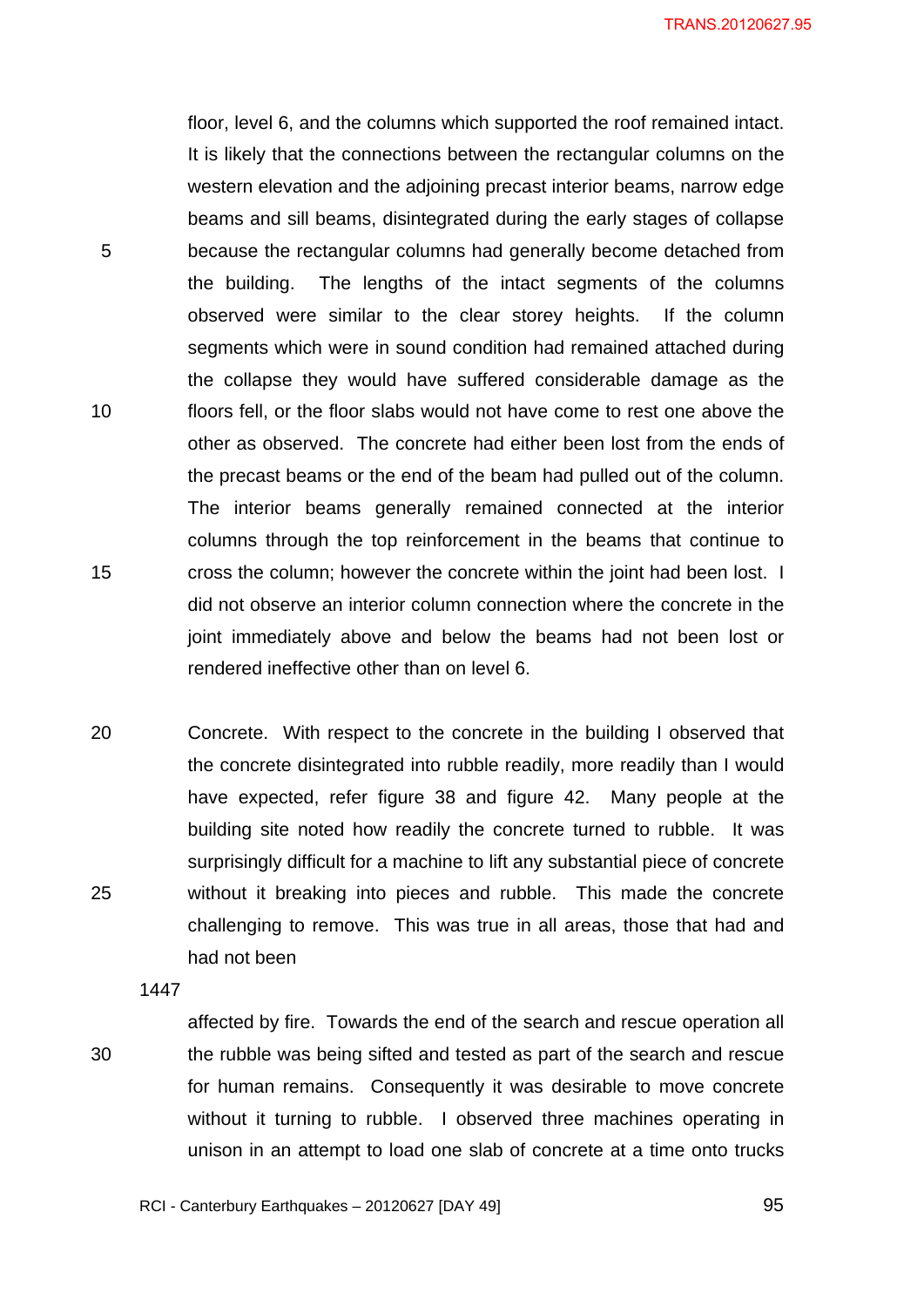so as to minimise the disintegration into rubble. I consider this to be unusual and a consequence of the poor tension strength of the concrete. And you can see this slab that's being picked up here and you wonder what this machine is about but they're slowly lifting it up and they're going to lean it over onto there so that they can grab it and move it on. I wasn't there at the time but I came past this and it was a highly choreographed procedure. The coarse concrete aggregates were rounded gravel, up to 20 millimetres in size. The aggregates were observed in the rubble or in any of the surfaces where concrete had failed. Figure 40 and figure 41 show typical failure surfaces which are characterised by the rounded aggregates projecting from the surface, or rounded impressions of aggregate. Almost all the coarse aggregates had pulled from the matrix rather than pieces of coarse aggregate breaking. This indicates that increasing the bond between the matrix and the coarse aggregate would have increased the concrete's tensile strength. So we can see the depression here from a piece of aggregate. We can see the piece of aggregate projecting and occasionally you see a broken piece of aggregate. Incidentally this is the 664 mesh that has appeared through here and this is the, the D12 bar and this is the blanked end to where the high bond metal backing was.

Q. I'll ask you while you're on this about this issue of concrete. It's quite a vexed issue, or going to be quite a vexed issue I think in this hearing.

A. Yes.

5

10

15

- 25 Q. I don't know whether you have any expertise really that would enable you to make any comment on this that would be proper or of assistance but if you think you do, if you don't tell me, but if you think you do are you able to give any opinion on what you thought the reasons were for what you're seeing here and describing?
- 30 A. Well I guess I have some concerns and concrete technology is not my area of expertise but I would encourage the Commission to understand the concrete very closely and I guess there's a macro question that I have and that is, is the tension properties of this concrete in this building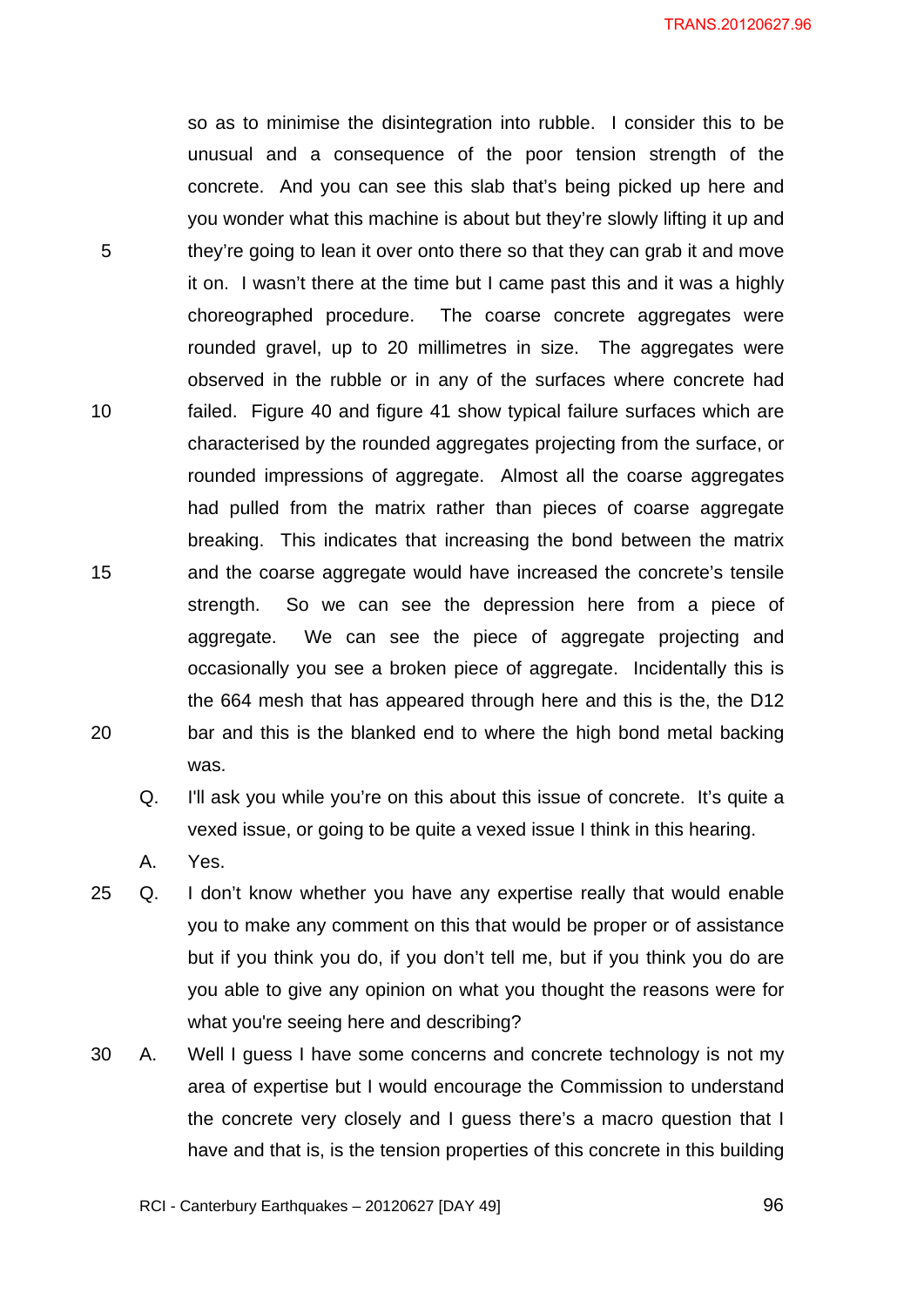appropriate and is it appropriate or not to have rounded or uncracked river gravel in concrete. They're macro questions but others more properly need to comment on that.

- Q. Mmm. All right. Thank you.
- 5 A. Thank you.
	- Q. You're on paragraph 105.
- 10 A. The combination of the pulling of coarse aggregate from the concrete matrix, the propensity of the concrete to disintegrate into rubble and some reinforcement/drag bars being pulled from the concrete rather than breaking raise my concern about both the compression strength and the tension strength of the concrete. Concrete with poor strength, tension strength also has reduced shear strength and reduced ability to anchor the reinforcement in the concrete.
- 15 20 25 30 Floor Reinforcement Mesh. The notes on drawing S15 state, "Reinforced slab with one layer of 664 mesh throughout, 30 millimetres top cover." Drawing S15 shows the 664 mesh extending into the edge beams and the south wall. The 664 mesh consists of six millimetre quarter inch diameter wires welded together at 150 millimetres, six inch centres to form a square grid. D12 reinforcing bars perpendicular to the edge beams, internal beams in the south wall supplement the mesh and complement the top layer of reinforcement in the floor slabs. There was no additional top reinforcement in the east-west direction. The reinforcement in the bottom of the slabs was provided by the high bond metal decking. There was no additional bottom reinforcement specified drawings except for the two bars along the western edge of level 4. The mesh was typically at the top of the floor slab in the vicinity of the beams but away from the beams it could be seen at the bottom of the floor slab rather than the top as specified. For example, refer figure 42 and it's, these two figures, you can see the top of the slab and the mesh is down here. It's a hole that was cut during the search and rescue operations and the reinforcing bars fabric is right on the bottom in this case. The mesh which is less ductile than the reinforcing bars provided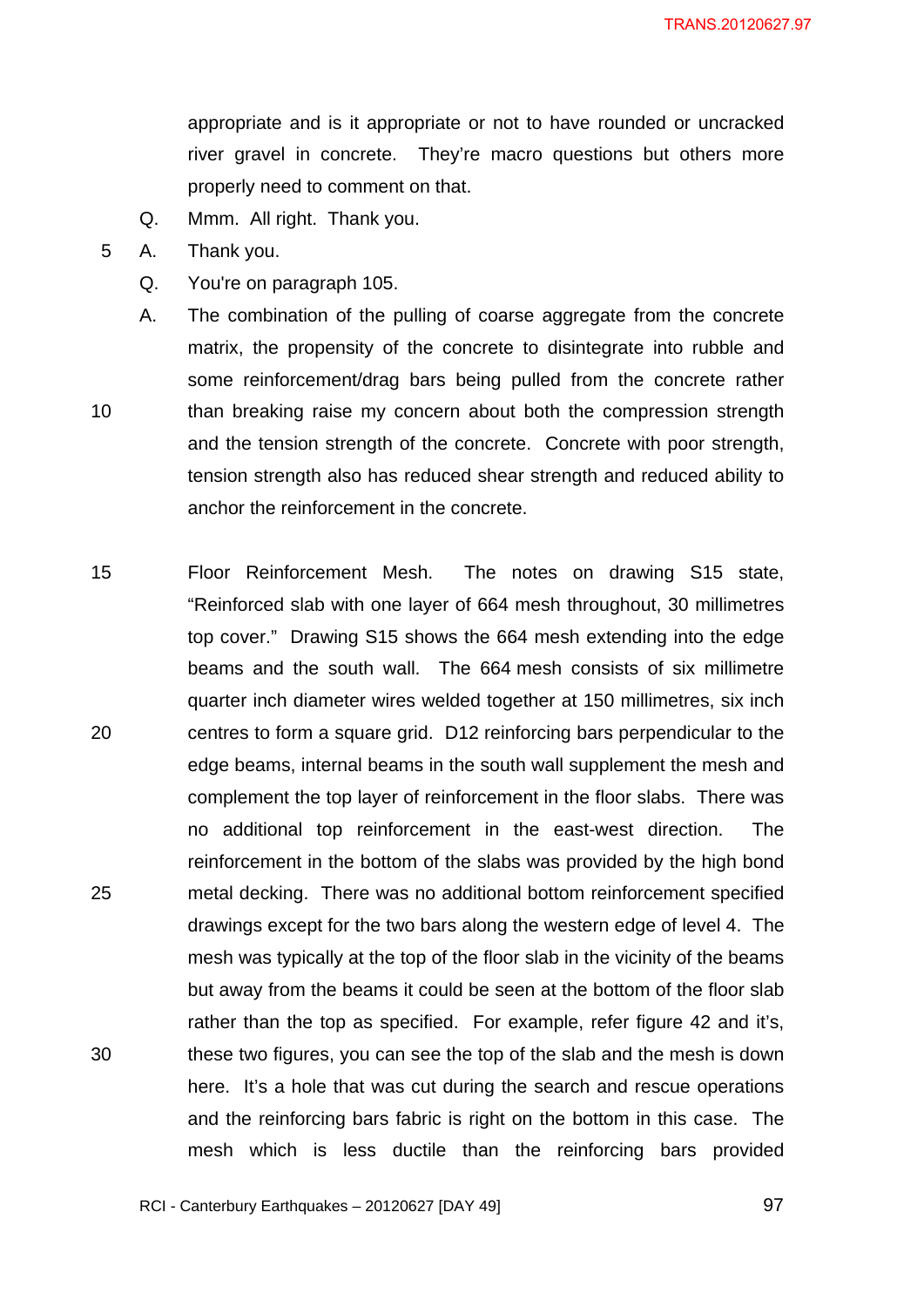approximately half the tension capacity of the reinforcement used to tie the floor slabs to the edge beams. The connections between the floor slabs and the edge beams were all severed during the collapse. These connections are discussed below.

Edge Beams. Edge beams 960 millimetres wide trimmed the north, east and south edges of the building except for the narrow edge beams between lines A and B on the north and south elevations. They were formed from pre-cast concrete shell beams made integral with the castin-situ slab. The edge beams spanned between circular columns and supported pre-cast spandrels. All observed connections between the edge beams and the floor slabs were severed during the collapse with the two observed failure surfaces illustrated in figure 43, both failure surfaces went around the end of the high-bond metal decking. So this is the section from the drawings and, essentially, the observations were they either failed up, straight up through here but some of them actually failed around and up over there. I think you may have also found a variation to this which was they failed sort of around the bond deck but just straight up the edge face of the, of the beam. Examples of the vertical failure surface indicated by the solid line in figure 43 are shown in figure 22 and figure 40. In these cases both the mesh reinforcement and the supplementary reinforcement have failed in tension. So you can see the failure in the slab, so this is the edge beam, and the failure right along here in the connection – you can't really see it here but there's another failure in the narrow edge beam across the side there and you can see the 664 fabric has been broken here.

- Q. You want the next one too don't you, figure 40.
- A. Yeah if you could go to figure –
- Q. Number 69.

5

10

15

20

25

30 A. 69. So this is the one we looked at before but you can see the broken 664 mesh and you can see the D12 bar in this case. An example of the vertical and horizontal failure surface indicated by the dashed line in figure 43 is shown in figure 26. In these cases both the mesh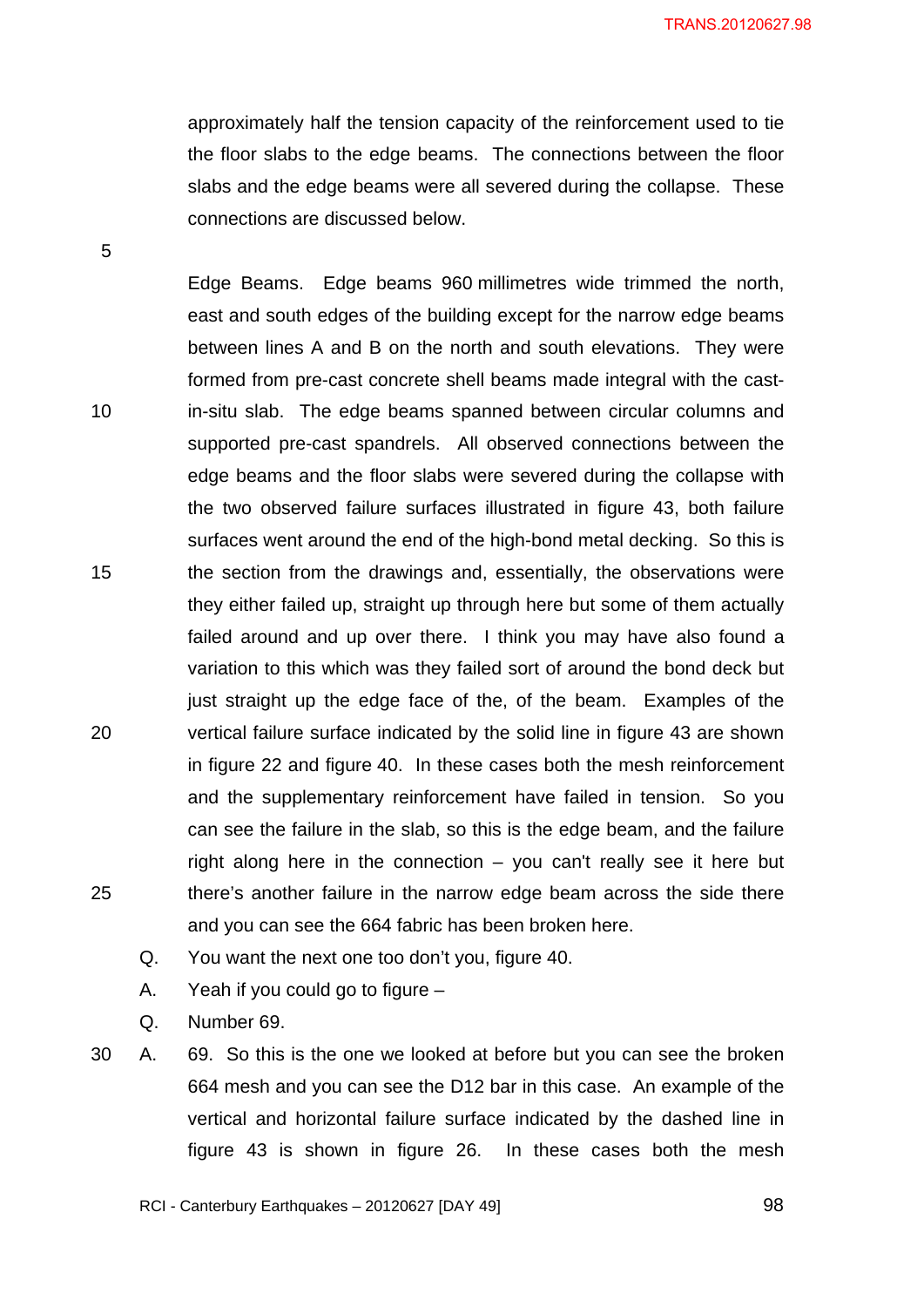reinforcement and the supplementary reinforcement have torn from the top surface of the beam, possibly promoted by low concrete cover.

Q. 72, have you got it? This is one we looked at a moment ago isn't it.

#### 5 **JUSTICE COOPER:**

The one we should be looking at is figure 26 which is one – yes, that's the one.

### **MR HEYWOOD:**

10 55, it's this one here.

### **EXAMINATION CONTINUES: MR MILLS**

A. We talked about this before but whereas you can see in this picture on the right, my mouse is out of control, there it is. Thank you for bringing it back. You can see the, how the fabric is pulled out of the top here and peeled the top concrete off and the reinforcing bars were pulled out for example. These are these ones at 600 millimetres there. The edge beams were typically extracted from the rubble in one piece with little sign of structural damage to the pre-cast elements except at their ends. Refer figure 26 and figure 37. So this is one of the few beams that came out with the column attached. Although you can see there's not a very robust connection between, between the two but you can see the

1457

15

20

25 30 ends of these edge beams are completely severed from the columns in amongst there. The top reinforcement connecting the edge beams to narrow edge beams and internal beams needed to be cut to allow each precast element to be removed. Similarly some of the connections between the edge beams and the north core and the south wall needed to be cut but others pulled apart during the collapse. It is not possible to comment on the connectivity of the edge beams on line F as most have been removed before my arrival. Narrow Edge Beams – Narrow edge beams 400mm wide trimmed the north and south edges of the building between lines A and B. They were formed from precast concrete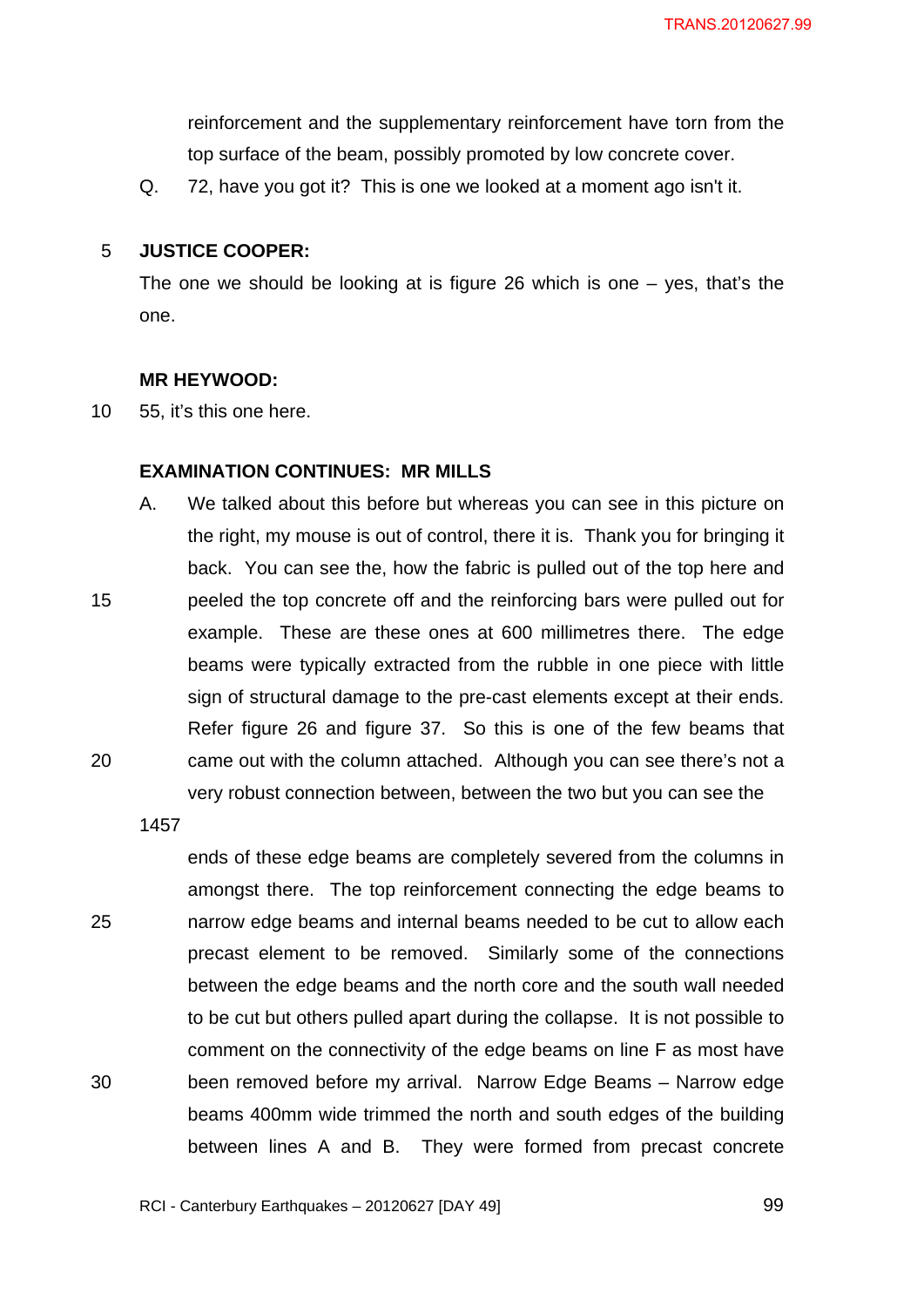beams made integral with the cast-in-situ slab. The narrow edge beams span between a rectangular corner column and a circular column. They did not support precast spandrels. All observed connections between the narrow edge beams and the floor were severed during the collapse with two observed failure surfaces illustrated in figure 44. An example of the vertical failure surface illustrated in figure 44 (solid line) is shown in figure 45. In this case only one wire from the mesh crossed the failure plane. This suggests the mesh had practically zero overlap of the reinforcement cage. That's exhibit 18 and there's virtually no evidence except for about one through here of that 664 mesh in here. An example of the vertical horizontal surface indicated by the dashed line in figure 44 is shown in figure 46. In this case the failure surface includes the horizontal surface between the mesh and the top of the beam reinforcement cage indicating that even if an overlap were sufficient the structure may fail around the reinforcement. So in this case the failure surface has gone from where the Hi Bond metal decking was up over the face of the ligature across the top to the back edge of the precast element and so the 664 mesh was just sitting in the top here and has peeled away.

5

10

15

20

25

30

Internal Beams – Internal beams supported the floor slabs along lines 2, 3 and 4. They were formed from precast concrete beams made integral with the cast-in-situ slab. The beams at the eastern and western ends are tapered in elevation. The precast beams were supported on rectangular columns on line A, the north core and 400mm diameter columns elsewhere. The ends supported on circular columns were cylindrically recessed (refer figure 49) to provide formwork for the columns for the depth of the beams. So I think we're familiar with the cylindrical recess here so this beam is lying with, it's rotated 90 degrees. This is the top of the beam, this is the one face, side face of the beam and these are the cogged bars that used to come out here and they've been splayed apart and bent around and these top reinforcement bars, which were continuous across the columns, have been cut to enable

RCI - Canterbury Earthquakes – 20120627 [DAY 49]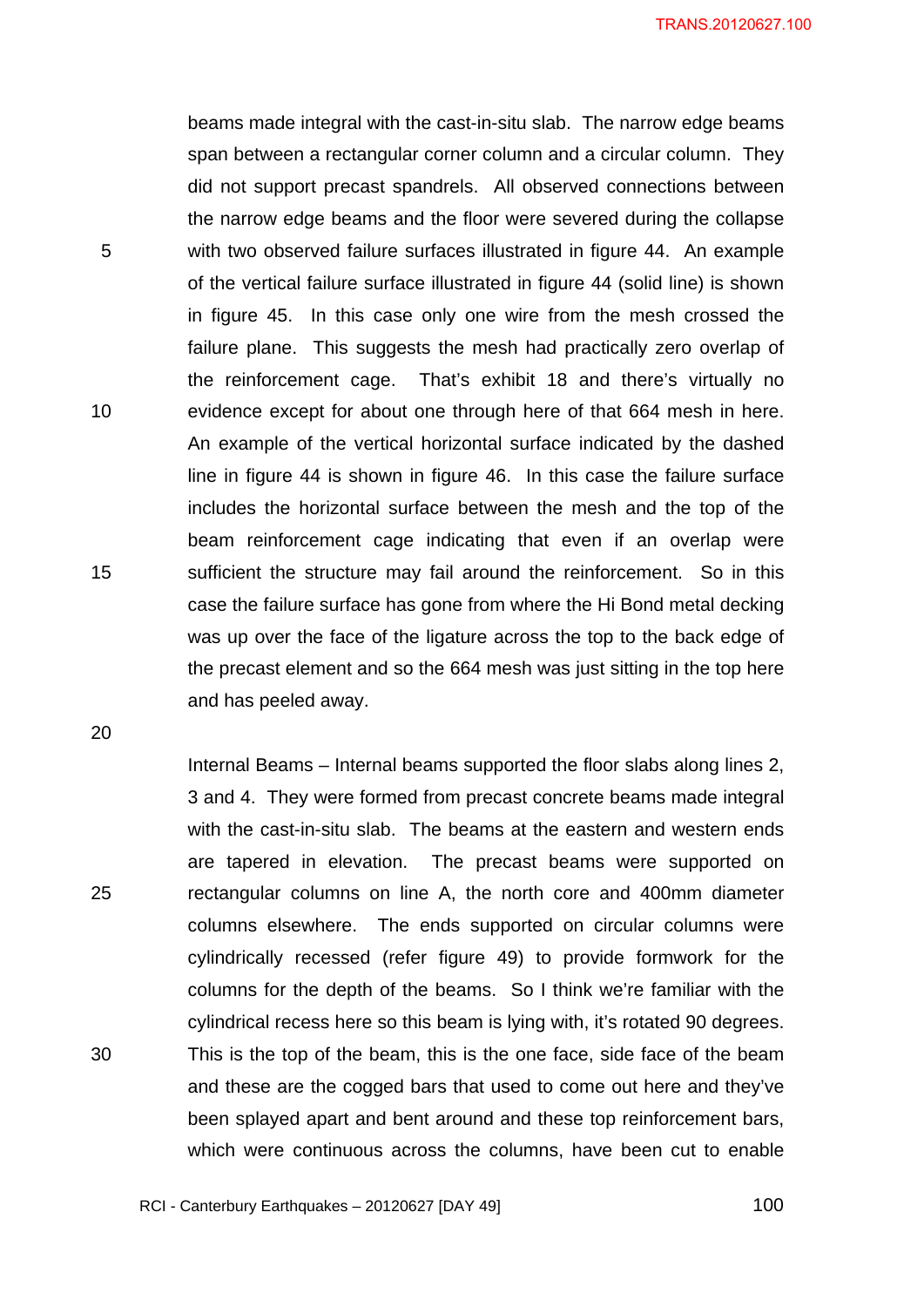their removal. You'll see the this is fire charred and so not likely to be as a consequence of the removal process. The internal beams separated from the floor slabs during the collapse with very few exceptions. The observed failure surface is shown in cross-section in figure 47. Often the beam had rotated so it was no longer perpendicular to the floor slab as illustrated in figure 48. Hinges also formed in the thin residual slab (refer figure 33). Other examples that show the internal beams separated from the floor slabs are presented in figure 17 and figure 26. The failure surface can be seen on an internal beam after its removal from the rubble in figure 49.

- Q. I'm not sure we've looked at that one before, we might have. We've looked at the other ones before so I didn't take you to them.
- A. Yeah so 78.
- Q. So 78, oh that's, we have looked at that haven't we.
- 15 A. Yeah. The internal beams were typically extracted from the rubble in one piece with little sign of structural damage to the precast elements except at their ends. The top reinforcement connecting the internal beams needed to be cut to allow the precast element to be removed (refer figure 49).

20

30

5

10

25 North Core – On arrival I observed the visible portions of the north core were still in good condition other than where damage had occurred from the edge beams detaching from the walls. A closer inspection of the northern face of the north core revealed two horizontal cracks in the rendered concrete within a metre of ground level (refer figure 50). The cracks indicated that either the north core may have been bent towards the south so as to crack the concrete or that this was a pre-existing crack. The staining below the crack supports the view that the crack was a pre-existing crack. In either case the north core appeared to have performed well during the earthquake. I did not inspect the tower closely after the debris was removed.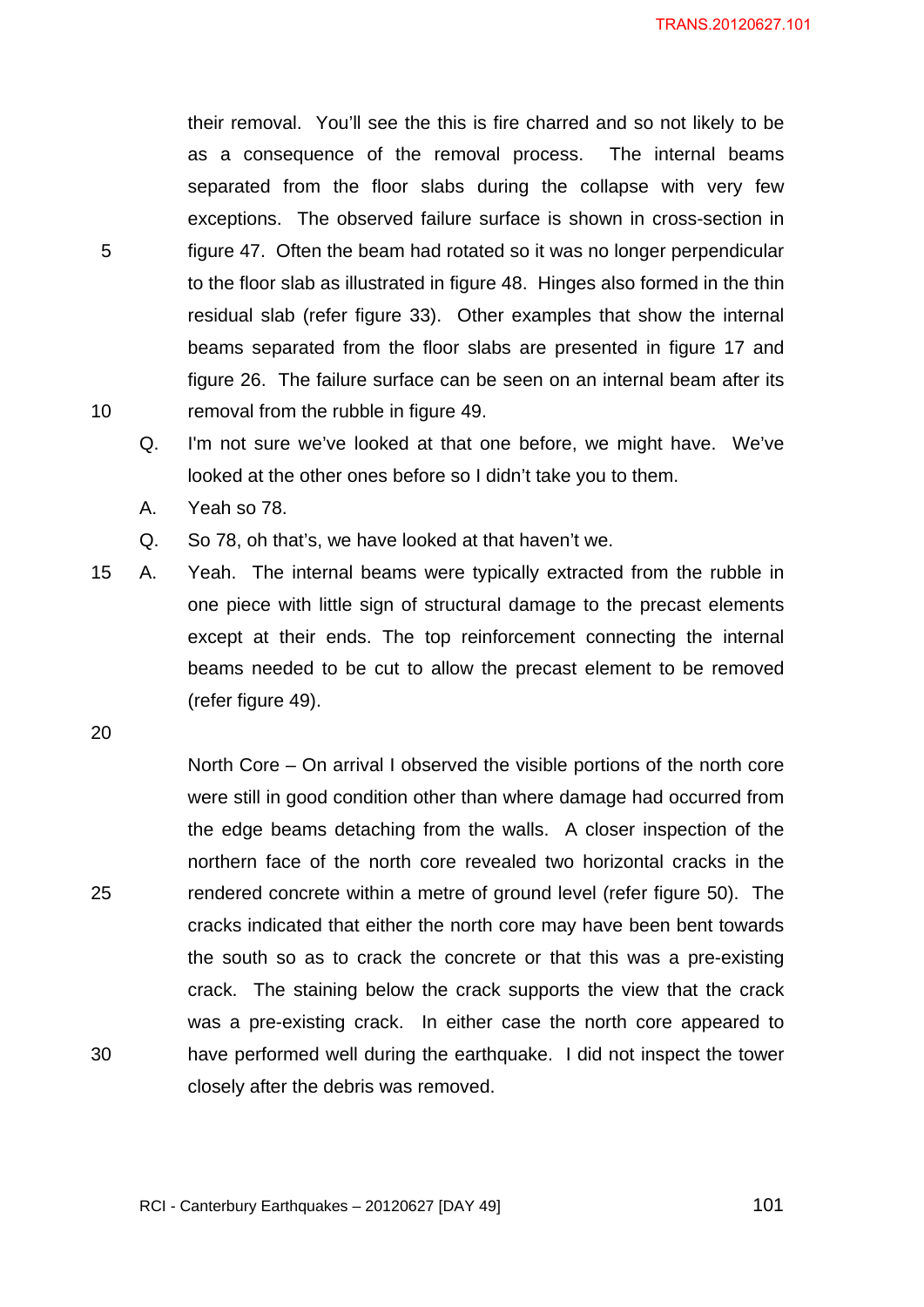South Wall – the south wall collapsed on top of the rubble bringing with it the escape stair (refer figure 5, figure 8 and figure 9). The cracking at the base indicated that the shear wall had suffered damage but withstood the east-west loads applied by the earthquake. The south wall collapsed by bending about an axis parallel to line 1 at about level 2 (refer figure 13). As previously observed the floor slabs are likely to have become detached from the south wall before the south wall collapsed (refer paragraph 38). When the south wall collapsed it dragged at least some of the edge beams that were directly attached to it northwards by distances consistent with the height of the point of attachment above the hinge line.

5

10

15 20 25 30 General – Ductile structures are desirable, especially in earthquake regions, because of the large deformations that occur before they fail. This provides a warning of impending collapse as well as the opportunity for the structure to find alternate load paths to support the load. Normal grade steels are considered ductile because they deform by 20 or 30 percent before they fail. Brittle structures provide no warning of collapse and often no opportunity to redistribute the load. A stick of chalk, for example, is brittle when it is bent. One moment the chalk is carrying the load. The next moment it has failed without warning. Columns can also behave in a brittle manner, even if made from a ductile material. If a column is too slender it can suddenly lose strength (buckle) even though there are considerable reserves of strength in the material. Reinforced concrete structures are formed by combining concrete which is brittle in tension with reinforcing steel which is ductile in tension. The concept is to provide sufficient steel reinforcement bonded within the concrete so that the reinforcement supports the internal tension forces that the concrete cannot sustain. The internal tension forces generated within the concrete are transferred to the steel reinforcement when the concrete cracks. In this way brittle concrete is supported by ductile steel so that the combination of the two, reinforced concrete, is ductile. Considerable care in design and

RCI - Canterbury Earthquakes – 20120627 [DAY 49]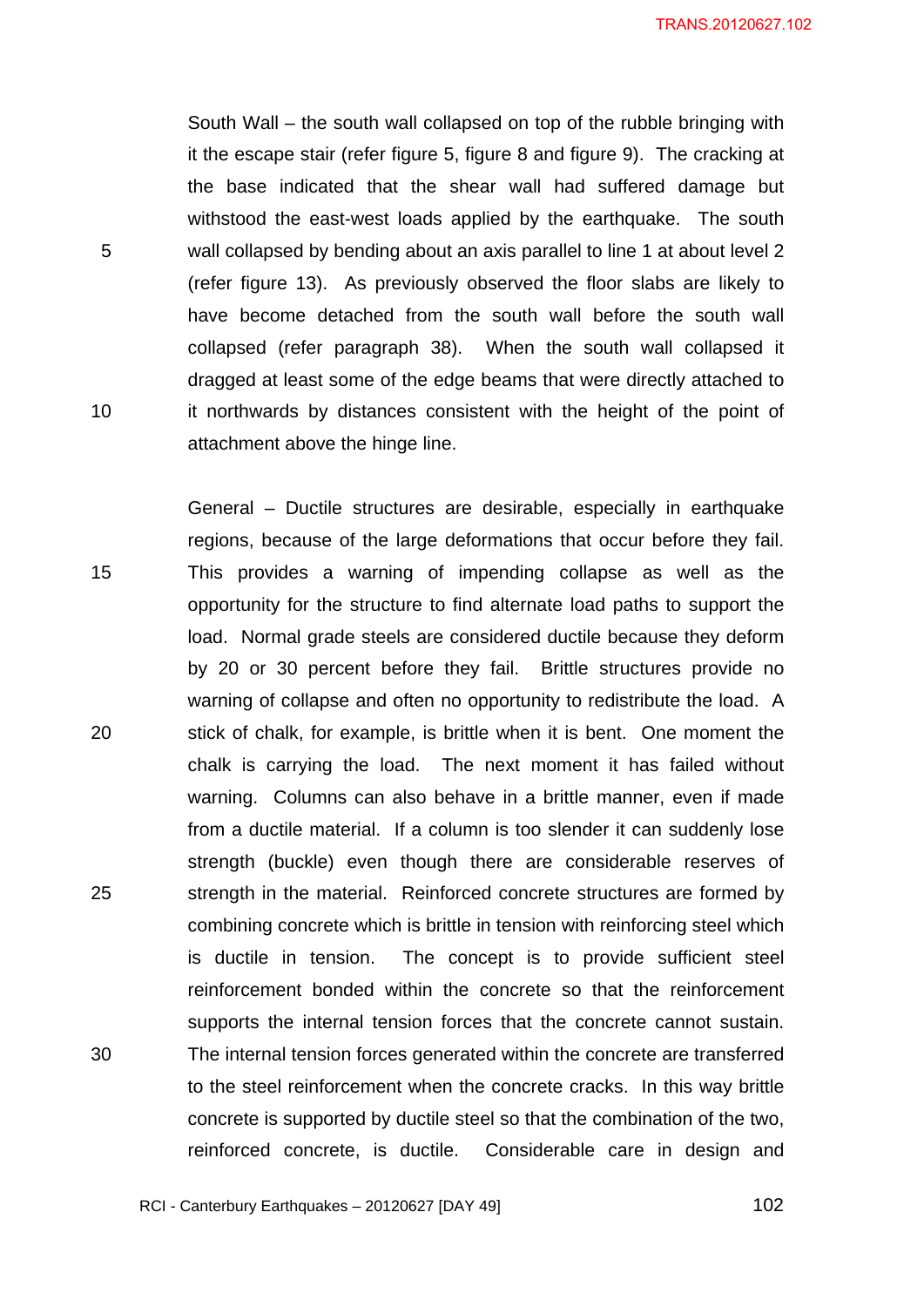construction is necessary to ensure a ductile result, especially in a situation where a structure is pushed back and forth many times by an earthquake. Sometimes the steel reinforcement is bonded to the outside of the concrete. The Hi Bond metal decking used in the building provided both formwork for the construction of the concrete in the floor slabs and the steel reinforcement. Reinforced concrete structures rely on tension as well as compression strength of concrete. For example, the bonding of reinforcement to concrete relies on the tension strength of the concrete. If the bond between the steel and the concrete fails then the structure will fail, at least locally. Combining ductility with alternate load paths within a structure (redundancy) can also help ensure that the consequence of failure is not disproportional to the effect causing the failure (robustness). For example the loss of a column due to a vehicle impact or an explosion should not cause a significant portion of the structure to collapse. The building collapsed quickly (refer eye witnesses in the Hyland Report) and catastrophically with many elements becoming detached from each other, possibly in a brittle

1507

20

25

30

5

10

15

manner. The following elements of the building may have contributed to the brittle nature of the collapse. The columns, the beam column connections when subject to lateral movements, the connections between the precast elements, the connections between the floor slabs and the south wall, the edge beams and the north core, the lack of continuous bottom reinforcement in the beams over columns and in the the slabs over the internal beams, the apparently low tensile strength of the concrete, the low ductility of the mesh reinforcement.

Conclusions – no observations were made in relation to the eastern elevation of the building as most of the debris had been removed before my arrival. The collapse of the building reduced five suspended floors to a height of less than one storey except where the floors leant up against the north core. From my observations detachment was common, detachment was common throughout the building. The floor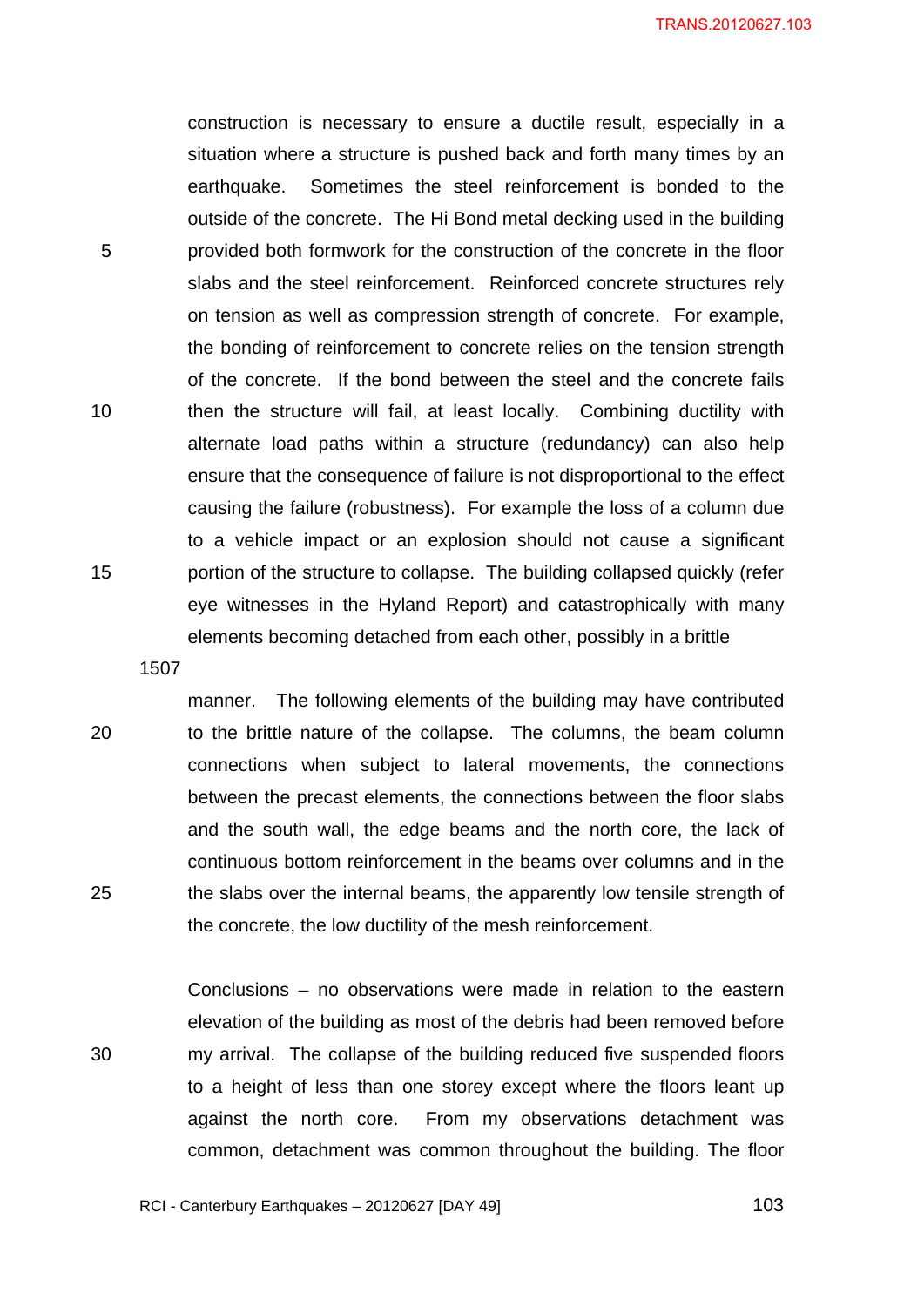slabs detached from the north core, south wall, the edge beams, the internal beams and the sill beams that supported the block walls in the western wall. The precast edge beams detached from each other from columns the north core and possibly the south wall. The Hi Bond metal deck de-bonded from the floor slabs and detached from its supporting beams and walls. I observed a total loss of concrete from within most beam column connections. I observed that the concrete turned to rubble readily, that reinforcement de-bonded from the concrete and the concrete failure surfaces were characterised by a loss of bond with the course aggregate. Based on what I observed I consider it is likely that the southern end of the building has fallen essentially vertically but there have been northward movements by up to four metres at the northern end of the floor slabs. The floors have extended by approximately three metres in the north-south direction by one or more tears in the floor slab. Line 3 of the building collapsed before the floor slabs were detached from the north core. The floor slabs detached from the south wall prior to the south wall collapsing. The rectangular columns on the western elevation became detached from the building at an early stage in the collapse.

5

10

15

25 30 20 Q. Thank you Dr Heywood, just a couple of questions before I sit down and leave you to others to question you. If you just go back to paragraph 95 of your brief, you'll see that you say there, and there's a similar statement made at paragraph 99 that a number of the interior columns above level 6 remained intact after the collapse with some maintaining their connection with the level 6 floor slab and interior beams, and then at 99 some of the beam column connections between the top floor level 6 and the columns which supported the roof remained intact. Now as you're probably aware the evidence that the Commission's already heard and which is pretty familiar territory is that the greatest number of people who survived in that building were on level 6. I'm just wondering whether in your view the fact that the columns and the column, beam column connections on your observation remained intact on that floor,

RCI - Canterbury Earthquakes – 20120627 [DAY 49]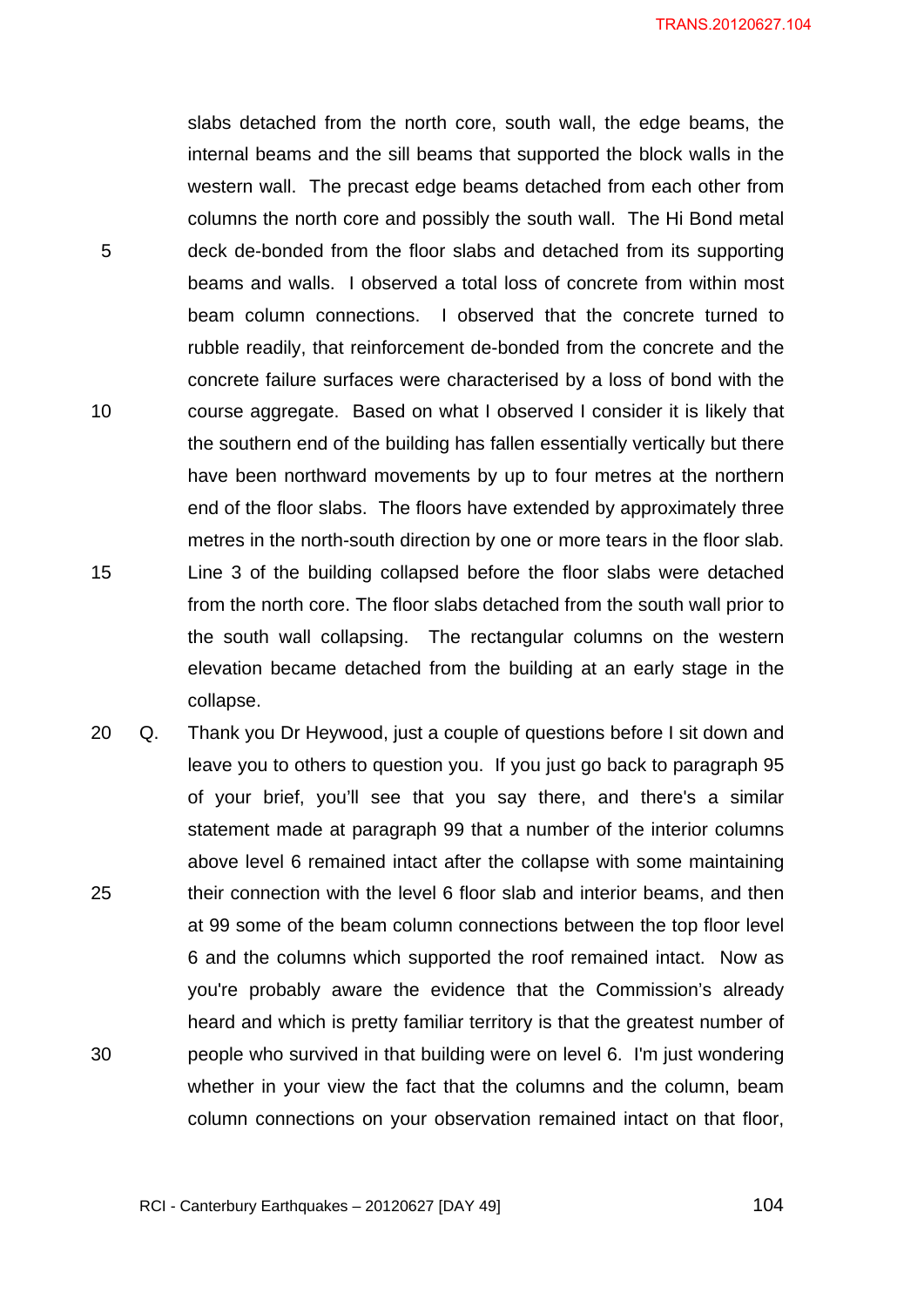played a role in enabling people on level 6 to survive in greater numbers. Do you have a view on that at all?

- A. I'm sure it helped, would help. I guess that, my as we saw before in the – it looks like that the whole roof was moved to the north which meant that there was nothing to fall on them as well.
- Q. Yes.
- A. And I guess if the columns had've held that up for longer then they had a better chance of survival.
- 10

5

Q. Yes. The only other question I wanted to ask you, and again if you don't feel able to add anything to this just tell me. I'm just wondering whether in light of all of the very careful work that you've done, examining the site and thinking about it, that you've dealt with in your brief, whether you're left with any further thoughts on sort of lines of enquiry that are in your mind about potential collapse scenarios?

20 25 30 15 A. There's many questions in my mind. I'm aware that as structural engineers, when we do research into earthquake resistant buildings we do testing, we typically shake them horizontally, it's very hard to shake them in the vertical and horizontal directions and so I'm left with questions about what the effects of vertical accelerations and horizontal accelerations combined have on this structure. I am concerned about why the internal beams separated from the slabs and what was the mechanism that caused that to happen. Were the earthquake effects generated and amplified by the structure sufficient to give us reversal of the normally downward effects on this structure, enough to open it up and give tensions on the bottom over the beams, enough to open the beams up and we've got these overlapping bars in the bottoms of the columns and try and pull those apart when normally we expect them to be squashed together, the connection to the south wall where it comes into the side. If that gets opened up from the bottom then there's very little lever arm to the mesh at the top and it's a relatively low ductile connection and is that enough to sever it or if it swayed backwards and forwards was that activity enough to open this up from the bottom and cause that to come away. I'm concerned I guess about the connections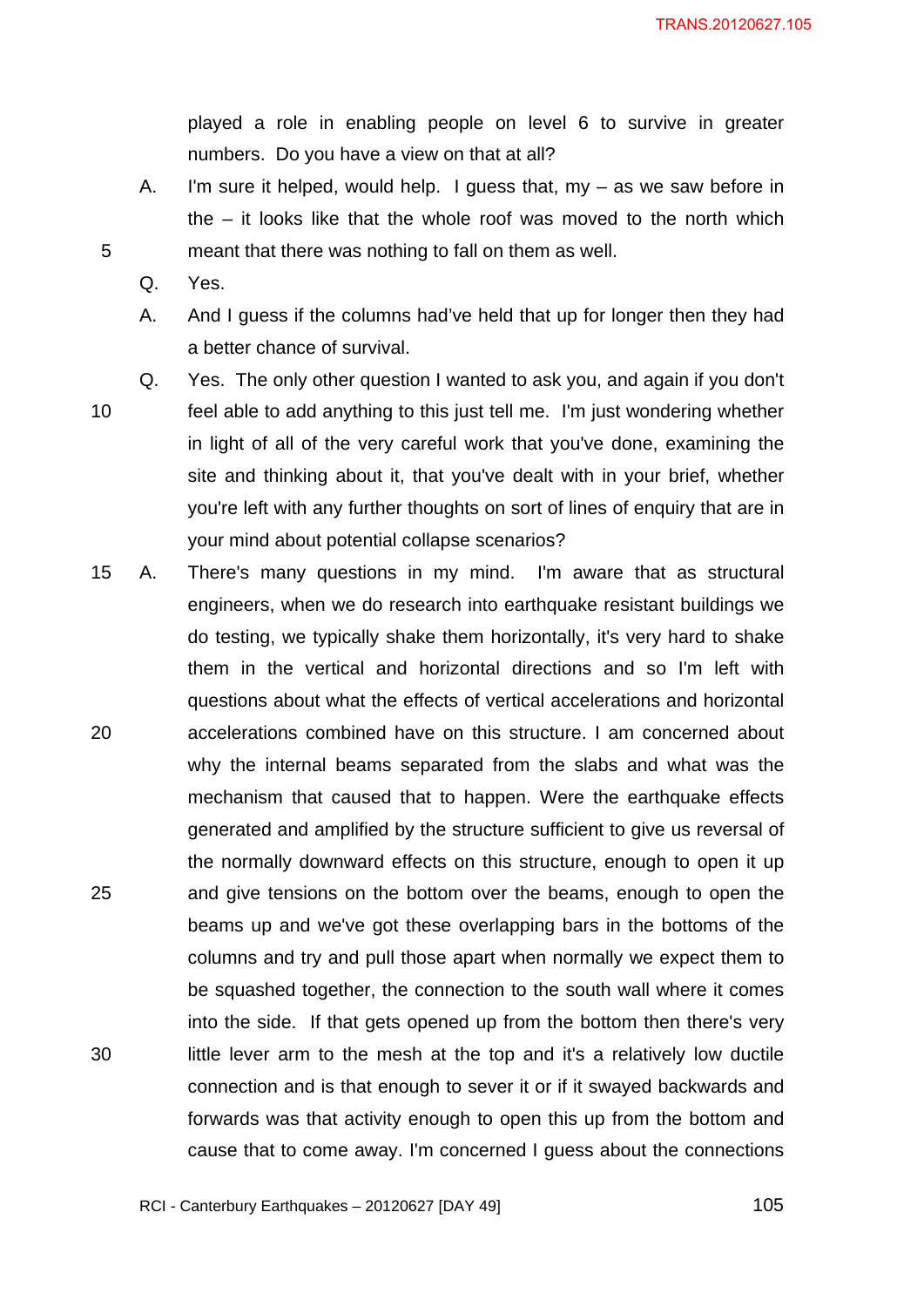between the beams and the edge columns, particularly on the western front which were sort of popped off early in the collapse and how that – how all that worked and how that transformed so I think there's – and obviously I'm concerned about the concrete and how it performed and so there's the traditional lines but I think there's a lot of the detail that needs to happen.

# **CROSS-EXAMINATION: MR LAING**

- Q. I'll just follow up on something you've just said to Mr Mills. This is the effect of the south shear wall moving north-south if you like.
- 10 A. Yes.

5

15

- Q. The shear wall obviously survived to the extent that the slabs collapsed before the shear wall collapsed?
- A. Yes.

Q. And is it your evidence, I think it's your evidence that the shear wall therefore never became fully loaded in a seismic sense?

- A. Those two would be consistent yes.
- Q. Yes. But the shear wall obviously, in that sense, performed its function. Is that correct?
- A. There's no evidence that it didn't, yes.
- 20 Q. Yes, thank you. Just looking at the collapse sequence, what you've said in evidence, which I think is very clear, is that the wall, the slabs pancaked on the south side before the wall collapsed and the wall then collapsed over on top of the – is there anything that you saw that would suggest whether the floors collapsed in sequence or how did that occur?
- 25 A. Do you mean does it come off level 3 before it came off level 6?
	- Q. Yes.
	- A. I don't think there's anything that I can add to that from what I've seen in the collapse, yeah, other than they all came off and so  $-$
	- Q. They all came off quite quickly.
- 30 A. Yeah, well they all came off before there was
	- Q. Before the shear wall.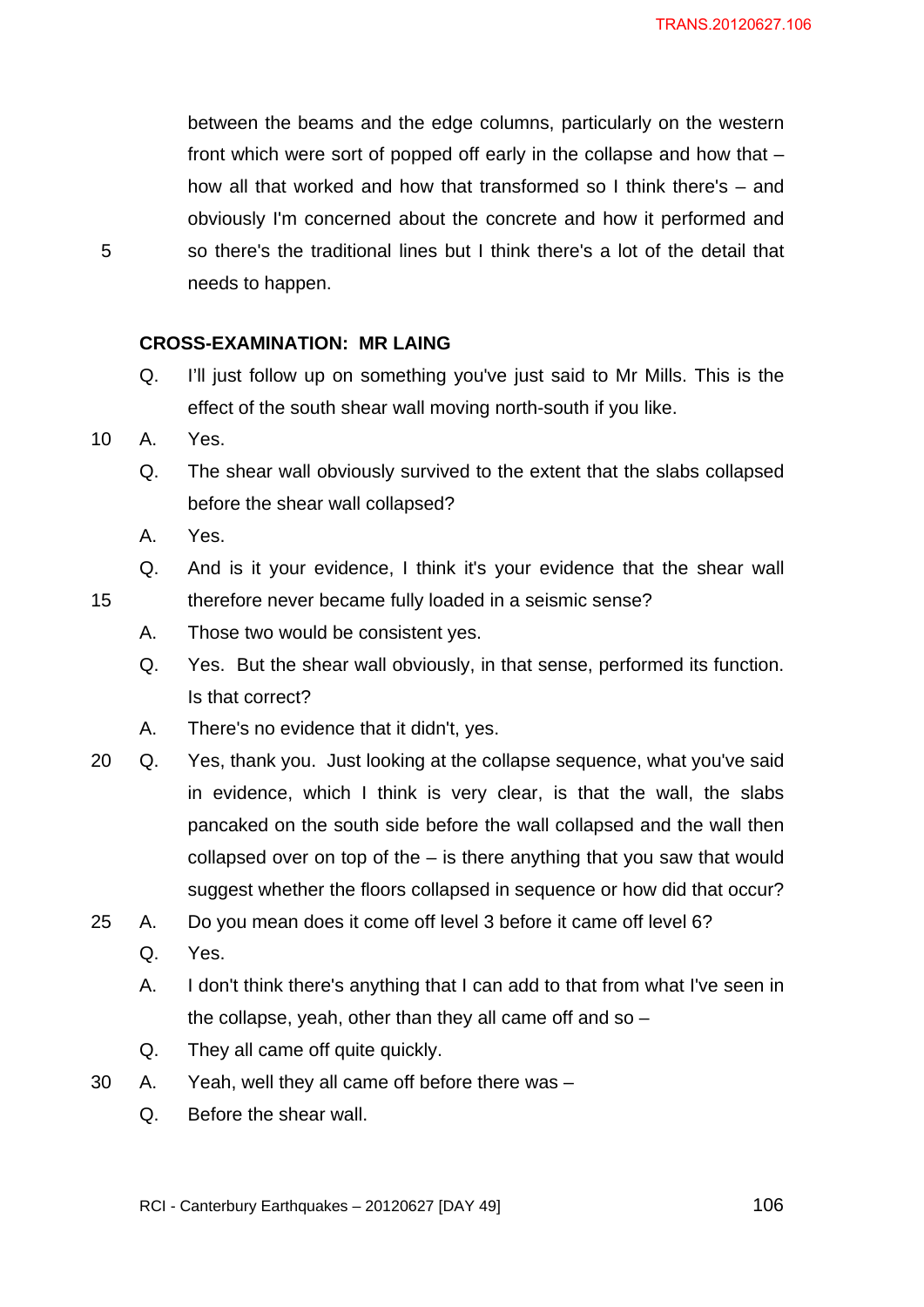- A.  $-$  the shear wall came off, which  $-$  so, I mean obviously if the top ones have had to come off, otherwise it would have been migrated so, but which one came off first it's not possible.
- Q. You have no view on that?
- 5 A. No.
	- Q. Can I ask you to go to 138 of your evidence? In the third line there you say the following elements of the building may have contributed to the brittle nature of the collapse.

1517

- 10 A. Mmm.
	- Q. And you list various elements.
	- A. Sure.
	- Q. I take it the word "may" is carefully chosen there?
	- A. Carefully chosen, yes.
- 15 Q. And that these are just simply possibilities?
	- A. That's correct.
	- Q. Are there other possibilities that you can think of as well?

connections when subject to lateral movements.

- A. I think that they're probably the major ones. They're the ones that were in my mind and I think they're the ones that, that, you know, I'm concerned about. I guess that in B there there's beam column
- 20
- Q. Yes.
- A. I would possibly add to that vertical as well.
- Q. Yes.
- 25 A. Yeah.
	- Q. And you heard the questions of Mr Frost this morning on that topic?
	- A. Yes.
	- Q. And do you agree with his preference or you prefer not to make a comment on that?
- 30 A. In the end, well, I see many competing pieces of evidence at the moment. You know, did it come off the south wall before the beam joints collapsed. I mean in the end the beam joints had to collapse otherwise the floor was, and the columns had to collapse otherwise the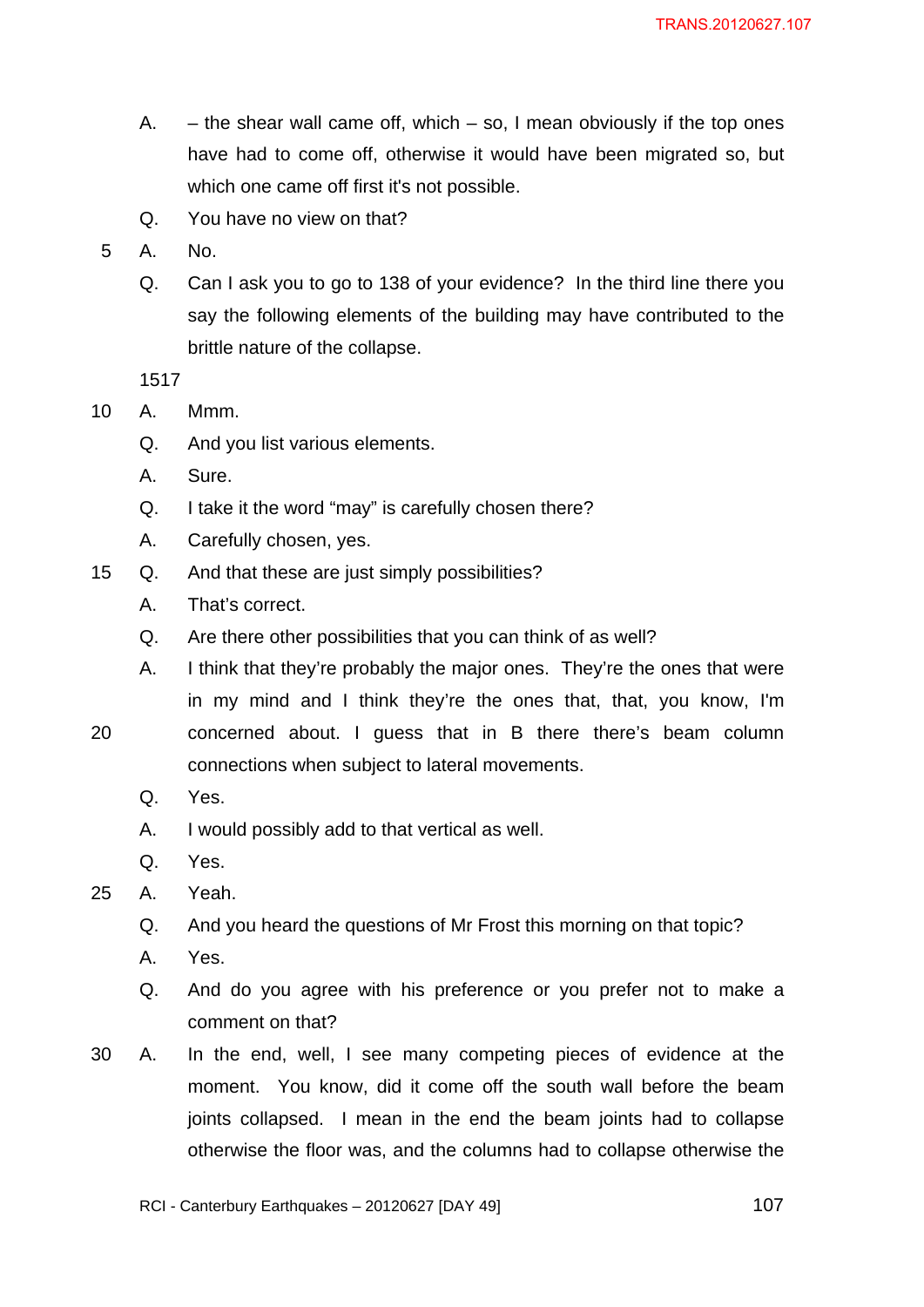floors wouldn't be joined up. I think you need to tie that together with a whole heap of scientific evidence to make sure that they're consistent with what the theory says and I haven't done that work so.

- Q. And to be fair you've made it very clear that you are not giving a view as to any particular collapse mechanisms?
- A. No I'm here to make sure that what I saw is, is as clear as possible and to, I guess, articulate questions.
- Q. Thank you. Can I ask you to now go to paragraph 36 of your evidence and could I have 0041 photograph brought up please. What I'm going
- 10 to be asking you about is the steel trimmer beam.
	- A. Yes.
	- Q. That's visible in that photograph.
	- A. Only just visible in this photograph.
	- Q. Only just, photograph, sorry only just visible.
- 15 A. Yeah.
	- Q. Did it, was it reasonably intact that beam or couldn't you see?
	- A. Well, no well I, I have another photograph of that beam but it's, it looked in reasonable condition. There was I think a masonry connector somewhere that had sort of, was still in the end of, the end of the beam.
- 20 Q. Yes.
	- A. I didn't see it all because, you know, weren't there all the time but it didn't look in bad shape.
	- Q. No. Thank you and at the end of, close to that paragraph 40, if you could just return there very briefly.
- 25 A. Sure.
	- Q. I think the best photograph there is .43. If we could have that up on the screen. This shows the block wall. My eyes are not very good on that one but I'll look on this one here for minute but that shows only one segment of the block wall. Did you have a close look at that block wall or was that …
	- A. No.

30

Q. Not top of the (inaudible 15:20:35).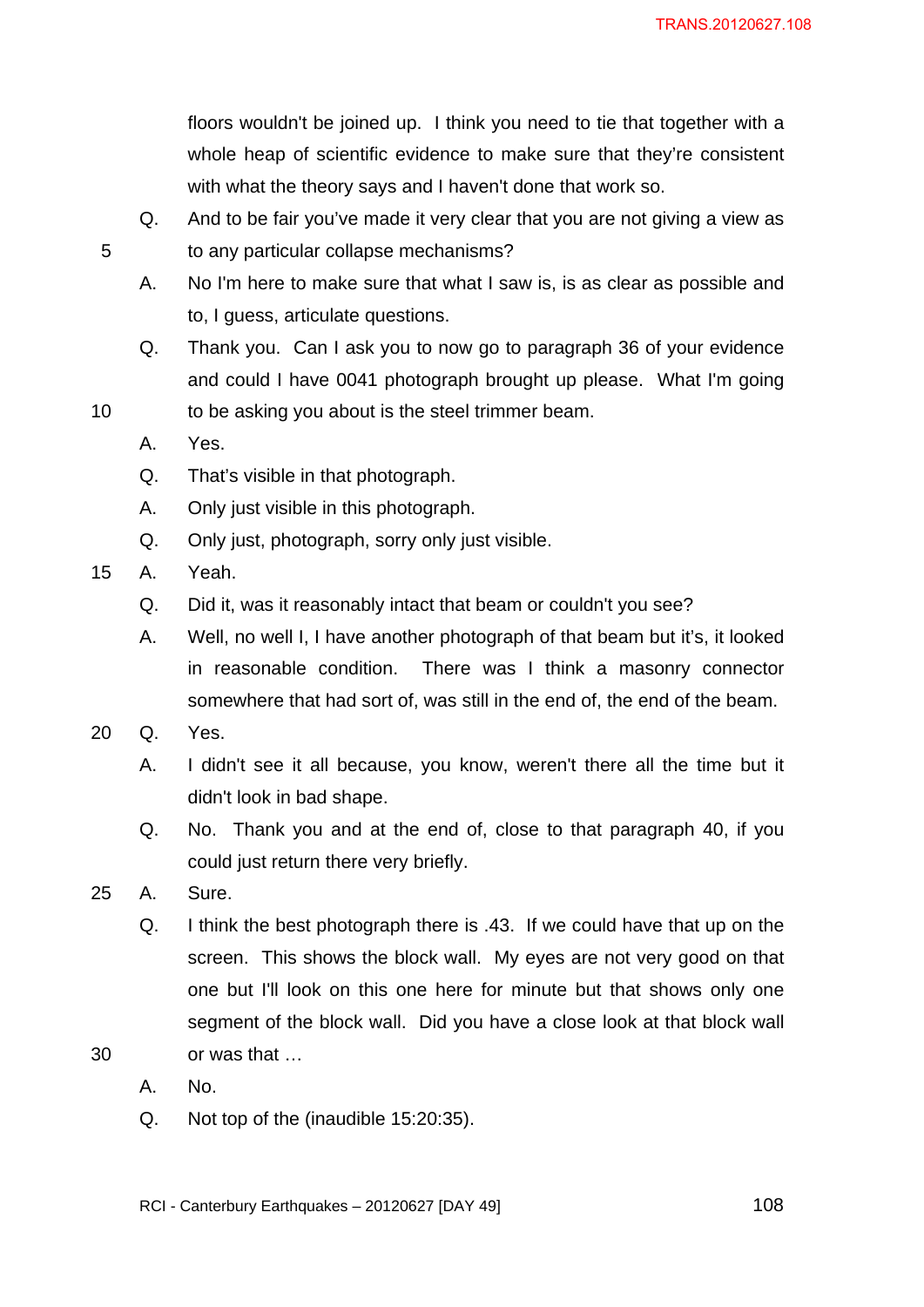- A. No I mean this, this photograph was taken I think on the first morning that we were there and other things were focussed on my mind other than how the building fell and I remember thinking, there's not much block walls in this building. That's all that's there and you can see there's one lying on the ground also. So there's this vertical one but there's also one on the ground here.
- Q. Did you see any evidence, and if you can't answer this question don't, but did you see any evidence that the block wall had been compressed against the vertical beams?
- 10 A. No I didn't look for it, didn't see it, can't comment I think is probably the best answer.
	- Q. Yes. Can I then ask you to go to paragraph 76 please. In that sort of section of evidence where you're dealing with the drag bars –
	- A. Yes.

5

- 15 Q. And I was wondering if you could help me with paragraph 76.
	- A. Mmm.

# **JUSTICE COOPER ADDRESSES MR LAING – CONFIRMED PARA 76**

## **CROSS-EXAMINATION CONTINUES: MR LAING**

- 20 Q. Are you saying in paragraph 76 that the drag bars never took a full seismic loading before there was detachment. Is that what you were saying there? I wasn't really quite certain but?
	- A. Well what I've said here was that they were bent downwards.
	- Q. Yes.
- 25 A. And I believe that that bending is due to the fact that they were supporting cantilevered slabs.
	- Q. Yes.
	- A. That stuck out of the side, out from there and that's what caused the bending as opposed to the earthquake action.
- 30 Q. Yes. So it a the bending mechanism rather than
	- A. That, that caused the shape of them when I saw them, yes.
	- Q. Yes.

RCI - Canterbury Earthquakes – 20120627 [DAY 49]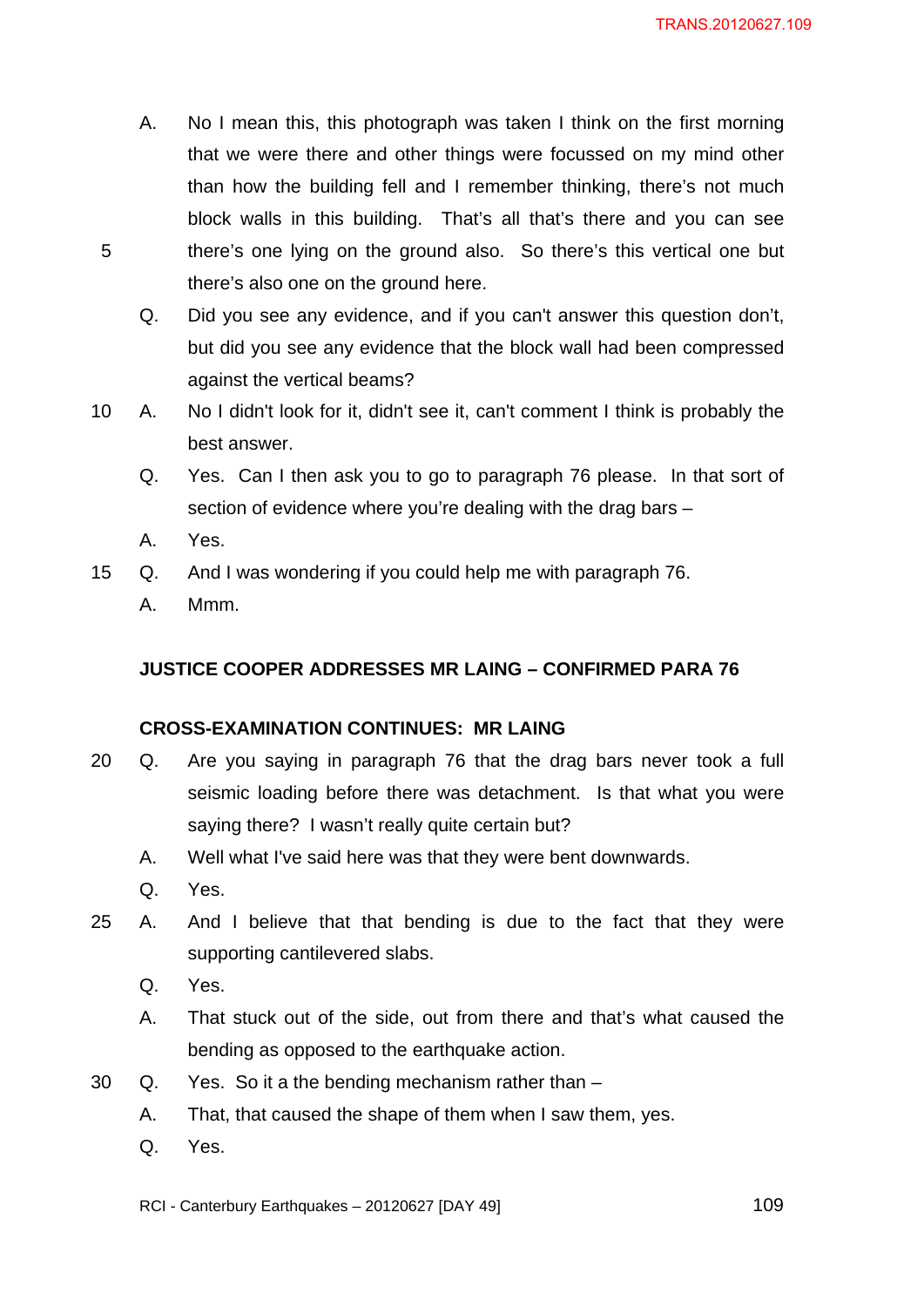A. And you can ask the question as to where, you know, if the north core, if the slabs severed from the north core whether they severed in front of the, of the drag bars or across the drag bars but it appears like in macro level they've severed in front of the drag bars, left weight there which has then bent them around or, or it's not severed and it's just bent them around.

Q. The drag bars of course were designed to help resist horizontal –

A. Sure.

5

Q. – seismic forces weren't they?

10 A. Yes as I understand it.

Q. So when the, so if a slab was starting to tilt downwards you would expect those drag bars, slab to come away from those drag bars wouldn't you?

15 A. Well I don't think that, well if the earthquake pulls these drag bars and it separates then you would expect to see the drag bars pretty much horizontal. If, if the drag bars are bent because of the weight of the slab after something else had collapsed then you'd expect to see them bent and we saw them bent. So that would suggest that they served their purposes if you like in the earthquake of connecting the slab to the, to

20

30

Q. Yes thank you for that. Finally if I could ask you to go to paragraph 92.

A. Sure.

the north core.

- Q. In the second sentence, line 3 there, you refer to one level of column C4 as remaining vertical.
- 25 A. Yes.
	- Q. Were you able to determine on what floor that column was?
	- A. Well that's as from the picture in the Hyland report so I didn't see it there so I'm just commenting from the picture. My expectation is that it's, well I think it's likely to be the top floor but, again, it's a picture that's in the Hyland report that I didn't take and it's from some distance but it has a, my recollection is it has a rectangular top on it consistent with the, the steel reinforcement.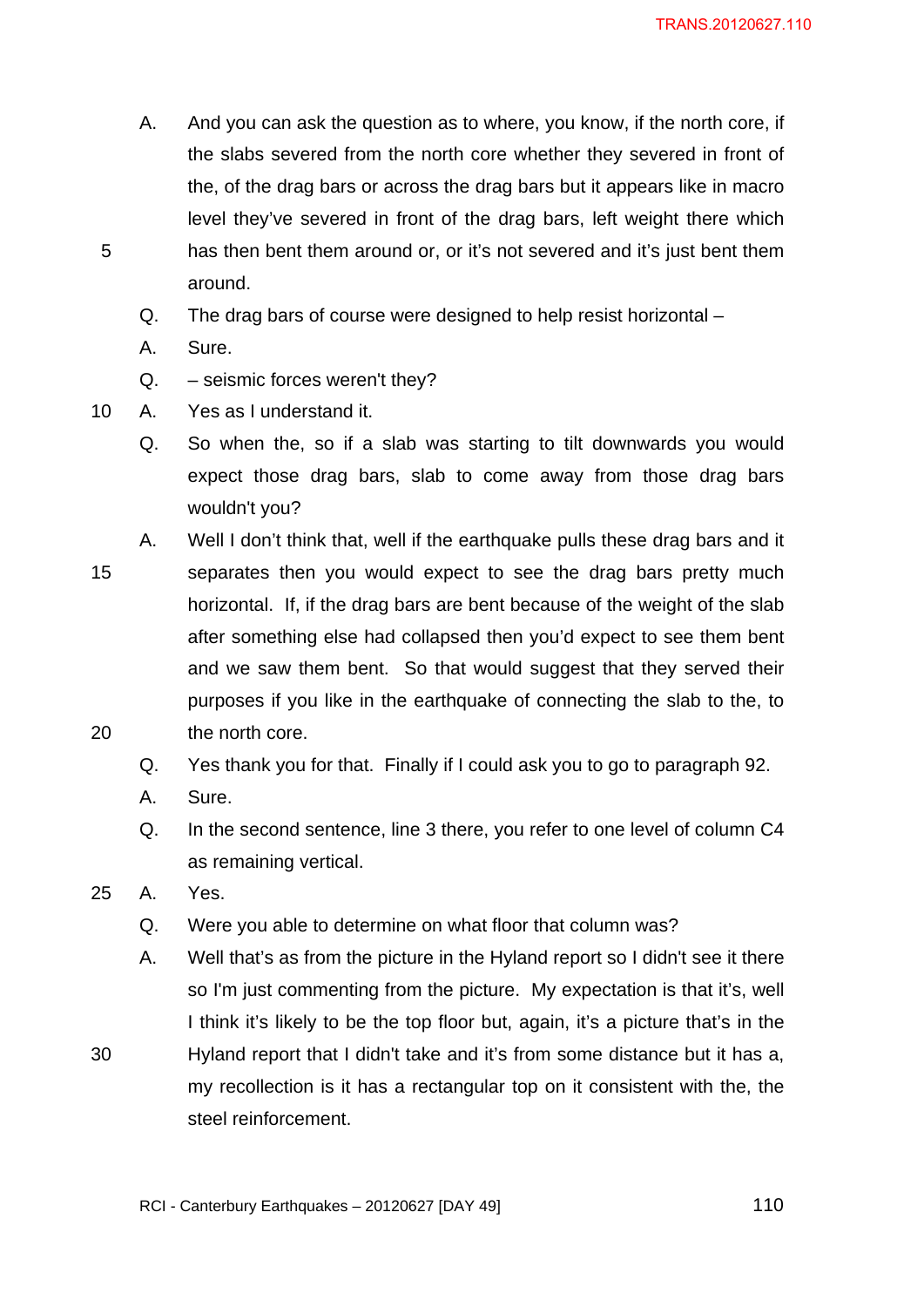- Q. Yes, from memory it had a, it showed the reinforcing at both ends and concrete sill in the middle.
- A. Well it has, my recollection, if it is it has reinforcement in the, exposed at the bottom of the column.
- 5 Q. Yes.
	- A. And at the top I think it would, suggested to me that it was where the steel beams for the roofing had been attached.
	- Q. Did you draw any inference from the fact that that column had remained vertical?
- 10 A. Probably, I haven't drawn anything until you've asked me that question. The, I guess it suggested that maybe the roof was severed from that fairly early.
	- Q. Yes, yes. Thank you Dr Heywood.

## **CROSS-EXAMINATION: MR PALMER**

- 15 Q. Now Dr Heywood were you in the hearing room this morning when Mr Frost gave his evidence?
	- A. For most of it.
	- Q. You'll recall I asked him a couple of questions and I'm essentially going to put those questions to you to see what your recollection is that may
- 20 25 be different to his. Firstly, if I could deal with the coupling beams. You recall that I took Mr Frost to the photographs that Mr Henry took in relation to the coupling beams on the, on the south shear wall. Your evidence doesn't deal with, as I understand it, any observations of those coupling beams. Do you have any comment to add about them or, or is recollection such that you can't add anything?

1527

30

A. Unfortunately I didn't really see them, um, they were either covered with the stairs or in the pile of rubble, well, and so in between the only portions of them I've really seen is in the photographs which are similar to the ones that Graham showed this morning which were between level 1 and level 2 and as those photos indicate there was very little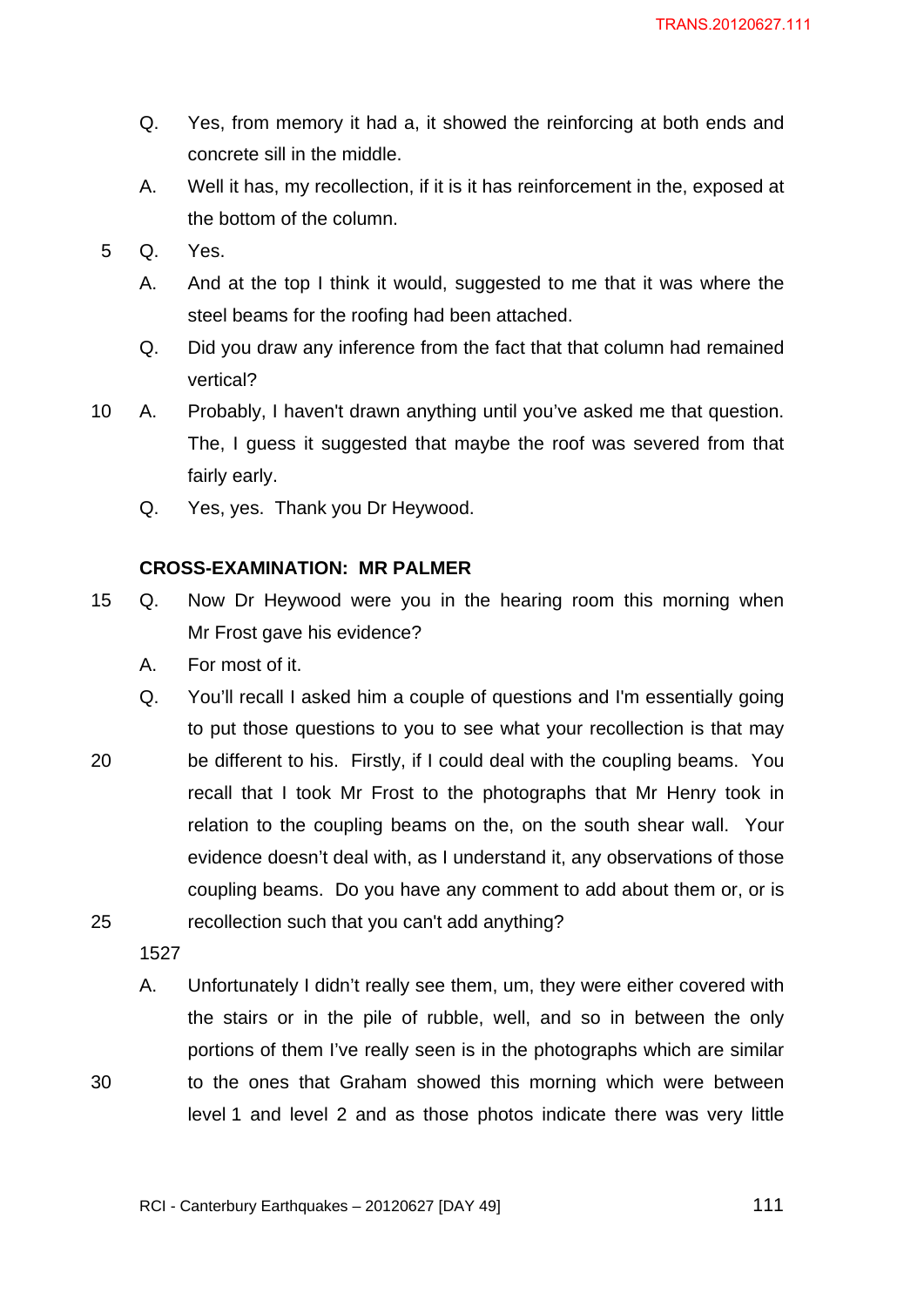shear related distress in those coupling beams between level 1 and level 2. Above that I, I have no detail to comment.

- Q. Well a similar question flows from that of course, and that is you also I think at paragraph 35 of your evidence looked at the presence, or looked through the window on the ground floor –
- A. Sure.

5

10

- Q. and I think you also notice that there was not any 12 millimetre reinforcing coming into the shear wall at that point from the floor slab. I think you've already covered it off but just to be absolutely sure. My understanding is that you did not look at any other parts of the floor slab so that you couldn't make any other observations about the presence of reinforcing at other parts of the wall?
- A. No that's, I mean certainly where there was no other opportunity to look at the ends of those, and as I suggested earlier I think those shear walls still exist and so there should be good evidence in those.
- Q. Yes you did say that. Do you, I think as I recall Mr Frost's handwritten notes in his evidence he refers to the retention of some slabs. Do you recall slabs being specifically retained as exhibits?
- 20 A. Well the first exhibits that we collected were four samples of, three or four samples of concrete on the floor slabs which were immediately to the east of the south wall, and they were set aside, they were just small lumps of concrete but they were only very small samples of slab that were set aside.
- 25 Q. Do I take it from that answer that you're not certain that fragments of slabs adjacent to the south shear wall were retained specifically but rather just general slab fragments were retained?
	- A. Well they were, yeah they weren't, they were not at the junction with the south shear wall if that's the question. They were sampled, you know, some metres to the east of that.
- 30 Q. So in all likelihood the samples that have been retained by you and Mr Frost probably don't include the relevant slab samples?
	- A. No and they wouldn't have any reinforcement in them either, they were relatively, relatively small. And as I said, the south wall was put aside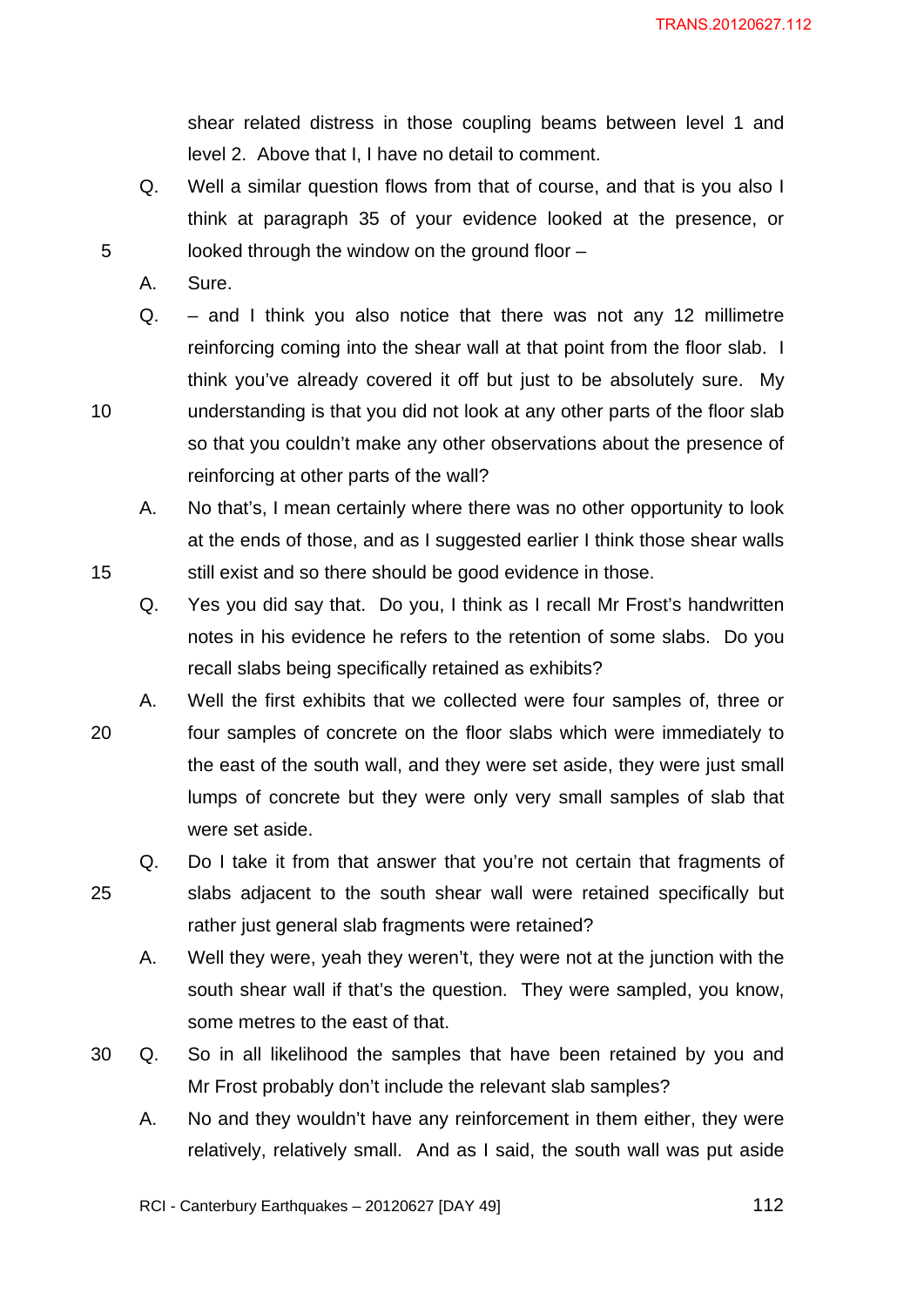and so the connection between the south wall and the slabs from the south wall's perspective should be still there.

Q. And have you inspected them recently?

5

- A. We ha I haven't seen any of that since, since we left site really, and the south wall as I said, it collapsed across the top of the building and all those connections were underneath so they were not visible and when they were stored they were stored similarly and, and so the opportunity to look at both faces of those was not available.
- 10

15

25

30

Q. I understand. Dr Heywood you and Mr Frost were really instrumental in retaining many of the samples that the DBH was later able to review and analyse for the purposes of its report. Is this something that you would normally do as part of your role as a forensic engineer?

- A. All I know is that the most important piece of evidence is what happens immediately and, and the better the evidence that we have, the better chance of getting a good outcome in terms of identifying what actually
- happened. And so I guess that was the motivation was to try and at least get enough pieces of this puzzle so that there was at least something left.
- 20 Q. We, your decision with Mr Frost to retain these samples, was that your own decision or did you get a direction from the police or any other authority?
	- A. We support we sought the support of the police to do so and with their support we collected them.
	- Q. Is there a standard or a best practice relating to the retention of samples in a situation like this?
	- A. I'm sure there's better standards than what were applied. The, um, I don't know of any standard but all that we tried to do was to provide essentially a sample of most of the elements. There weren't any particular element of any particular import or interest because I don't think we, we even knew how this building had fallen over, we were still trying to understand how it was made when we were collecting those samples. Like we need one of those, we need one of those, we need one of those and so we essentially tried to get an internal beam, an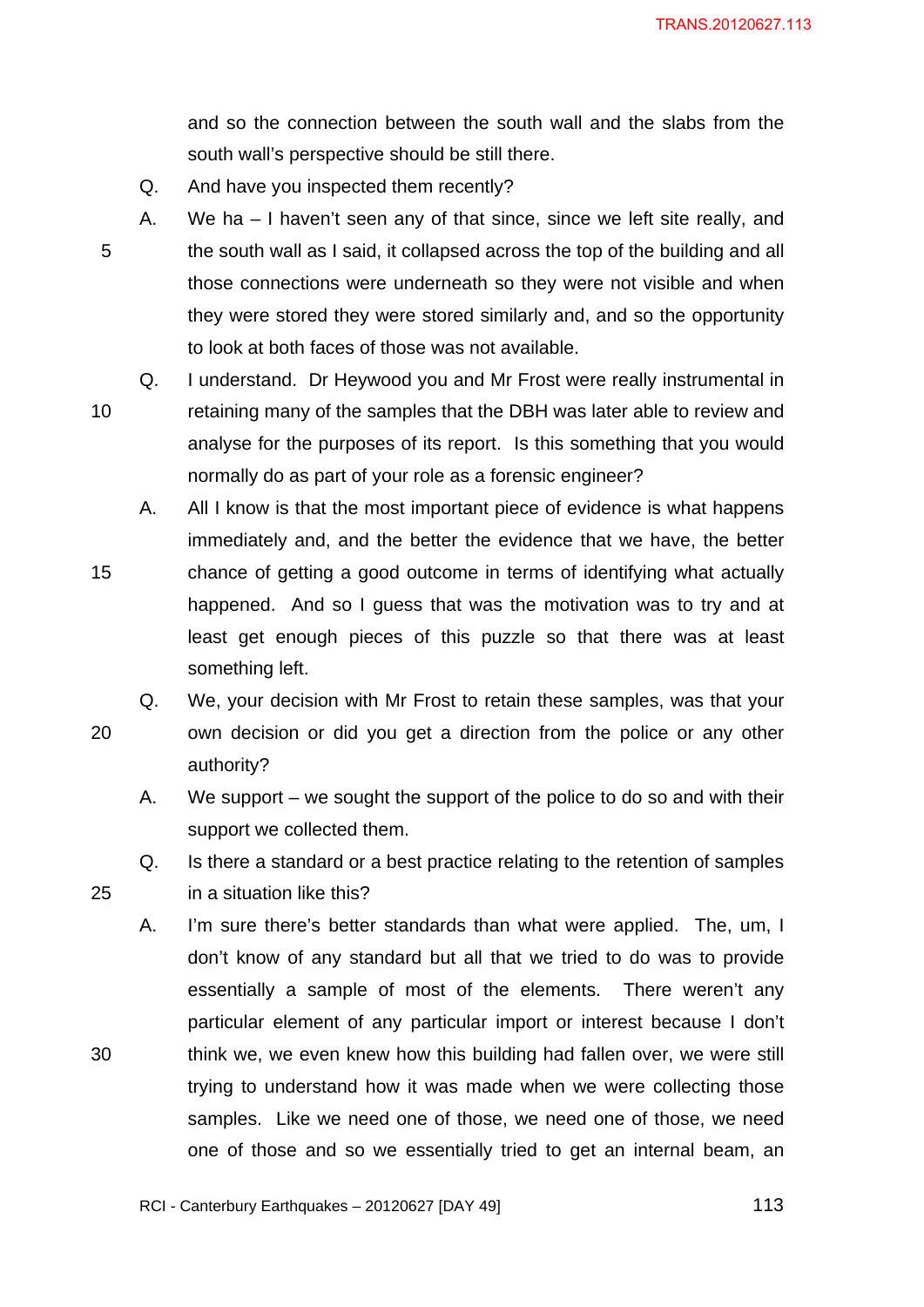edge beam, a column, the south wall was obviously pretty important and so on. So it was do the best you could in the circumstances that were available, and protect it against the people that were wanting to bury it in rubbish or carry it away in the backs of trucks.

- 5 Q. I understand, and after you put these samples aside did you have anything further to do with them, other than photographing them in situ?
	- A. Nothing. So they, whether they still exist or not I don't know. I left it with the police.
	- Q. You were on the site for several days as I understand it?
- 10 A. Sure.
	- Q. You were very interested in what had happened professionally?
	- A. Sure.
	- Q. Did you leave any instruction regarding the other remnants after you'd left the site?
- 15 A. No.
	- Q. For example the north core remained standing did you –
	- A. No.

**COMMISSION ADJOURNS: 3.33 PM** 

**COMMISSION RESUMES: 3.52 PM** 

20

25

30

## **CROSS-EXAMINATION CONTINUES: MR PALMER**

- Q. Just before the break we were talking about the samples that you and Mr Frost retrieved. Quite obviously in an unprecedented disaster like the one we had before us there must be a tension between delicately retaining samples like you did and moving quickly to save lives. Taking into account that tension what might you have done differently as a forensic structural engineer if you had control over the site at the time?
- A. If you didn't have the tension of lots of lives having been lost or having the possibility of searching for people then you would take it apart piece by piece as much as you could and try and reconstruct it.

RCI - Canterbury Earthquakes – 20120627 [DAY 49]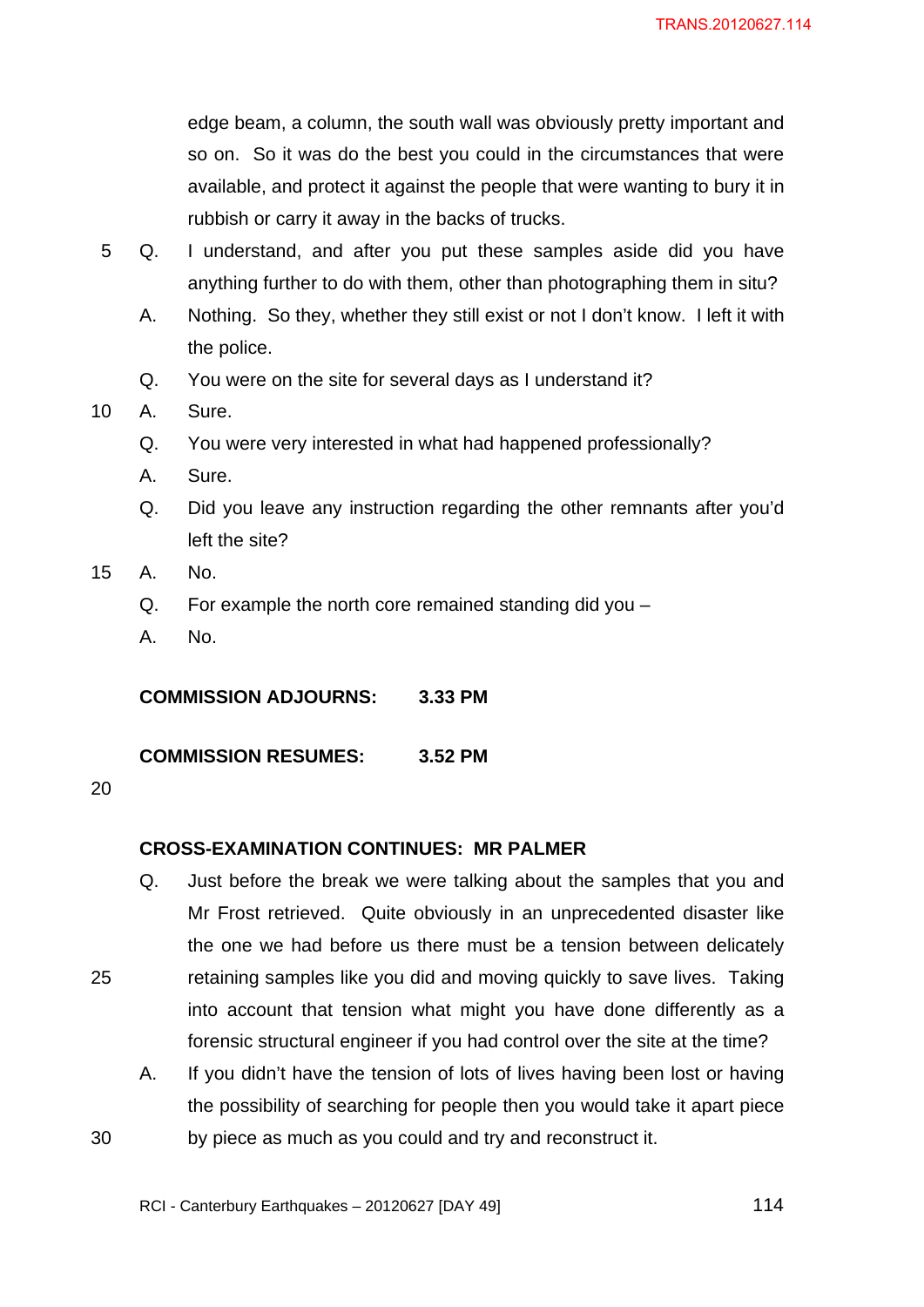TRANS.20120627.115

- Q. Bearing in mind that there were lots of people there and people have to do the best they can in the circumstances, would you have retained more samples?
- A. I would like to have retained more samples but because we didn't really know what we were looking at at the time.
- Q. In your evidence I think you deal with it, the beam column joints at paragraphs 97 to 101 and I think you make a summary comment in your conclusions at paragraph 142 where you say that you observed the total loss of concrete from within most beam column connections. My reading of your evidence is that you were not able to find many beam column joints that were intact. Most had gone by the time you came to inspect, is that correct?
- 15 20 A. There was the beam column connections on the Madras Street side were gone but on the western side of the south wall some of the columns were still there but there were no column connections intact. Along the western wall the rectangular beams were, rectangular columns were still there and all the concrete within those joints was also gone and those internal beams that we saw as the concrete was removed internally there was no real segments of concrete there either. I mean there was one photo I showed of the slabs leaning up against the north core where there's one segment of column lying in the middle
	- Q. So would it be correct to say that regardless of whether the columns were rectangular or circular there were still no intact beam column

but, again, its joints were not, where joint concrete was gone.

25 joints.

5

10

- A. 'No' is a strong word but the vast majority of them were –
- $Q.$  Virtually no  $-$
- A. yeah virtually none, yeah. I mean obviously I didn't see everything.

## **WITNESS REFERRED TO PHOTOGRAPH 79**

- 30 Q. And here, I think, it was your evidence that there was some horizontal cracking in the north core and you noticed that there was staining from the weather and you suggested that that probably occurred prior to the 22 February earthquake.
	- RCI Canterbury Earthquakes 20120627 [DAY 49]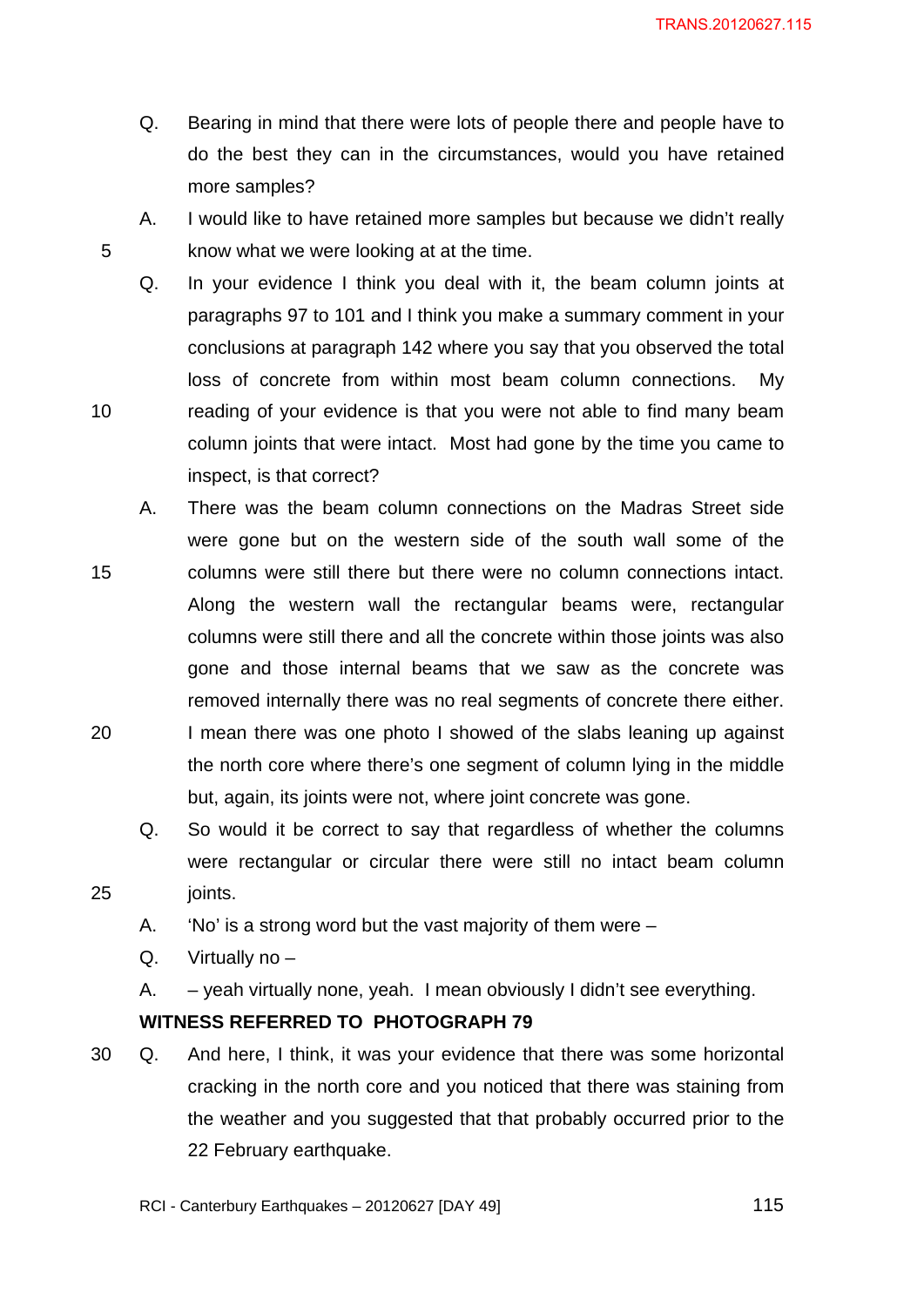- A. Just saying there's multiple hypotheses as to what that crack is. You can see the staining running down from the cracks here and here.
- $Q.$  Well I suppose  $-$

5

- A. Unlikely to have occurred in the two days between the earthquake and when we were there.
- Q. So amongst other things, I suppose, with multiple hypotheses that leaves open everything but its still, would it be the case that they might have been caused by the 4 September earthquake and/or aftershocks?
- A. It's possible but whatever those cracks are they're relatively small.
- 10 Q. Just did you read or listen to all of the eye witness accounts, or most of them as to, what they observed while they were in the building?
	- A. No, I'm sorry, I was flying at the time.
	- Q. If I could just talk to you briefly about your observations of the concrete. Your evidence has been, I think at around about paragraphs 102 to 105,
- 15 that you made some observations about what you considered to be poor tension strength concrete. Concrete strength, it can be affected by many factors can't it?
	- A. Yes.

25

- 20 Q. And would you accept that the effect of, or the strength of concrete could be affected by the compression or extension/stretching caused by other earthquakes, for example, the 4 September earthquake?
	- A. Yeah that's a question that I think you need to ask somebody with better knowledge on that front. I know that if you have concrete loaded for long periods of time then it can reduce its strength and so on but in terms of cyclic previous earthquakes and whether that effects, I suspect, would depend on where the sample was.
	- Q. Well just as a general concept concrete strength could be affected by significant compression couldn't it?
	- A. The concrete, concrete strength is affected by many things but at that level I think I'll defer that question to people who know more than I do.
	- Q. I think you said before that concrete wasn't your area of expertise. You don't want to be drawn on this any further?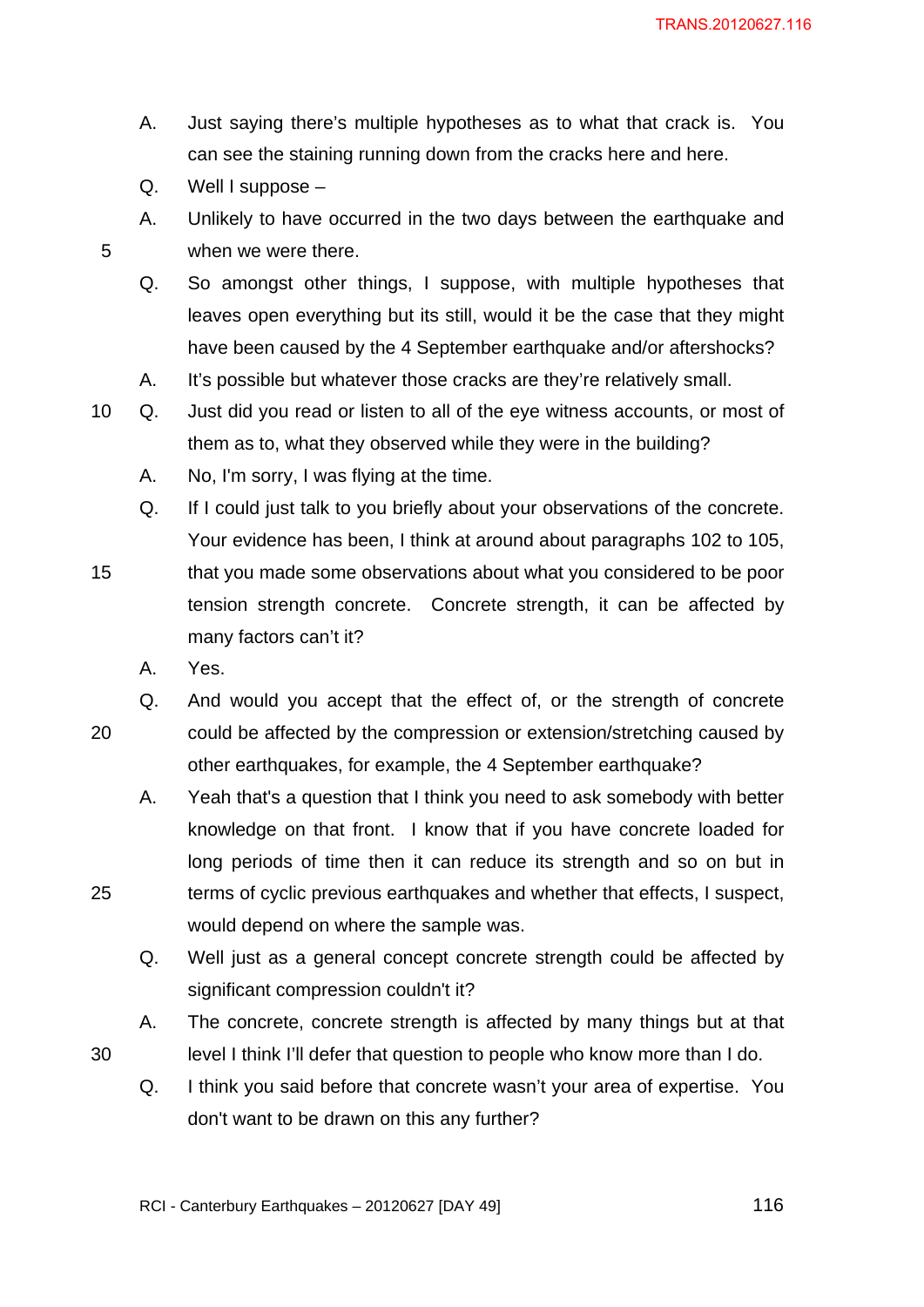- A. Well, I mean, my comment is that I was concerned about the general reaction of everybody in the rubble pile, that it turned to rubble very easily and I guess there were lots of joints that pulled apart and tension strengths. As engineers we think of concrete as providing compression strength and we specify it by compression strength but if its tension strength or its bond strength is inadequate then all the things that we expect of it don't happen and so as a parameter in the performance of this building both the tension strength and the compression strength was important and the fact that it fell to rubble seemed to leave questions that needed to be addressed, yeah.
- Q. Have you read the evidence of Douglas Haavik filed with the Commission?
- A. No I have not.
- Q. Did you undertake any testing on the concrete yourself?
- 15 A. No I did not.

5

10

- Q. Finally, Dr Heywood, if you were in the hearing room this morning you will have heard Mr Frost answer questions about being asked to review some material written for the DBH Report by Dr Hyland.
- A. Mmm.
- 20 Q. Were you also approached to review material for the DBH Report?
	- A. I have not reviewed any material for anybody.

# **RE-EXAMINATION: MR MILLS – NIL**

## **QUESTIONS FROM COMMISSIONER FENWICK:**

- 25 Q. Thank you very much for a very clear description of what went on.
	- A. Thank you.
	- Q. You've got a lot which I'll be studying but I have no questions for you right at the moment.
	- A. Okay thank you.
- 30 1602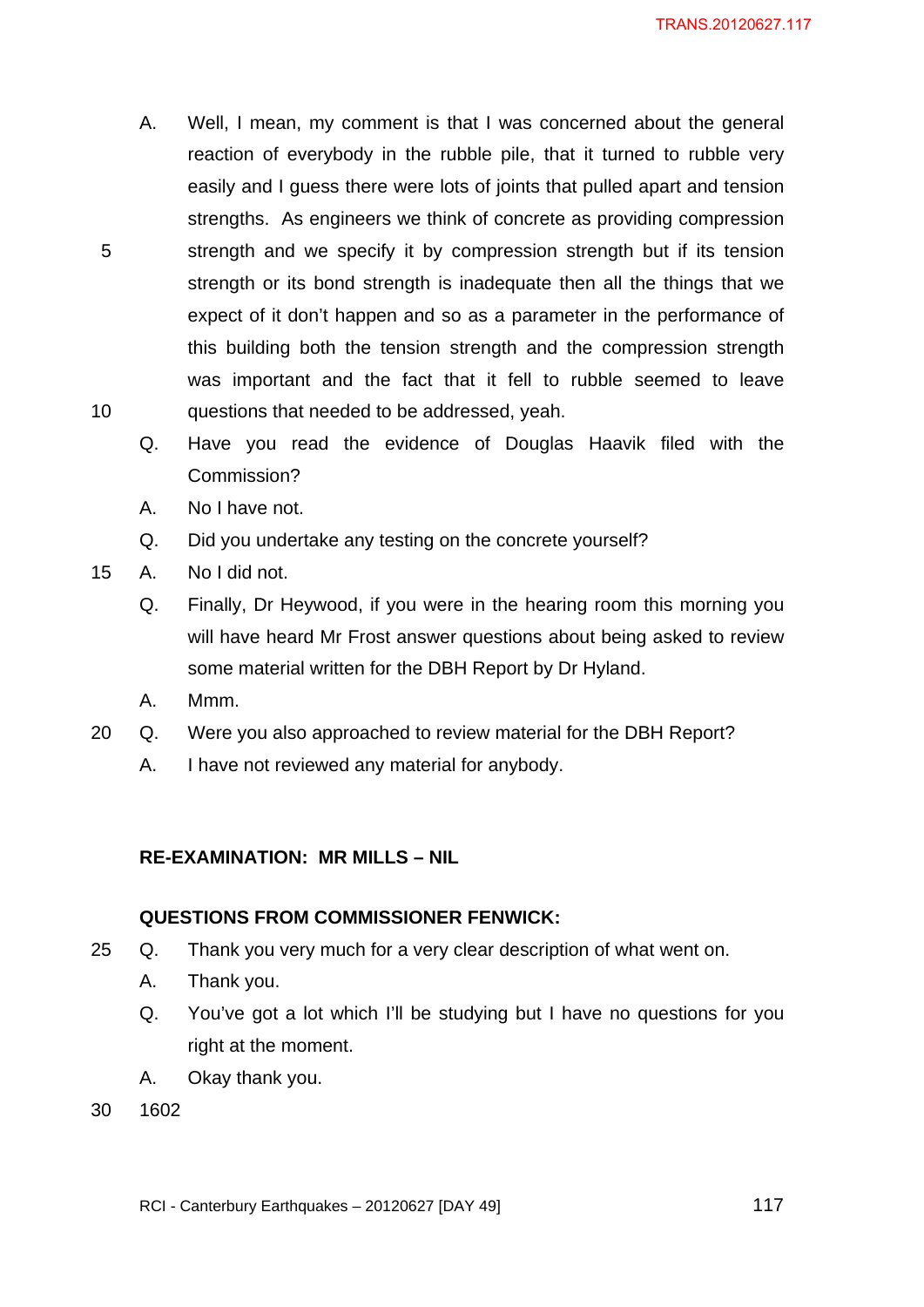# **QUESTIONS FROM COMMISSIONER CARTER:**

- Q. Yes Dr Heywood. Thank you very much, you've clarified a lot of factual information for me. I'd like to ask you about two things. Firstly a moment ago Mr Palmer asked you about beam column joints and I just want to make sure that I got the right interpretation from your response?
- A. Sure.

5

10

- Q. I think it was that there were beam column connections still to be seen where the western and north-western walls occurred but the eastern wall material had been removed. Apart from that the remainder of the members, columns and beams were still present in the pile. I interpreted your remark to say you couldn't find the connections between beams and columns because there had been – they'd been sufficiently destroyed that they no longer existed as a unit.
	- A. Yes.
- 15 Q. Rather than that they had been already removed to waste.
	- A. Yes, no I think that within the rubble pile as the rubble was removed there was very little of the internal columns that I saw and certainly that figure that I showed with – where the columns were is an illustration of that.
- 20 Q. Thank you.
	- A. So a lot of the internal columns I would believe were disintegrated in this process.
	- Q. So they'd disintegrated that's why you couldn't find them?
	- A. Pretty much.
- 25 Q. Thank you, one other thing you could help me with and that is just to try and understand the positions of the floor slabs after the collapse?
	- A. Sure.
	- $Q.$  And I think what we've seen is that to  $-$  at the south wall the slabs were rather closely – close to the wall, in other words they'd come down almost vertically.
	- A. Yes.

- Q. Perhaps a little bit of displacement to the north but not a lot.
- A. Yes.
- RCI Canterbury Earthquakes 20120627 [DAY 49]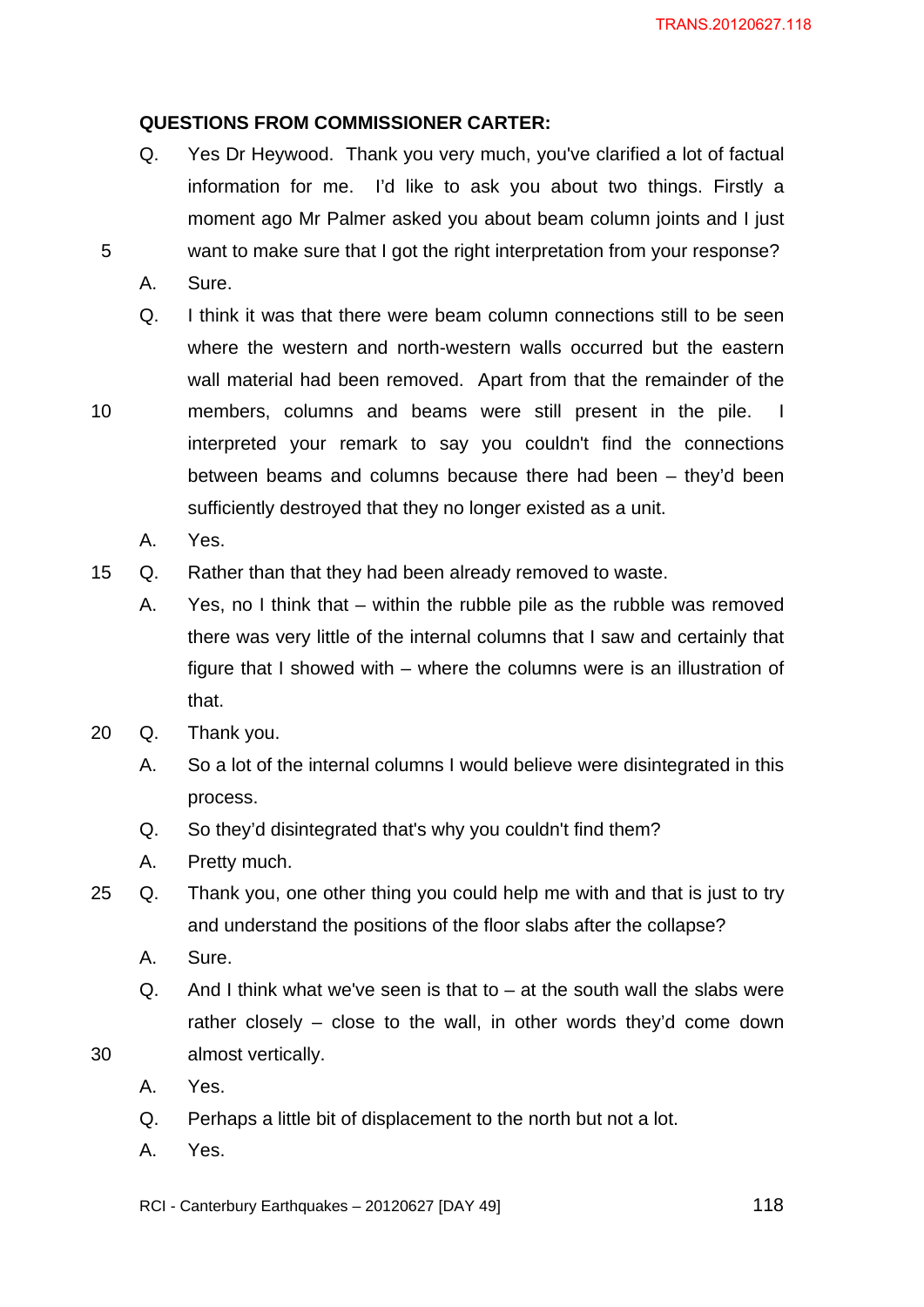- Q. If we go forward to the north wall either side of the lift where the slabs were not restrained by the tower itself, they had swung forward quite some distance, maybe four metres or so.
- A. Certainly on the western side.
- 5 Q. On the western side and perhaps looking at one of the photographs even on the east, the debris was in advance –
	- A. Sort of rolled around –
- 10 15 Q. – the tower. At the tower itself the walls, the cracks that you told us about occurring about a metre – proud of the front of the wall and circling round at the ends of the tower, would have caused the walls in that position to break off and hinge and swing downwards, so somewhere in the middle of the slab, because those walls would have moved forwards at the same time as they pivoted downwards, there's quite a distance maybe of a few metres, between the southern part of a slab and the northern part of a slab. Any idea where that major disconnection took place?
- 20 25 30 A. Well I suggested that it was between lines 2 and 3 in the brief of evidence and the evidence is a little bit tenuous on that front. You heard Graham Frost this morning indicating that the top of the south wall was dipping down a little bit so sort of, you know where it hinged it was fairly flat but right at its northern tip it was buried in debris I think, and certainly some of the pictures that I have would confirm that that was – tendency was there. I remember walking in there on one occasion towards the end and saying, "My goodness there's a valley through here." This was after most of the rubble had been gone and so on and unfortunately I'd used up most of my photo bank by then and so wasn't a lot of photos to have for you, but the  $-$  so that is my impression at least, it's between two and three is where most of that damage. Now we saw in some of the photos that I showed this morning on the western side there was an area of concrete which had disintegrated over a beam and that looked like it could be torn a little bit and that was about gridline 2 on the southern side of gridline 2. When we look at the walls that – the slabs that have rotated from the lift core most of the level 3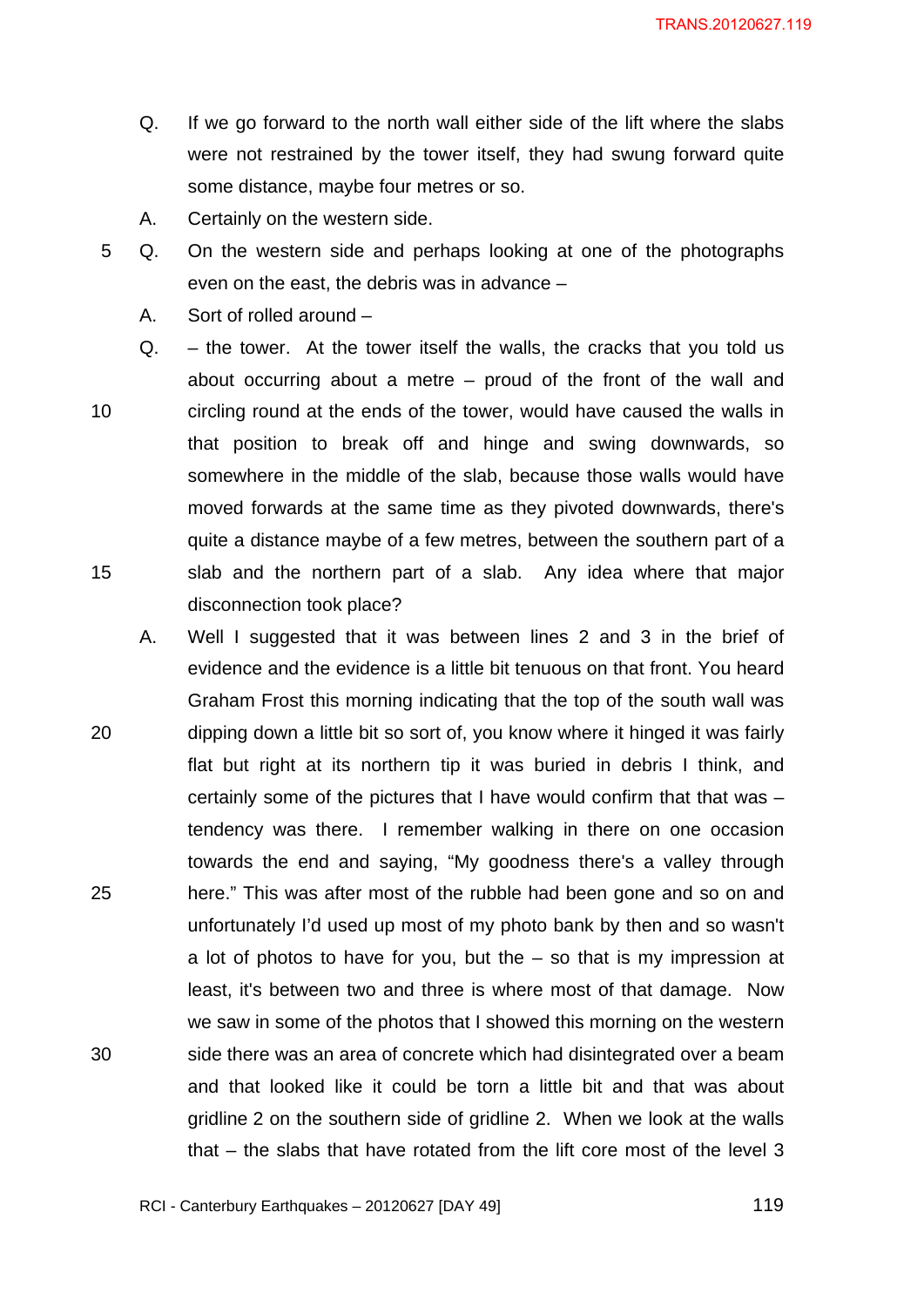beams are still in that slab at that point, so I guess they're the sort of reasons that I'm thinking it's between two and three.

- Q. There's another thought that is in my mind, concerning evidence that came from two groups of people who survived from the sixth floor.
- 5 A. Yes.

10

- Q. And they were relatively close to the north wall, so I cannot imagine that they had experienced a full vertical drop to the final rotated position of the walls in those places and had walked out, so there's a question of the timing there as to whether or not the rotation occurred over a longer and more gradual slope to start which allowed them to slide or move across the sixth floor to a place where they finally could escape rather than having dropped you know something of the order of  $-$  you know 10 or 15 metres vertically.
- A. That's right, yeah.
- 15 Q. As they would have done if they'd been on the slab that pivoted.
	- A. And so were they in the centre of the slab or on the edges.
	- Q. They were in both cases the three people that I'm thinking of were on the western side of the lift wall in a sort of waiting area but really close to the wall itself.
- 20 A. Wow.

- Q. And on the other side not too dissimilar in location on the eastern side of the eastern-most lift wall so in both of those places people actually went down with the slab and walked off the site. Well they were assisted, they were certainly you know not in great shape but they survived and so I'm just trying to imagine the situation where the slabs might have sequentially suffered a fall first of all on a more gradual slope towards the centre of the building and then when the slabs finally rotated to the position you saw them then they were, you know, at 60 degrees to the horizontal which is to all intents vertical for someone sitting on them.
- 30 A. Although just to the west of the core, I mean those slabs weren't held up I don't think and it's interesting that that, as we've seen, we've seen this sort of pendulum movement which has pushed those north part of the slabs to the north and then around the side of the core obviously they –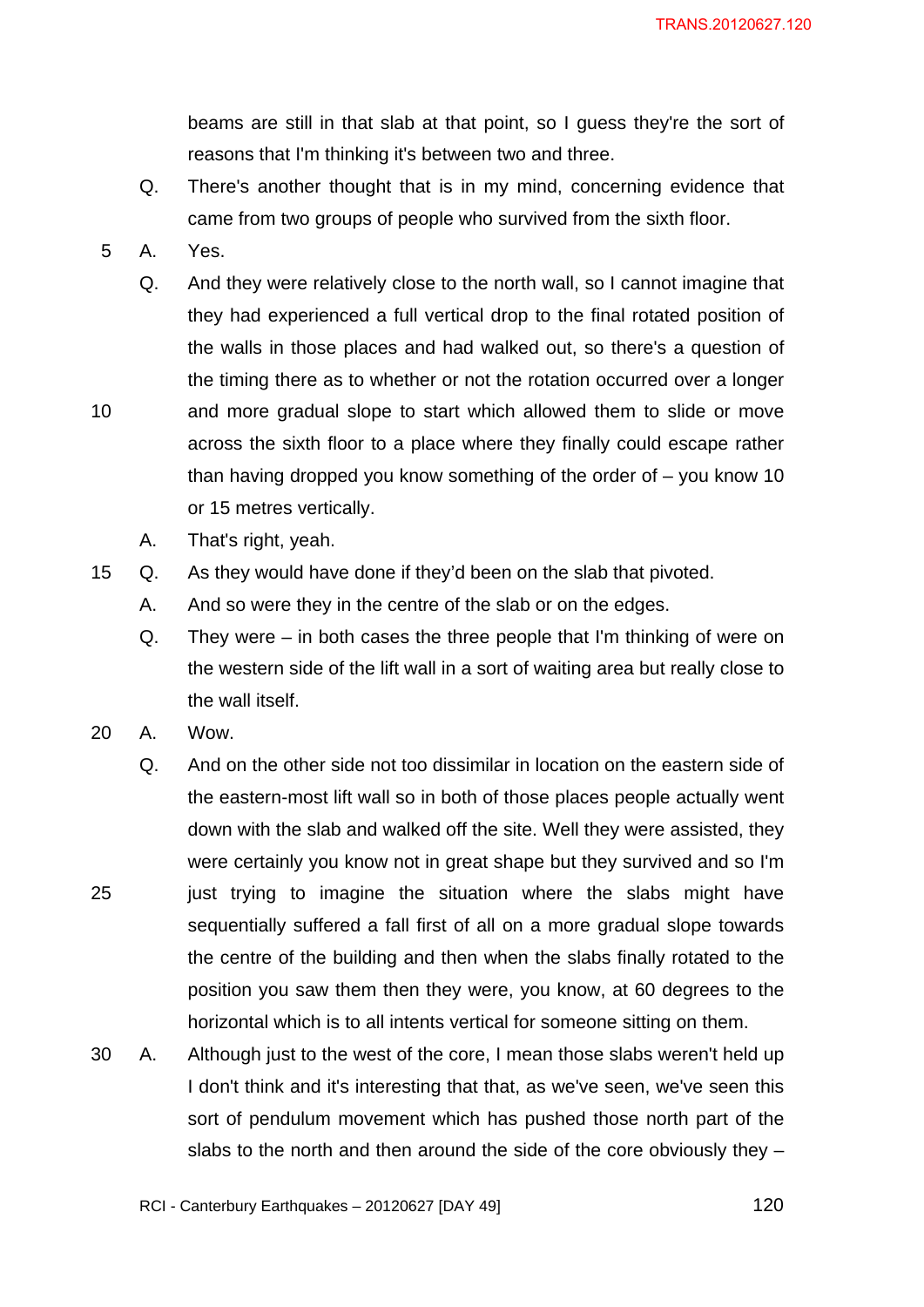the slabs went north by about four metres, but you know did they just fall which is, I mean I don't know whether these people were in front of the core or just to the side of the core.

Q. To the side of the core.

5 A. Just to the side of the core, you know, maybe they just did go.

- Q. Well we'll give it some more thoughts but I just found your –
- A. That column in the corner, what is it, the C19 which I described as it was excavated you could see all these joints in different locations as they'd moved around and so it was a very complicated method that fell down
- 10 and I think the migration of those beams to the north is likely to be the sort of slab that's moving them and the column's sort of you know pivoting them away and then there's the beams falling off the side of the lift core going down, and where did they severe, those beams from the slabs because they did severe from the slabs. It's very complicated isn't it?
- 15
	- Q. Thanks for your help, I much appreciate it.

A. I appreciate the opportunity, thank you.

## **JUSTICE COOPER:**

- 20 Q. Dr Heywood I have no questions at this stage, I think we all think that once we've heard from structural engineers giving us different opinions about what the failure mechanisms were, we might feel the need to hear from you again. I take it you'd be open to that?
	- A. Sure.

- 25 Q. And can I also say how grateful we are to you for your evidence and how well organised it has been.
	- A. Thank you.
	- Q. And can I also say which is another thing or I intend it to be, that just to acknowledge that you came to Christchurch on the 23<sup>rd</sup> of February, no doubt having dropped what you were doing and you went to work on this site at four o'clock on the  $24<sup>th</sup>$  and because of your public spirited initiative you have created a very good record for us, the basis of our enquiry and I want to say that that does you personally great credit and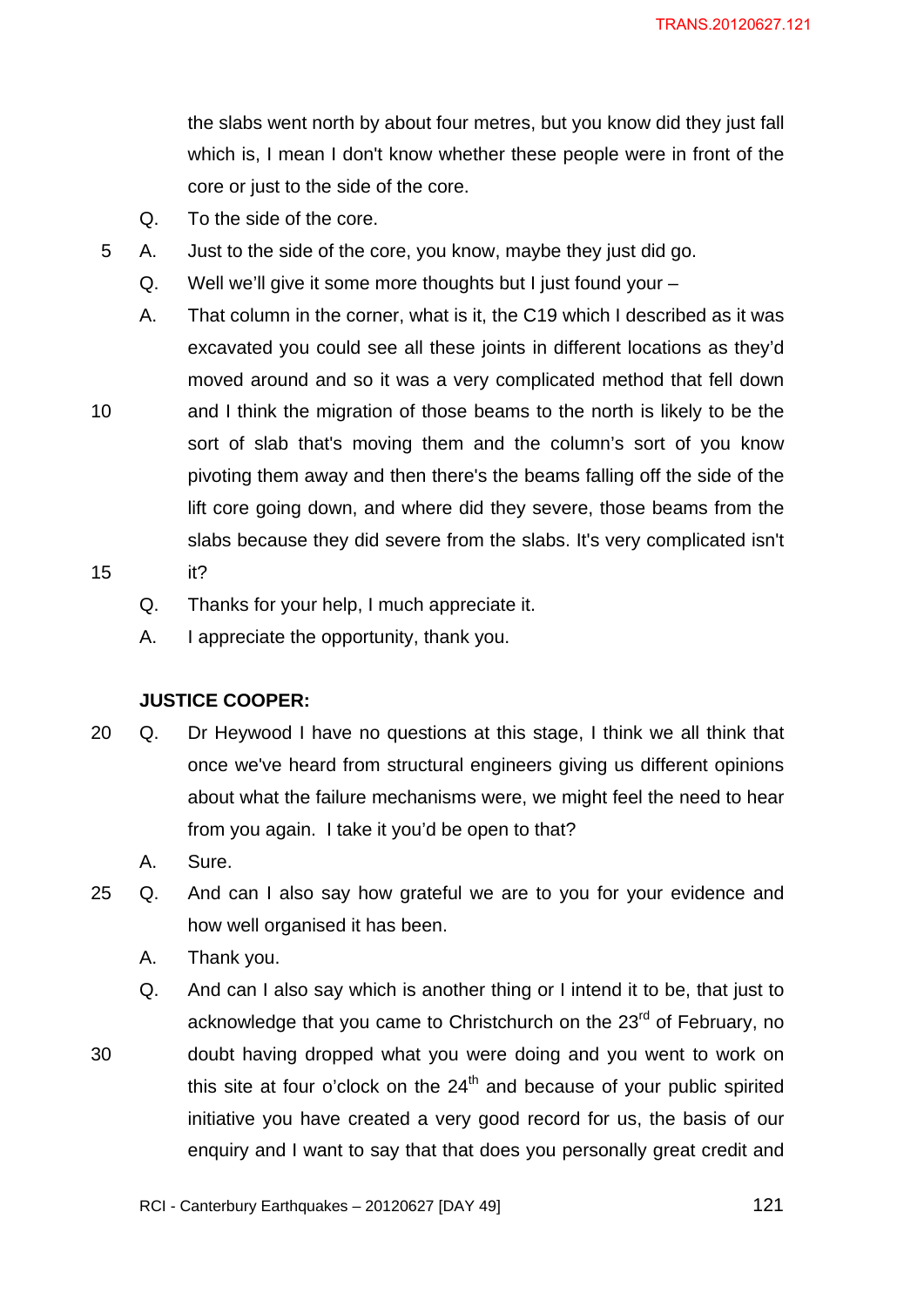it does your profession great credit as well and those remarks apply also to Mr Frost. So I mean there was no formal system whereby this information was collected and but for the good work of you two we would be far less advanced than we are in our understanding of what happened in that earthquake, so thank you very much.

5

1612

A. It's my pleasure, thank you.

# **WITNESS EXCUSED**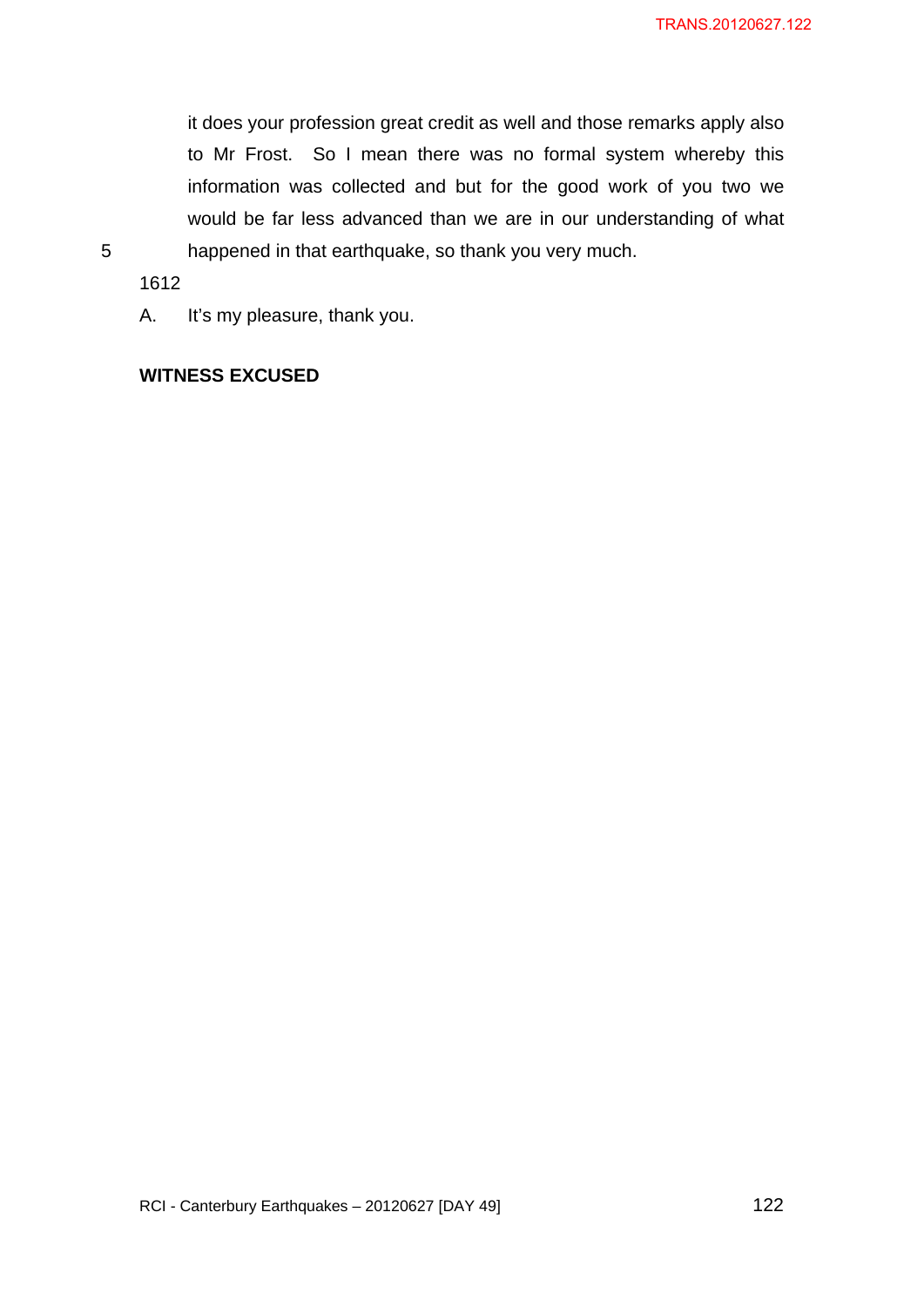## **MR MILLS:**

We have one other witness as I think you know on this topic, Mr Trowsdale, but it's a read only, I don't know whether you want to just take it as read or whether you want it read but he's not being called.

5

# **JUSTICE COOPER:**

Well we can read it to ourselves. It generally will be published on the public website?

#### 10 **MR MILLS:**

Yes it will.

# **JUSTICE COOPER:**

Those who wish to read it can do so then and the exhibits that are referred to

15 are attached to it?

# **MR MILLS:**

Yes they are.

#### 20 **JUSTICE COOPER:**

So we will read it.

# **THE COMMISSION ADDRESSES MR MILLS – TIMETABLING**

**COURT ADJOURNS: 4.17 PM**